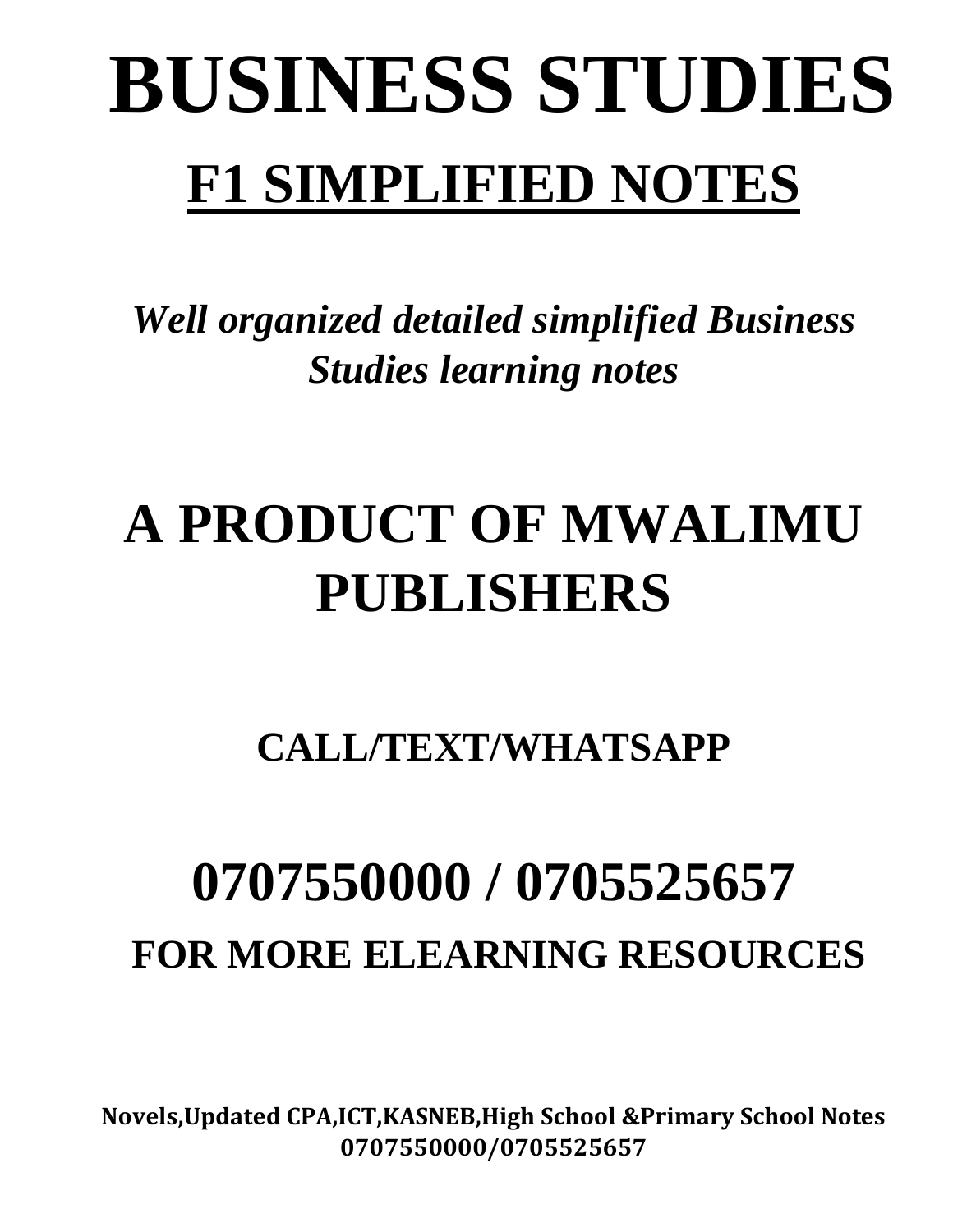# **DPIC 1**

# **INTRODUCTION TO BUSINESS STUDIES**

# **CONTENTS**

- Introduction
- Terms used in business studies
- Components of business studies
- Importance of business studies in the society

# **INTRODUCTION**

*BUSINESS*: Refers to all the activities carried out by an individual or an organisation involving the provision of goods and services with the aim of making profit

*BUSINESS STUDIES*: Refers to the study of the activities that are carried out in and around production, distribution and consumption of goods and services.

# **BASIC TERMS USED IN BUSINESS STUDIES**

### *a) Goods*

These are tangible items i.e. items that can be touched and felt e.g. furniture, fruits, goods etc.

### *b) Services*

Services are actions or activities that can be sold. They are intangible. Examples include; teaching, banking, shoe shining etc.

### *c) Production*

Production refers to the creation of goods and services. It also refers to the process of increasing the usefulness (utility) of goods and services.

People who are involved in production are known as producers. Examples of producers include: teachers, lawyers, doctors, farmers, constructors etc.

### *d) Distribution*

Refers to the movement of goods and services from producers to the users (consumers)

Some of the activities which take place during distribution may include: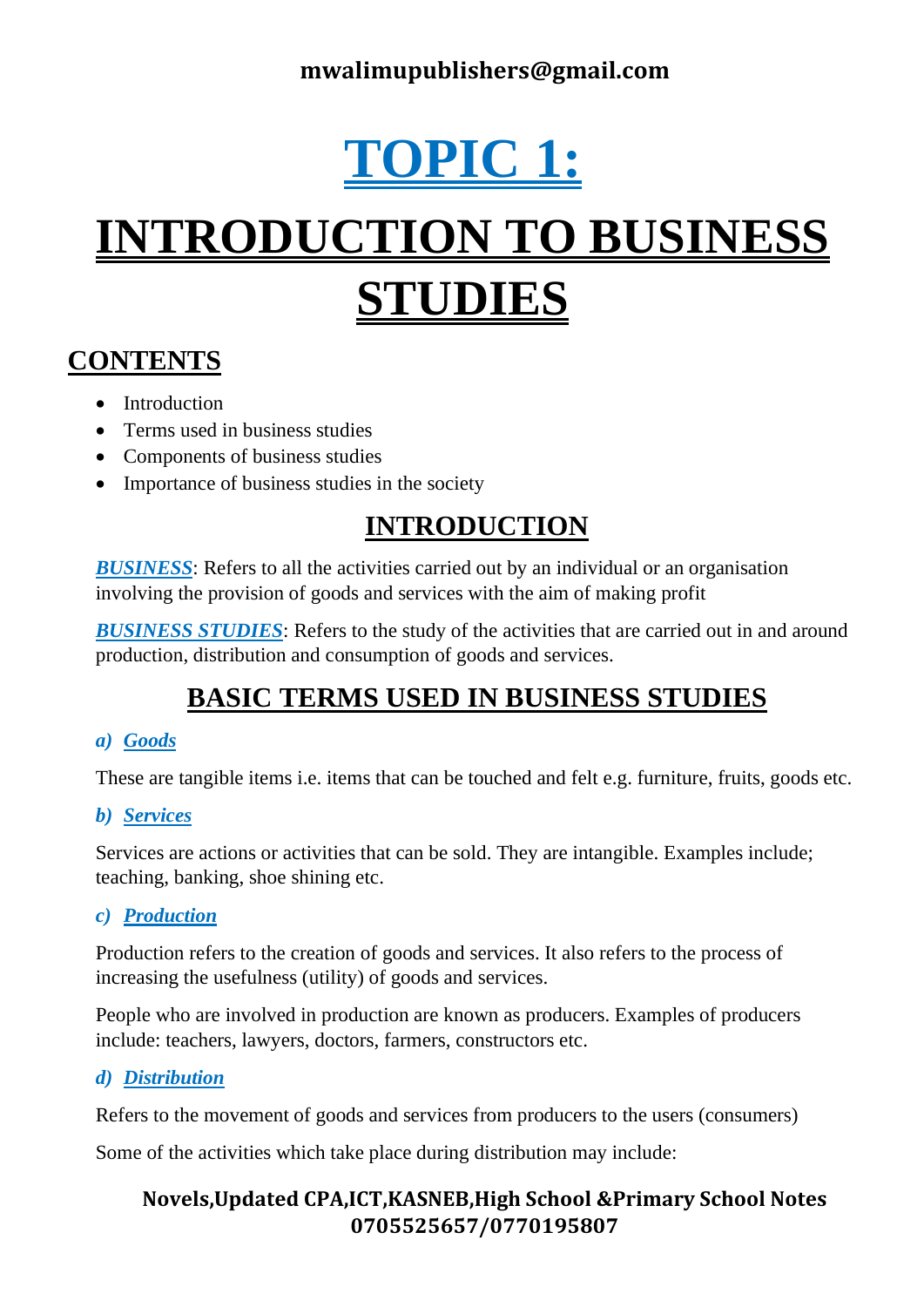- Transportation
- Storage
- Insurance
- Advertising etc.

### *e) Consumption*

Refers to the final use of goods and services. People who use goods and services are known as consumers.

Consumption is the main objective of production

# **COMPONENTS OF BUSINESS STUDIES**

Components of business studies refers to the disciplines whose topics are covered in Business studies. These disciplines include:

- Economics
- Commerce
- Accounting
- Office practice
- Entrepreneurship
- **a) Economics**

Refers to the study of how human beings strive to satisfy their endless wants using the available limited (scarce) resources. Human wants are the desires of human wants. Resources are the things required by human beings to satisfy his wants.

### **b) Commerce**

Refers to the study of trade and aids to trade. Trade refers to the exchange of goods and services for other goods and services or for money whereas aids to trade refers to the human activities that facilitate trade. Examples of aids to trade are:

- Transport
- Banking
- Warehousing
- Insurance
- Communication
- **c) Accounting**

Refers to the systematic way of recording business activities for decision making purposes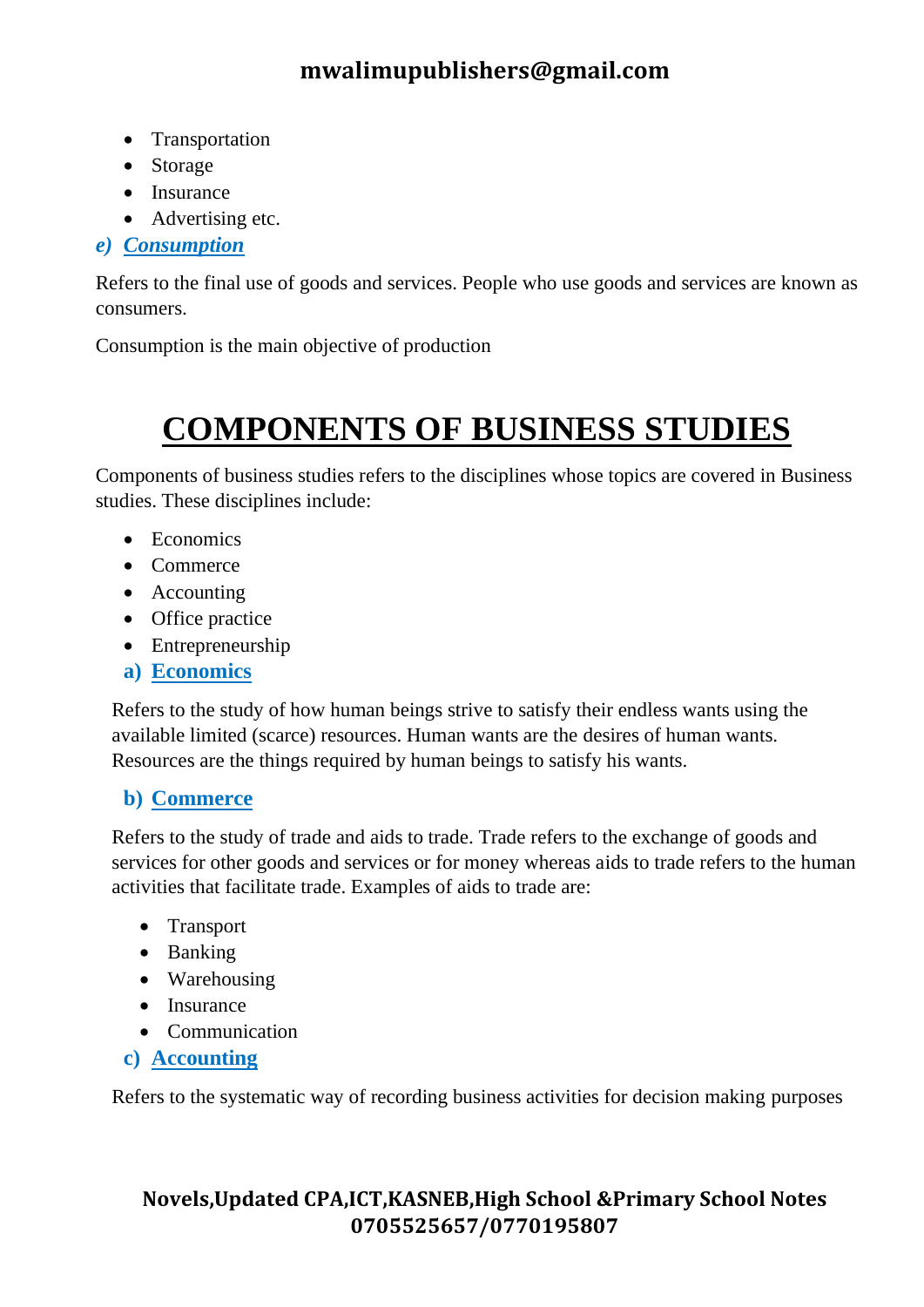### **d) Office practice**

Refers to all the activities that are carried out in the office. Such activities may include filing, clerical work, reproduction of documents etc.

### **e) Entrepreneurship**

Refers to the study of all the activities involving the identification of a business opportunity and acquiring necessary resources to start and run a business. The person who carries out entrepreneurship is known as an entrepreneur.

# **IMPORTANCE OF BUSINESS STUDIES**

- 1) Assists the learner to understand other subjects better e.g. mathematics, agriculture etc.
- 2) Provides basic knowledge to facilitate further studies in Business studies
- 3) Equips the learner with knowledge and skills that can enable him/her start and run a business
- 4) Enables the learner appreciate the importance of business in the society
- 5) Assist the learner to develop ability to inquire, think critically and develop rational judgement
- 6) Enables the learner to appreciate the importance of ethical practices and efficient business management
- 7) Enables the learner to acquire self-discipline and positive attitude towards work
- 8) Assists the learner in enhancing cooperation and interrelation in society through trade
- 9) Enables the learner understand the role played by the government in business
- 10)Enables the learner appreciate the role played by communication and information technology in modern business management
- 11)Helps the learner develop positive environmental and healthy practices
- 12)Equips the learner with skills and knowledge to enable him/her evaluate business performance
- 13)Enables the learner appreciate the basic economic issues in the society
- 14)Enables the learner appreciate the role of aids to trade (auxiliary services) in business
- 15)Enables the learner appreciate the role market forces (demand and supply)in determining the price of goods and services
- 16)Enables the learner to relate the knowledge, skills and attitudes acquired to the day to day business activities around the school and to the society in general
- 17)Enables the learner appreciate the role of business in the provision of goods and services
- 18)Enables learners and members of the society appreciate the need for good business management practices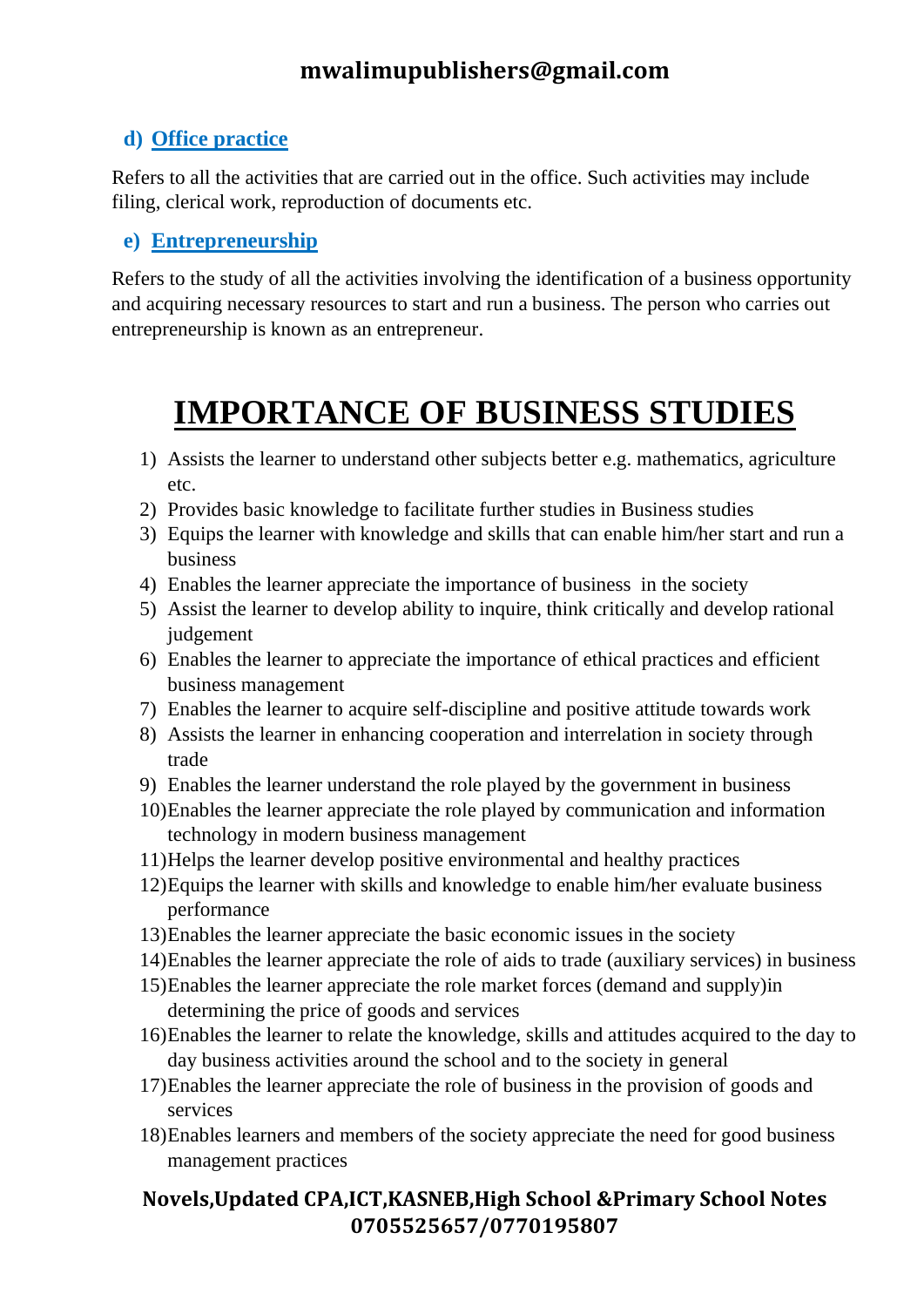# **TOPIC 2**:

# **BUSINESS AND ITS ENVIRONMENT CONTENTS**

- Introduction
- Purpose of business
- Types of business activities
- Types of business environments and their components

# **INTRODUCTION**

# **MEANING OF BUSINESS**

The term business refers to any activity carried out by an individual or by an organisation with the aim of making profit. The term can also be used to refer to firms or entities which profit goods and services for the purpose of making profit.

# **PURPOSE OF A BUSINESS**

The main purpose of a business is to make profit. This is done through the provision of goods and services to people who need them at a fee.

To make profit, businesses should do the following:

- Satisfy their customers
- Reduce operating costs (expenses)
- Compete favourably with other businesses

The purpose of a business therefore is to:

- a) Make profit
- b) Provide goods and services to the community
- c) Expand and grow the business by buying more stock and opening new branches
- **d)** Survive and remain in **business for a long time**

# **BUSINESS ACTIVITIES**

A business activity is any activity that involves the production, provision and sale of goods and services with the aim of making profit.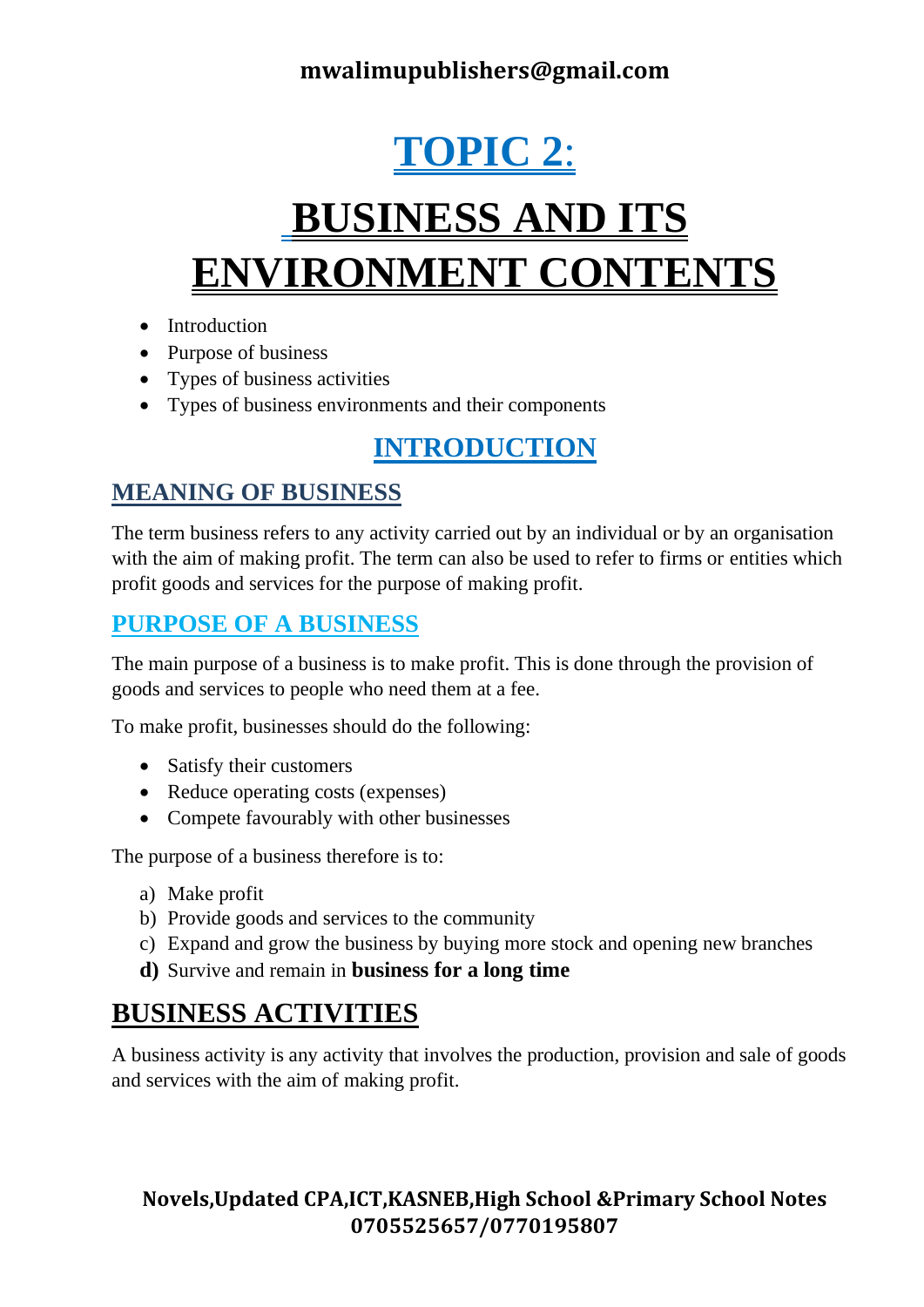# **Types of business activities**

### *a) Extraction*

Refers to the removing of goods from their natural setting. Extraction involves activities such as mining, farming, lumbering and fishing.

*a) Processing of raw materials*

Refers to the changing of the form of goods without combing with others. Examples of processing activities include grinding maize into flour, refining crude oil to obtain diesel, petrol and kerosene.

### *b) Manufacturing*

Refers to the combining of different raw materials to come up with a final product e.g. baking of bread by combining wheat, flour, yeast, sugar, margarine and water.

### *c) Construction*

Refers to the building of structures such as roads, bridges and houses

### *d) Distribution of goods*

Refers to all activities involved in moving goods from the production point to where they are needed. People who carry out distribution are known as distributors. Examples of distributors are the wholesalers and the retailers.

### *e) Trade*

Refers to the buying and selling of goods with the aim of making profit. People who are involved in trade are known as traders.

### *f) Provision of services*

Refers to the selling of services to the consumers by individuals or organisations. Examples of service providers include teachers, doctors, lawyers etc.

#### **Importance of business activities**

- a) Facilitates the provision of goods and services to the society
- b) Bridges the gap between producers and consumers
- c) Promotes healthy competition which leads to improvement in quality of goods and services
- d) Generates profit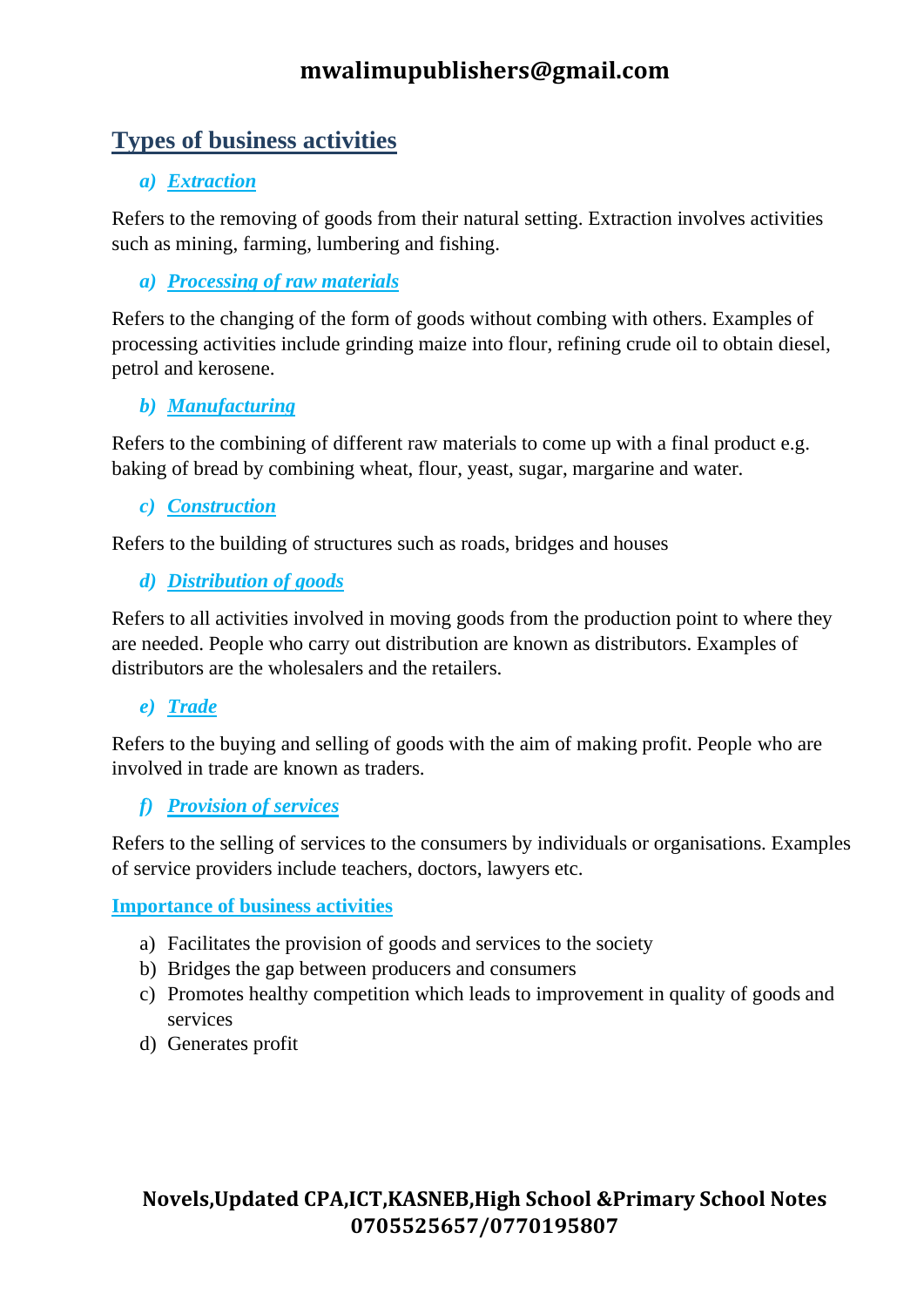# **TYPES OF BUSINESS ENVIRONMENTS AND THEIR COMPONENTS**

The term business environment refers to conditions or factors which affect business operations. There are two types of business environments, namely;

- Internal business environment
- External business environment

## **a) INTERNAL BUSINESS ENVIRONMENT**

Internal business environment consists of factors which affect business operations that originate from within the organisation. Internal business environment is also known as micro environment.

### **Components of internal business environment**

These are factors which constitute internal business environment. They include the following;

- Resources
- Business structure
- Business culture
- Owners
- The managers

These factors are discussed below

#### *a) Resources*

Resources refers to whatever that can be used to achieve set objectives. Business resources includes the following;

• **Human resources**

Refers to the workforce or employees in the business.

The quality of human resources influences the quality of goods and services produced by the business therefore the business must employ people with relevant skills to do the work assigned to them.

#### • **Financial resource**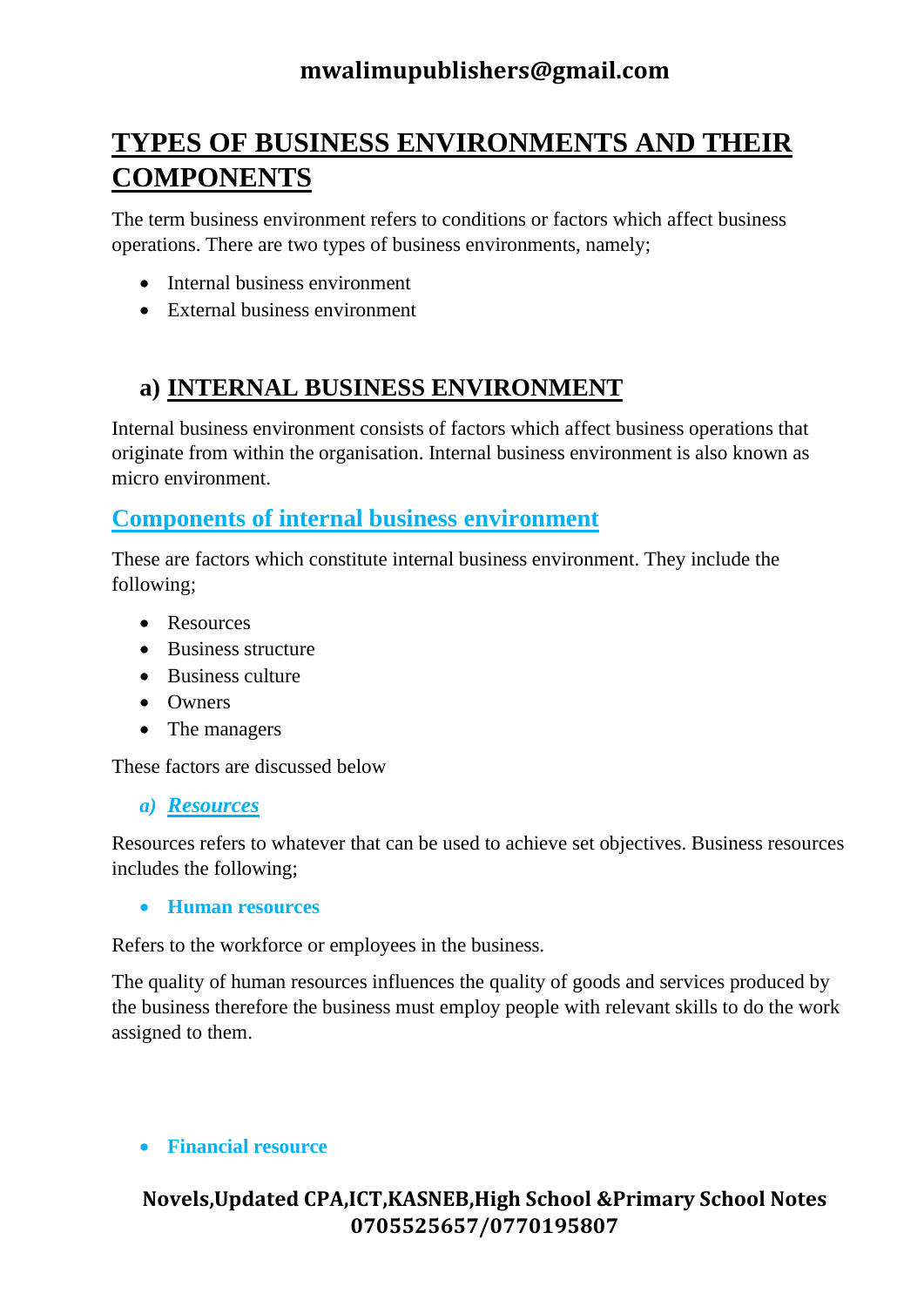Financial resources refers to money required to facilitate the operations of a business. A business with adequate properly allocated and well managed financial resources is likely to perform better.

### • **Physical resources**

These are tangible facilities such as buildings, machinery and furniture which belong to the business. These facilities enables smooth operation of the business.

• **Technology**

Technology refers to skills and methods used in production. Use of appropriate and up-todate technology ensures quality goods and services are produced

### *b) Business structure*

Refers to the formal arrangement of activities that are carried out by various levels of the organisation so as to ensure that objectives of the business are achieved.

Business structure lays down the duties and responsibilities of workers in the organisation. It also defines the relationship among workers in the organisation

A well laid out business structure contributes to the success of the business in the following ways

- It enables each employee know what is expected of him
- It enhances team work
- It ensures that there are no conflicts and disagreements among workers
- Ensure proper control in the business

A poor business structure will most likely lead to business failure

### *c) Business culture*

Refers to the combination of employees' expectations, beliefs and values within the business.

Business culture is normally passed from one generation of employees to the next. For instance a business which has a culture of involving employees in decision is likely to perform better than the one that does not involve employees in decision making.

### *d) Owners*

The owners of the business make major decision influencing the operations of the business besides providing necessary finances to start and run the business.

Good decisions will lead to business success while poor decisions are likely to lead to business failure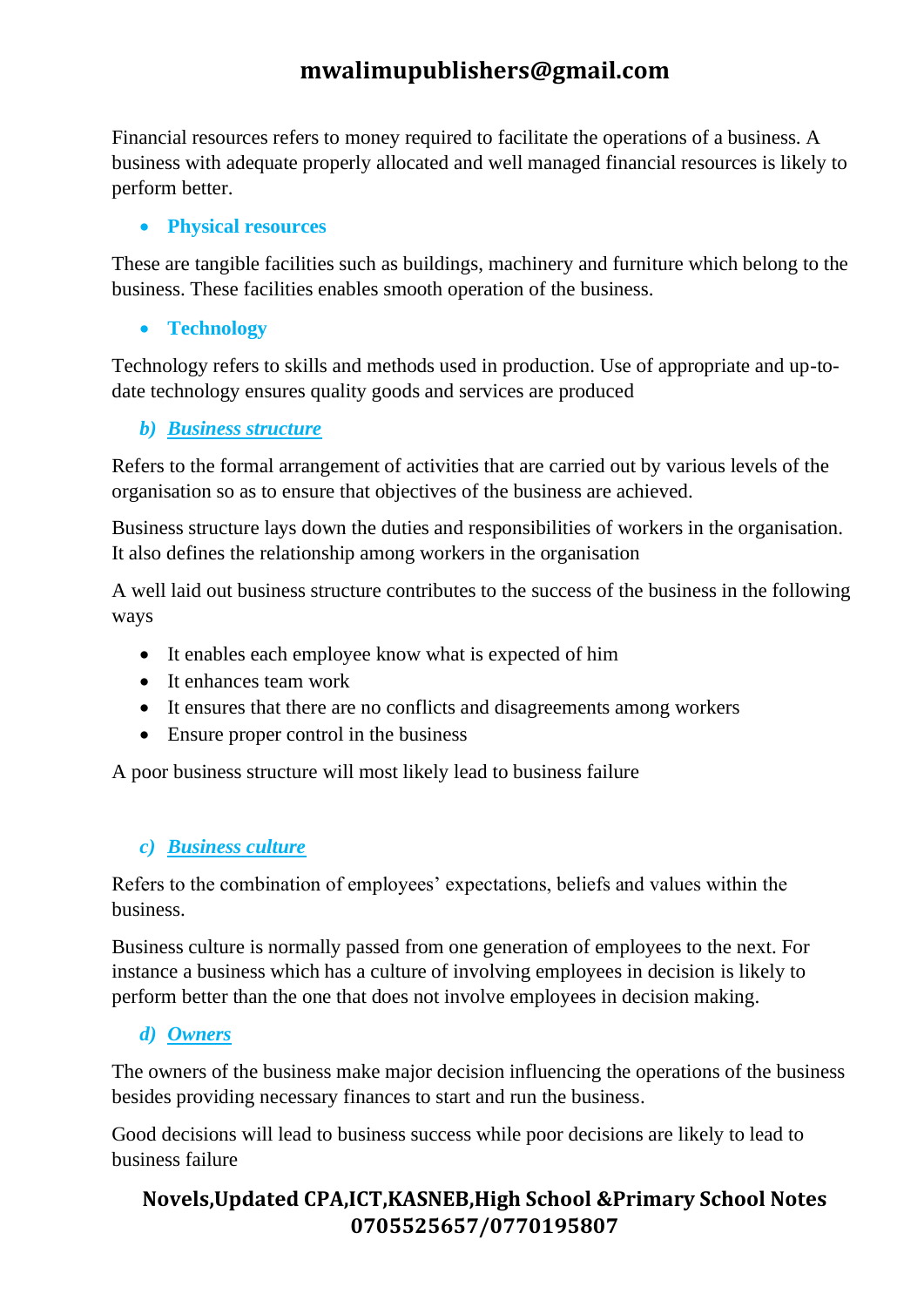# **b) EXTERNAL BUSINESS ENVIRONMENT**

External environment consists of factors from outside which affect the operations of the business. These factors may present opportunities or threats to the business.

External environment of a business is also known as the macro environment.

**Components of external business environment**

Refers to factors which constitute the external environment of a business. These factors are discussed below

#### *a) Economic environment*

These are factors which influence the ability of buyers to buy the goods and services offered by the business. These factors may include:

- Level of buyers' income
- Changes in tax rates
- Changes in prices of related products

The ability of buyers to buy determines the level of profitability of the business.

#### *b) Demographic environment*

Refers to the changes in the population. Such changes may include:

- Changes in the size of the population
- Changes in the geographical distribution of the population
- Changes in age and sex structure of the population
- Changes in birth and death rates in the population
- Changes in population density

Each of the above changes will influence demand for goods and services produced by businesses, for instance an increase in population size increases demand for goods and services whereas a decrease in population size decreases demand for goods and services

### *c) Legal-political environment*

The government influences the operation of businesses by passing laws and policies that regulate their activities. Such laws may relate to:

- Taxation
- Price control
- Quality and measures

Businesses will therefore be forced to operate within the laws set out by the government.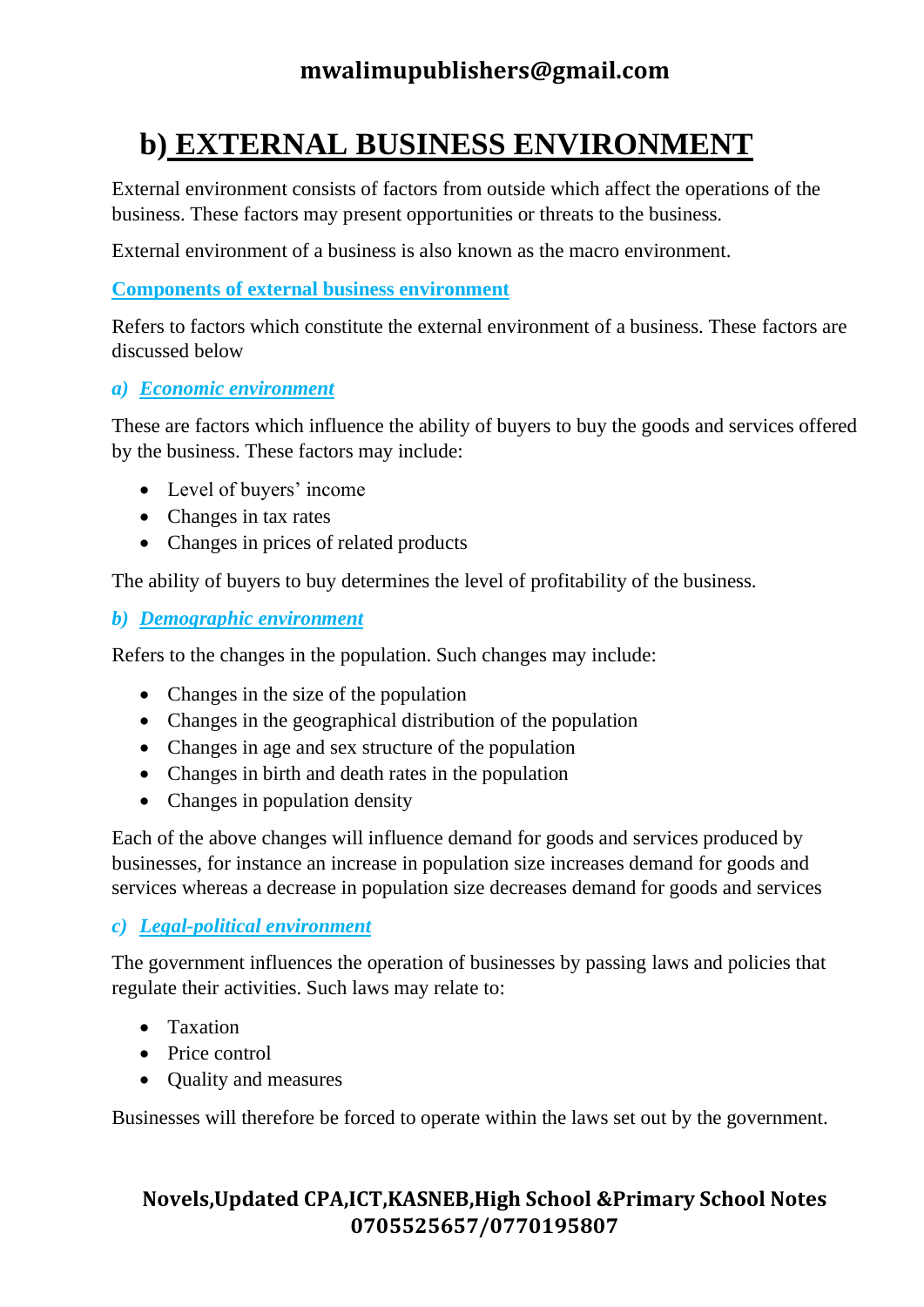On the other hand, political stability creates a conducive environment for businesses to operate in whereas political instability creates unfavourable business environment leading to business failure.

### *d) Technological environment*

Technology refers to the level of knowhow and efficient use of tools and equipment and other resources. Use of appropriate technology ensures business success whereas use of poor technology is likely to business failure.

### *e) Cultural environment*

Culture refers to the norms that regulate behaviours of people in the society.

Culture includes customs, values and beliefs that are practiced by members of a given society. Culture is passed from generation to generation

Culture dictates how people live and what products to consume e.g. Muslims do not eat pork.

Culture will therefore influence the types of goods and services the business sells.

### *f) Competitive environment*

This is an environment whereby firms compete for customers in their efforts to maximize profit. This environment is present where firms sell similar products or products which serve the same purpose.

Competitive environment could take the following forms:

### • **Generic competition**

This refers to competition where products are used for the same purpose even though such products are different e.g. cinemas and discos.

• **Enterprise competition**

This refers to competition where firms deal in similar products e.g. shoe selling businesses

Competition determines the ability of the business to continue operating in the sense an organisation which cannot cope with competition will find itself out of business.

### *g) Physical environment*

Physical environment includes such factors such as relief, climate and infrastructure such as roads, water supply, electricity, security etc.

These factors may affect the operation of the business both positively and negatively. For instance, good infrastructure supports business activities whereas poor infrastructure discourages such activities.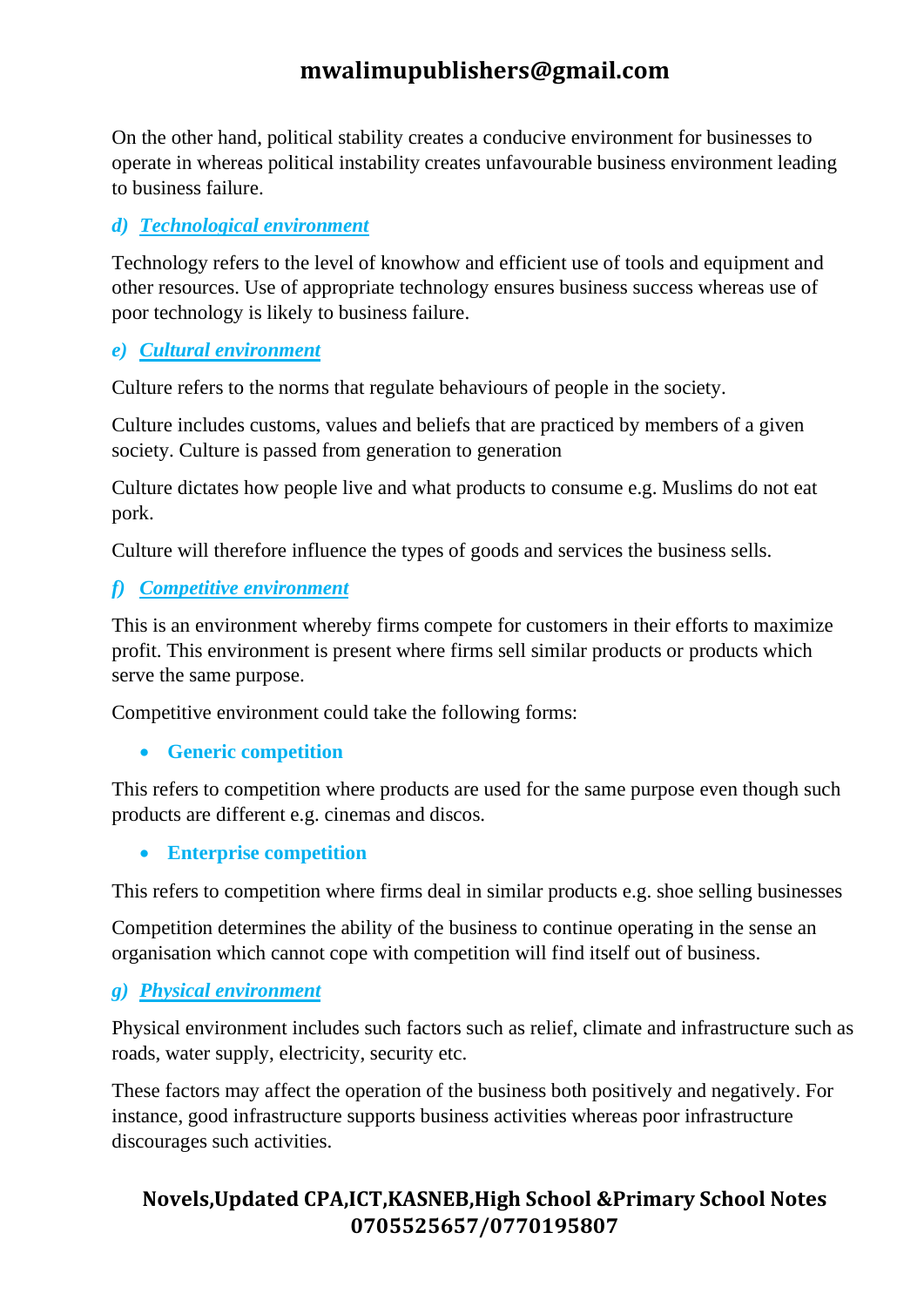**NOTE:** in summary, the external environment of a business is composed of the following:

- Customers
- The government
- The economy
- Competitors
- Suppliers
- The community
- Technology
- The physical environment e.g. vegetation, air, water, soil etc.

### **Healthy business environment**

A healthy business environment refers to a situation where a business operates in harmony with both its external and internal environments.

A business should do the following to ensure a healthy business environment

- a) It should ensure that the environment is clean
- b) It should comply with all laid down legal requirements such as obtaining a trade license
- c) It should charge fair prices for its goods and services
- d) It should pay its workers fairly and treat them humanely
- e) It should pay its suppliers promptly
- f) It should pay government taxes fully

### **(ILLUTRATION)**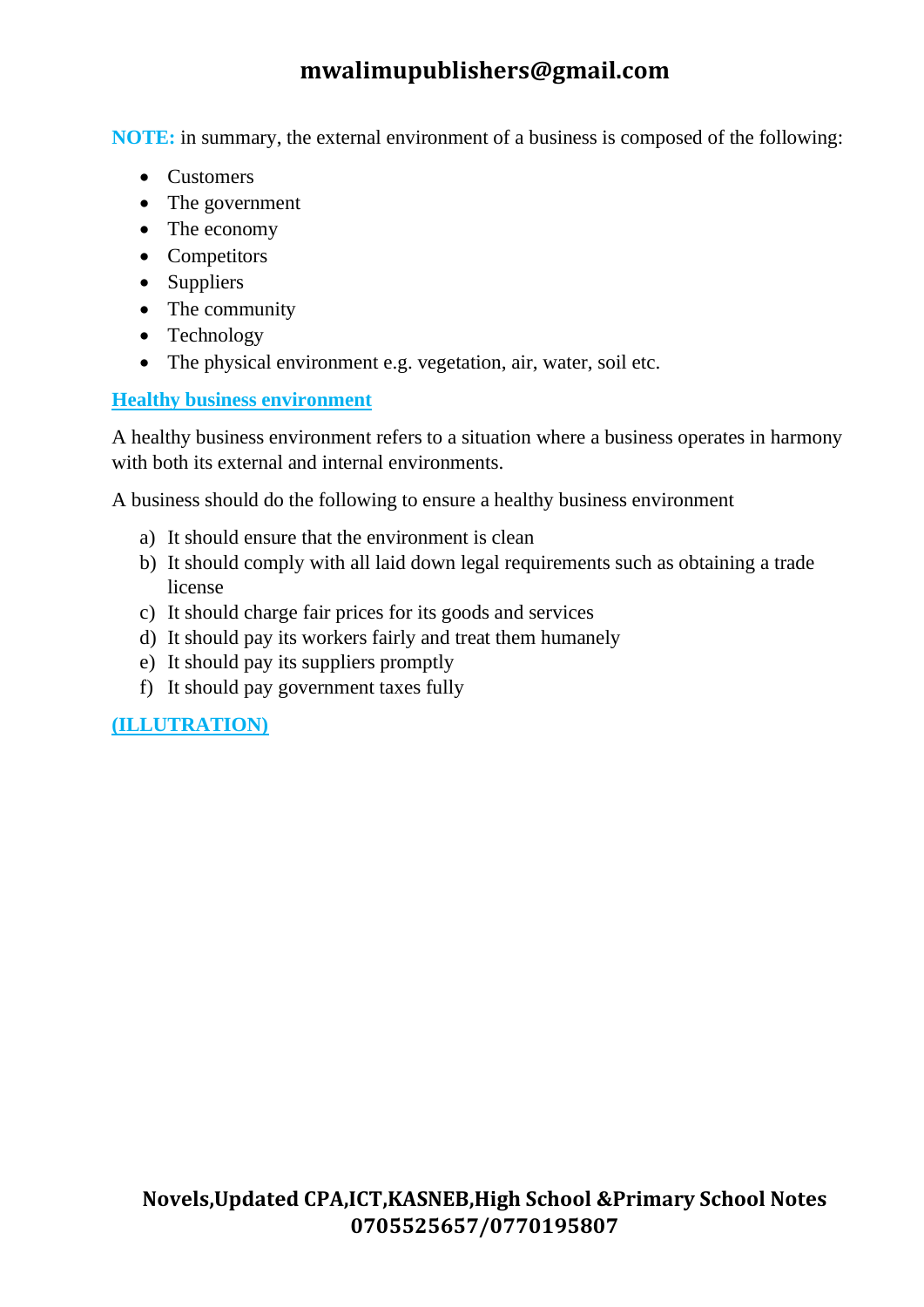# **TOPIC 3**:

# **SATISFACTION OF HUMAN WANTS CONTENTS**

- Introduction
- Classification of human wants
- Types of human wants
- Goods and services
- Economic resources
- Renewable and non-renewable resources
- Scarcity, choice and opportunity cost

# **INTRODUCTION**

Human wants are the desires that human wants strive to achieve by using goods and services. Examples of human wants include food, clothes, phones, cars, education etc.

Satisfaction of human wants is the process of acquiring and using resources.

# **CHARACTERISTICS OF HUMAN WANTS**

*a) They are insatiable*

Human wants cannot be fully satisfied. This is because;

- They are endless e.g. no matter how many clothes one has, he/she needs more
- They are unlimited in numbers i.e. they are many hence the satisfaction raises the need for satisfying other needs. E.g. once one has enough food, he/she will think of buying clothes.
- *b) They vary in intensity and urgency*

The amount of goods and services required varies from one person to another and also from time to time. This variation may also be influenced by gender and age.

*c) They are competitive*

Human wants compete for attention to the extent that each one of them yearns to be satisfied first. For example as human beings struggled to get food, other needs such clothes, education, medical care etc. will emerge.

*d) They are recurrent(repetitive)*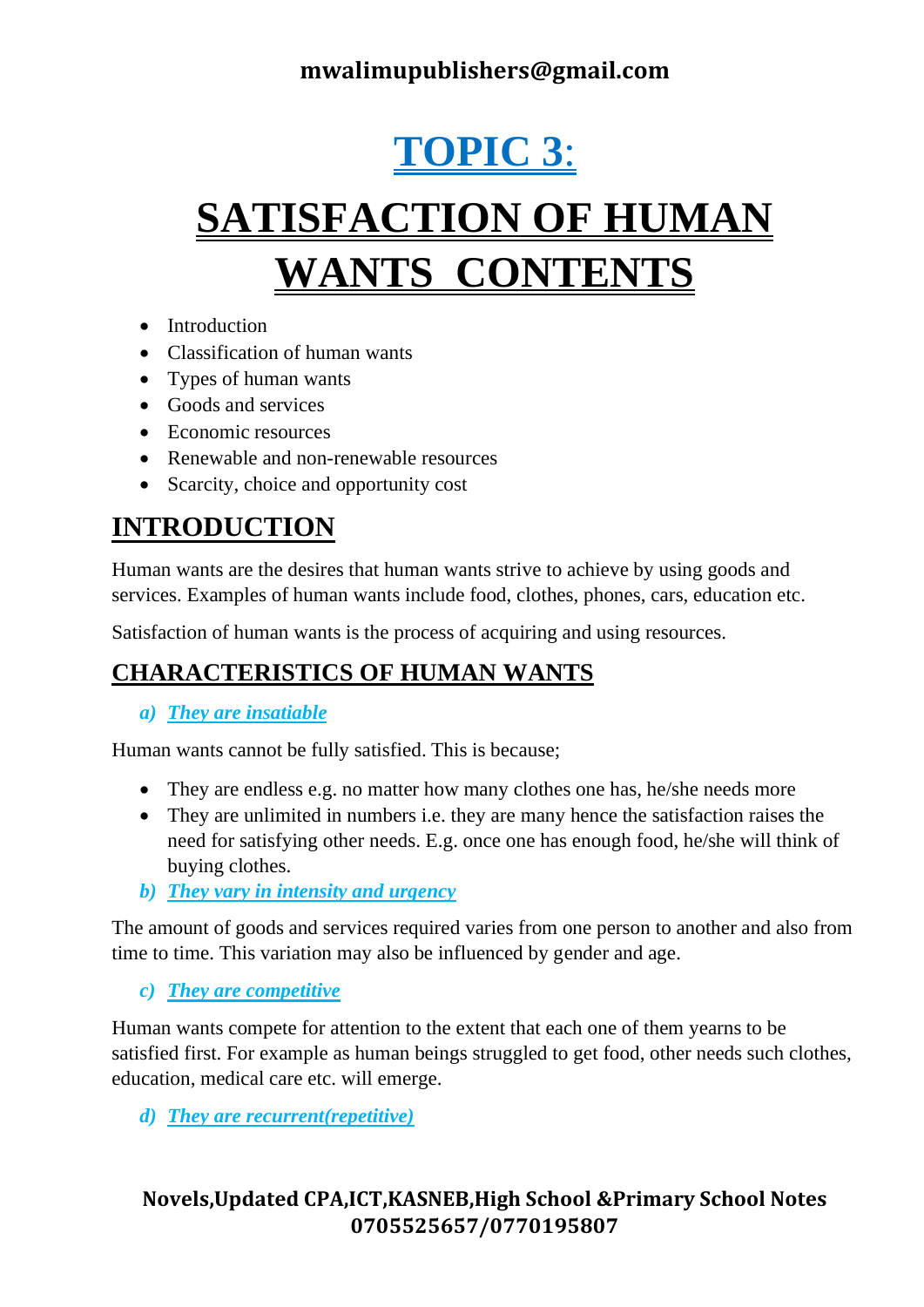Satisfaction of human wants does not last forever. A particular want will want to be satisfied over and over again. This explains why human wants eat at regular intervals.

*e) Some human wants are universal*

Some human wants are common to all human beings though in varying proportions. For example, all human beings require food, shelter, clothing, security, entertainment etc.

*f) They are habitual*

Some human wants tend to create a habit among human beings of being desired every now and then. For example some people have developed of only using a certain type or brand of toothpaste

### *g) They require resources*

All human wants require resources for them to be satisfied. For example, for one to acquire resources such as teachers, money, books, pens desks etc. are required.

*h) They are complimentary*

Some human wants are not used in isolation, they have to be combined with others. For example, a car requires fuel to operate

# **TYPES OF HUMAN WANTS**

Human wants can be classified into basic and secondary wants. These are discussed below:

### *a) Basic wants*

These are the requirements that one cannot do without because they are necessary in life.

They ate also called primary wants.

They include food, shelter and clothing.

Basic wants must be satisfied before other wants (secondary) are satisfied.

*Characteristics of basic wants*

- One cannot do without them
- They are felt needs
- They cannot be postponed
- They are satisfied before secondary wants
- *b) Secondary wants*

These are requirements that one can without but are needed to make life more comfortable.

Secondary wants can be categorised into comforts and luxuries.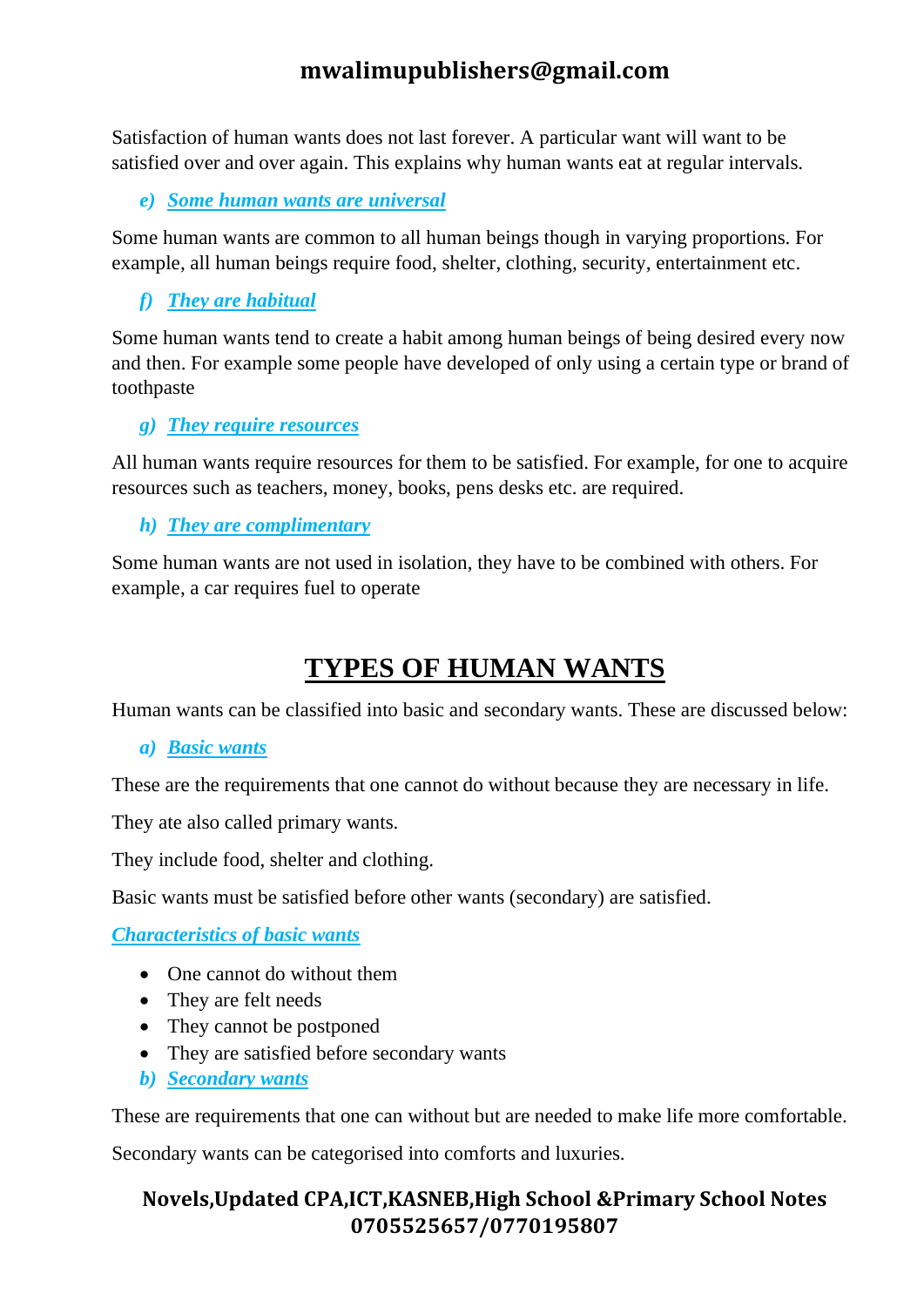**Comforts:** these are wants which improve one's living standards beyond the level of mere survival. They include things like furniture, medical care, security and education

**Luxuries:** these are wants that provide excessive comfort. Thy include things like gold watches, very expensive cars, forty bedroomed house, some foods like biscuits and sweets etc.

NOTE: sometimes secondary wants may be classified as basic wants. E.g. medical care to a sick person is a basic want.

*Ways in which commerce satisfies human wants*

- a) Facilitates exchange which enables people to acquire what they don't have
- b) Facilitates storage of goods until the time they are needed
- c) Facilitates movement of goods to where they are needed
- d) Facilitates the conversion of goods to the right form

# **GOODS AND SERVICES**

Goods and services also known as commodities, have distinct features that help in differentiating between them. These features are discussed below

### *a) Goods*

Goods are tangible physical commodities that are used to satisfy human wants.

### *Characteristics of goods*

#### **a) They are tangible**

Goods can be touched and felt. This is because they are material in nature.

### **b) They can be stored**

Goods can be stored for future use. Some goods can stay longer than others without getting spoilt. Goods which stay for long without getting spoilt are known as durable goods e.g. furniture, buildings etc. whereas goods which go bad easily unless stored under special conditions are known as perishable goods e.g. onions, vegetables, bread etc.

### **c) Their quality can be standardized**

The quality of goods can be made uniform through the use of certain machines. This enables the production of goods of specific sizes and qualities.

Goods can also be standardized through quality control. Quality control is the process of ensuring goods produced meet set standards

### **d) They can change possession**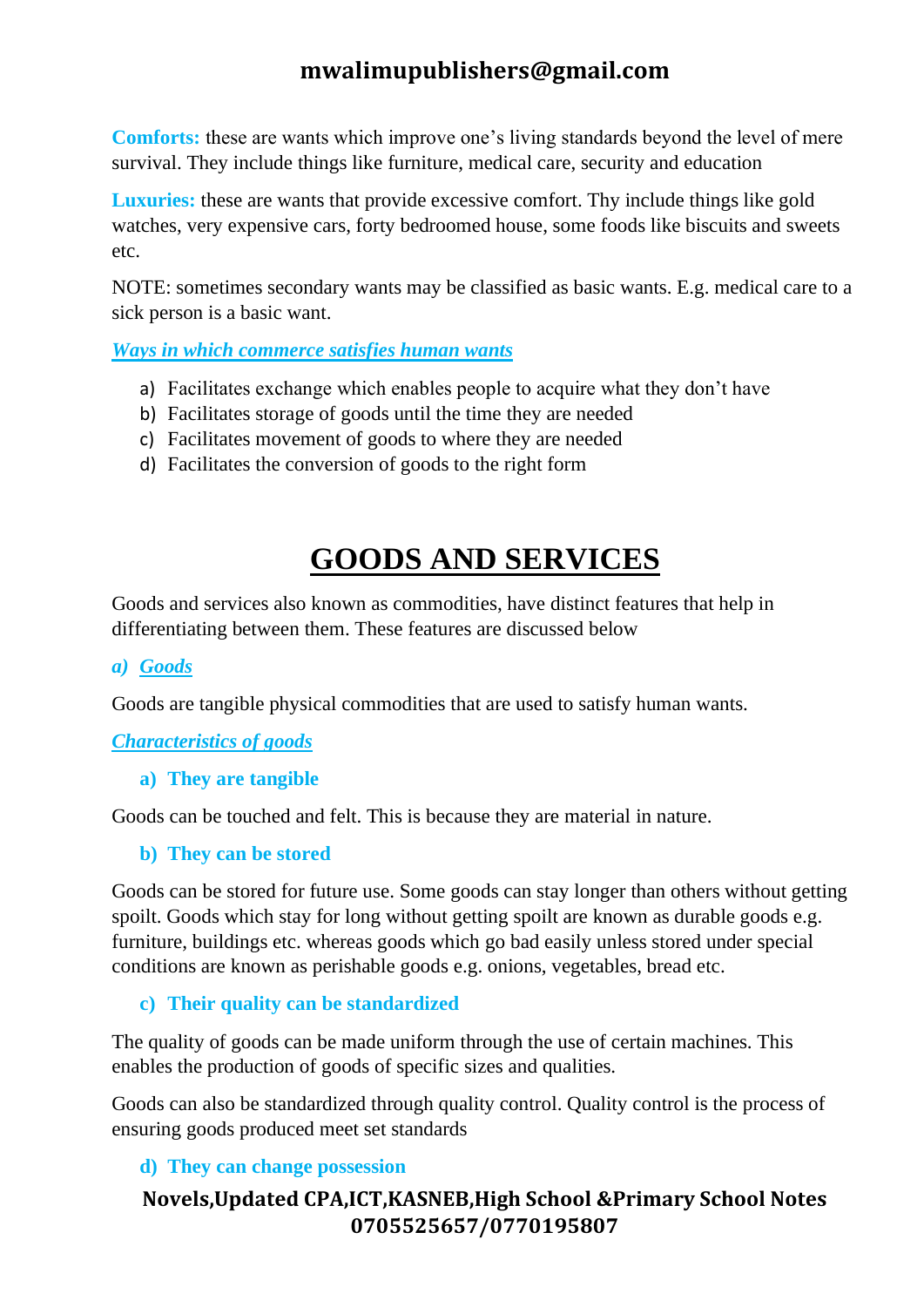Goods can change ownership through trade. They can also change possession through donations.

**e) They can be seen**

Most goods other than air can be seen.

**f) Their quality can change over time**

Some goods loose value over time. These may include goods like furniture, cars, buildings etc. On the other hand some goods such as land increase in value over time.

### *b) Services*

Services are actions. They are intangible and invisible. Examples of services include teaching, transportation, banking etc.

# **Characteristics of services**

#### *a) They are intangible*

Services cannot be touched and felt since they are immaterial. However the effects of services can be felt e.g. the effect of entertainment is happiness.

### *b) They cannot be stored*

Services are extremely perishable. They are consumed as they are provided.

#### *c) Their quality cannot be standardised*

Quality of services cannot be standardised because they vary over time from one service provider to another. E.g. the quality of hairdressing varies from one hairdresser to another

### *d) They cannot be separated from the provider*

Services are provided directly from the provider to the consumer, therefore they cannot change possession. For instance, a teacher has to be there for teaching to take place.

#### *e) They cannot be seen*

Services are actions which not in material form, therefore, they cannot be seen

**Differences between goods and services**

| <b>Goods</b>       | <b>Services</b>       |
|--------------------|-----------------------|
| They are tangible  | They are intangible   |
| They can be stored | They cannot be stored |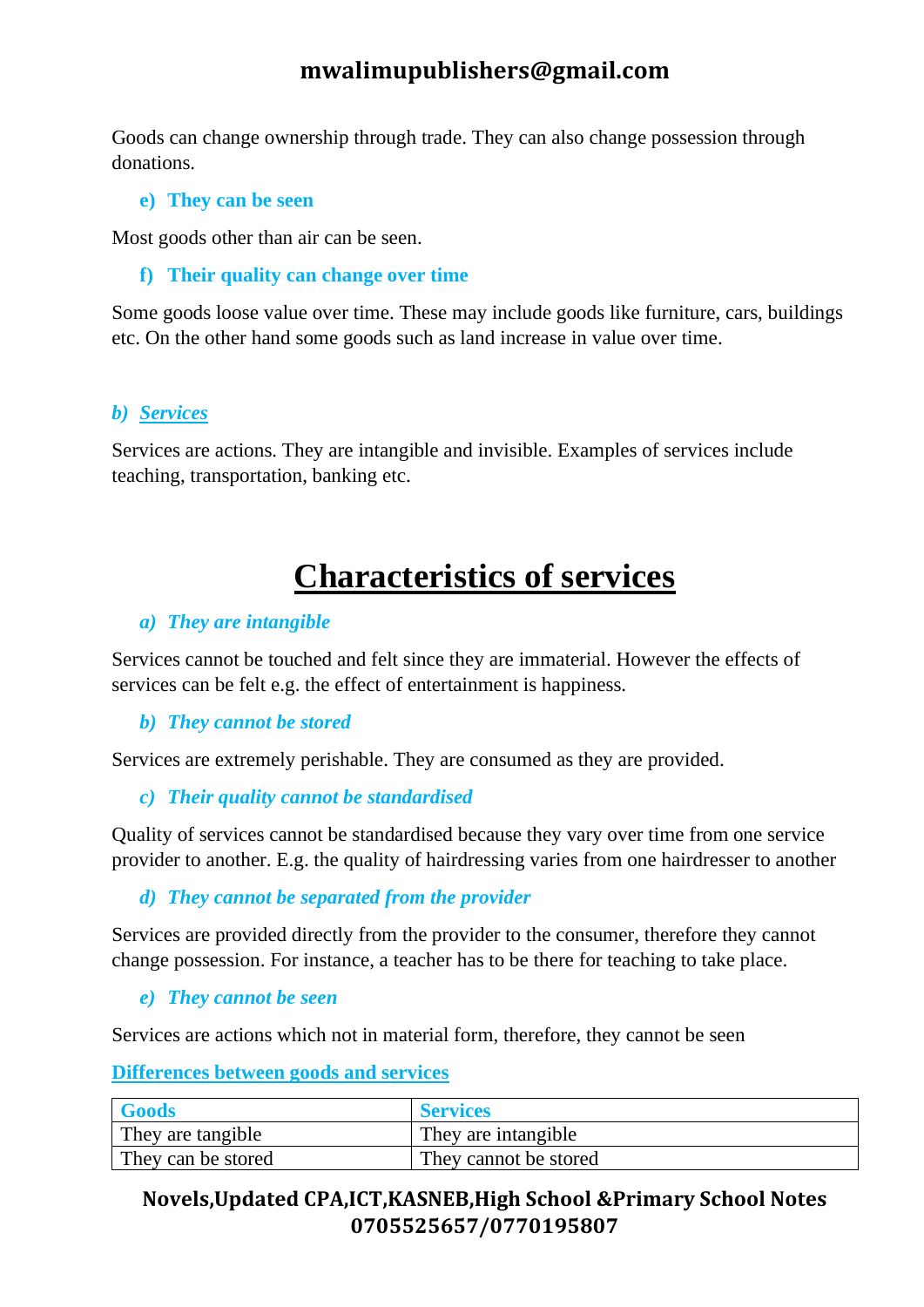| They can be standardized      | They cannot be standardized                   |
|-------------------------------|-----------------------------------------------|
| They can change possession    | They cannot be separated from the provider    |
| Not all goods are perishable  | They are highly perishable                    |
| Most of them can be seen      | They cannot be seen                           |
| They can change in value over | They cannot change in value since they cannot |
| time                          | change                                        |

# **ECONOMIC RESOURCES**

**Resource:** resource refers to the means of achieving a result or of doing something.

Economic resources: these are resources which are scarce and have money value. Human effort or a price is required to obtain them. Examples of economic resources include food, books, minerals etc.

**NOTE:** some resources are plenty in supply and have no money value. Such resources are called free goods because they are provided freely as gifts of nature. Examples include air, rain and sunshine.

Free goods may be viewed as economic resources depending on the activities carried on them. E.g. fishing and transport makes some water bodies economic activities

# **CHARACTERISTICS OF ECONOMIC RESOURCES**

### *a) They are scarce in supply*

Economic resources are less in supply than what is required by human beings. This is why human beings needed to work in order to acquire these resources.

#### *b) They have money value*

The value of economic resources can be expressed in terms of money. The money value is their exchange price. This money value facilitates change in ownership. E.g. the price of a packet of milk is Ksh 60. This is its monetary value

### *c) They are unevenly distributed*

Economic resources are available in varying quantities at different places. Some places may have more of a particular resource than others. E.g. oil is not available everywhere

### *d) They have utility*

Utility refers to the usefulness or ability of a commodity to satisfy human wants. All economic resources are capable of satisfying human wants in one way or another.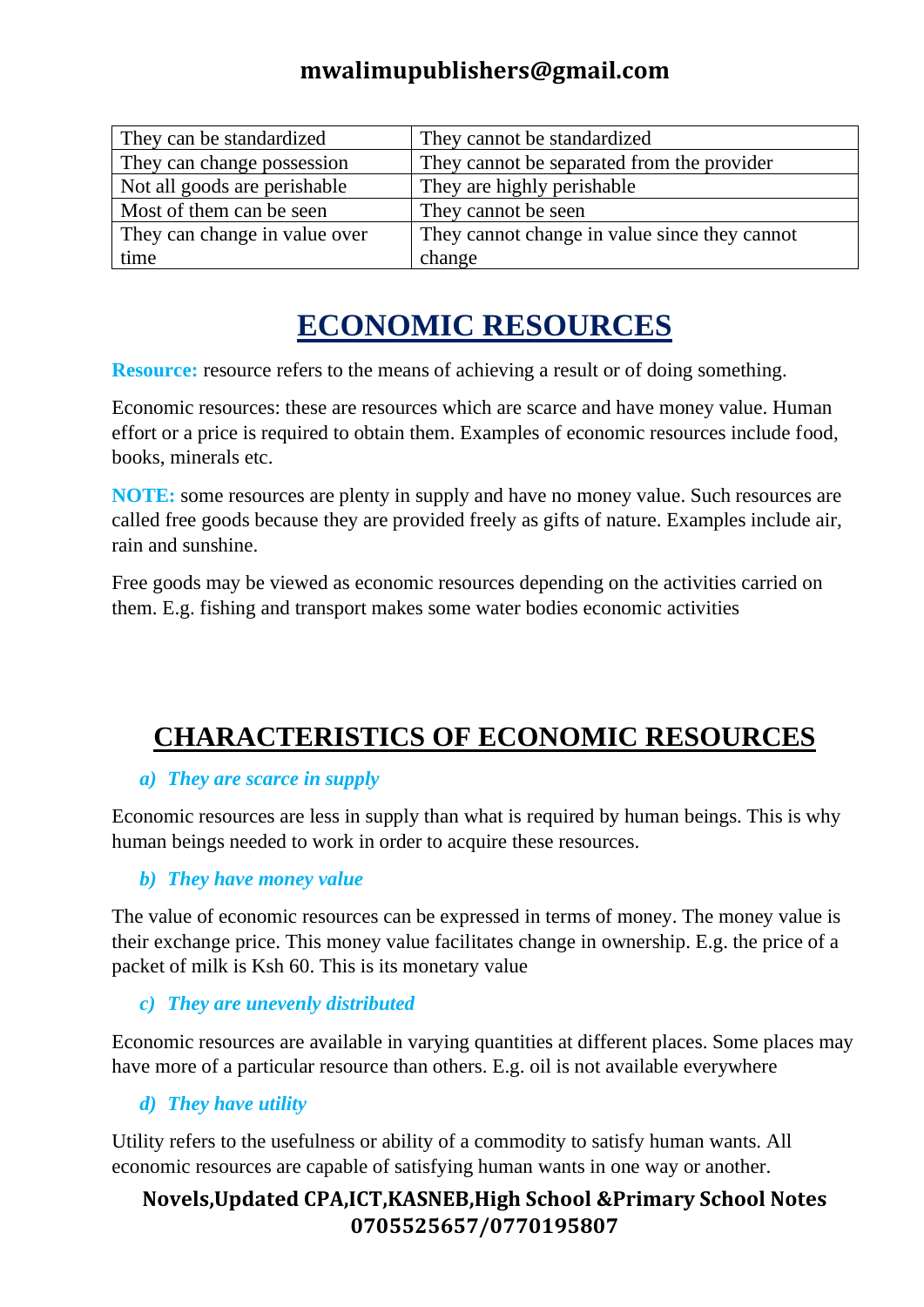#### *e) They have alternative uses*

Economic resources may be put to different uses. For example a piece of land can be used for farming, construction or the owner can even rent it out. People therefore have to find useful uses for the resources at their possession.

### *f) They can change ownership*

Due to the fact that economic resources have money value, change in ownership from one person to another can be effected through sale. Ownership can also change as a donation or as a gift.

### *g) They can be combined*

Economic resources can be combined in other quantities to produce other goods and services. For example wood, nails glue and varnish are combined in certain quantities to make a table

#### *h) They can be complimentary*

Different economic resources can be consumed or used together. For example bread may be used with blueband.

# **CLASSIFICATION OF ECONOMIC RESOURCES**

Economic resources can be classified into three. Namely:

- Natural resources
- Man-made (artificial) resources
- Human resources
- Renewable resources
- Non-renewable resources

### **1) Natural resources (gifts of nature)**

These are resources which are provided by nature. They include forests, rivers, mountains, lakes, climate and land

Human beings work on natural resources to create goods and services.

Human beings must use natural resources profitably in order to gain from them. For example sunshine is beneficial economically when it is used to provide solar energy.

For natural resources to contribute to economic development, human beings must,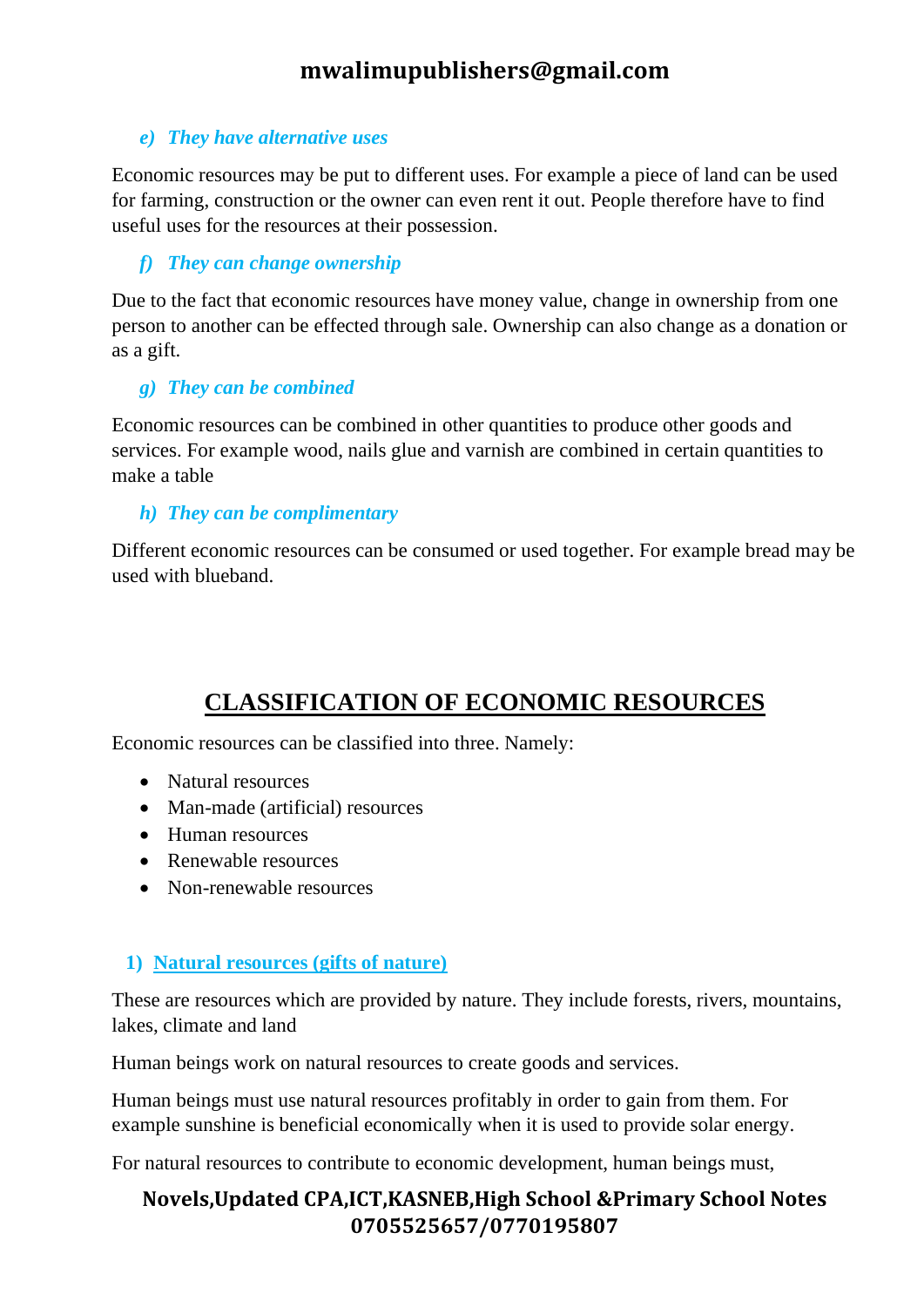- a) Know that they exist
- b) Use their knowhow to extract the resource from their natural setting
- c) Use the extracted resources to produce goods and services that can satisfy human wants

Natural resources influences peoples' culture and their attitude towards work. E.g. people who live in cold places may use the resources available to protect themselves from cold such as the use of fur

### **Economic importance of natural resources**

- a) They create employment during extraction and exploitation
- b) They provide raw material for industries
- c) They bring foreign exchange to the country when exported
- d) They are a source of energy
- e) Provides settlement for both human beings and animals
- f) They are a source of food

**Reasons why the government controls the exploitation of natural resources**

- a) To prevent the misuse of resources
- b) To prevent environmental degradation
- c) To conserve the resources
- d) To control production activities which require natural resources
- e) To generate revenue from the exploitation of resources
- f) Promote tourism
- **2) Man-made resources (artificial resources)**

These are resources which are created by human beings to be used in satisfying their wants. They are made from natural resources.

Human beings use natural resources to produce goods and services that are consumed directly (consumer goods) e.g. food and clothes or to produce goods and services that can be used to produce other goods (producer or capital goods) e.g. machines.

### **3) Human resources**

They refer to human beings when rendering services in production of goods and services.

An individual becomes an economic resource by using his/her intelligence and physical strength in the production of goods and services.

Examples of human resources are teachers, doctors, lawyers, engineers etc.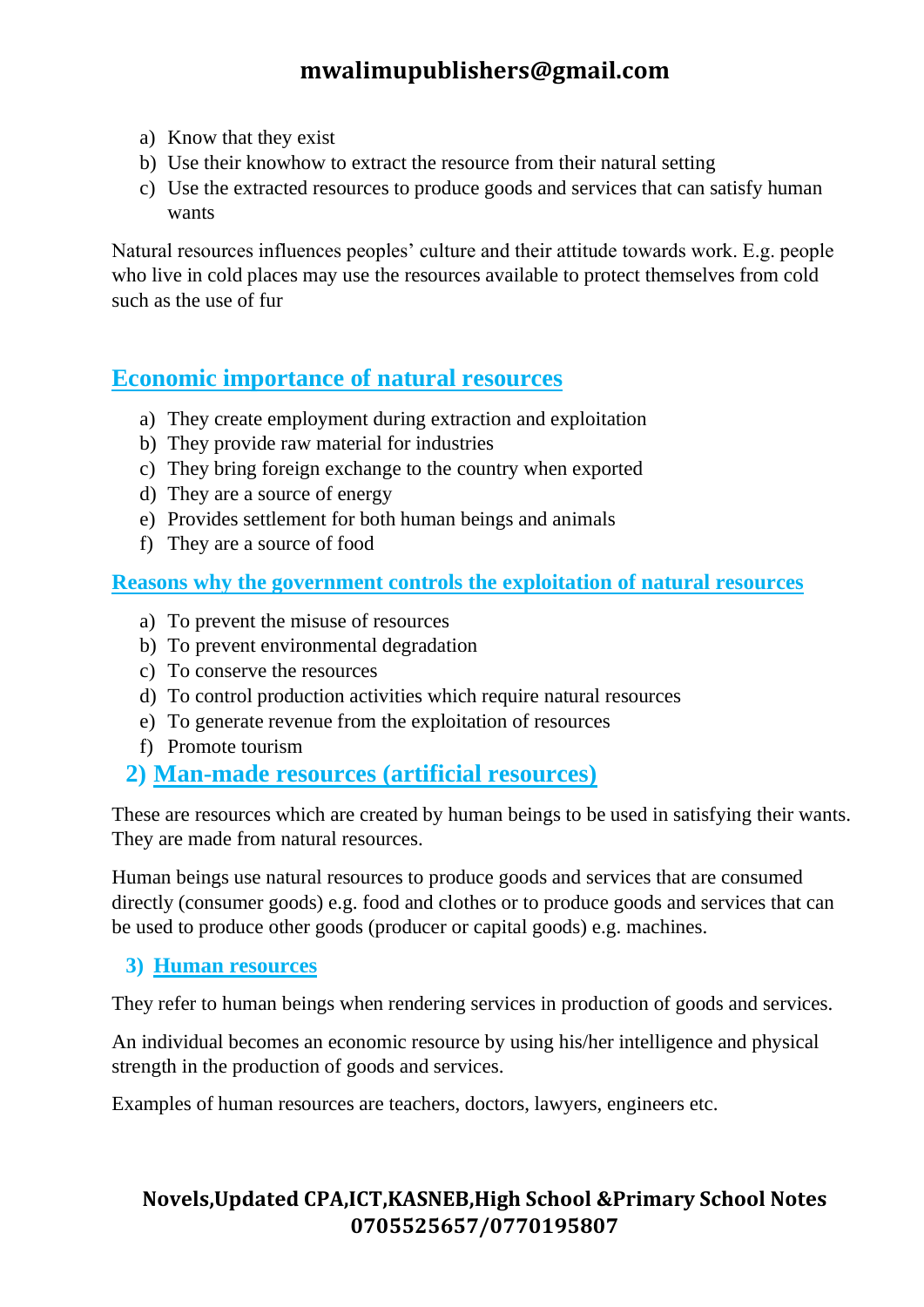### **4) Renewable resources**

These are resources whose supply can be restored. They include wood, fuel, hydroelectric power, solar energy, wind power and soda ash.

**5) Non-renewable resources**

These are resources whose supply cannot be restored after use. Using this resources results in their exhaustion e.g. gold. However it should be noted that with technology, certain nonrenewable resources can be renewed. E.g. petroleum oil can be replaced with gasohol once exhausted.

**Examples of renewable and non-renewable resources**

| <b>Renewable resources</b> | <b>Non-renewable resources</b> |
|----------------------------|--------------------------------|
| Wood                       | Coal                           |
| Natural rubber             | <b>Building</b> stone          |
| Wool                       | Gravel                         |
| Silk                       | Iron                           |
| Leather                    | Aluminium                      |
| Solar energy               | Gold                           |
| Hydro-electric power       | Lead                           |
| Wind power                 | Natural gas                    |
| Soda ash                   |                                |
| vehicle                    |                                |

# **SCARCITY, CHOICE AND OPPORTUNITY COST**

**Scarcity:** refers to a limitation in supply of economic resources in relation to the unlimited wants

*Choice:* refers to selection of the human wants to be satisfied using the scarce resources

*Opportunity cost:* this is the value or alternative foregone in order to satisfy an equally competing want

Resources are scarce, as a result, human beings must make a choice on what wants to satisfy using the available resources since all their wants cannot be satisfied using the resources that are available. For example a student with Ksh 30 to buy either a pen or a loaf of bread will be forced to buy one of the two products and undergo the other. If he/she decides to buy a pen, then he/she will have to sacrifice a loaf of bread. This sacrifice is called opportunity cost.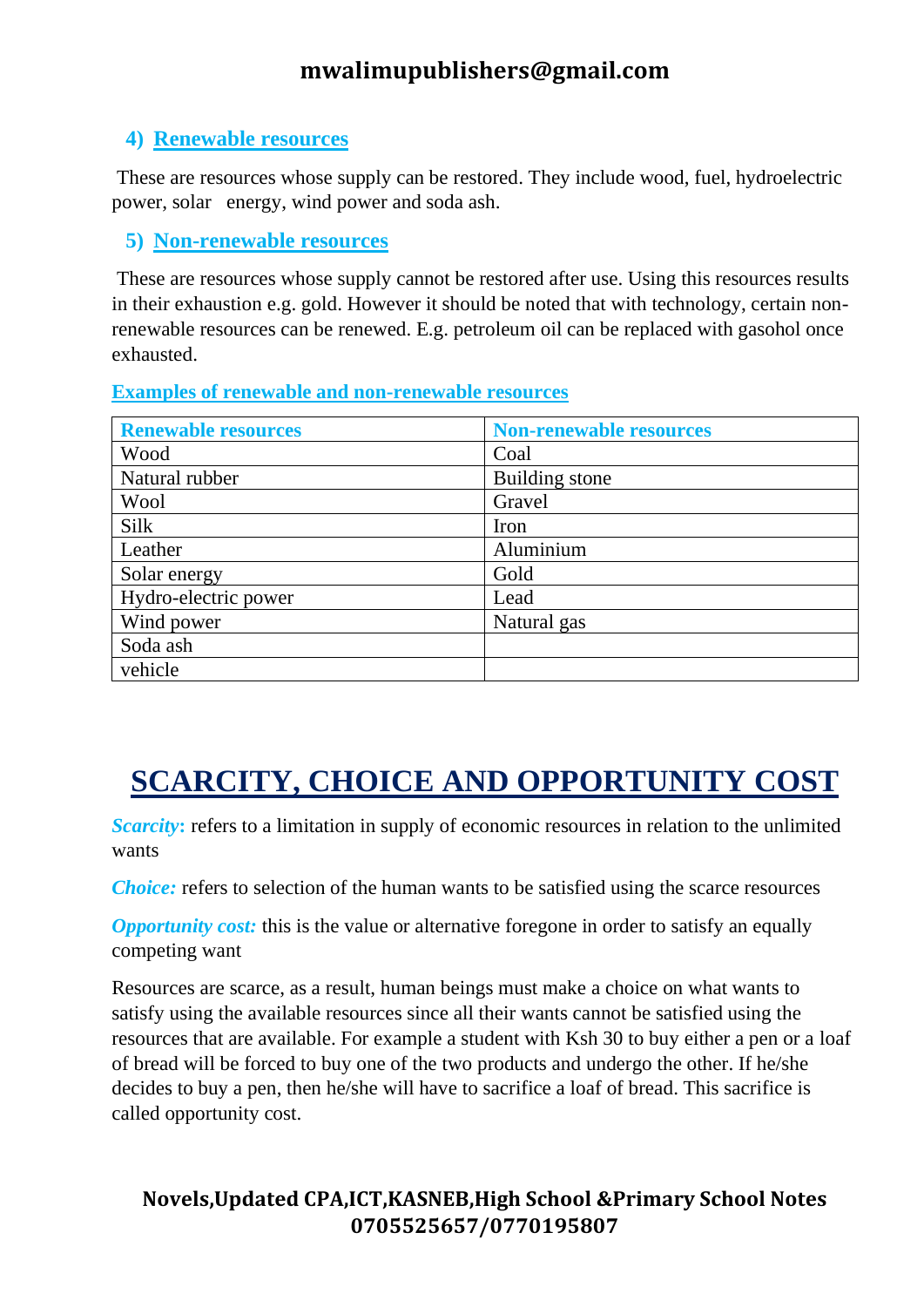# **TOPIC: PRODUCTION**

### **CONTENTS**

- Introduction
- Types of utility
- Types of production
- Levels of production and related activities
- Factors of production and their rewards
- Division of labour and specialisation
- Classification of goods and services produced in an economy

# **INTRODUCTION**

Production refers to the creation of goods and services in order to satisfy human wants.

It may refer to the increasing the usefulness of goods and services.

Production involves the activities that enables one to provide goods and services. Such activities may include:

- The transformation of raw materials into finished goods
- Transportation
- Storage

The goods and services created through production must have usefulness (utility) to the consumer

# **TYPES OF UTILITY**

Utility refers to the ability of a good or service to satisfy human wants.

There are for types of utility;

- Form utility
- Place utility
- Time utility
- Possessive utility
- *a) Form utility*

Refers to changing of the form of a commodity e.g. converting raw materials into finished goods. A good example of form utility is the conversion of sugarcane into sugar through processing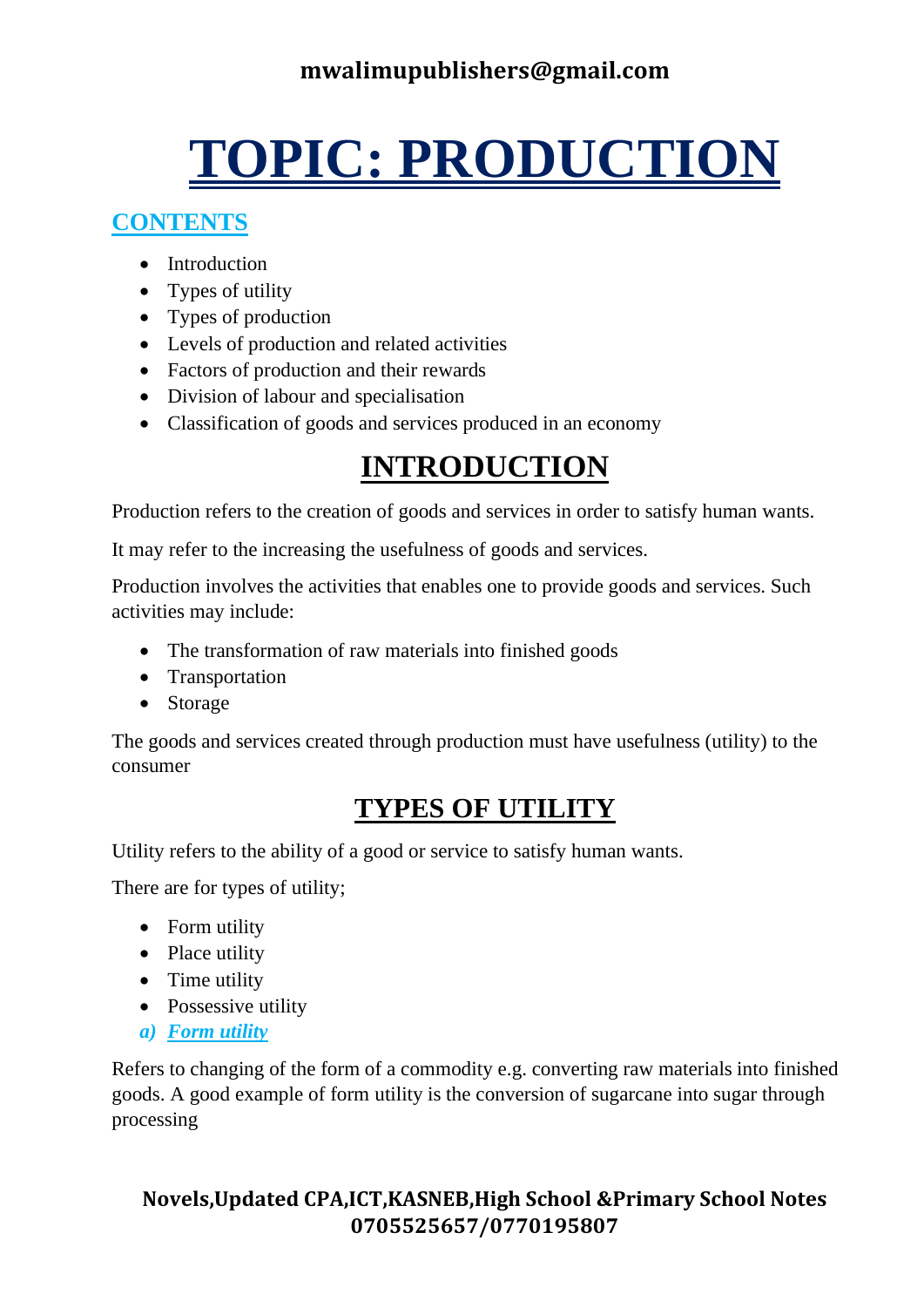### *b) Place utility*

Refers to changing of the location of a commodity in order to bridge the geographical gap between the producer and the consumer.

Place utility is facilitated by transportation. E.g. transporting bread to school.

*c) Time utility*

Refers to making commodities available to consumers at the right time. It created when a good is stored until it is ready for use.

Time utility is facilitated by storage. E.g. food in the school store during the holiday to be used when the school re-opens

*d) Possessive utility*

Refers to the transfer of ownership of commodities from one person to another.

Possessive utility is mostly facilitated through trade. E.g. transferring ownership of bread the shopkeeper to the student.

For ownership of goods and services to be transferred, a price must be paid.

# **TYPES OF PRODUCTION**

Production can be classified into two;

- Direct production
- Indirect production

# **1) Direct production**

Refers to the production of goods and services for one's own consumption.

It is also known as subsistence production.

Examples of direct production may include cases where one grows food products for his/her own use or where one makes clothes for his/her own use

**Characteristics of direct production**

- a) Goods produced are of low quality
- b) Encourages individualism
- c) Leads to low standard of living
- d) Can be very tiring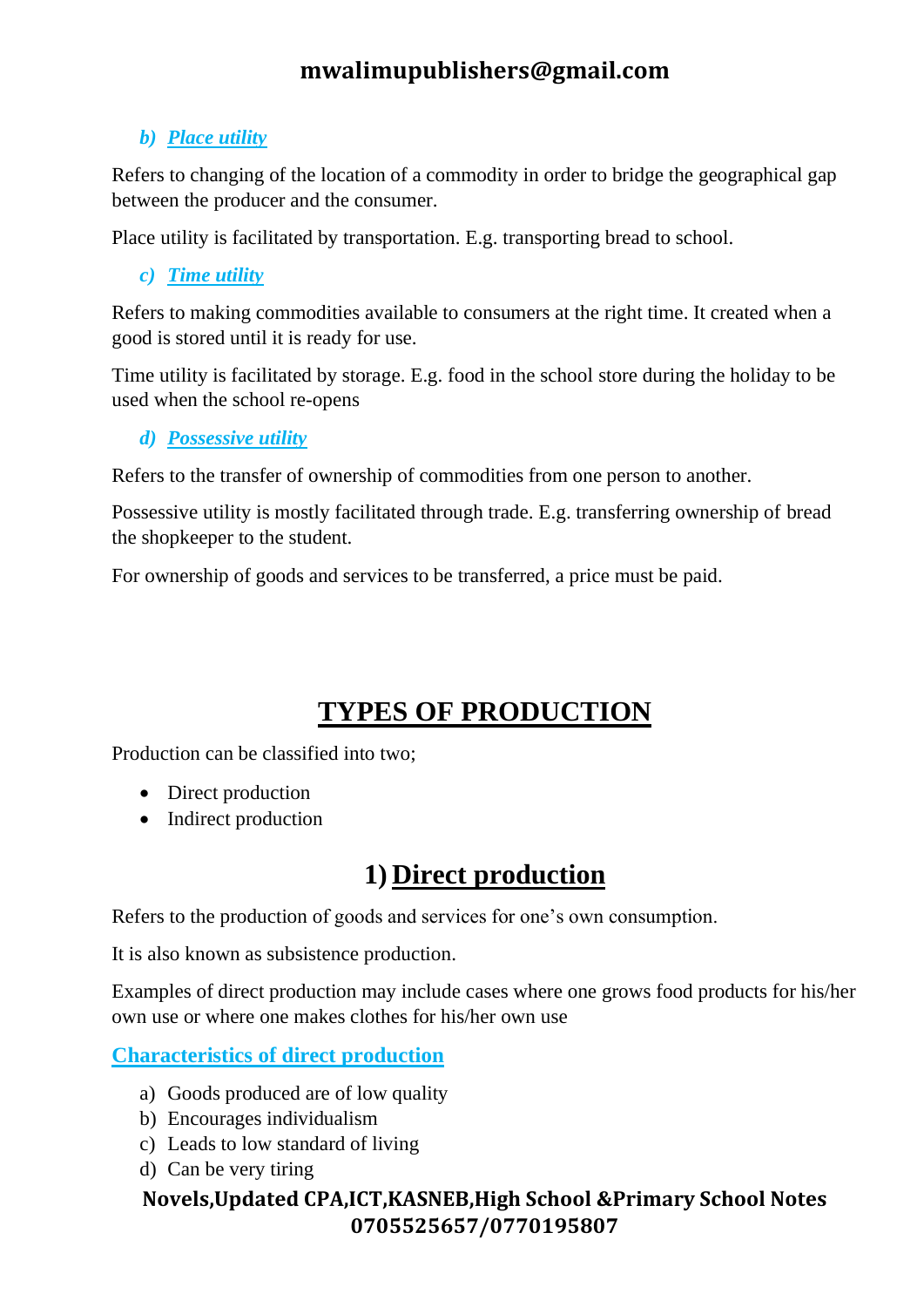- e) It does not encourage invention and innovation
- f) A lot of time is wasted as one moves from one job to another
- g) Cheap tools are used in production
- h) It is mostly done on small scale
- i) Goods and services are produced for one's own use
- j) The rate of production is low

### **Advantages of direct production**

- a) Requires less finances
- b) Required goods can be produced directly
- c) Specialisation is not necessary hence the producer can engage in several other activities

### **Disadvantages of direct production**

- a) It cannot satisfy all the needs of the producer
- b) Poor quality goods are produced
- c) Improvement of the quality of goods may not be possible
- d) It discourages creativity and innovation
- e) Variety of goods cannot be produced
- f) Results in poor living standards
- g) The rate of production is quite low

### **Reasons for the popularity of direct production**

- a) Most producers rely on poor technology
- b) Most producers have low incomes
- c) Negative attitude towards commercialization of production activities
- d) Poor resource endowment
- e) Lack of international trade
- f) Lack of market for goods and services produced
- g) Lack of skills to produce in large scale
- h)

# **2)Indirect production**

Refers to the production of goods and services with the aim of selling the excess to acquire what one does not have.

Indirect production is geared towards satisfying the wants of an individual and those of others.

### *Characteristics of indirect production*

- a) Production is with a view of exchange
- b) Encourages specialisation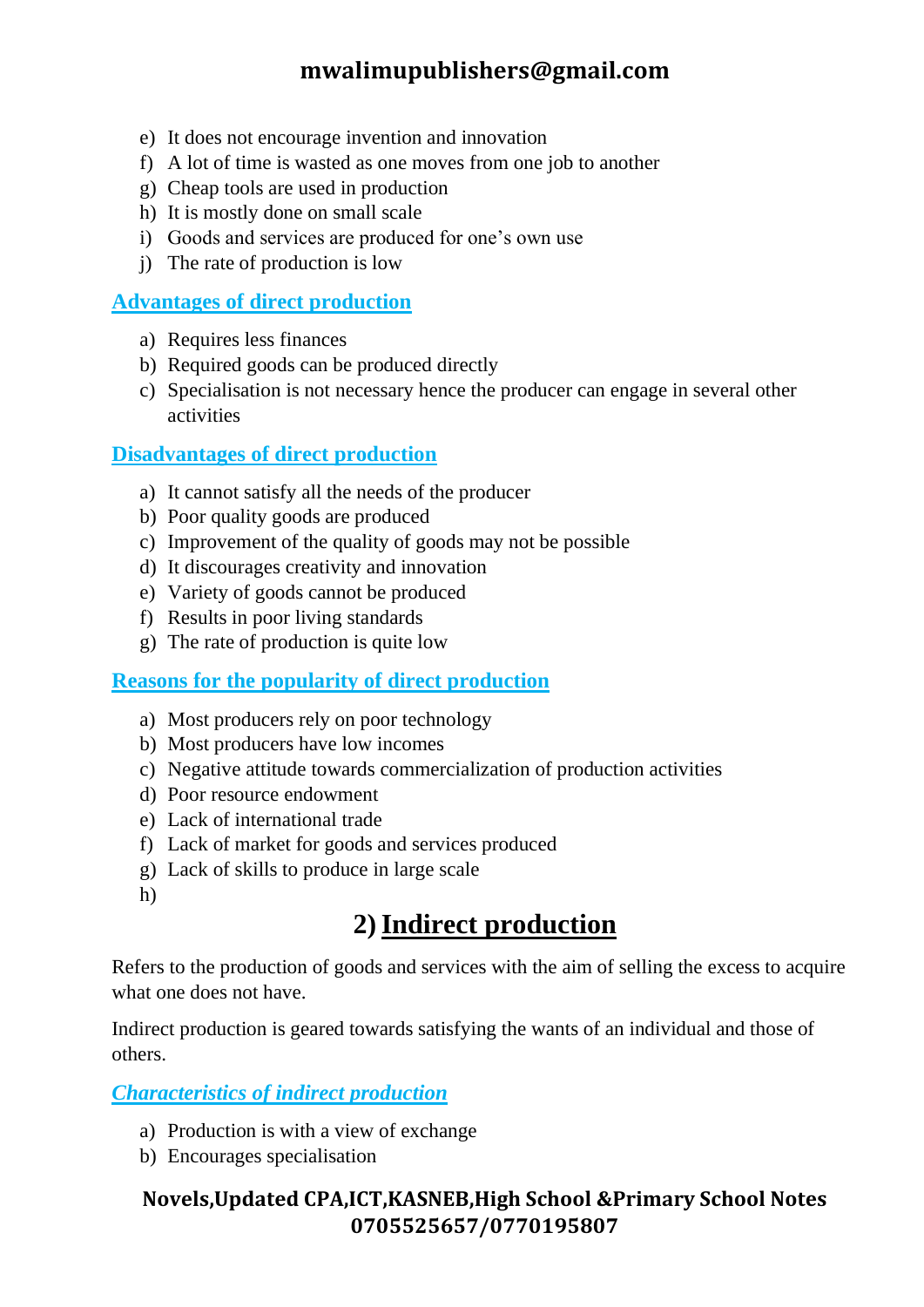- c) It results in surplus production of goods and services
- d) It encourages invention and innovation
- e) Improves the standard of living of the producer
- f)

### **Advantages of indirect production**

- a) It encourages specialization in production
- b) It improves the skills of the producer since tasks are done repeatedly
- c) Better quality goods and services can be produced
- d) The rate/speed of production is high
- e) It leads to creativity, invention and innovation in production
- f) Variety of goods can be produced
- g) It leads to high living standards
- h) It promotes trade
- i) It promotes peace and understanding among people through trade
- j) It promotes division of labour

Indirect production encourages interdependence among countries as they engage in trade.

# **LEVELS OF PRODUCTION AND RELATED ACTIVITIES**

There are three levels of production;

- Primary level
- Secondary level
- Tertiary level

### **a) Primary level**

This level is also known as the extraction level. It involves the extraction of goods from their natural setting.

The products of primary level are either used in their original form or are processed further to make them more useful. E.g. water can be consumed in its natural state while wood must be processed into furniture in order to be useful.

At this level, human beings do not create goods.

Examples of activities involved in primary production are;

- Mining
- Farming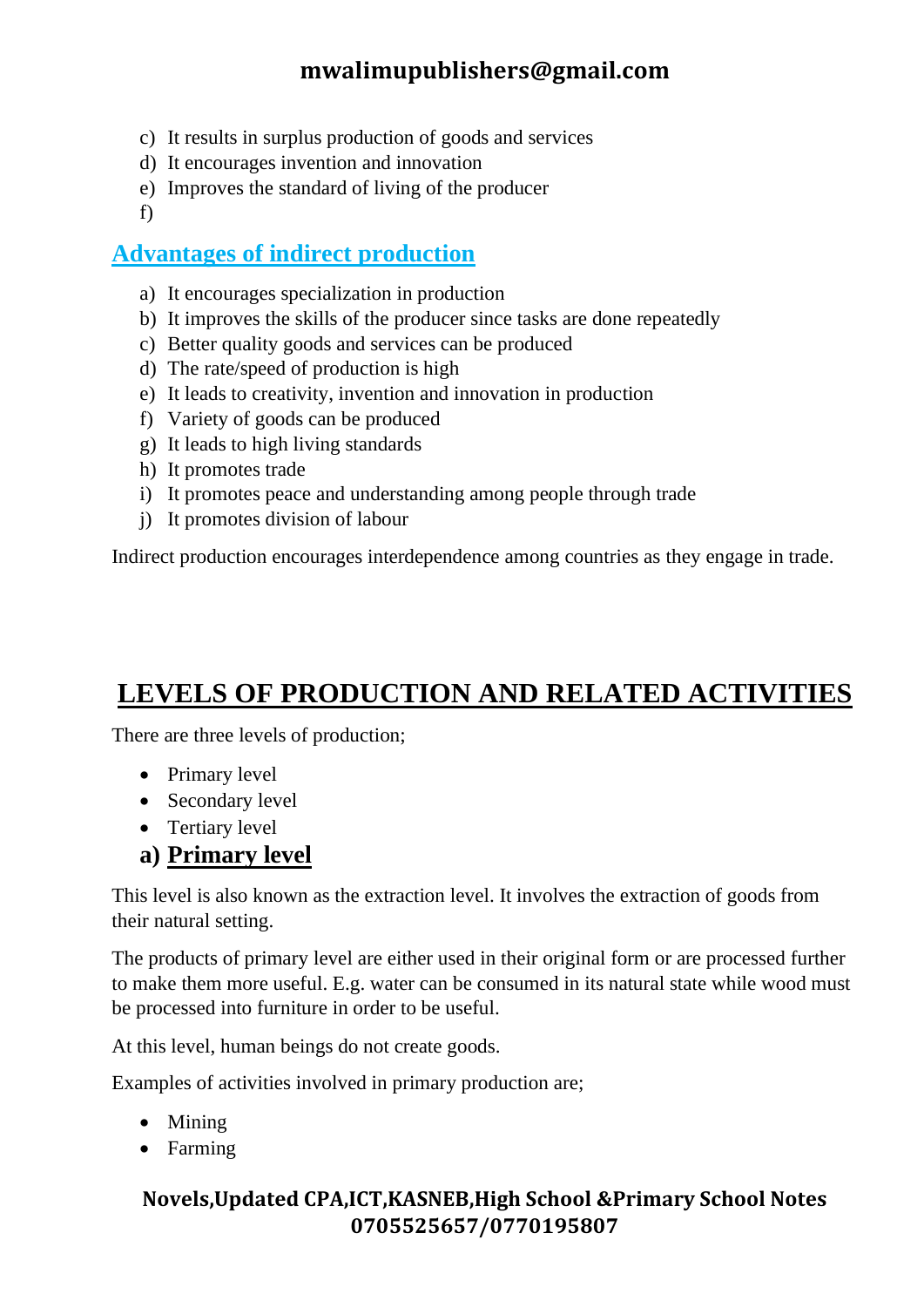- Fishing
- Lumbering

# **b) Secondary level**

This level involves the transformation of raw materials into finished goods or into a more useful form.

This level includes manufacturing and construction activities.

Examples of manufacturing activities include;

- Food processing
- Textile and furniture making

Examples of construction activities include;

- Building houses
- Construction of roads
- Construction of railway lines

# **c) Tertiary level**

This level of production deals with provision of services. These services may be classified into two;

- **Commercial services:** these are activities are either or which assist trade to take place. Commercial services includes the following occupations; wholesaling, retailing, banking and insurance
- **Direct personal services:** these are services which are rendered directly to the consumer (s). examples of occupations categorised under non-personal services include the following; nursing, teaching, legal practice and pastoral duties

Different levels of production and examples of occupations

| level     | nature     | <b>Examples</b>        |
|-----------|------------|------------------------|
| Primary   | Extraction | $\bullet$ Lumbering    |
|           |            | $\bullet$ Mining       |
|           |            | $\bullet$ Farming      |
| Secondary | Processing | • Maize milling        |
|           |            | • Coffee processing    |
|           |            | $\bullet$ Oil refining |
|           |            |                        |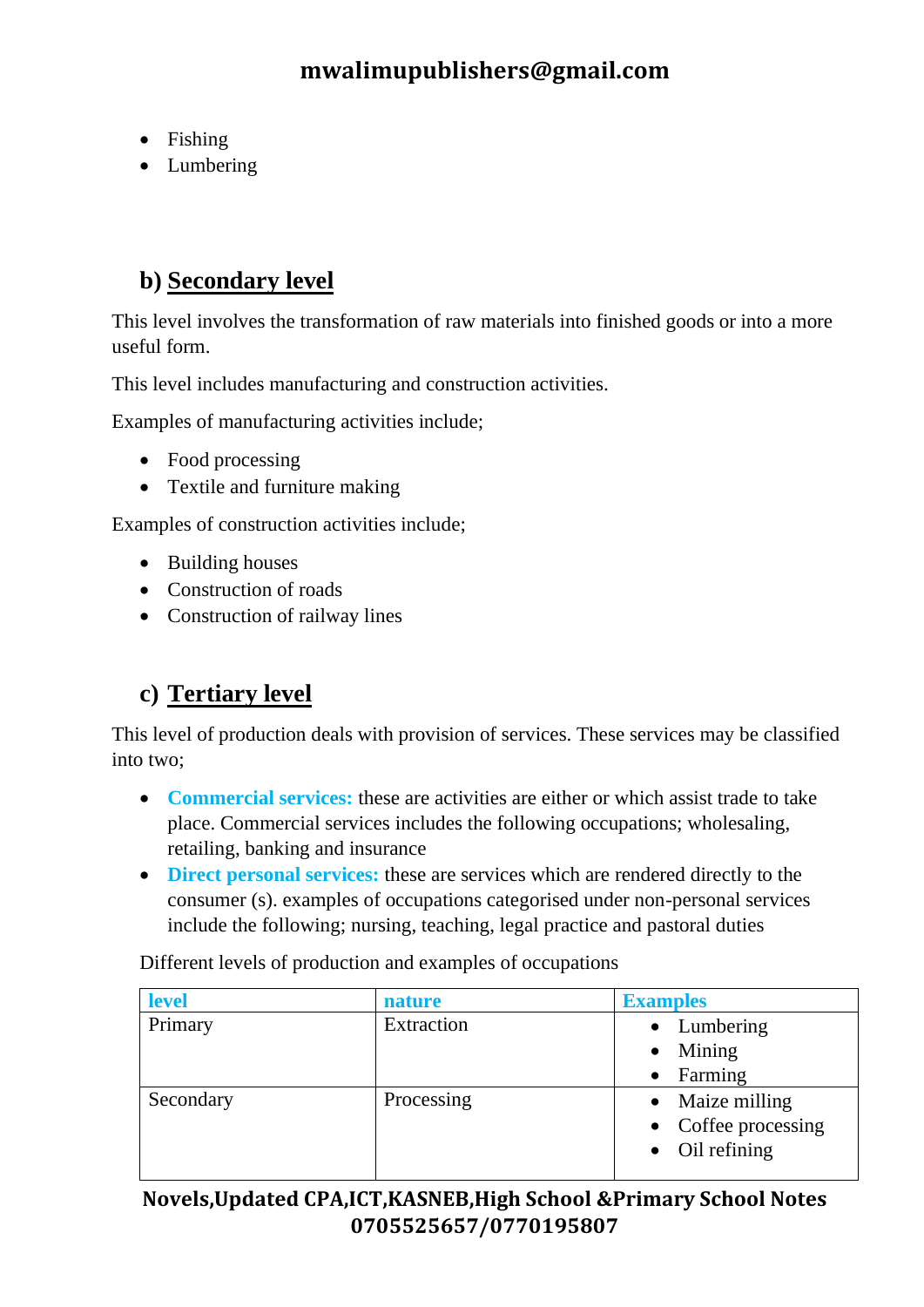|          | Manufacturing              |                                      |
|----------|----------------------------|--------------------------------------|
|          |                            | Bread making<br>Textile<br>$\bullet$ |
|          | Construction               | manufacturing                        |
|          |                            | Chemical                             |
|          |                            | manufacturing                        |
|          |                            | Road construction                    |
|          |                            | House building<br>$\bullet$          |
|          |                            | Railway<br>$\bullet$                 |
|          |                            | construction                         |
| Tertiary | <b>Commercial services</b> | <b>Banking</b><br>$\bullet$          |
|          |                            | Insurance                            |
|          |                            | Wholesaling<br>$\bullet$             |
|          |                            | Retailing<br>$\bullet$               |
|          | Direct personal services   | Teaching                             |
|          |                            | Hairdressing                         |
|          |                            | Medical care                         |
|          |                            | <b>Nursing</b>                       |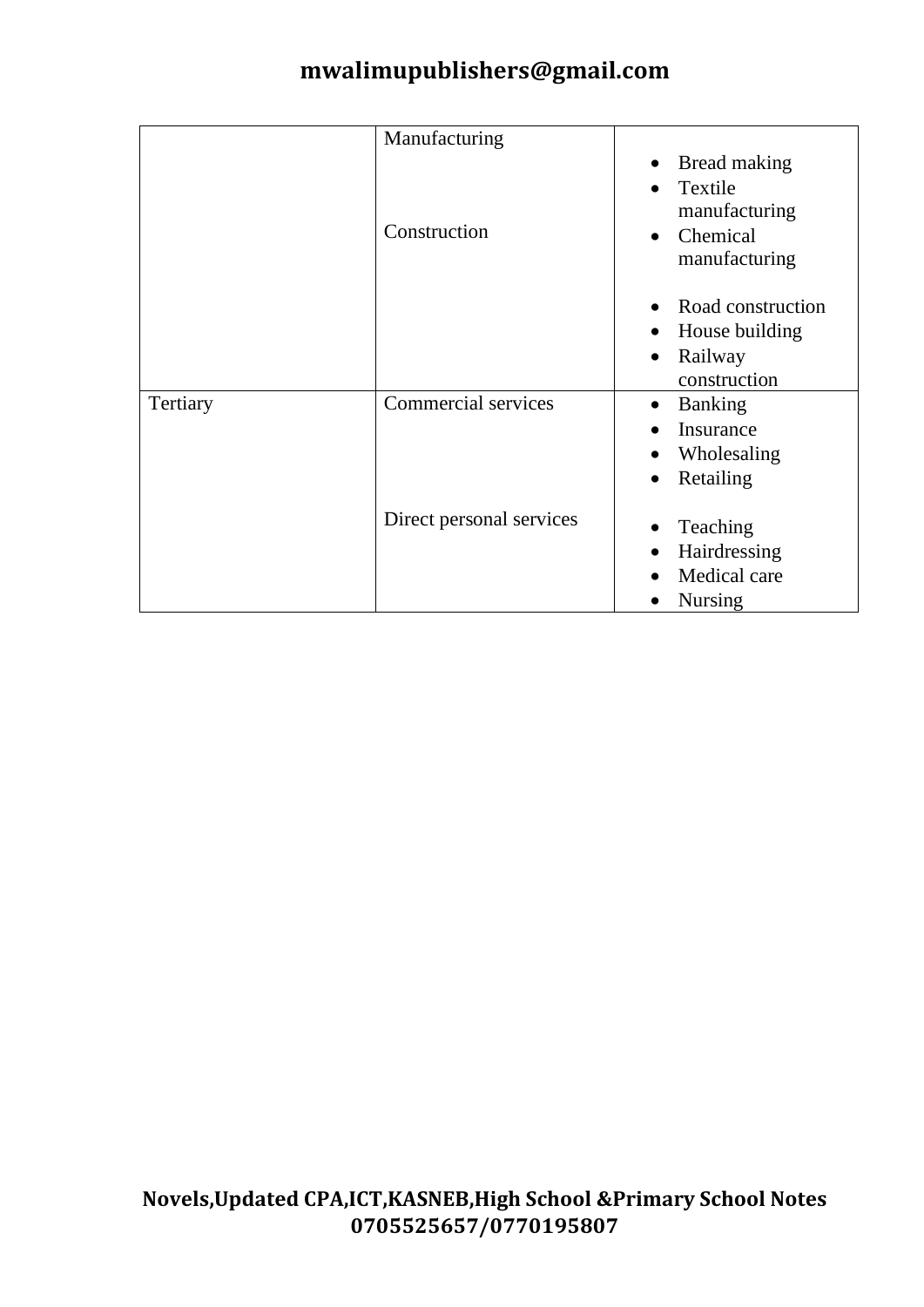# **FACTORS OF PRODUCTION AND THEIR REWARDS**

Factors of production are the necessary resources required in the production process. Factors of production are categorised into four;

- Land
- Labour
- Capital
- Entrepreneurship

# **a) LAND**

Land refers to all the natural resources below, on or above the surface of the earth.

Land is important in production because it provides space on which production takes place besides providing raw materials to be used in the production process.

Land earns a reward/remuneration/income in form of loyalty/rent/rates.

### **Its characteristics**

- a) It is basic factor of production, i.e. without land production cannot take place
- b) Its supply is fixed .i.e. its size cannot be increased
- c) It is a natural resource
- d) It is subjected to the law of diminishing returns i.e. its productivity reduces with continuous usage.
- e) It lacks geographical mobility i.e. it cannot be moved. It is however occupationally mobile i.e. it can be put to several uses
- f) Its quality is homogeneous i.e. productivity varies from one piece of land to another
- g) Its productivity can be increased by increasing the quality and quantity of capital.

# **b)LABOUR (HUMAN RESOURCE)**

Refers to the human effort applied in production. This effort can either be physical or mental or a combination of both e.g. a driver uses his hands, legs and brain at once while driving.

For any human effort to be regarded as labour, it must be aimed at production and it must be paid for.

The reward for labour is wages, commission or salaries.

### **Forms of labour**

Labour may take three forms;

• Skilled labour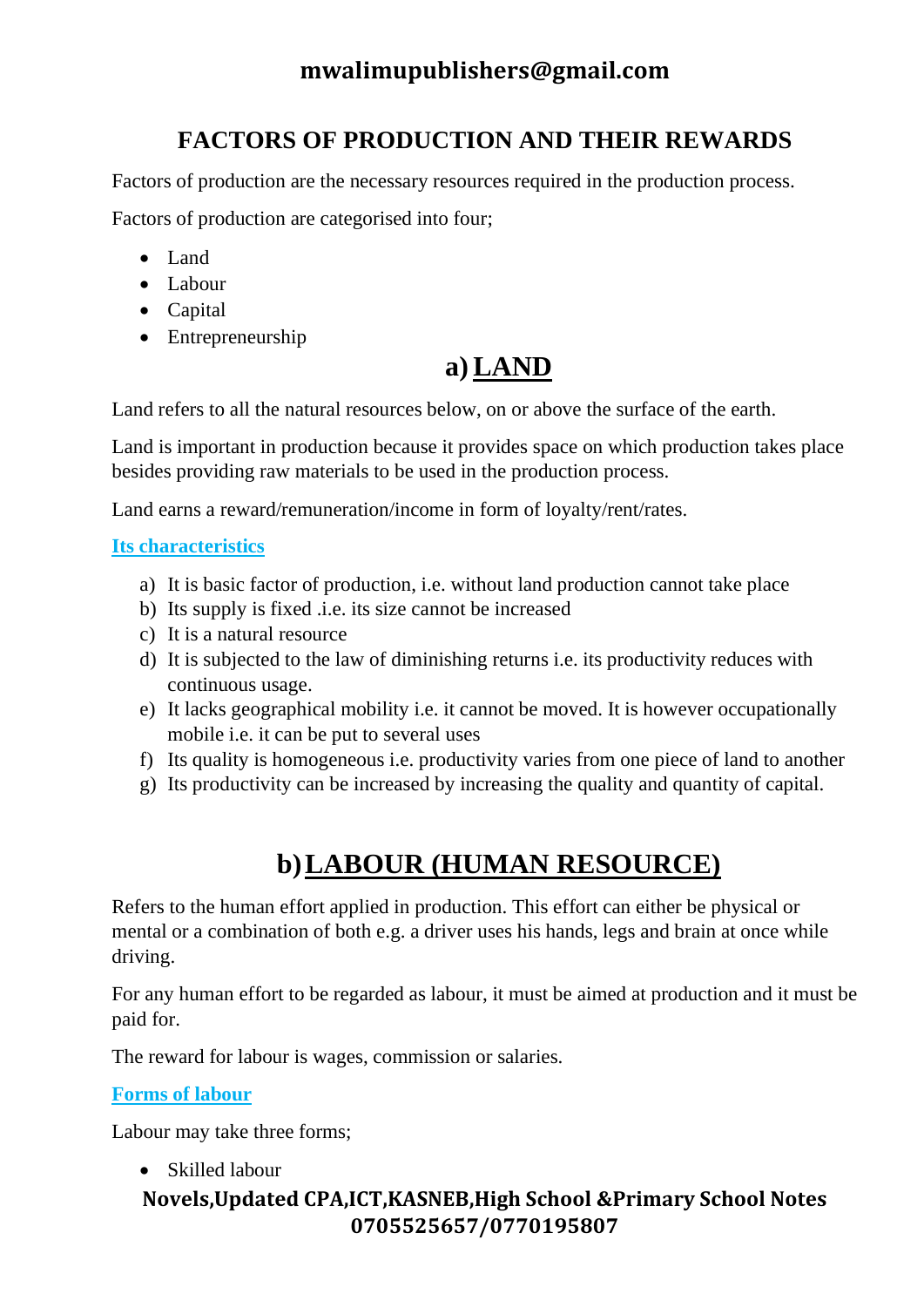- Semi-skilled labour
- Unskilled labour

Skilled labour refers to people who have acquired the relevant skills for the job. Semiskilled labour refers to people who have acquired a certain level of skills for the job. Unskilled labour refers to people who have specialised skills for the job

### **Characteristics of labour**

- a) It is a basic factor of production
- b) It cannot be stored
- c) It cannot be separated from the labourer
- d) It is saleable
- e) It is human, with ability to think and capacity to get annoyed
- f) Labour is mobile i.e. a labourer can move from one place to another or from one profession to another.

### **Ways of improving the efficiency of labour**

- a) Giving workers relevant tools and equipment
- b) Paying workers well
- c) Appropriately training workers
- d) Improving the working conditions
- e) Giving workers incentives
- f) Providing job security
- g) Giving proper job descriptions to workers
- h) Giving workers fringe benefits such as housing, free meals etc.

# **c) CAPITAL**

Capital refers to all man-made resources used in production of goods and services. However in production, capital refers to those goods that are produced in order to be used in producing other goods and services.

Capital includes machines, tools and equipment.

Goods that are used in the production of other goods and services are known as capital goods or producer goods.

The reward for capital is interest.

**Characteristics of capital**

- a) It is man-made
- b) It is a basic factor of production
- c) It is subject to depreciation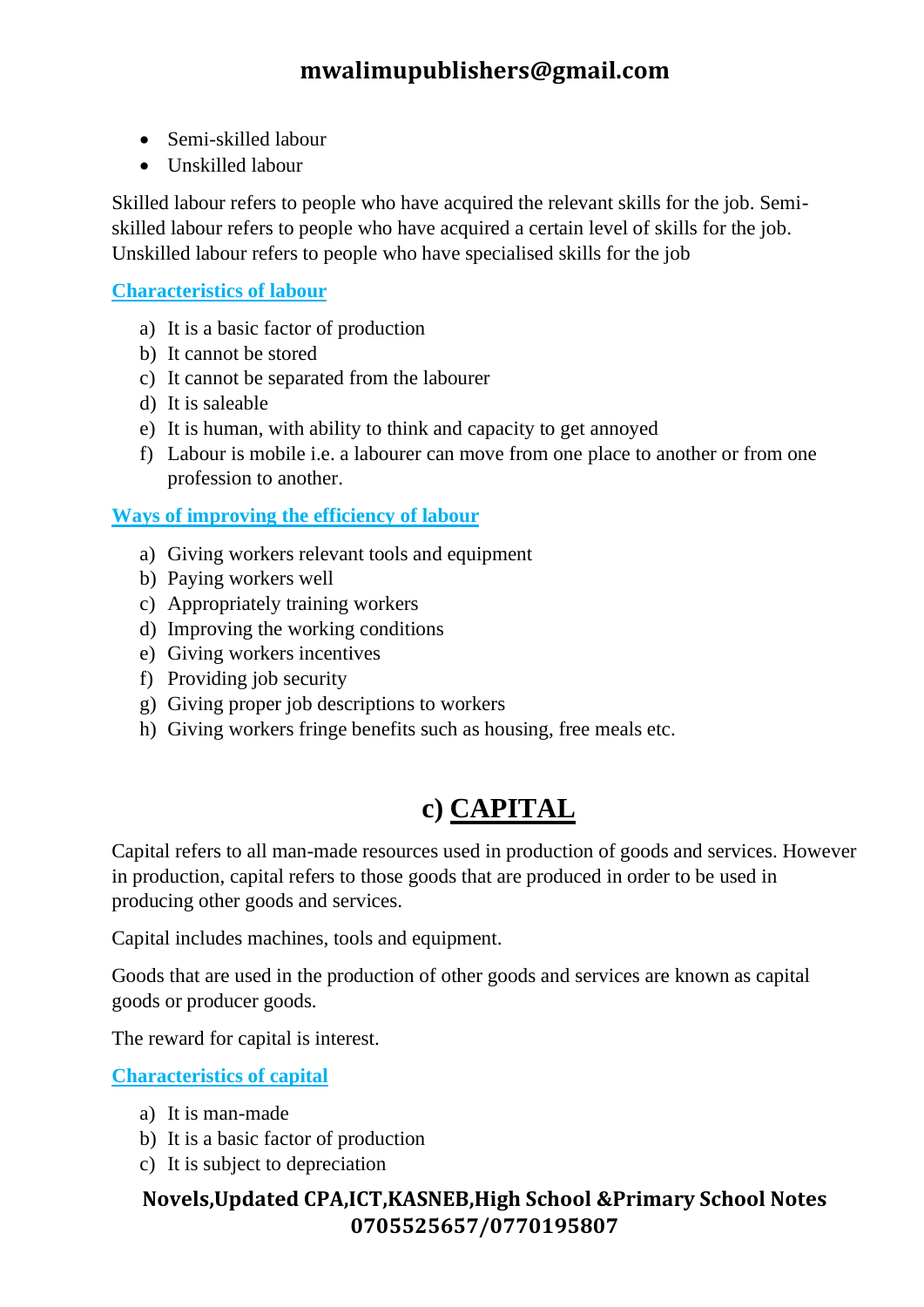d) It can be improved by the use of technology

# **e)ENTREPRENEURSHIP**

Refers to the ability to organise other factors of production in appropriate proportions for effective production.

Entrepreneurship is conducted by an entrepreneur

The entrepreneur incurs all the costs of production

The reward for entrepreneurship is profit

**Functions of an entrepreneur**

- a) He controls the business
- b) He starts the business
- c) He makes all decisions
- d) He acquires and pays for all the factors of production
- e) Bears all the risks and enjoys all the profit
- f) Incurs the cost of production i.e. he pays for expenses such as water , electricity, stationery and postage
- g) He owns the whole project
- h)

## **DIVISION OF LABOUR AND SPECIALISATION**

*Division of labour:* this is where the production process in divided into stages and each assigned to an individual or a group of persons. E.g. the process of producing bread may divided into weighing, mixing ingredients, baking, packaging and selling and each of these areas assigned to certain individuals or groups of individuals

*Specialisation:* this is where a person concentrates in the production of what he/she can produce best.

Specialisation increases efficiency in the production of goods and services.

**NOTE:** division of labour leads to specialisation.

## **Advantages of specialisation and division of labour**

- a) Increases output per worker
- b) Enables workers engage in areas where they are best talented hence producing high quality goods and services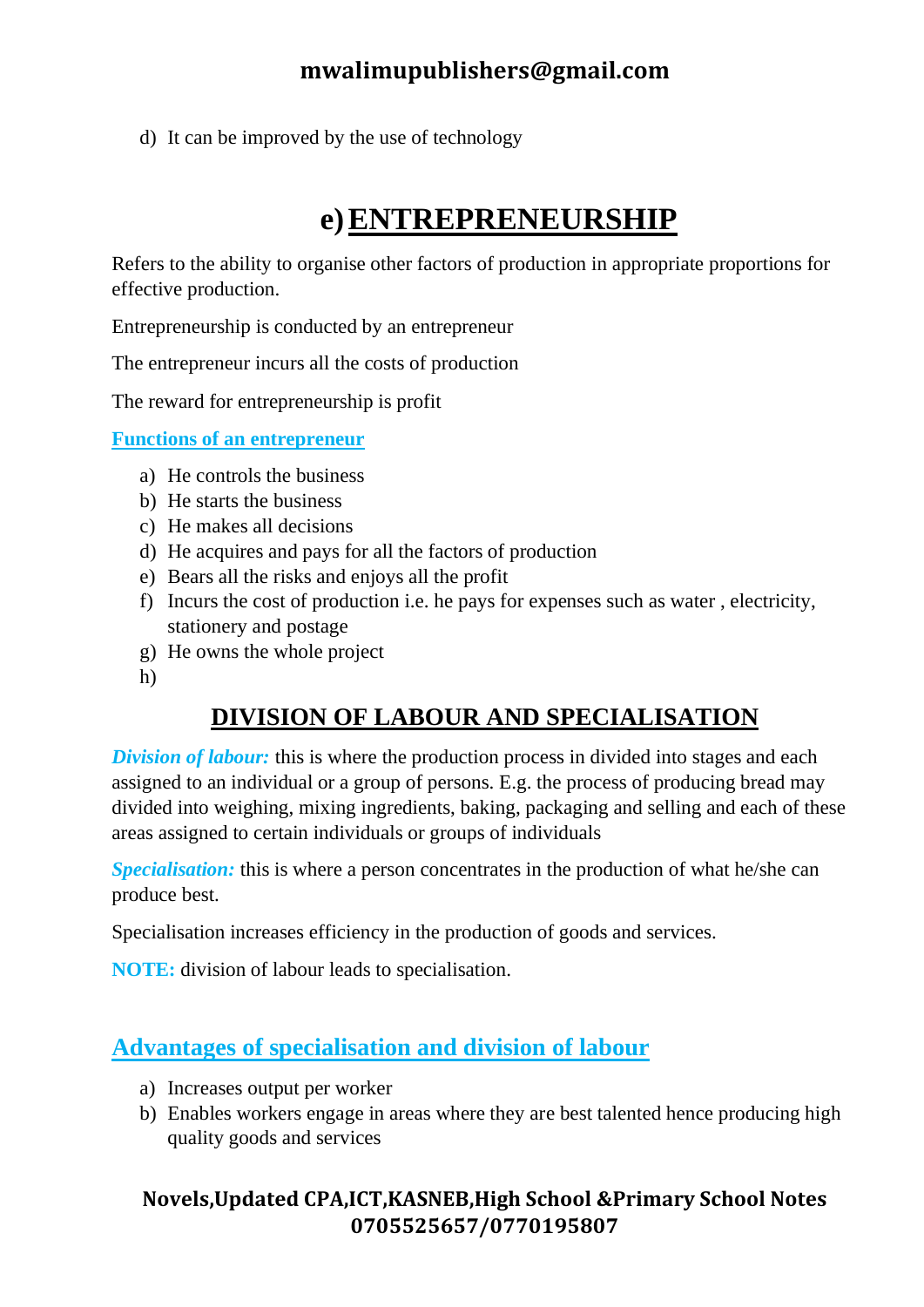- c) Specialisation encourages invention and innovation as the workers tries to come up with improved methods of production
- d) Division of labour encourages the use of machines hence improving efficiency
- e) Specialisation an d division of labour enables the worker to enrich his/her skills in a particular area
- f) Division of labour ensures that tasks are accomplished with speed hence saving time
- g) High quality and services are produced
- h) Reduces the amount of mental and physical effort used by a worker as he/she gets used to one routine
- i) It increases the rate/speed of production

### **Disadvantages of specialisation**

- a) Specialisation leads to monotony of work resulting in boredom
- b) Specialisation of labour may hinder creativity since it makes people work like machines
- c) Specialisation makes a worker depend on only one line of trade, therefore if his/her or the goods he/she lose demand, the worker becomes unemployed
- d) Specialisation and division of labour encourages the use of machines. These machines have replaced human labour resulting in unemployment
- e) Specialisation makes a country dependent on other countries for what it doesn't produce
- f) Specialisation and division of labour brings people together resulting in social problems such as crimes
- g) The worker does not have pride in the final product because it results from the efforts of several people
- h) Failure of production in one stage affects the entire process of production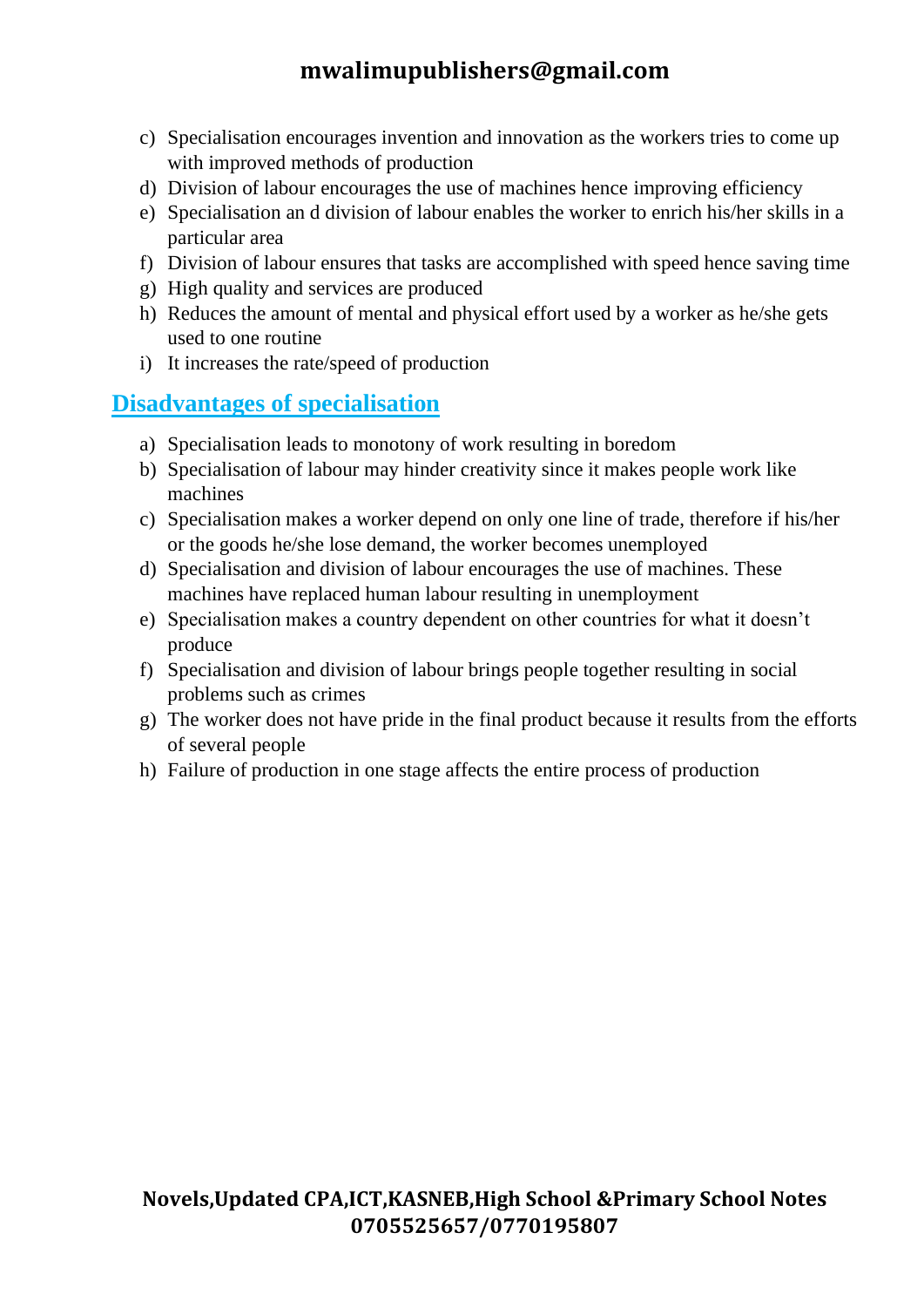# **CLASSIFICATION OF GOODS AND SERVICES PRODUCED IN AN ECONOMY**

### **a) Free goods and economic goods**

Free (non-economic) goods are those goods that are provided by nature e.g. air. They are free, in abundance and priceless. Free goods have utility (usefulness) but no money value.

Economic goods on the other hand are those that are scarce in supply and have monetary value e.g. a car. People must work to obtain them. A price is paid to acquire them.

### **b) Producer goods and consumer goods**

Producer (capital) goods are those goods which are produced to be used in the production of other goods and services e.g. a jembe.

Consumer goods are those goods that are ready for final usage (consumption) e.g. food, clothes, medicine etc.

**NOTE:** goods will be classified as consumer or producer goods depending on their intended purpose. For example vehicles used in factories are classified as producer goods whereas vehicles used for domestic purposes are classified as consumer goods.

### **Features of producer goods**

- a) They are produced to produce other goods
- b) Some may be durable in nature i.e. used again and again e.g. machines
- c) Some can only be used once in production e.g. raw materials

### **Features of consumer goods**

- a) They are produced for final consumption
- b) They are produced using producer goods
- c) Some may be durable i.e. they may be used again and again e.g. furniture, personal cars and radios.
- d) Some can be used once e.g. bread, sugar etc.
- **c) Perishable goods and durable goods**

Perishable goods are those goods that go bad quickly unless stored using special facilities. They include; tomatoes, meat, flowers etc.

Durable goods on the other hand are those goods that can stay for so long without spoiling e.g. tools, furniture etc.

*d) Public goods and private goods*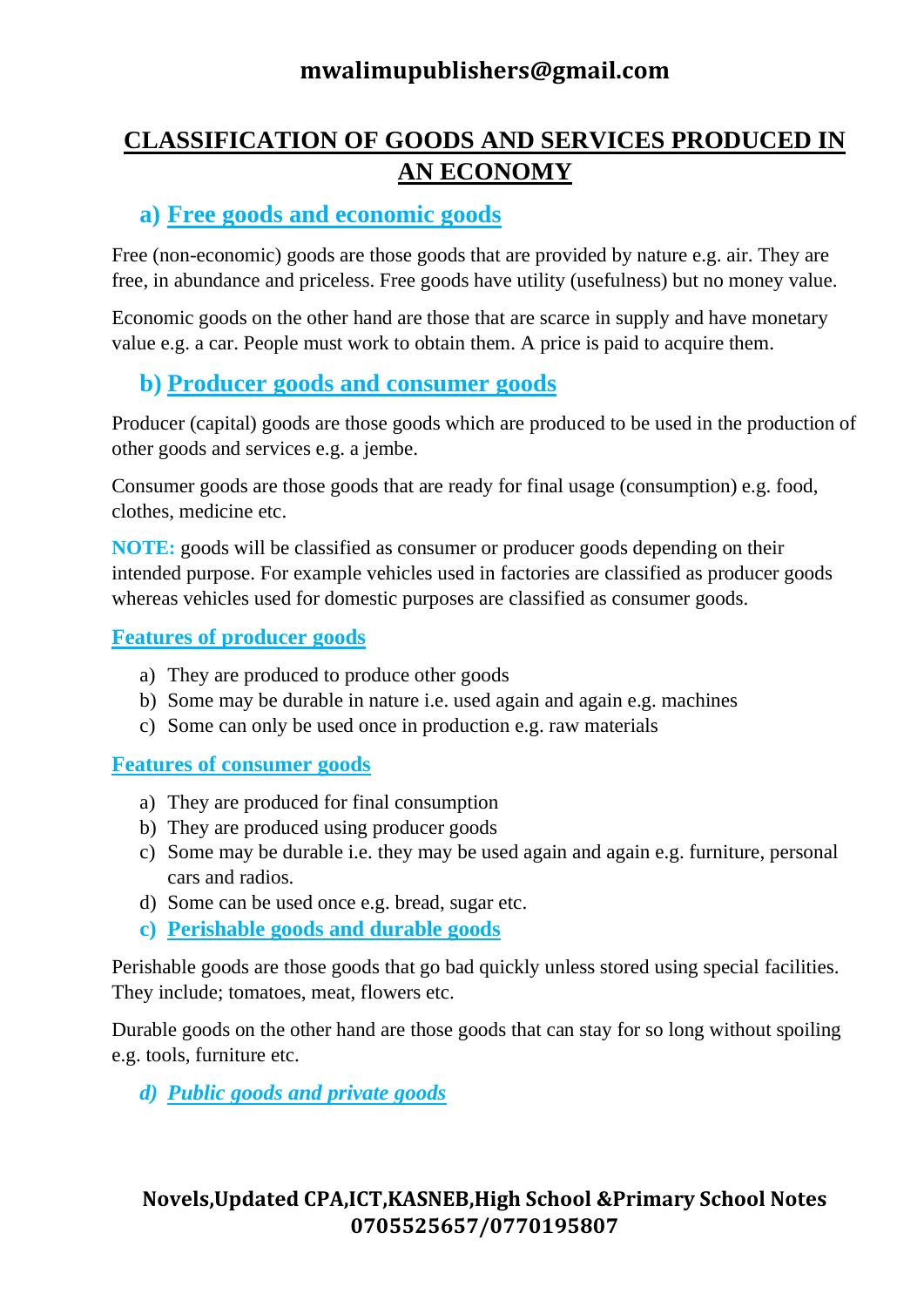Public goods are those that belong to no one in particular. They are either owned by the government or collectively by the public. Examples of public goods include; airports, public schools, public parks, roads etc.

On the other hand, private goods are owned by individuals or a group of individuals. The owners have exclusive rights to the usage of these goods. Examples of private goods include; personal cars, mobile phones, private schools etc.

### **e) Intermediate goods and finished goods**

Intermediate goods are those goods which are still undergoing the production process e.g. sugar cane, wool, cotton, wheat etc.

Finished (final) goods on the other hand are those goods that have come out of the production process (outputs). Examples of final goods include; ugali, wheat flour, sugar clothes etc.

### **f) Material goods and non-material goods**

Material goods are tangible commodities such as food, desks, chairs etc.

Non-material goods on the other hand are intangible items or services such as teaching, nursing, banking etc.

### **Negative effects of production activities on the community**

- a) Results in air pollution that causes airborne diseases
- b) Results in water pollution that causes water borne diseases
- c) May cause congestion in places where production activities take place
- d) Results in noise pollution that can cause hearing problems
- e) Leads to pressure on available health facilities
- f) Results in solid waste pollution
- g) Results in environmental degradation that may cause health problems
- h) Results in social evils in regions where production activities take place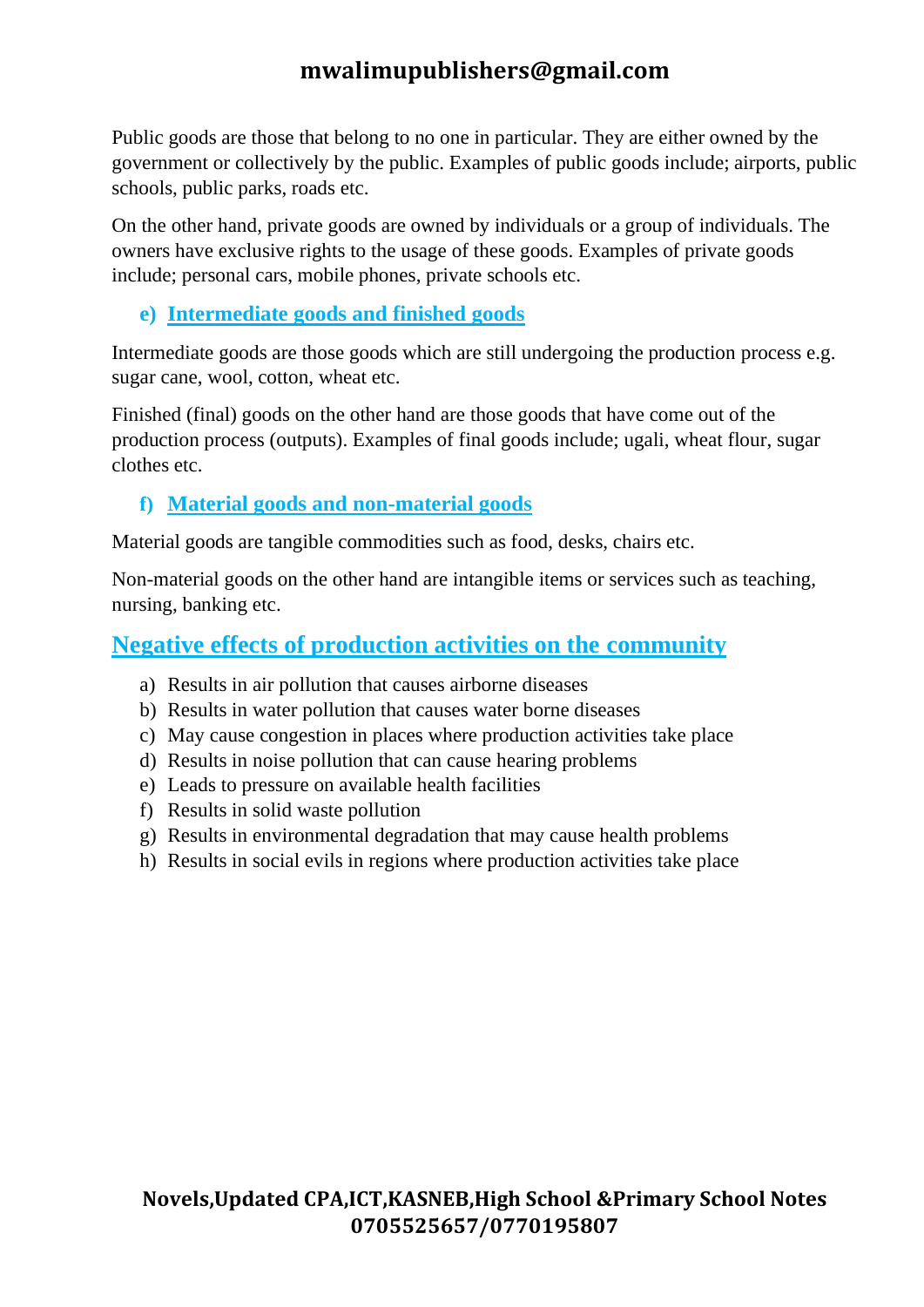# **TOPIC 4: ENTREPRENEURSHIP**

### **CONTENTS**

- Introduction
- Importance of entrepreneurship to an economy
- Characteristics of an entrepreneur
- Business idea
- Business opportunity
- Business plan
- Factors that influence entrepreneurial practices
- Business failure
- Ethical issues in business

# **INTRODUCTION**

Entrepreneurship is the process of identifying a business opportunity and getting the necessary resources to start and run the business.

The person who does entrepreneurship is called an entrepreneur.

An entrepreneur is a person who creates a new business or transforms an existing business into a profit making business.

### *Duties of an entrepreneur*

- a) Provides the capital required to start the business
- b) Acquires the other factors of production
- c) Managing, controlling and co-ordinating the business activities
- d) Taking responsibilities over the risks involved in the business
- e) Earning profits

### **IMPORTANCE OF ENTREPRENEURSHIP TO AN ECONOMY**

Entrepreneurship contributes to the economic growth and development in the following ways:

*a) Creates employment*

Entrepreneurship enables the creation of jobs to employ the unemployed population

*b) Contributes to formation of capital*

Entrepreneurship may contribute to the creation of capital to help in expanding the existing business or to start new businesses. This is done by ploughing back profits. The salaries paid to workers may also be a source of capital to enable them start their own businesses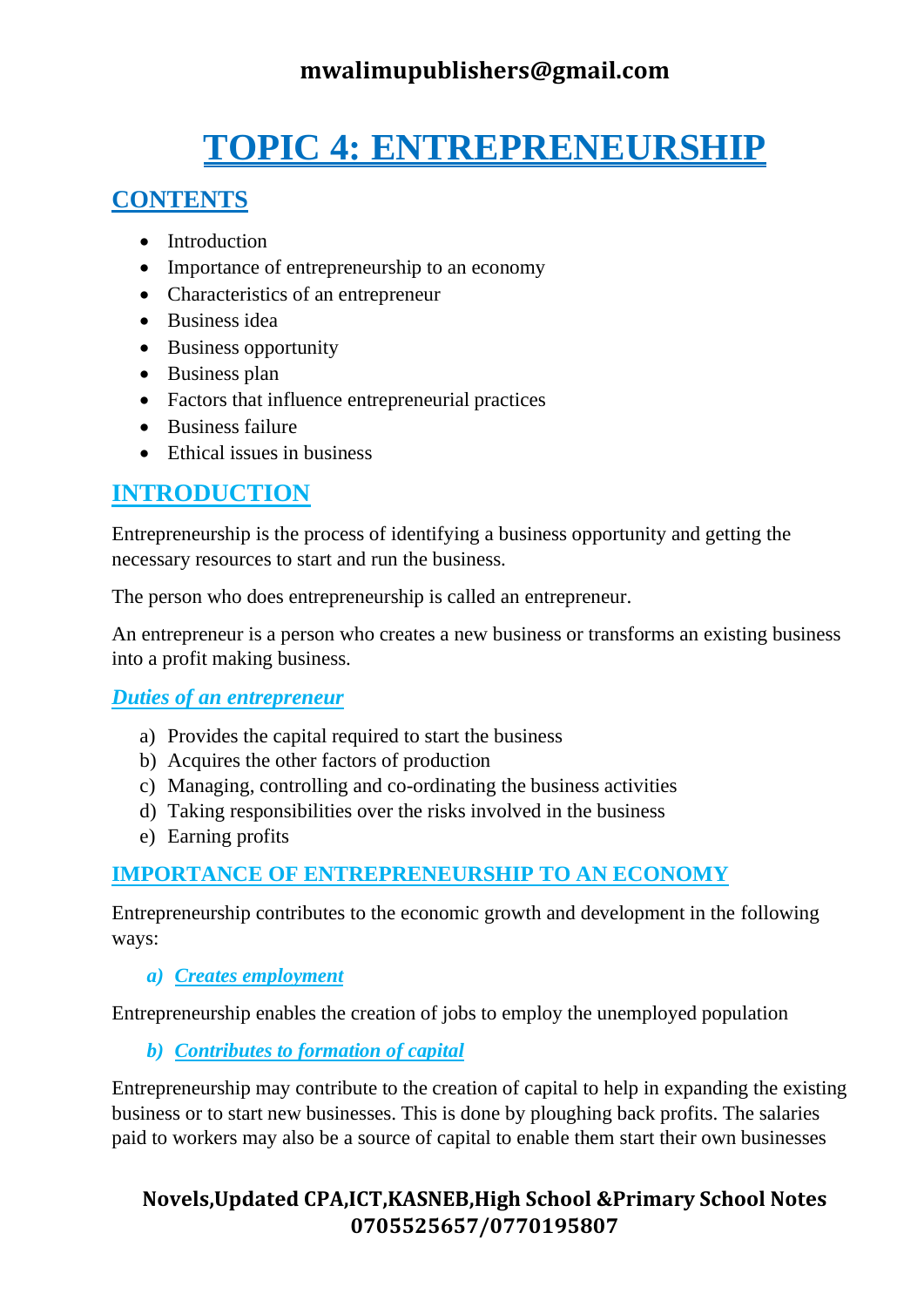### *c) Reduces rural-urban migration*

Entrepreneurs can set up businesses in the rural areas where they can employ the rural population thereby preventing them from moving to rural areas in search of jobs.

### *d) Raises standards of living*

Entrepreneurship avails a variety of goods and services to people to enable them lead better lives. Besides the salaries paid to the workers by the entrepreneur enables the afford high quality goods and services

### *e) Saves on imports*

Local entrepreneurs produce goods and services that substitute imports thereby enabling the country reduce the amount of money paid for imports

*f) Improves infrastructure*

Set up of many businesses in a particular area makes the government see the need of improving the infrastructure of that area. Besides, entrepreneurs may join hands to improve infrastructure in their area of operation.

*g) Reduces foreign dominance in the economy*

Local entrepreneurship reduces the number of foreign investors in the country.

*h) Makes use of local resources*

Entrepreneurship creates a conducive environment that makes the exploitation of local resources possible. For example resources like scrap metal can be used to make jikos

*i) Promotes technology*

Through their creativity, entrepreneurs can contribute to the development of new technology e.g. the development of charcoal refrigerators.

*j) Promotes entrepreneurial culture*

Successful entrepreneurs acts as an eye opener to the society hence encouraging more society members to engage in entrepreneurship.

# **CHARACTERISTICS OF AN ENTREPRENEUR**

The following are some of the quality of successful entrepreneurs

*a) Desire to achieve*

An entrepreneur should have the drive to succeed while competing with others. He/she should be motivated to accomplish something new.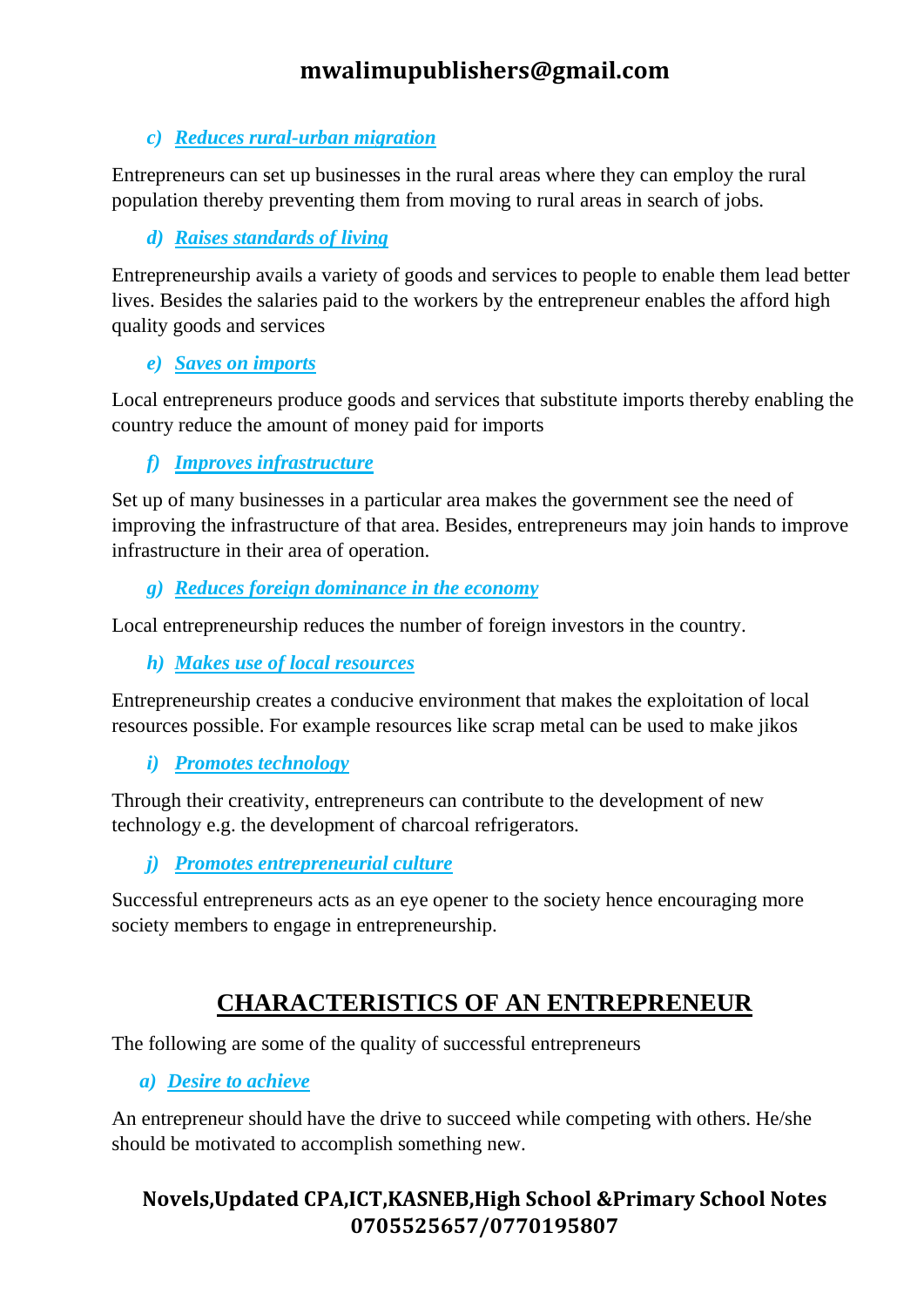### *b) Ability to solve problems*

An entrepreneur should be in a position to get solutions to complex problems in his/her business

### *c) Ready to take risks*

A risky situation is the one which presents a loss or a gain. An entrepreneur should be in a position to assess a risky situation and take advantage of the gain

### *d) Initiative*

An entrepreneur should be ahead of his/her competitors in implementing ideas

### *e) Time consciousness*

An entrepreneur should be able to use time wisely in order to avoid time wastage.

*f) Creativity and innovation*

Creativity refers to the imagination or an idea in mind whereas invention refers to the introduction of new methods and ideas.

An entrepreneur should be able to generate new ideas and think of a way of putting them into practice.

### *g) Independence*

An entrepreneur should be in a position of making decisions independently. He/she should be a position to become his/her own boss in order to run the business in his/her own way

### *h) Self confidence*

An entrepreneur should have strong beliefs in his/herself and in his/her abilities

### *i) Persistence and patience*

An entrepreneur should not give up when he/she is confronted with challenges. He/she should look for ways of overcoming challenging situations

### *j) Seek information*

An entrepreneur should continuously seek for more and better ideas on how to run his/her business more effectively.

### *k) Concern for high quality products*

An entrepreneur should always aim at providing high quality goods and services to his/her customers. This will enable him/her cope with the existing competition in the market.

### *l) Commitment to work*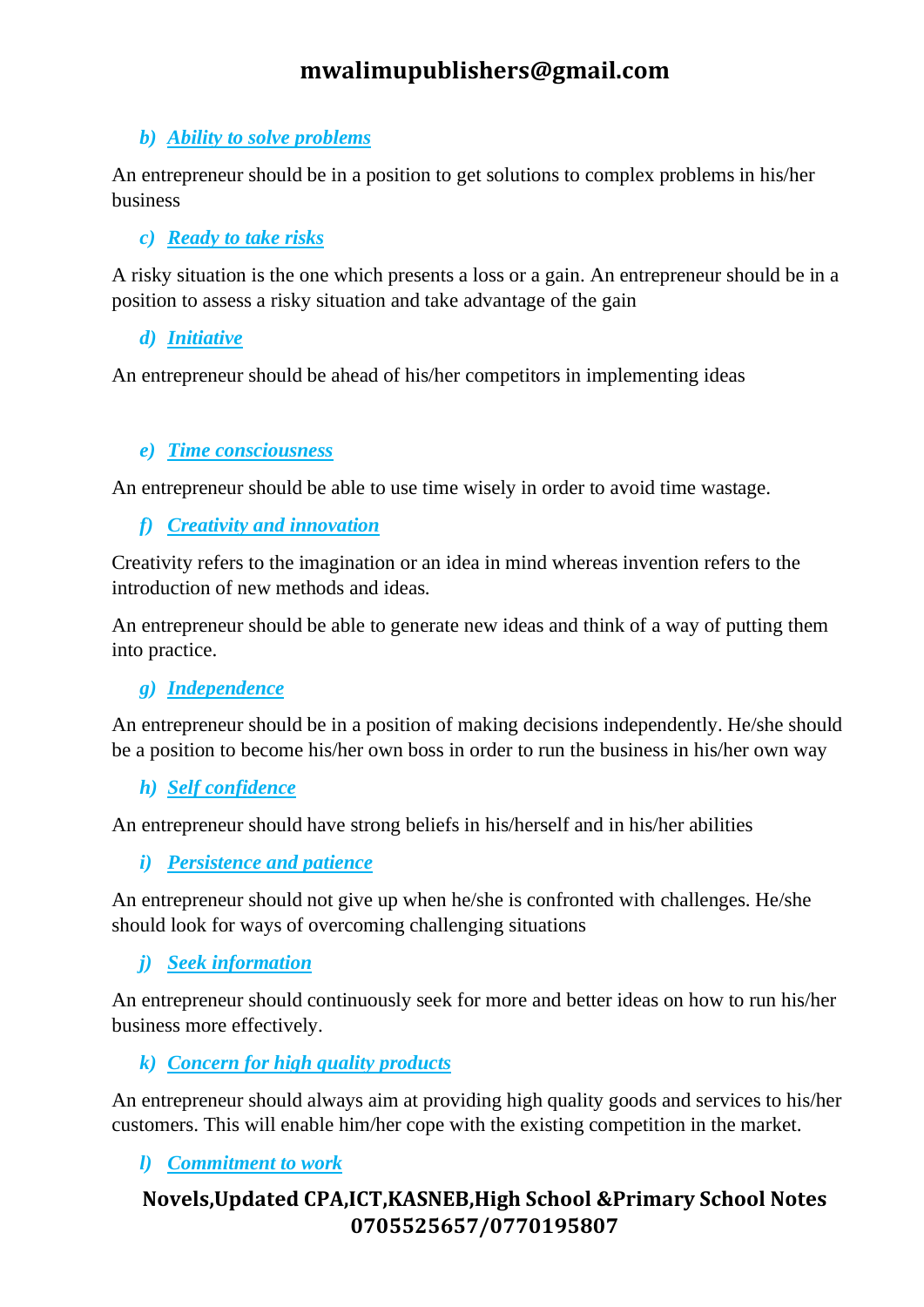An entrepreneur should ensure that tasks are accomplished in time even if it involves working over-time.

*m) Concern for customer satisfaction*

An entrepreneur should ensure that his/her customers are satisfied with his/her products. He/she should be ready to deal with customer complaints as they arise

### *n) Desire for feedback*

An entrepreneur should be interested in making follow-ups in order to know how his/her business is performing

# **BUSINESS IDEA**

A business idea is what the entrepreneur is thinking concerning the prospective business. It is what is cooking in the mind of the entrepreneur.

### *Contents of a business idea*

- The products the business will sell
- The intended buyers (market)
- The intended location of the business
- The objectives of the intended business.
- The management of the intended business

### **Sources of business ideas**

### *a) Newspapers*

Business ideas can be generated by reading the business and advertising sections of the local newspapers e.g. the nation and the standard newspapers.

*b) Shows and exhibitions*

Business ideas can also be generated by attending shows and exhibitions organised by manufacturers and distributors. The entrepreneur may get business ideas by asking sales persons in these shows and exhibitions questions

### *c) Magazines and articles*

By reading magazines especially those with information on business may equip the entrepreneur with new business ideas

### *d) Hobbies*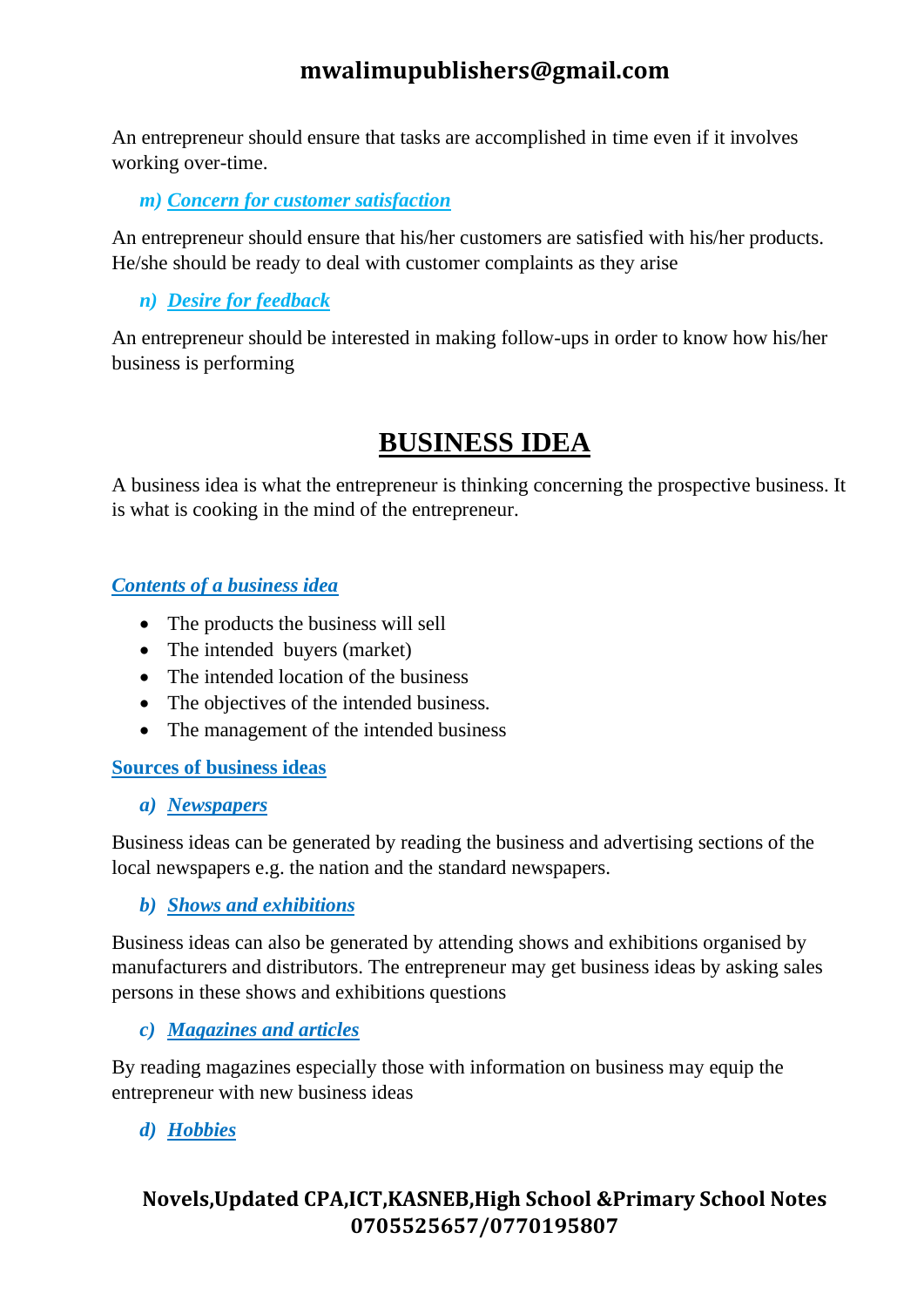Hobbies are activities which a person engages in for pleasure. Such activities may be a good source of business ideas. For example a person whose hobby is to watch movies may end up opening his/her own movie shop.

### *e) Vocational training and experience*

A business idea may be generated from a person's area of training or experience. For example a teacher use his/her experience as a teacher to start his/her own private school.

*f) Surveys*

Business ideas can also be generated by finding out what consumers want. The entrepreneur will hence turn the needs of the consumer into a successful business.

### *g) Waste products*

Waste products can be recycled into useful products hence making it a business. For example scrap metal can be converted into a raw material for making products such as jikos.

### *h) Listening to what people say*

By listening to people keenly, one will get information about their complaints about the goods and services offered in the market. These complaints may form a business for a business idea.

### *i) Identifying a gap in the market*

Business ideas can be generated by identifying goods and services which are not available in the market. For example an area where schools and colleges are developing may be in need of a book shop.

## **BUSINESS OPPORTUNITY**

This is a business idea that can be translated into a viable business activity.

It exists where there is gap to be filled in the market. Examples of business gaps which present business opportunities to the entrepreneur include:

- a) In availability of demanded products
- b) Provision of poor quality products
- c) Provision of products in low quantities
- d) Selling products at higher prices
- e) Provision poor customer care services

f)

# **EVALUATING A BUSINESS OPPORTUNITY**

This means to assess whether the identified business opportunity is viable or not.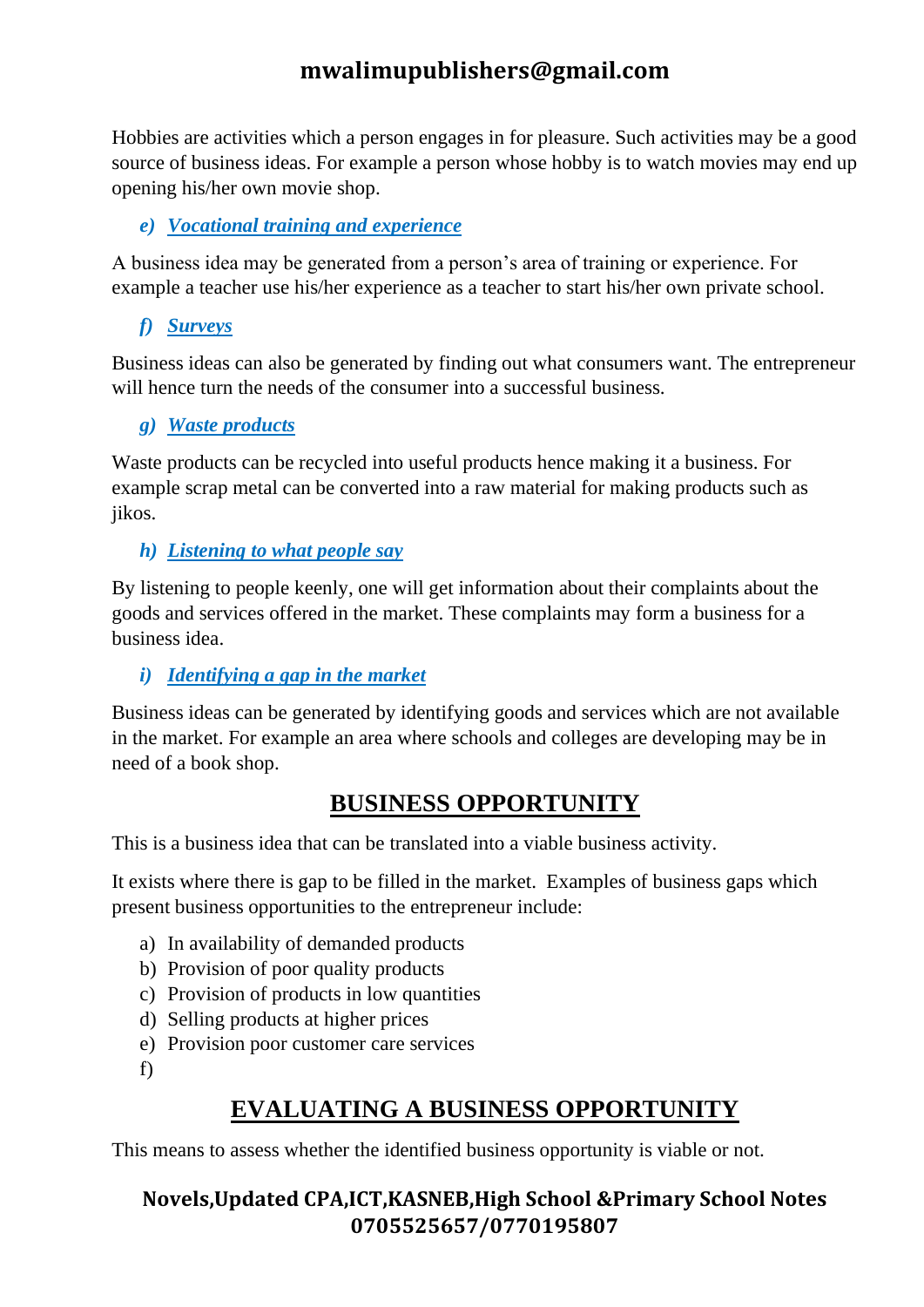# **Factors to consider when evaluating a business opportunity**

Factors to consider when evaluating a business opportunity may be classified into two:

- Personal considerations
- Business considerations
- •
- **a) Personal considerations**

These are the abilities and the expectations of an entrepreneur. They include the following:

*a) Entrepreneur's objectives*

The entrepreneur has to check whether a given business opportunity meets his/her objectives of starting the concerned business

*b) Entrepreneur's skills*

The entrepreneur has to assess whether he/she has the skills required to run the concerned business. For example a clinic requires one to have medical skills

#### *c) Personal commitments*

The entrepreneur has to consider the level of attention required by the concerned business. It is advisable for the entrepreneur to ignore the business opportunity if he/she has other commitments

#### *d) Personal interest*

The entrepreneur has to take into account his/her personal interests. He/she has to consider his/her level of interest in operating the concerned business. The business opportunity should be ignored if the entrepreneur has no interest in the business.

**b) Business considerations**

These are external factors which may affect the operations of the business. They may include:

#### *a) Availability of market*

Availability of market is determined by the number of customers (buyers). An entrepreneur should assess the availability of market before taking advantage of a given business opportunity. Market exists where these is a gap in the market. This gap may be characterised by:

- Inavailability of products
- Provision of insufficient quantities of products
- Provision of customer care services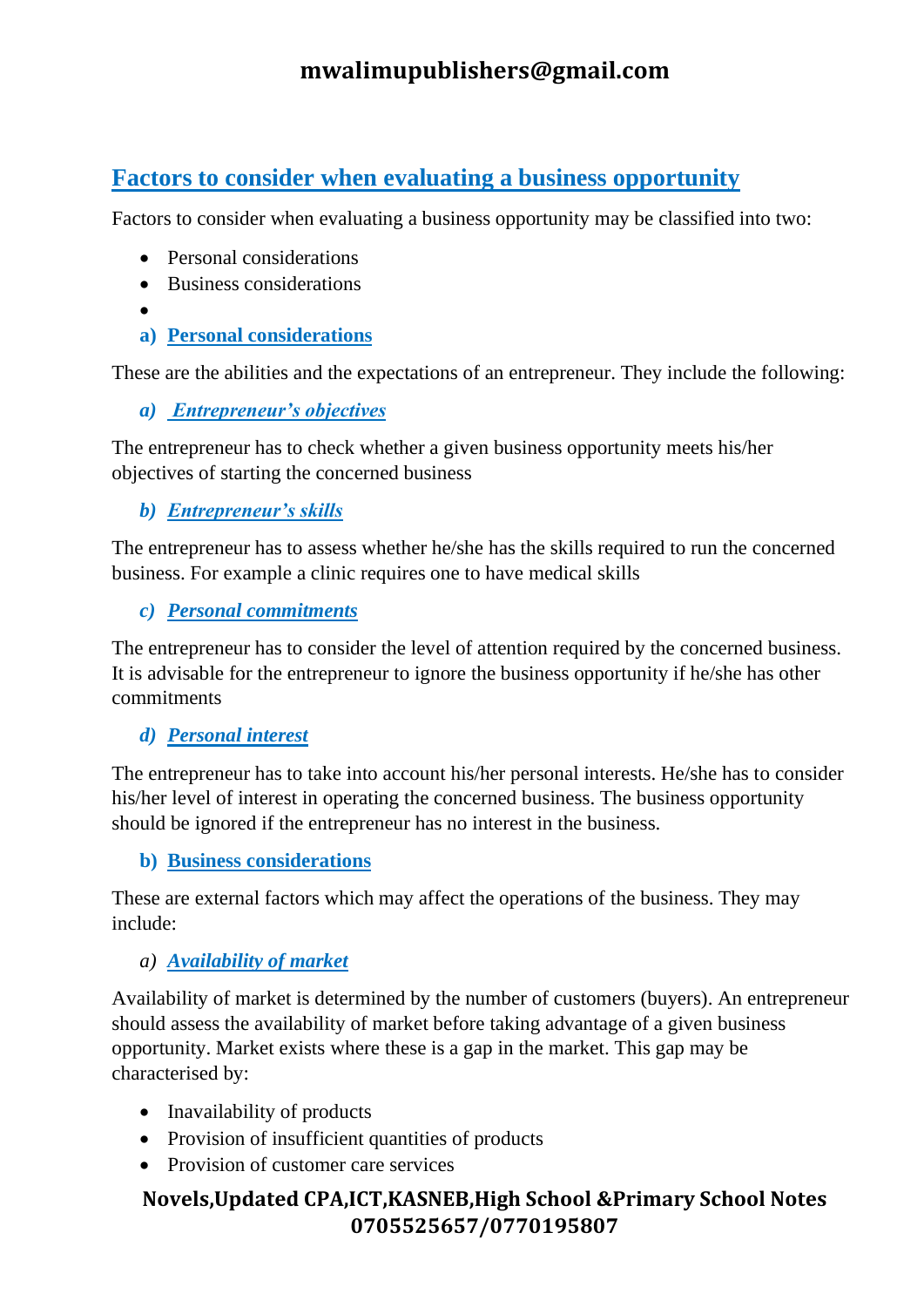- Provision of poor quality products
- Selling products at higher prices
- *a) Level of technology*

Technology required to run the given business should be taken into consideration. As relates to technology, the entrepreneur should take into consideration the following

- Appropriateness of the technology
- The cost of the technology
- The effect in the operations of the business if the technology becomes outdated
- *b) Availability of raw materials*

The entrepreneur should take into account access to raw materials required by the business. As relates to raw materials, the entrepreneur has to take into consideration;

- The availability of raw materials
- The cost of raw materials
- *c) Government policy*

The entrepreneur has to consider the requirements of the government concerning the business to be started. For example the government may require certain businesses not to be located in certain areas.

*d) Other considerations*

Other factors to take into account when evaluating a business opportunity may include:

- a) Amount of capital required
- b) Level of market competition
- c) Difficulties in marketing
- d) Possibility of expansion
- e) Impact of operations of the business activities on the environment
- f) Level of security in the preferred location
- g) Level of development of infrastructure
- h) Business potential for future growth in terms of expansion
- i) The risks involved
- j) Acceptability of the business by the community

# **BUSINESS PLAN**

A business plan is written document which highlights the objectives of the business and the steps to be followed in achieving those objectivities.

A business indicates where the business is, where it wants to move to, how and when to get there.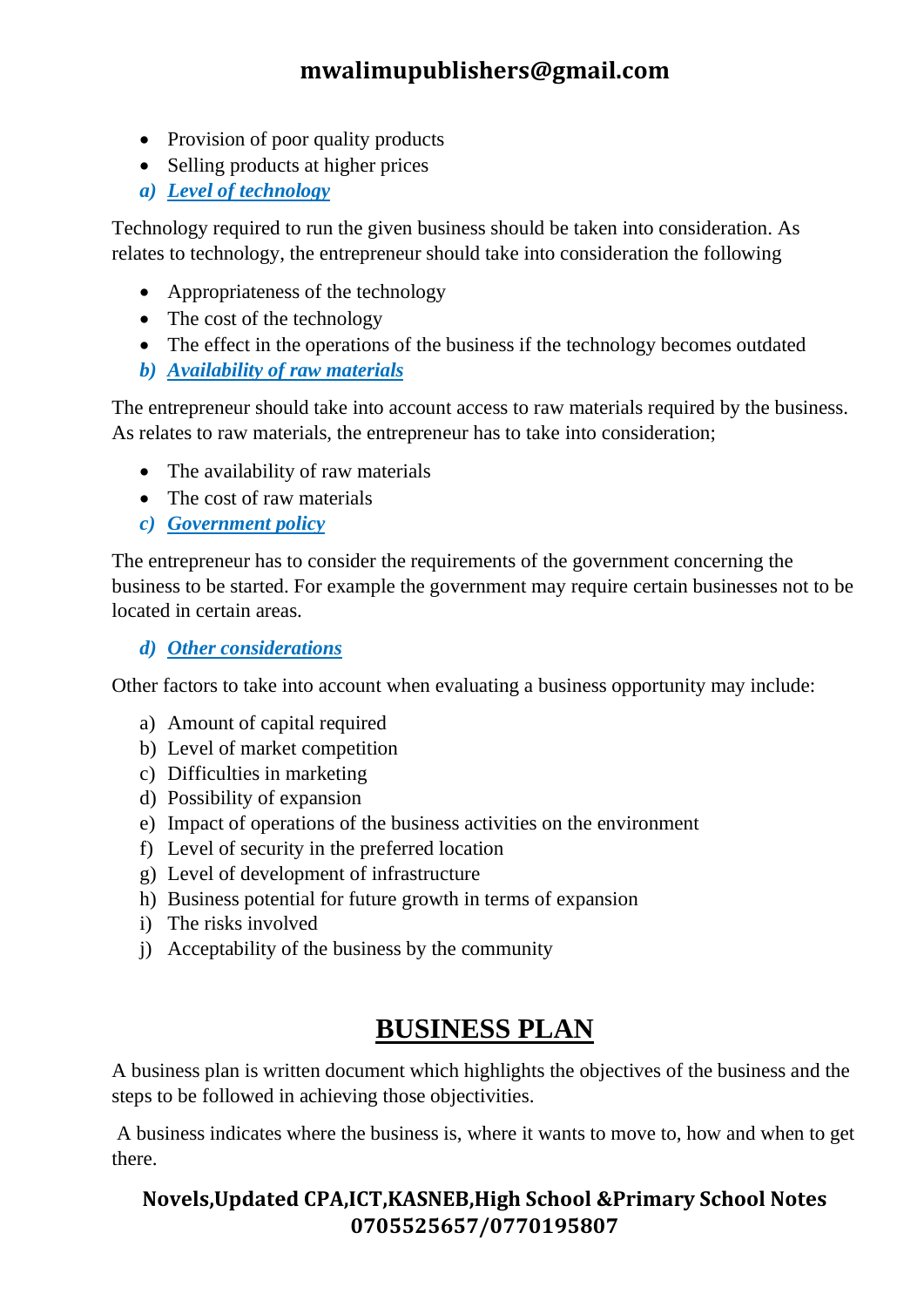#### **Contents of a business plan**

- a) Name of the business
- b) Products to be sold
- c) Personnel to manage the business
- d) Amount of finance required
- e) Market to be served
- f) Types and number of employees required
- g) Projection ( objectives) of the business
- h) Summary of the plan

# **IMPORTANCE OF A BUSINESS PLAN**

#### *a) Helps the business avoid mistakes*

In the process of drawing a business plan, mistakes that would have been made in the business are identified and therefore corrected. This helps in avoiding the occurrence of such mistakes in the business

*b) Enables the identification of strengths and weaknesses*

A business plan helps in revealing the strengths and weaknesses in the business. If weaknesses are detected, remedial action may be taken early enough

#### *c) It is required by financiers*

Financiers are those financial institutions from where the business can borrow money e.g. banks. These institutions require the business to enable them determine whether the business will be profitable enough to repay them

*d) Determines the amount of finance required by the business*

A business plan enables the working out of the amount of finance that is required to fund the various activities of the business

*e) Enables efficient allocation of resources*

A business plan enables the entrepreneur to allocate the available resources in an efficient and appropriate way. This ensures that resources are not under-utilised or used for the wrong purposes.

#### *f) It acts as a motivating factor in the business*

A business plan is used to direct all the employees in an organisation towards a common objective. It therefore motivates them to work towards the attainment of common objectives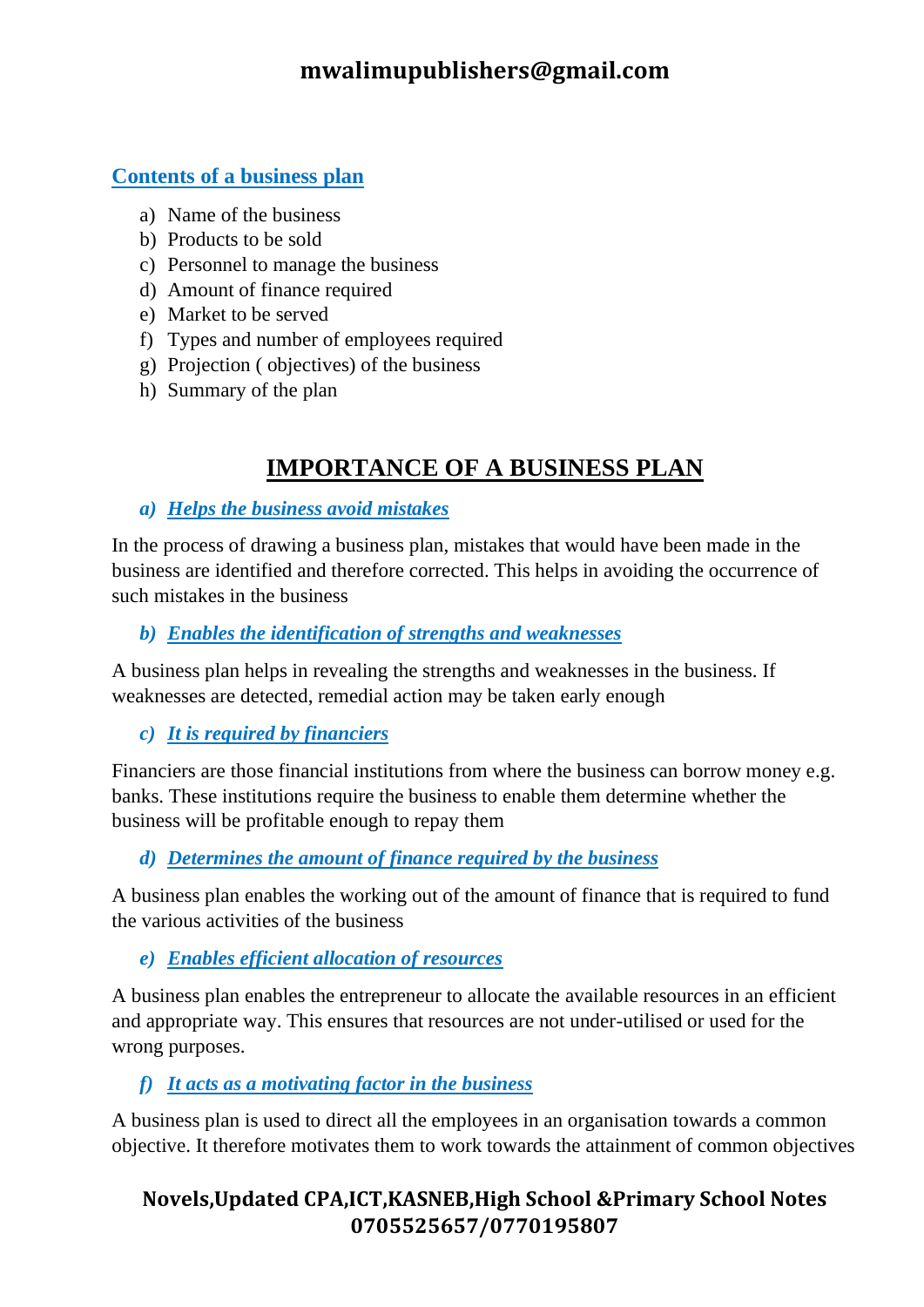#### *g) Facilitates adaptability in the business*

A well-drawn up business plan will leave room for the business to accommodate any changes that might occur in the future.

#### *h) It acts as a control tool*

A business plan enables the business plan properly for future events in the business.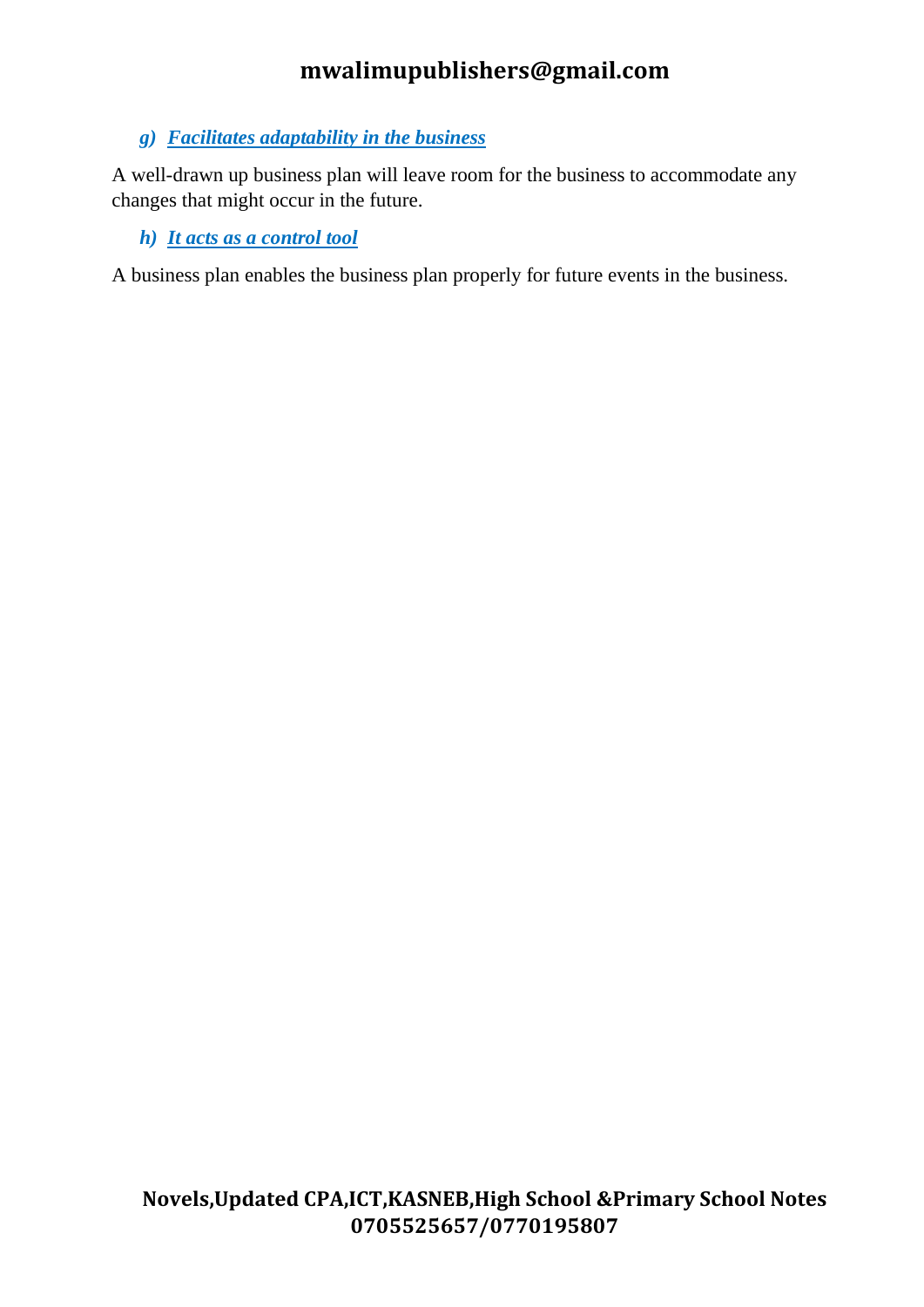# **FACTORS THAT INFLUENCE ENTREPRENEURAL PRACTICES**

These are factors which influence the performance of entrepreneurs. These factors are discussed below

#### *a) Government policy*

Some government policies may be favourable to the operations while others are unfavourable. Favourable government policies e.g. decrease in taxes may encourage entrepreneurial practices while unfavourable government policies discourage entrepreneurial activities.

The government may also influence the location of businesses and even the type of goods to be produced.

#### *b) Level of infrastructure*

Infrastructure refers to the basic systems and services that are necessary for efficient operation of businesses. Infrastructure may include transport network, water systems, electricity, communication etc.

Availability of good infrastructure in an area encourages entrepreneurial practices while poor infrastructure discourages entrepreneurial practices.

*c) Levels of education and skills*

Relevant knowledge and skills are essential for business success. Knowledge and skills on business can be acquired through education, training and experience. An entrepreneur who has appropriate knowledge and skills is likely to succeed in business than the one without appropriate skills and knowledge.

#### *d) Availability of markets*

Availability of market determines the profitability of the business. Availability market encourages entrepreneurial activities whereas Inavailability of market discourages entrepreneurship.

#### *e) Availability of resources*

For a business to start and run efficiently, resources are required. These resources may include; capital, labour, technology, finances etc.

Availability of adequate resources enables the business produce high quality goods and services that will encourage more customers. Availability of adequate resources will therefore encourage entrepreneurial practices while lack of adequate resources discourages entrepreneurial practices.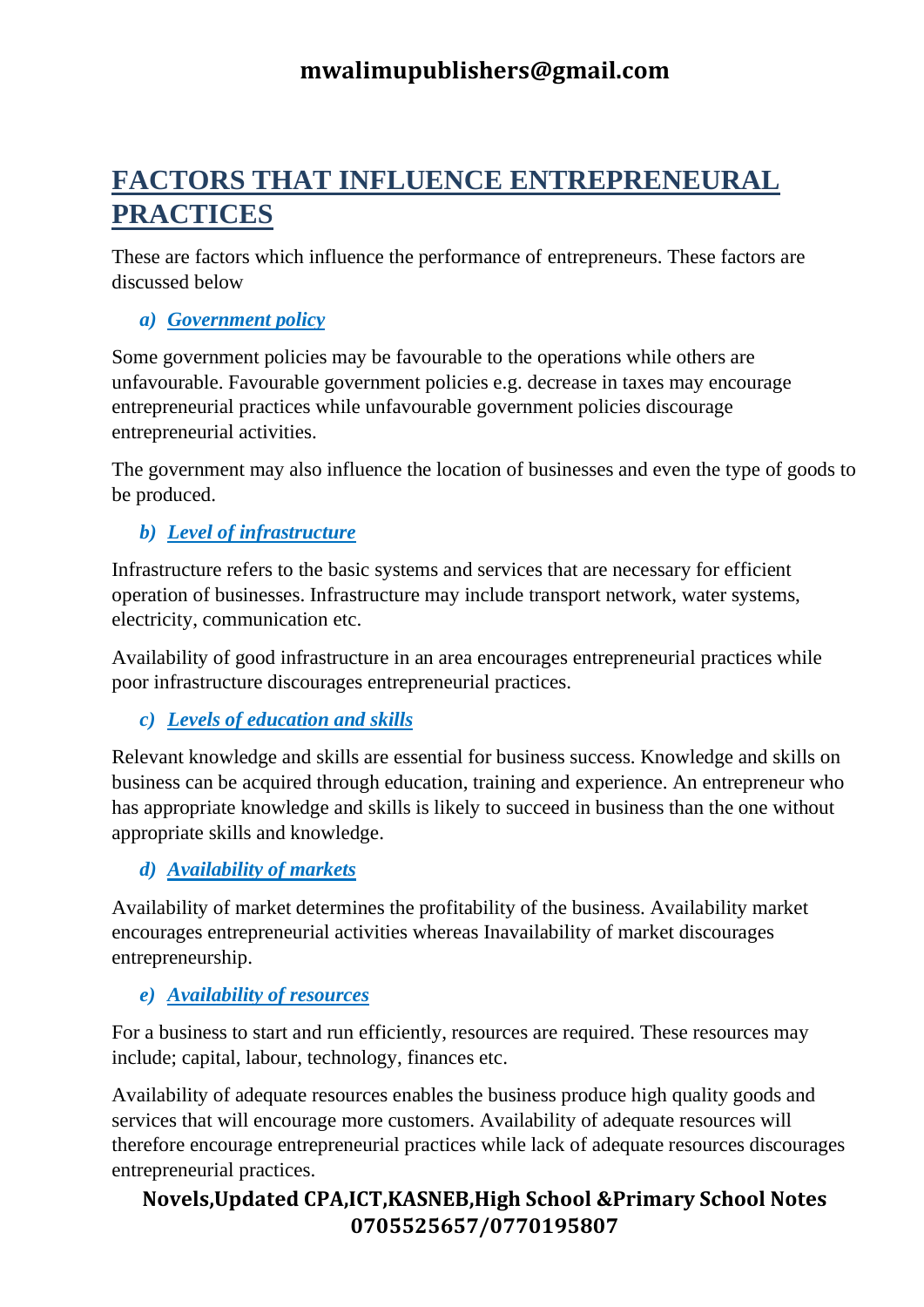# *f) Culture*

Culture refers to the norms, values and beliefs of a given community. Culture influences the kind of goods and services that people consume thereby determining the type of businesses to be established in a given area. E.g. Muslims don't eat pork, therefore a business selling pork will not be suitable in an area with many Muslims.

#### *g) Level of competition*

Competition is an attempt by businesses to out-do each other in their efforts to attract and retain available customers. A business will therefore do well where there is minimal competition hence lack of competition encourages entrepreneurship than presence of competition

#### *h) Political stability*

Political stability gives a conducive environment for businesses to operate hence encouraging entrepreneurial activities. On the other hand, political instability increases the level of insecurity in a given area hence discouraging entrepreneurial activities.

#### *i) Natural factors*

Natural factors such as rainfall, temperatures, earthquakes, pests, wind, drought etc. may influence the type of businesses that are carried out in a certain area. E.g. finishing is only possible in places with water bodies.

# **CAUSES OF BUSINESS SUCCESS**

These are factors which contribute to the success of a business. These factors are discussed below:

#### *a) Proper management of people (workers)*

When workers are managed properly, they will be motivated to work harder leading to the success of the business. Management of workers includes the following:

- i. **Hiring:** this the process of acquiring new employees to take up new positions or to replace those who have left
- ii. **Assigning duties:** refers to the allocation of responsibilities to workers according to their qualifications
- iii. **Supervising:** refers to monitoring to ensure that workers undertake tasks assigned to them
- iv. **Training:** refers to enabling workers acquire knowledge and skills that are necessary to perform duties assigned to them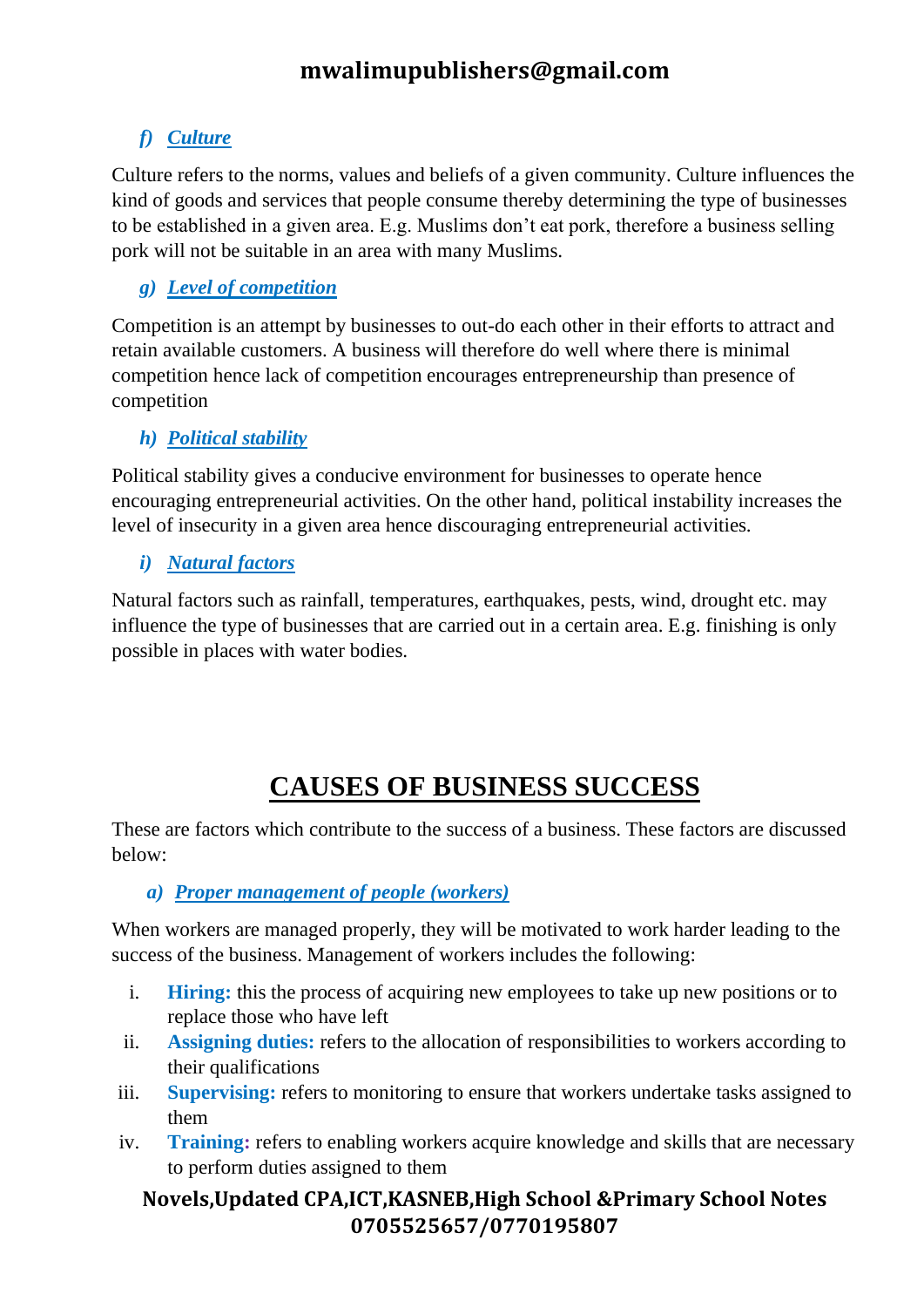v. **Motivating:** refers to giving employees inducements to make them perform their duties better.

#### *b) Proper location/availability of customers*

The business should be located in a place which is convenient for its operations. A business whose location is accessible and has minimal competition will have more customers hence it will be successful compared to a poorly located business

#### *c) Availability of raw materials*

A business requires adequate supply of raw materials to operate efficiently. Adequate supply of raw materials ensures that the business is operating continuously hence it is able to meet its customers' needs. Therefore a business with adequate supply of raw materials is likely to be successful.

#### *d) Adequate finance*

Money is required in the business to acquire other resources that are required for efficient running of the business. These resources may include labour, capital, raw materials land etc. a business that has capital is likely to do well as it is able to finance its operations

*e) Lack of competition*

A business operating in an area where there is little or no competition is likely to succeed as it will have high sale volume

#### *f) Commitment to the business*

A business whose owner is committed to the business is likely to be successful. This is because such owner will have enough time to identify and solve any problems arising in the business.

#### *g) Proper financial management*

Finance refers to money required to fund the operations of the business. Proper management of finances results in business success as it ensures that money is always available and that it is used for the intended purpose

Financial management includes the following activities:

- i. **Acquisition of finances:** this refers to raising the required amount of money. Finances can be acquired through loans, grants, owners' contributions etc.
- ii. **Managing finances:** this ensures that the available moneys are used for the activities which are beneficial to the business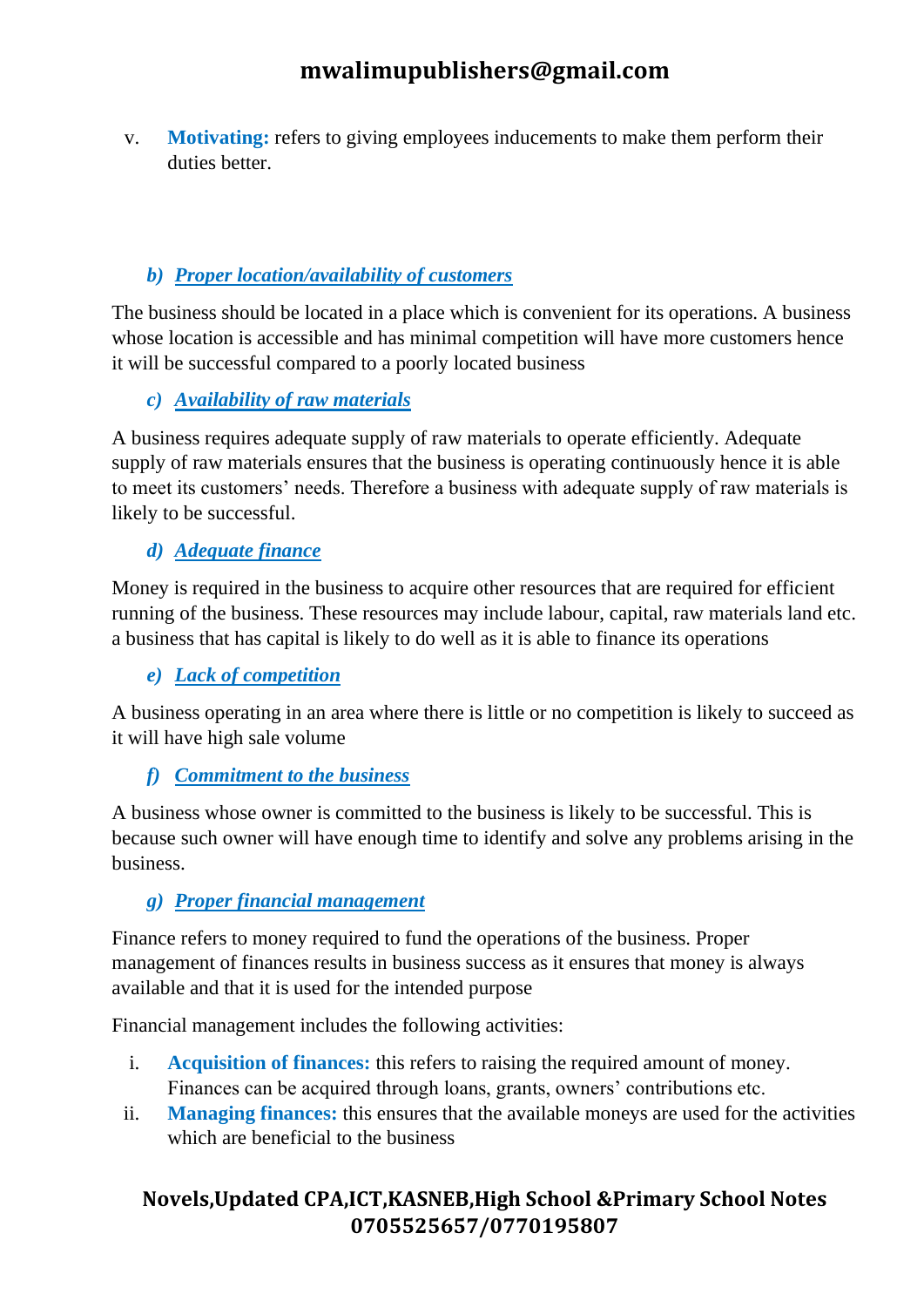iii. **Proper record keeping:** this involves keeping a record of finances raised and how they are used.

#### *h) Proper debt management*

Selling goods on credit increases business' sales volume. However credit should be extended to customers whose chances of paying back are very high. Debt collection should be carefully planned to ensure that they are collected when due. A business with proper management of debt is likely to be successful

#### *i) Good public relations*

Public relations refers to creation and enhancement of relationships between the business and other people. Good relations enables the business attract and retain customers. Therefore a business with good public relations is likely to be successful.

# *j) High level of creativity and innovation*

Creativity and innovation enables the business come up with new ways of doing things e.g. finding new uses of a product, finding markets new markets, identifying a new production methods. Creativity and innovation enables the business improve the quality of its goods and services hence attracting and retaining more customers to ensure business success.

*k) Proper market research*

Proper market research is necessary for the success of the business since it facilitates the identification of new markets for its goods and services.

#### *l) Good infrastructure*

Availability of well-developed infrastructure such as roads, communication network and electricity enables the business operate efficiently hence making it successful.

# **CAUSES OF BUSINESS FAILURE**

Some of the factors that may contribute to the failure of a business include:

- a) Lack of adequate finances
- b) Lack of market
- c) Use of poor technology in the production of goods and services
- d) Lack of proper entrepreneurial skills
- e) Poor customer (public) relations
- f) Poor infrastructure
- g) Presence of stiff competition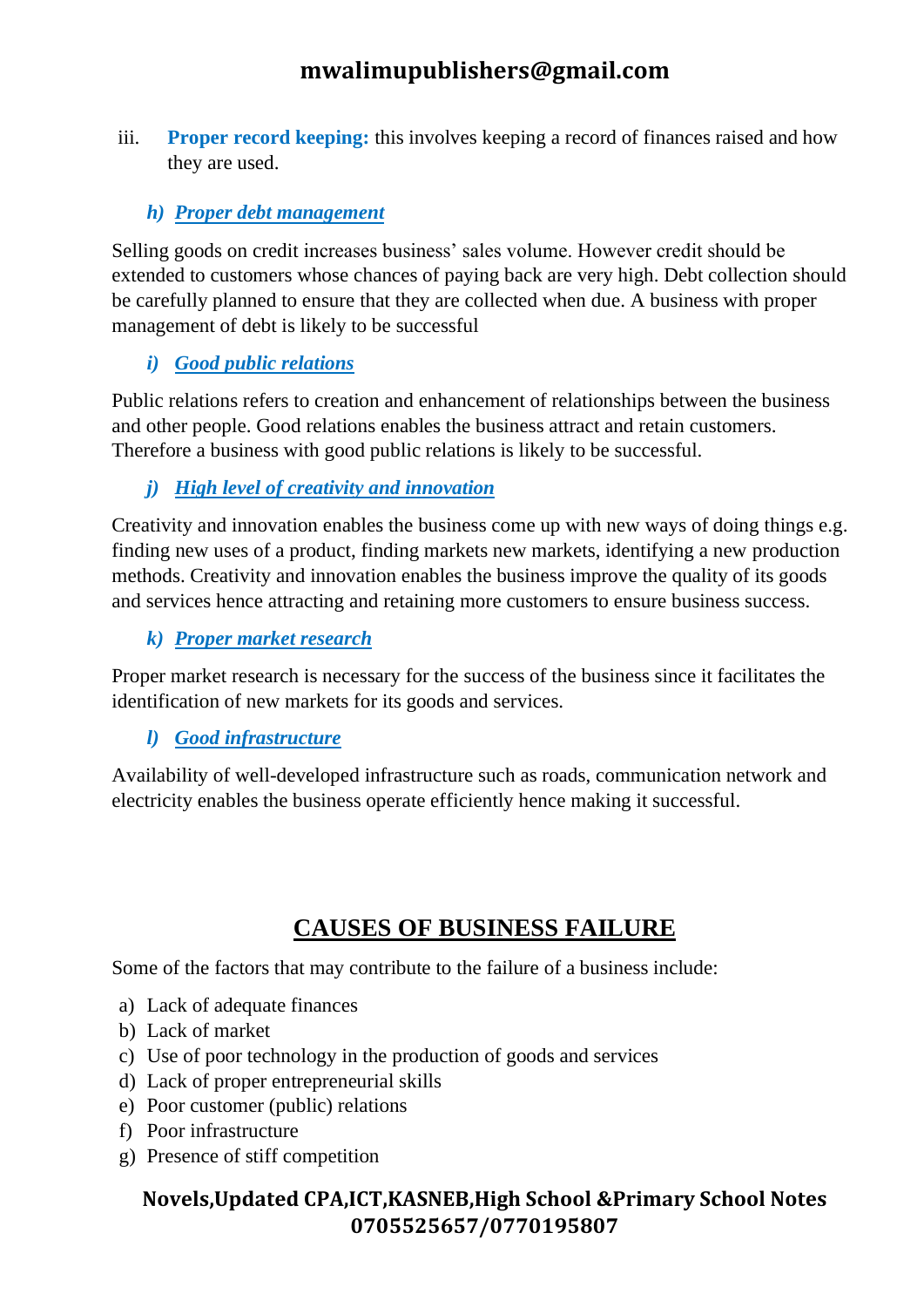- h) Lack of creativity and innovation
- i) Poor location of the business
- j) Poor management of the business
- k) Lack of adequate raw materials
- l) Lack of commitment to the business by the entrepreneur
- m) Poor debt management
- n) Poor management of finances
- o) Lack of market research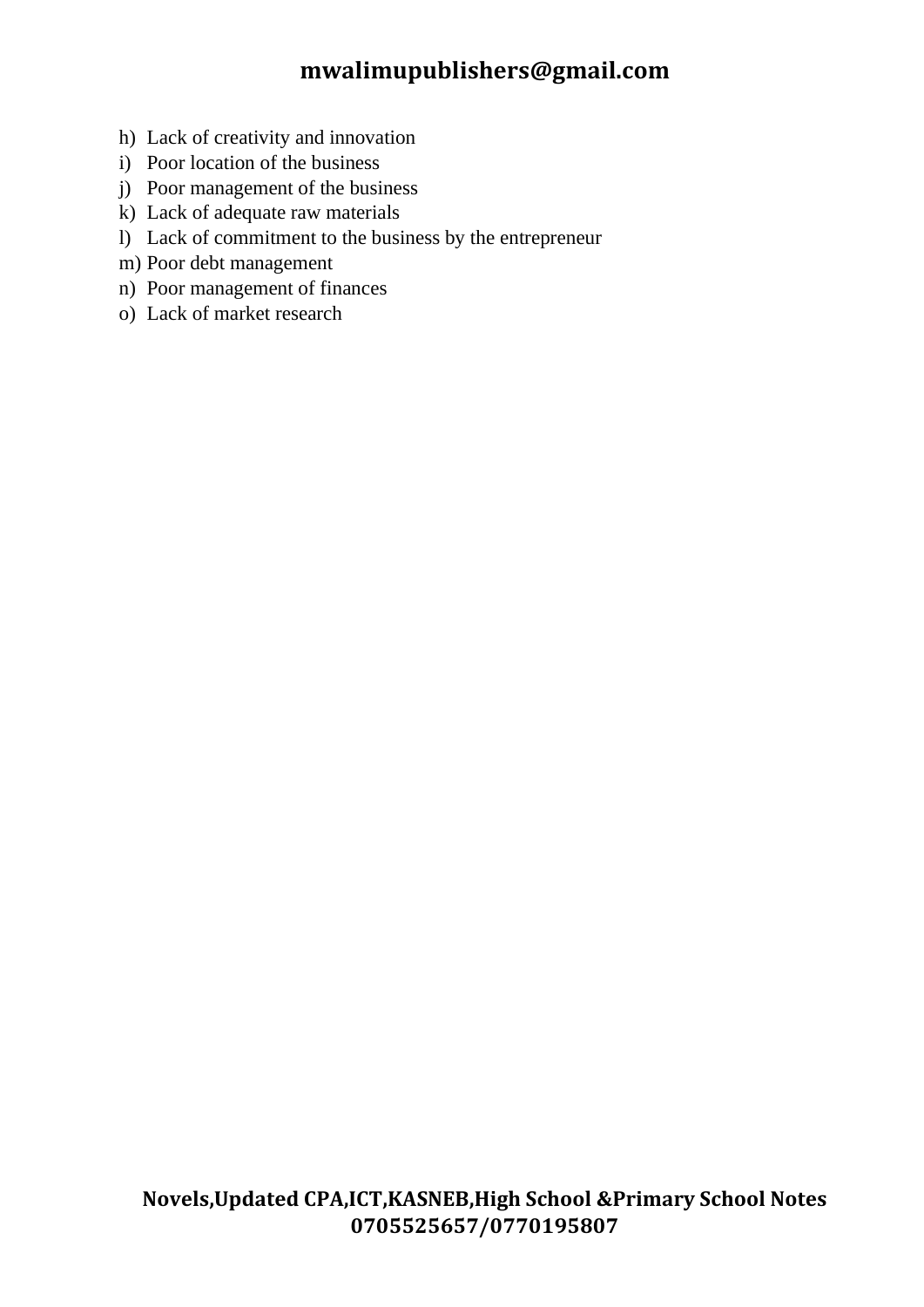# **ETHICAL ISSUES IN BUSINESS**

The term ethics refers to a set of values and principles which influence how individuals, groups of people and the society in general behave.

Business ethics therefore deals with how such values and principles affect the operations of the business. They help a business in deciding what actions are right or wrong depending on given circumstances. Business ethics guides the business in ensuring fair play in its operations.

#### **Need for ethical issues in business (importance of business ethics)**

#### **a) Gets rid of discrimination in business**

Business ethics ensure that the business does not discriminate in areas relating to recruitment, promotion, training, renumeration and assigning of duties. Business ethics therefore that every person is given an equal opportunity when it comes to recruitment, promotion, training, renumeration and assigning of duties.

#### *b) Creates fairness in competition*

Business ethics ensures that there is fair play as businesses compete with each other. For example it will be unethical to:

- Destroy competitors' promotional materials such as bill boards
- Discredit competitors' products
- Buy competitors' products and destroying them before they get to the market.
- *c) Ensures protection of the environment*

Business ethics prohibits businesses from carrying out activities that may cause environmental pollution and degradation.

Environmental degradation may be caused by human activities such as logging and unplanned cultivation. On the other hand environmental pollution may be caused by activities such as:

- Damping wastes from production units into water bodies thereby causing water pollution
- Emitting carbon dioxide and other gases into the atmosphere causing air pollution
- Damping of waste material on land surfaces causing solid waste pollution
- *d) Ensure rights of employees are observed*

Ethics ensures that the employer does not violate the rights of employees laid down in the terms and conditions of employment and in the employment act. Such rights may include payment of salaries and wages in time.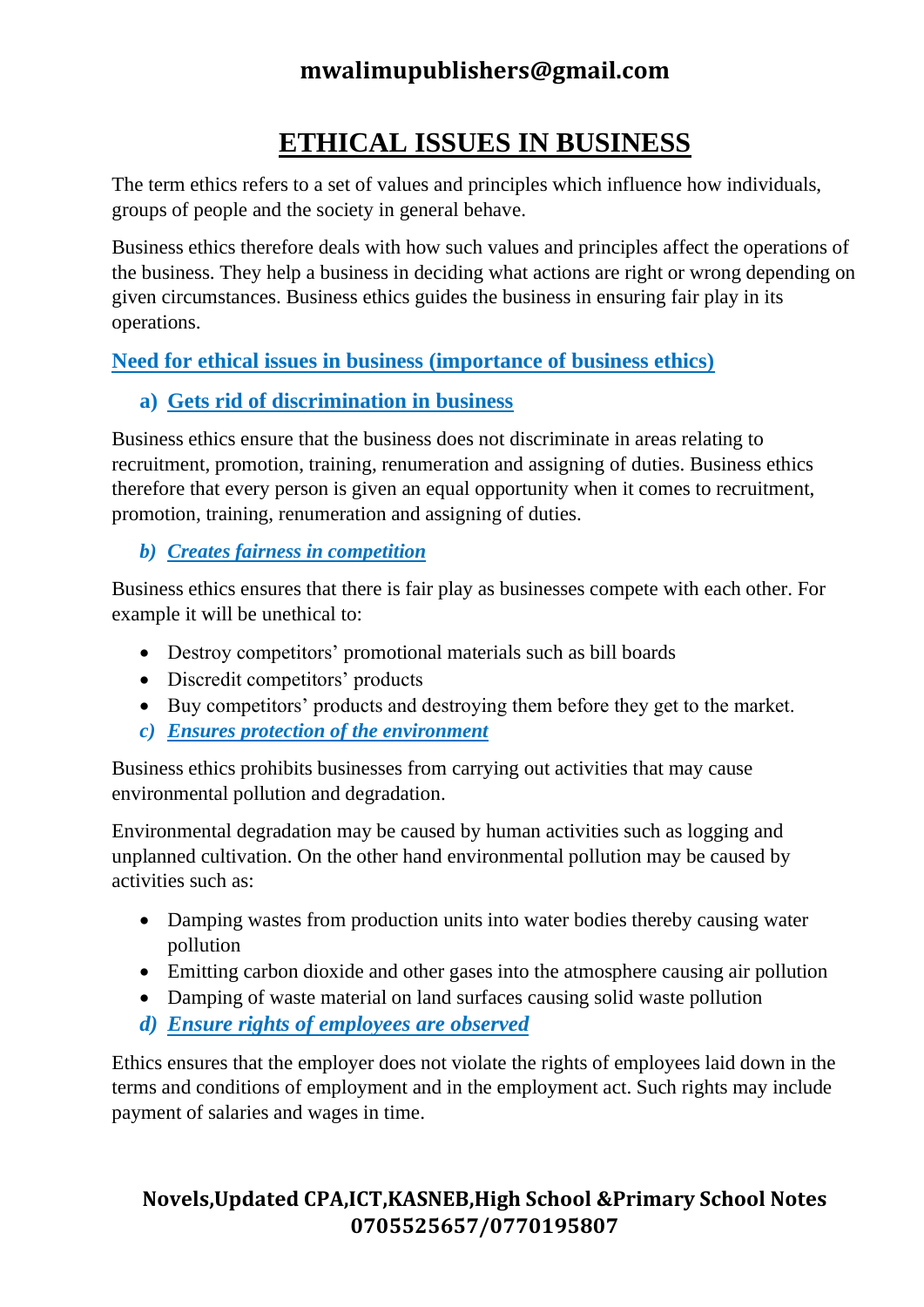#### *e) Eliminates use of unfair means of achieving business objectives*

Ethics ensures that business operations are carried out professionally by observing all the laid down standards. For example it will be unethical for a business to hoard goods awaiting their prices to go up

#### *f) Avoids consumer exploitation*

Business ethics ensures that consumers are not exploited by the business. Consumers may be exploited in the following ways:

- Charging them high prices
- False advertisement
- Selling poor quality goods and services.
- Selling goods of wrong quantities
- Selling harmful goods.

**NOTE:** Business ethics can be enforced through:

- a) Government legislations
- b) Activities of consumer associations
- c) Activities of owners of businesses and business associations
- d) International organizations and pressure groups
- e) Individual consumers' initiatives

#### **Reasons for starting a business**

- a) Lack of employment
- b) The need to supplement insufficient income
- c) The desire to be self-reliant
- d) The need to keep oneself busy in order to avoid idleness
- e) The need to gain recognition and prestige
- f) The desire to put one's talent into action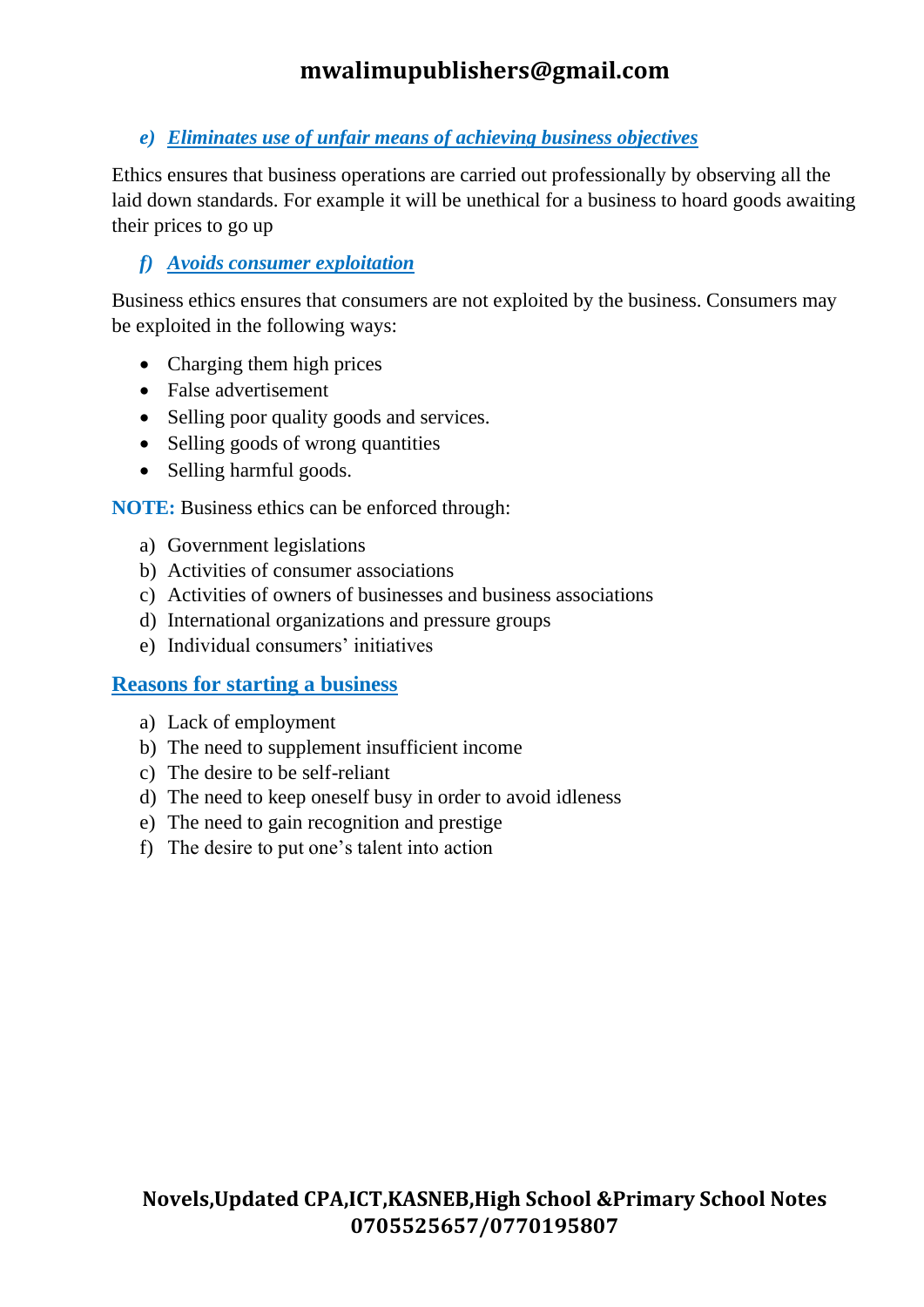# **TOPIC 6: THE OFFICE**

# **CONTENTS**

- Introduction
- Functions of an office
- Types of office layout
- Types of office equipment
- Duties of various office staff
- Trends in office management

# **INTRODUCTION**

An office is a place, a room, or a building set aside in an organisation where communication, secretarial, accounting, administration and clerical work take place.

It is in an office where information is received, acted upon and recorded. It is also in an office where goods are purchased, money is collected from customers, staff are recruited and salaries and wages are paid

An office is regarded as the nerve centre of an organisation where various operations take place.

# **IMPORTANCE OF AN OFFICE IN AN ORGANIZATION**

- a) Enables management carry out its functions efficiently
- b) It serves as a centre where policies, rules and instructions that guide the operations of the organization are formulated
- c) Provides the information needed to managers to enable make decisions
- d) Provides a conducive environment for information storage, retrieval and dissemination
- e) Coordinates all the activities of the organization

# **FUNCTIONS OF AN OFFICE**

#### *a) Receiving and recording information*

The office receives information in the form of letters, telephone calls, orders, face to face conversion and reports. Received information is also recorded and stored in files, flasdiscs, computers, books of account, registers etc. This information is used by management in decision making.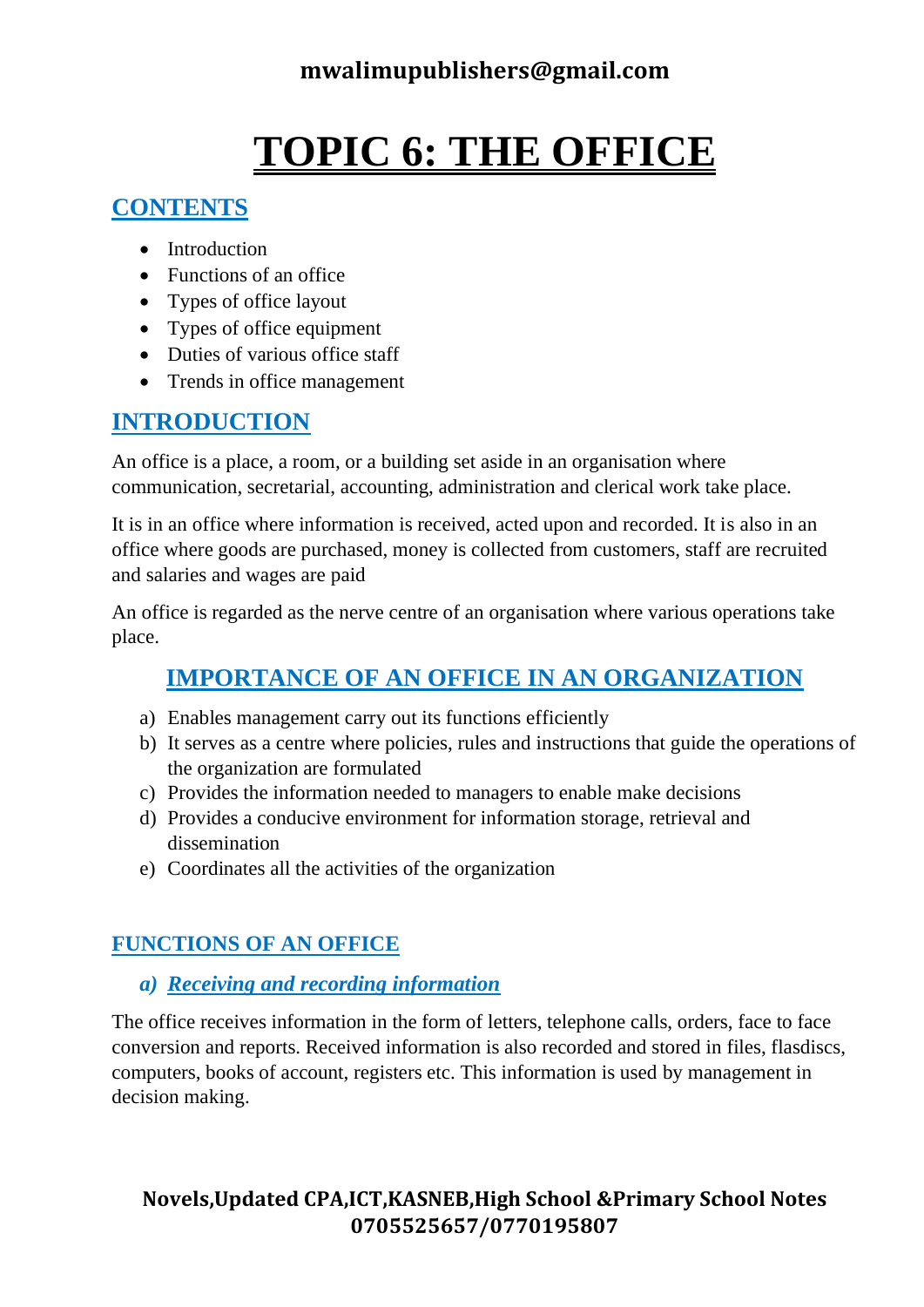# *b) Distribution (dissemination) of information*

The office facilitates the passing of information from one point to another for implementation. For example, the books of account are passed over to the accounts office for action.

#### *c) Mailing*

Mailing involves processing and sending out letters and parcels. The office enables the processing and dispatch of out-going correspondences and parcels from various departments.

#### *d) Reproduction of documents*

It is in the office where documents are reproduced. This can be done using typewriters, carbon copying, photocopying machines, printing machines etc.

*e) Safeguarding and controlling the organization's property*

Through the office, organisation's property is protected and controlled. This can be done through the following ways:

- Enhancing security to get rid of cases of theft
- Ensuring that staff use property with care
- Keeping proper records of the organization's property
- Conducting physical stock-taking of the organization's property
- Taking insurance cover against the organization's property
- Ensuring organization's property is repaired, serviced and maintained regularly
- *f) Communication*

Communication refers to the passing of information from one person to another. The office is the centre of communication in the organization as it facilities information flow.

# *g) Filing*

Refers to the process of classifying, arranging and storing documents for easy retrieval when required. The office provides a conducive environment where filing is done in the organisation

# **METHODS OF REPRODUCING DOCUMENTS IN THE OFFICE**

# *1) CARBON COPYING*

This is a method of reproduction of documents where copies are obtained using carbon papers.

The copies can either be handwritten or typewritten.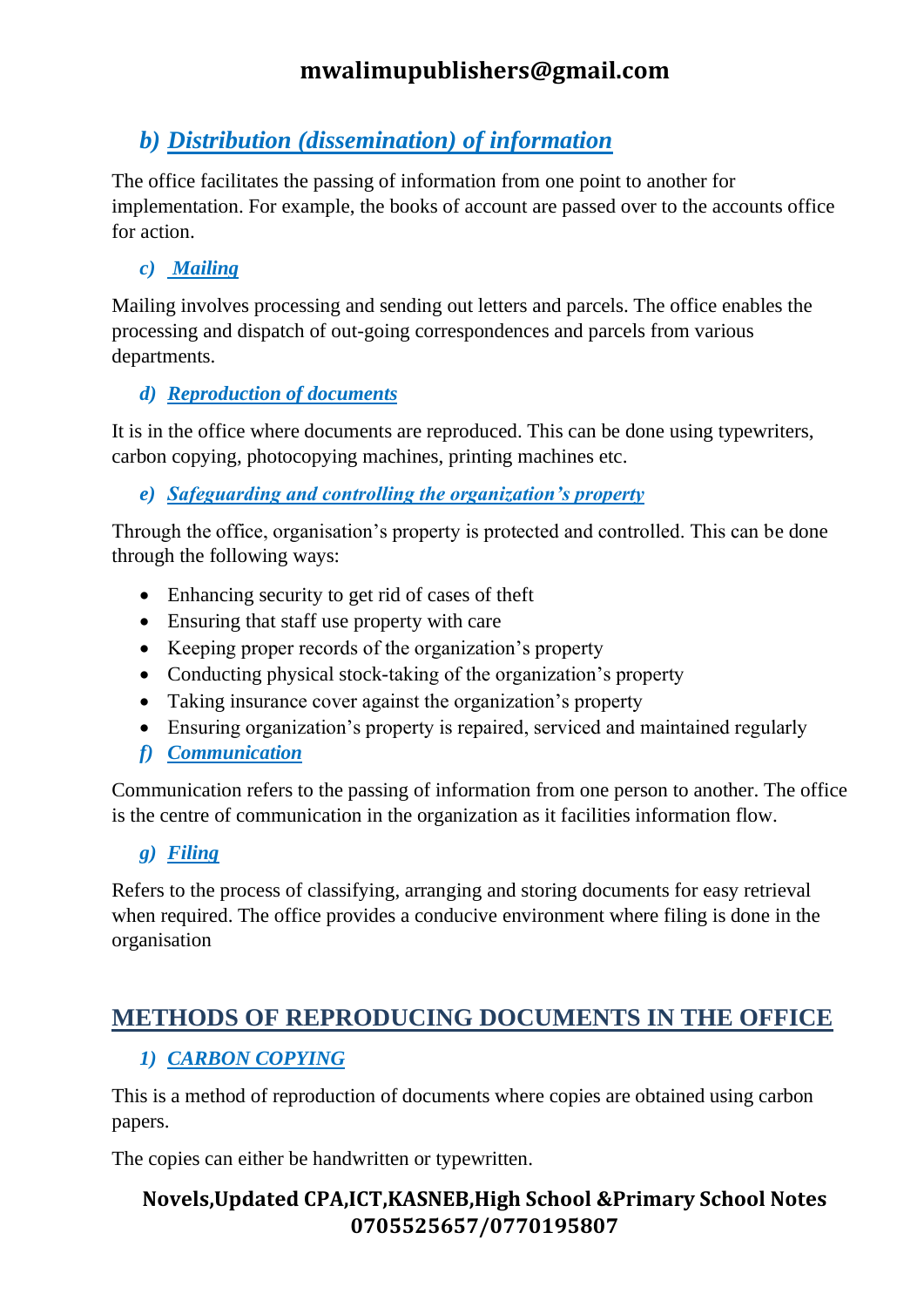#### **Its advantages**

- Convenient where few copies are required
- It is cheap
- Does not require any special training

#### **Its disadvantages**

- It is not convenient for many copies
- Copies may be misaligned
- Produces poor quality copies
- It may not allow the production of copies with different colours
- It may not allow the reproduction of some documents e.g. photographs
- •

# **2) DUPLICATING**

Refers to the reproduction of several copies from one copy known as the master copy. Duplicating is appropriate where several copies of one copy are required

#### **Methods of duplicating**

#### *a) Ink duplicating*

This is where documents are reproduced using ink duplicators. When using this method, a stencil is cut using a typewriter or a stylus pen. The stencil is then fed into the duplicating machine to produce the required copies

#### *Its advantages*

- Cheaper especially when many copies are required
- Errors can be corrected
- May produce good quality copies
- Stencils can be stored to be re-used
- It is fast

#### *Its disadvantages*

- It is expensive where few copies are required
- It is time consuming
- It may not produce high quality copies
- *b) Spirit duplicating*

This where a spirit duplicator is used. The master copy is prepared from which copies are reproduced. With the help of spirit, carbon is transferred from the master to the copies being produced.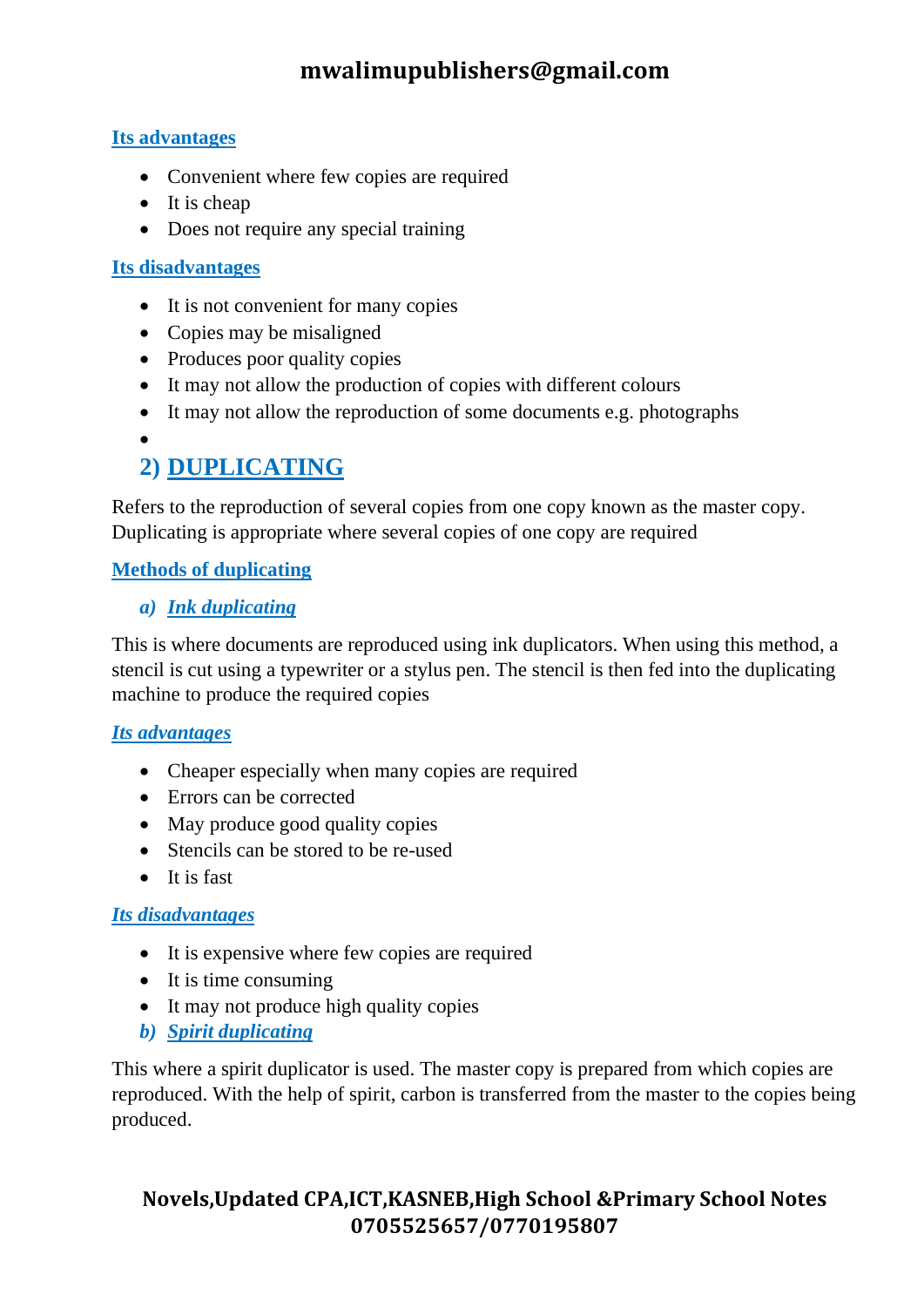#### *Its advantages*

- Cheaper where few copies are required
- Allows the reproduction of copies with different colours

#### *Its disadvantages*

- It is not suitable for many copies
- Copies produced fades out with time
- The master is expensive
- *c) Photocopying*

Refers to the reproduction of an exact copy of the original document using a machine known as a photocopier

#### *Its advantages*

- It is cheaper when few copies are required
- It is faster
- It does not require special training to operate
- It produces high quality copies
- Allows the production of coloured copies
- It does not pollute the environment

#### *Its disadvantages*

- It is expensive where many copies are to be produced
- Copies may fade out with time
- Only specific colours may be copied
- It requires electricity
- Photocopiers are expensive to acquire
- *d) Printing*

This is a method reproducing documents using either a printing machine or by mechanical means.

Copies can be produced using a printer which is connected to the computer or networked with the computer.

The information is fed into a computer and the computer is instructed to print the required copies

#### *Its advantages*

- Produces high quality copies
- Different colours can be reproduced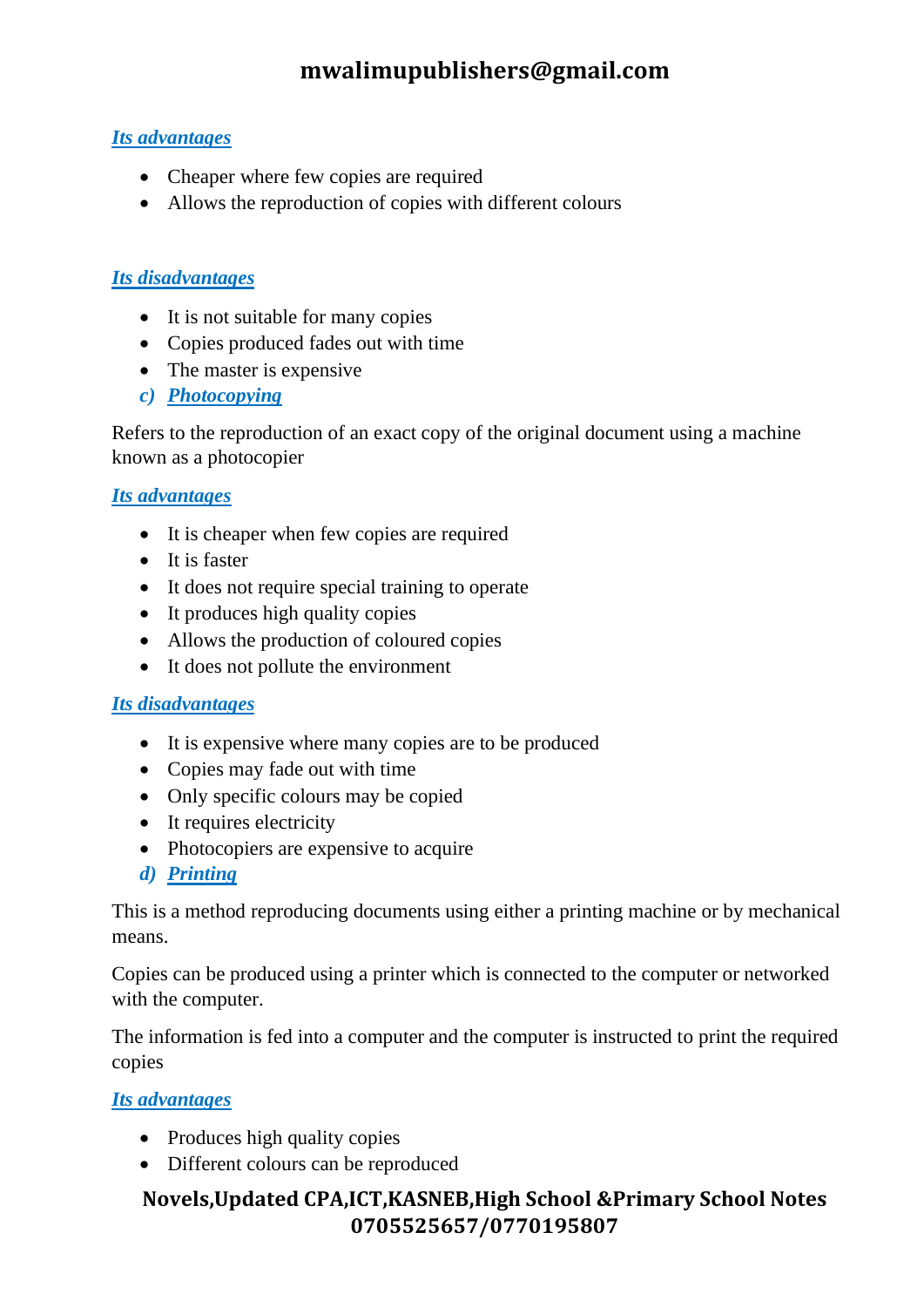- Convenient where relatively many copies are required
- It does not pollute the environment

#### *Its disadvantages*

- Printers are expensive to acquire
- Requires trained personnel
- It requires electricity
- *e) Stencil (screen) printing*

This is a method of printing where characters to be printed are cut out from a piece of paper, placed on a screen and ink applied. The impressions of the characters are left on the surface. It is mostly used to print words on T-shirts.

#### *Its advantages*

- It is cheap
- Requires little training
- Easily adaptable
- It can produce a variety of colours

#### *Its disadvantages*

- May reproduce poor quality documents
- It does not allow the production of many copies
- It may pollute the environment
- *f) Offset lithography*

This where the document to be reproduced is first filmed using a camera and the information on the films used to produce an image on a flat sheet of metal called a plate. This plate is then affixed onto the printing machine to produce the required documents.

It is used to produce documents such as certificates and photographs. It can also be used to print on plastic and metals.

#### *Its advantages*

- Produces high quality documents
- It is appropriate where many documents are required
- Different colours can be produced

#### *Its disadvantages*

- Initial and maintenance cost of machines is high
- It pollutes the environment
- Requires monitoring
- The machine requires electricity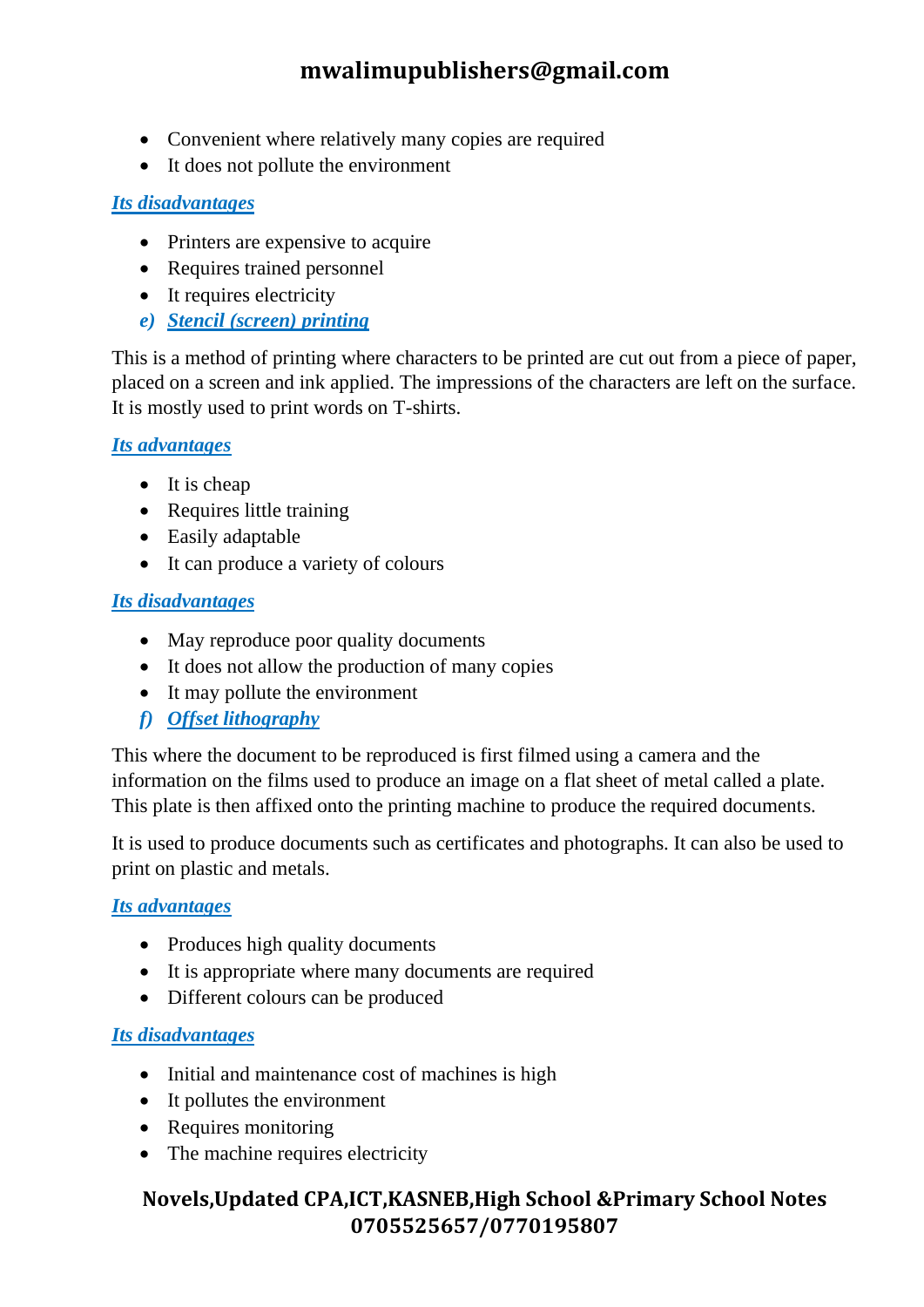# **Factors to consider when choosing a means of reproducing documents**

- a) The type/nature of documents to be produced
- b) The impression desired
- c) Number of copies needed
- d) The quality of copies desired
- e) Availability of skilled personnel to do the reproduction work
- f) The reproduction cost
- g) Availability of the means of reproduction

h)

# **FILING**

Filing refers to the process of classifying, arranging and storing documents so that they can easily be obtained or retrieved when required.

#### *Filing systems*

A filing system is the style of managing files in an organization

There are two types of filing systems, namely:

- a) The centralised filing system
- b) The decentralised filing system
- *a) The centralised filing system]*

This is a filing system where one department has the responsibility of managing all the files in the whole organization.

#### **Its advantages**

- a) It ensures uniformity in filing
- b) Well trained and skilled persons can be employed to do filing
- c) Easy to supervise and control filing activities of staff
- d) It is more economical in buying filing equipment

#### **Its disadvantages**

- a) Only few people in the organization will know how the system operates
- b) Denies staff in other departments the opportunity to train and acquire filing skills
- c) Accessing files and documents may take long due to the file being attended elsewhere
- d) The file may not be traced quickly in case the file tracking system is poor
- e) It may lead to misfiling of documents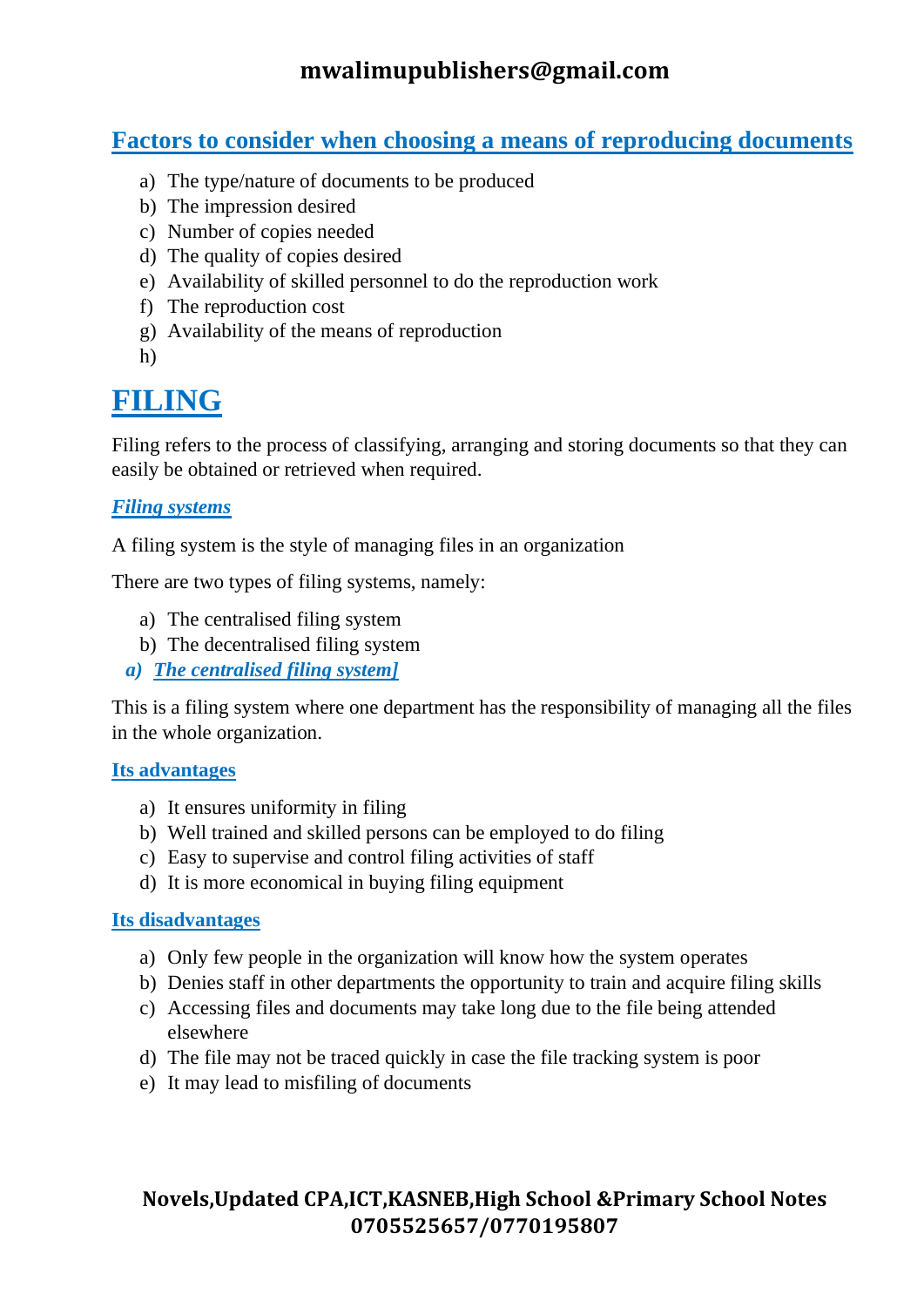#### *b) The decentralised (departmental) filing system*

This is a filing system where each department is responsible for its own filing

#### **Its advantages**

- a) Files and documents can be accessed faster
- b) More staff members have a chance of acquiring skills in filing
- c) Chances of misfiling of documents are minimised
- d) Documents can be filed promptly and immediately they are received

#### **Its disadvantages**

- a) Wastage of space since each department will require space for its filing
- b) Supervision and control of filing is difficult
- c) may result in uncontrolled file movement
- d) it leads to duplication of work hence wastage of resources

#### **Characteristics of a good filing system**

- a) It should be simple to understand and operate
- b) It should not occupy too much space
- c) It should be suitable to the needs of the organization
- d) It should be flexible so as to accommodate future changes
- e) It should be able to protect documents against loss, misplacement, damage, theft or landing on wrong hands
- f) It should facilitate easy retrieval of information
- g) It should not be expensive to start and maintain

#### **Forms of filing**

*a) Vertical filing*

This is where files are arranged in drawers in a vertical position

*b) Horizontal filing*

This is where files are kept in horizontal positions in the drawer

*c) Lateral filing*

This is a mode of filing that uses pockets instead of drawers. Files are arranged vertically

*d) Circular filing*

This is where files are kept in wallets around a vertical circular pillar

#### **Electronic filing**

This is where documents are stored in electronic devices such as flash discs, CDs or computer hard discs.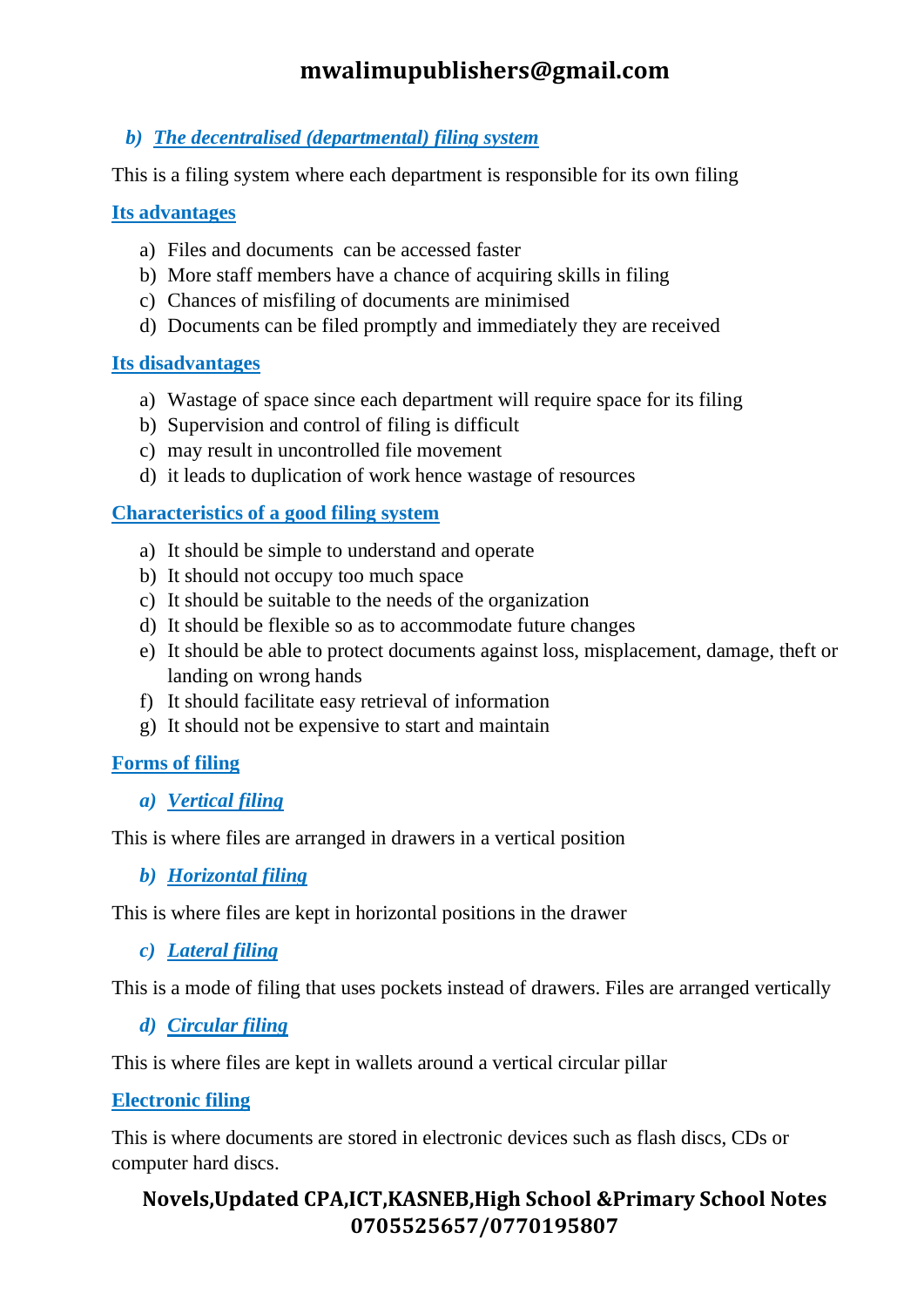# **Advantages of electronic filing**

- a) Requires very little space
- b) Retrieval of documents is easy and fast
- c) Files can be accessed easily
- d) The cost maintaining files is relatively low
- e) The process of filing documents is automatic hence faster
- f) Documents are safe
- g) Presentable outlook
- h) Reduces labour costs
- i) Easy to update
- j) Reduces paperwork
- k) It is environmental friendly

#### **Disadvantages of electronic filing**

- a) Extra care must be taken to guard and protect files and documents from unauthorised access
- b) It requires special training on use of computers
- c) Electronic filing requires electricity
- d) Breakdown of the computer system leads to inaccessibility of the documents
- e) A file back-up system is required

#### **Role (importance) of filing in an office**

- a) Protects documents from loss and landing into unauthorised hands
- b) It makes the office neat, tidy and efficient
- c) It keeps a record for future reference
- d) Enables easy retrieval of information
- e) Ensures that documents are kept clean, neat and tidy.
- f) Ensures confidentiality of information
- g) Provides identity of an organization
- h) Contributes to easy management in the organization
- i) Enhances communication
- j) Saves on storage space
- k) Encourages transparency and accountability as no documents are easily misplaced

#### **Benefits of using latest technology in record keeping**

- a) Enables the organisation provide speedy customer care services
- b) Enhances confidentiality of information
- c) Records can be easily retrieved
- d) Produces clean and presentable documents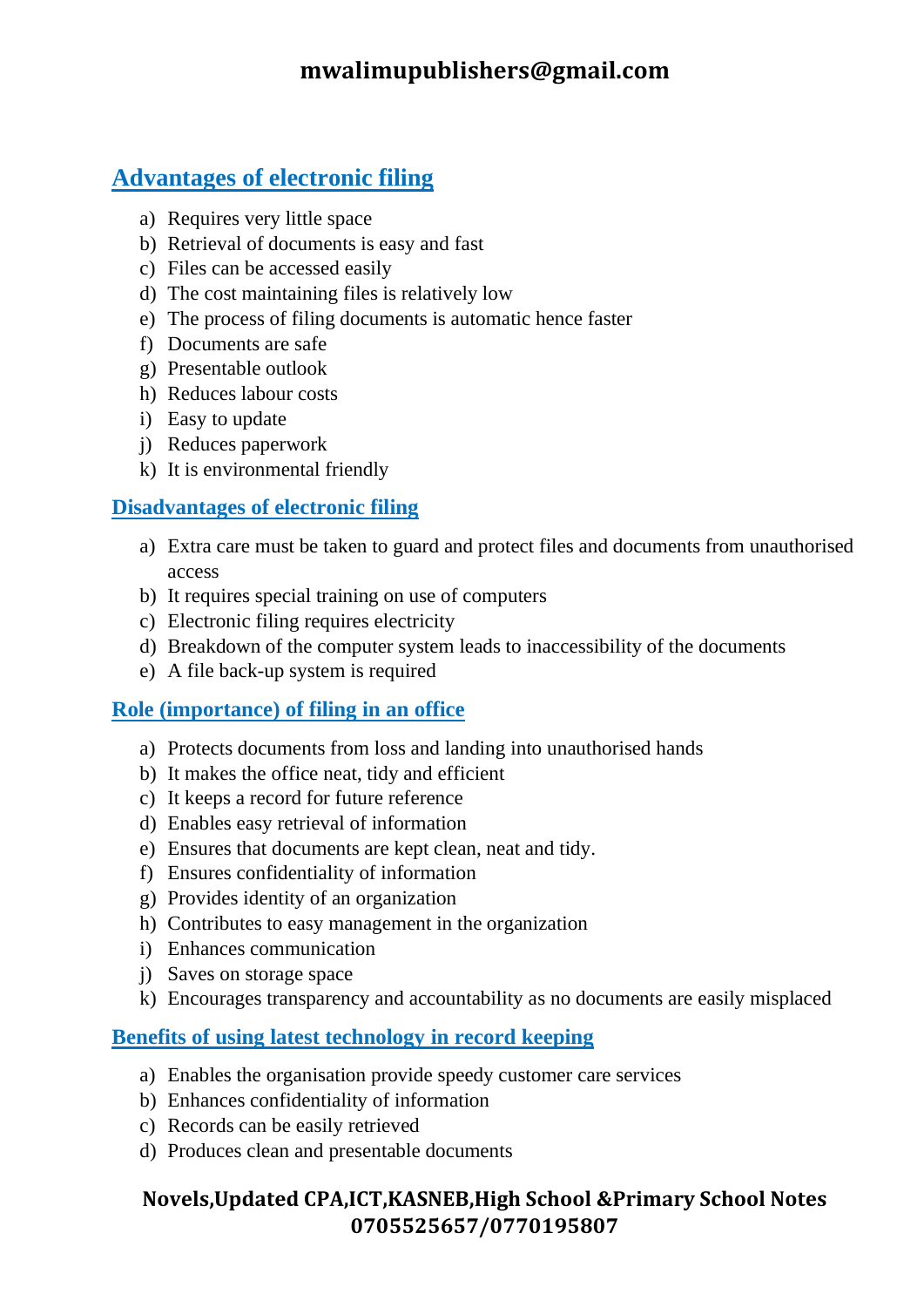- e) Saves on storage space
- f) Enhances accuracy in the office
- g) Cost of maintenance of the record keeping system is lower
- h) documents are not easily damaged
- i) information is not easily lost
- j) Enhances business image
- k) Electronic gadgets are portable
- l) Less labour is required

#### **Factors that determine the length of time documents should be stored**

#### *a) Availability of space*

Documents can be stored for long is space is available as compared to when space is inadequate

#### *b) Cost of storage*

Files can be stored for longer when the cost of storage is lower unlike when storage cost is high

#### *c) Nature of information*

Urgently needed information is stored for a shorter time unlike less urgent information

*d) Need for reference*

Information can be stored for long when future reference is required unlike when future reference is not required

# **TYPES OF OFFICE LAYOUTS**

Office layout refers to the outlook, arrangement and positioning of furniture and equipment in the office.

Furniture and equipment should be arranged properly so as to:

- a) Make the best use of office space
- b) Achieve maximum work output
- c) Facilitate easy flow of work
- d) Easily supervise workers
- e) Have an attractive appearance

There are three types of office layout:

- Open office layout
- Enclosed office layout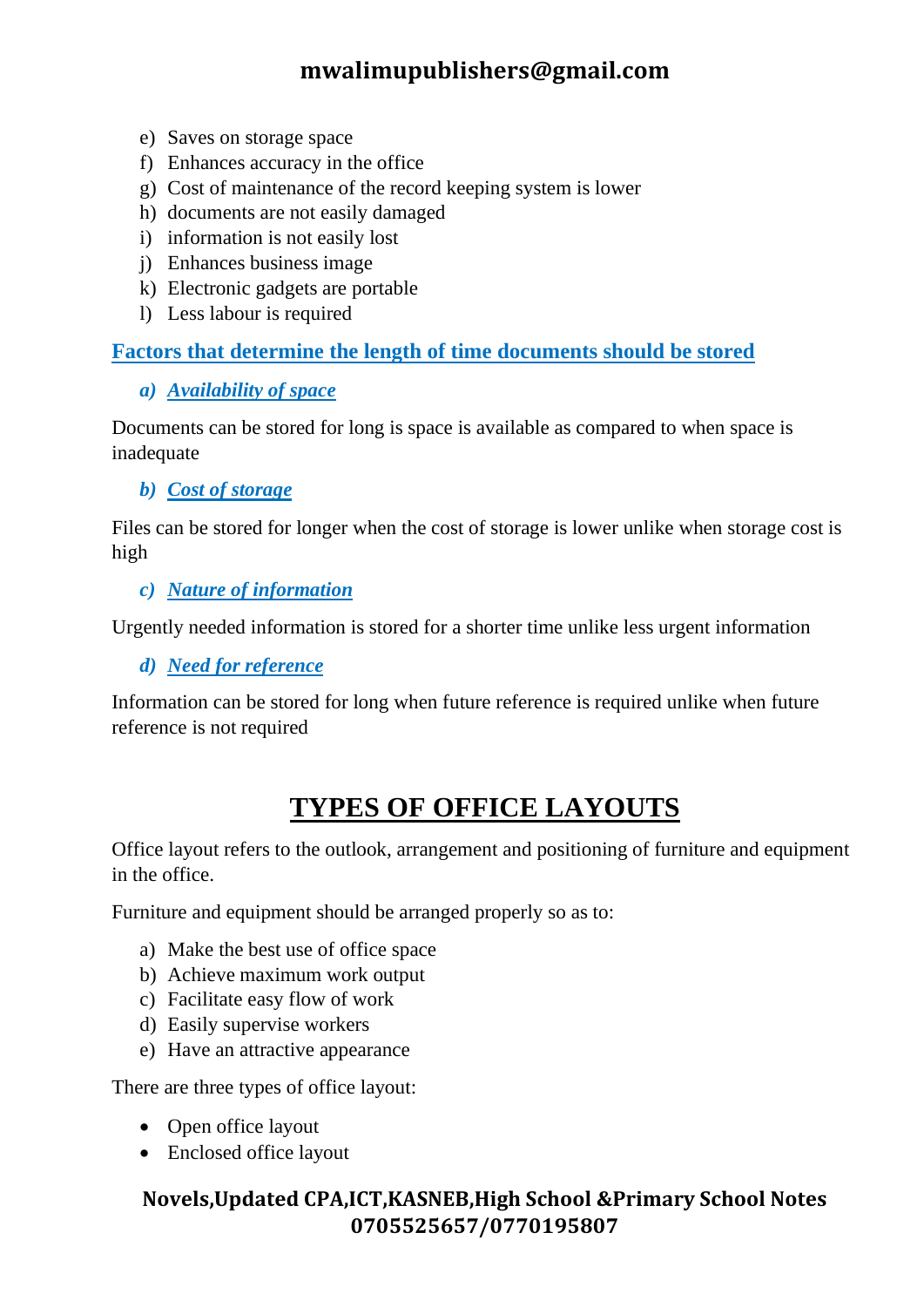- Landscape office layout
- *a) Open office layout*

This is a type of office layout where there is a large room where all staff work from.

Staff members may be grouped into departments.

Open office layout is mostly used in banks and educational institutions e.g. staff room.

#### **Its advantages**

- a) Supervision of workers is easy
- b) It is cheaper to construct
- c) It saves time when passing information since staff movement is minimized
- d) Close supervision of workers ensures that office equipment and machinery are not misused
- e) It promotes teamwork among employees
- f) Its maintenance cost is low
- g) Floor space is saved
- h) It is easier and cheap to decorate
- i) It discourages absenteeism of employees
- j) The layout is flexible hence it can be re-arranged when need arises

#### **Its disadvantages**

- a) There is disruption and disturbance from colleagues
- b) Mixing senior staff with junior staff reduces the status of senior staff
- c) The office may be untidy
- d) Due to overcrowding, air conditioning, lighting and heating in the room may not be conducive to all
- e) There may be noise from machines and workers which is likely to distract concentration and productivity
- f) Employees with contagious diseases may spread them to their colleagues
- g) Private discussions and consultations with management may be difficult
- *b) Enclosed office layout (private plan office)*

This is a type of office layout where staff are allocated rooms. The rooms may be occupied by one person or by two people.

Names and titles of the member(s) of staff allocated a room are pinned on the door.

Enclosed offices can also be referred to as cubicles.

**Advantages of an enclosed office layout**

- a) There is privacy for confidential discussions
- b) There is less noise and disruption from workers and machines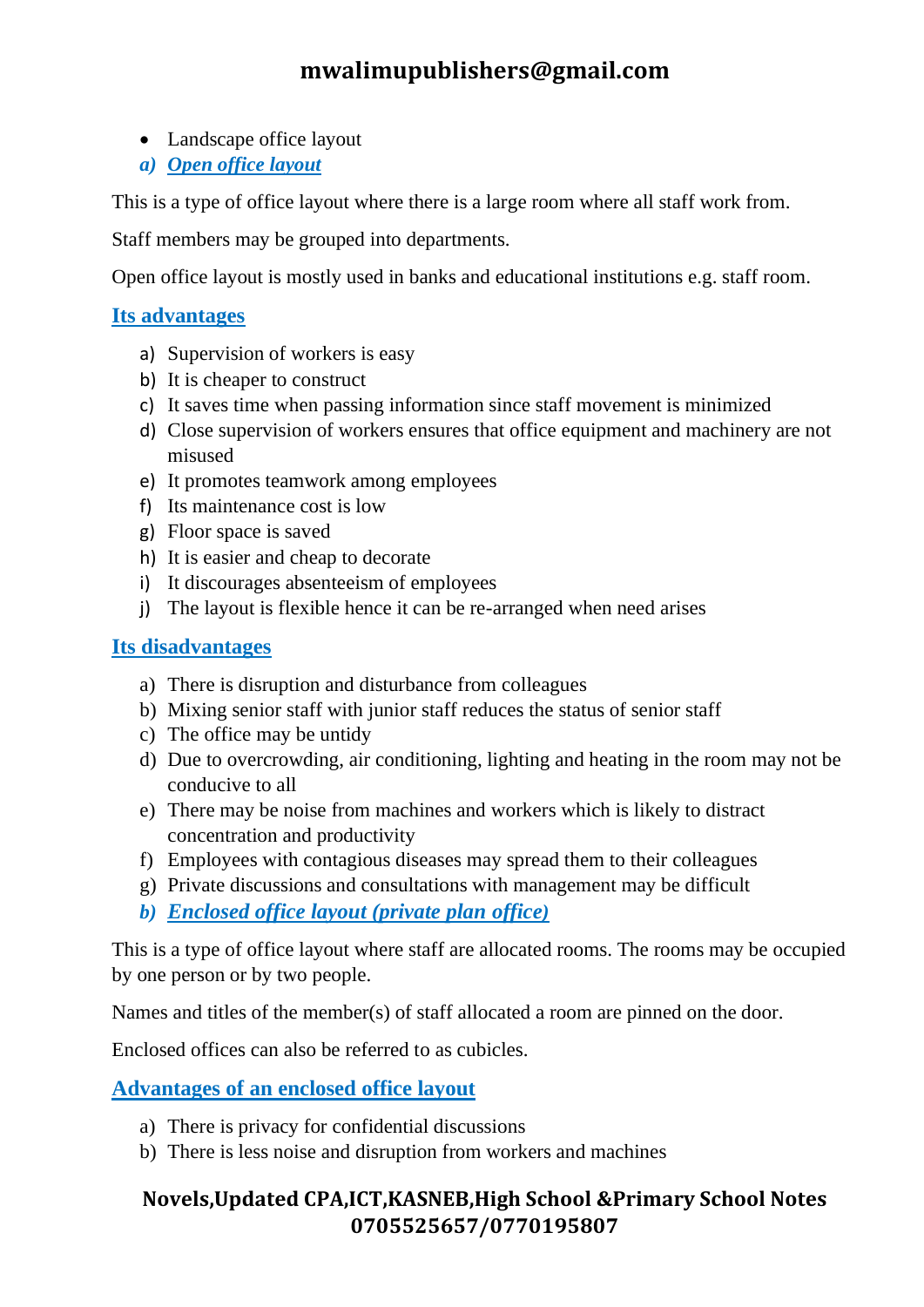- c) Provides a conducive working environment
- d) Retains the status of top level employees
- e) The occupant can control air conditioning, lighting and heating in the room
- f) Ensures security for valuable and sensitive items

#### **Disadvantages of a closed office layout**

- a) There is no close supervision of workers
- b) It is costly to construct and maintain
- c) It encourages absenteeism
- d) There is time wastage when moving from one office to another
- e) It encourages laxity in the office
- f) It reduces interactions between management and other workers
- g) There is a possibility of misuse of office facilities e.g. telephones
- *c) Landscape office layout*

This type of office layout is similar to open office layout except that it is well decorated with better outlook, furniture and equipment. For example, the office may have a carpet, air conditioners, indoor plants and shrubs, flowers etc. Workers may also be categorised into departments by demarcating offices using clear glass.

#### **Its advantages**

- a) It promotes teamwork among employees
- b) It promotes the sharing of office equipment thereby reducing the cost of buying more equipment
- c) Supervision of workers is easy
- d) Its maintenance cost is low
- e) It is to locate workers within the office
- f) It discourages absenteeism of workers
- g) Decorations in the office creates an attractive and conducive working environment.

#### **Its disadvantages**

- a) Noise from machines and colleagues may interfere with concentration of worker
- b) It may be expensive to set up and maintain the office
- c) There is no privacy for senior officers
- d) There is no confidentiality

#### **Factors to consider when choosing an office layout**

- a) The construction cost
- b) The cost of maintenance
- c) Government policy
- d) The level of supervision required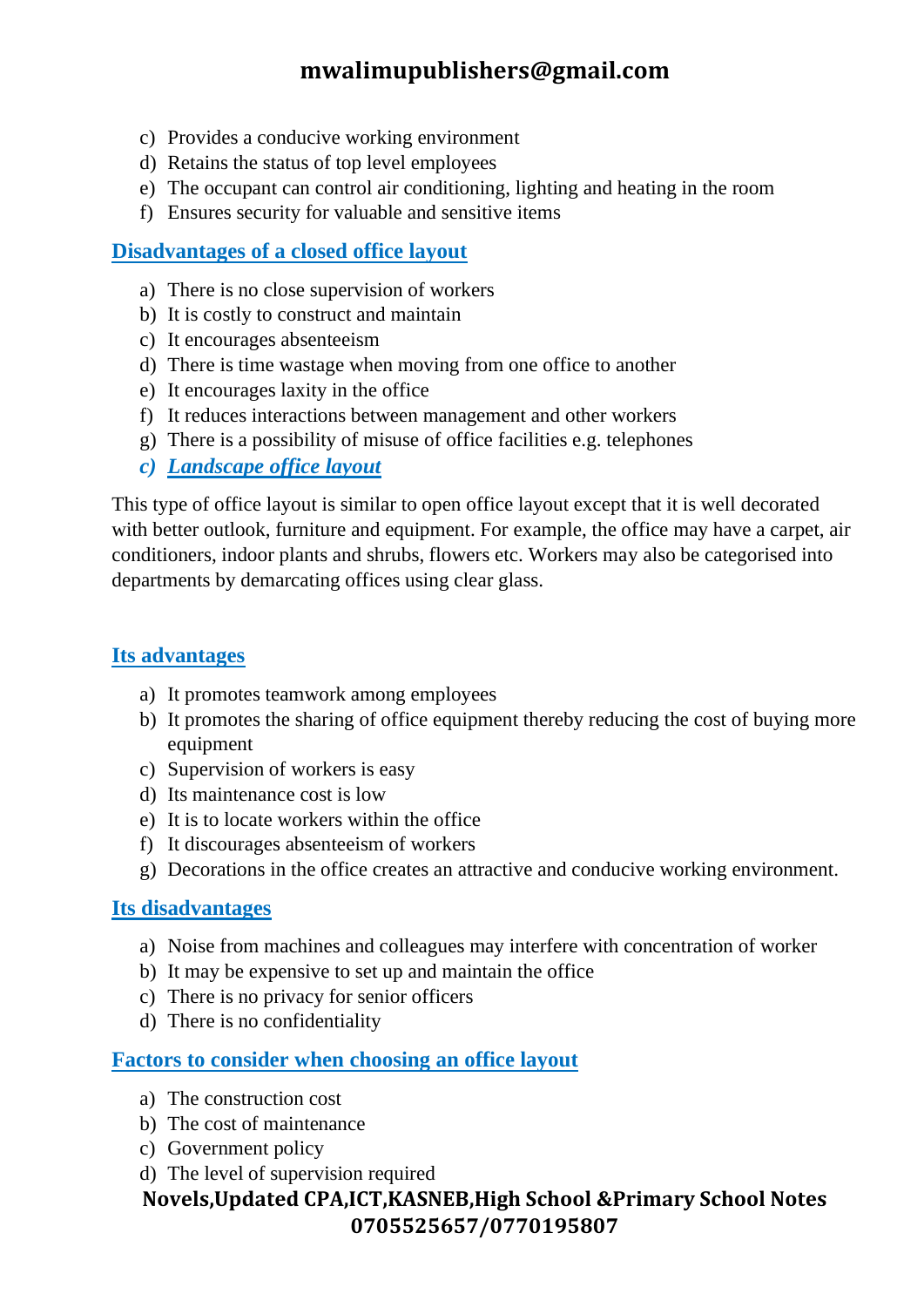- e) The size of floor space available
- f) The level of confidentiality and privacy required

# **OFFICE EQUIPMENT**

These are facilities used in an office to make work easier and efficient.

*Functions (advantages) of office equipment*

- a) They speed up and simplify work hence saving time and cost
- b) They enhance neatness and accuracy in the office
- c) They ensure security of documents and other valuables
- d) They provide a comfortable working environment

#### **Types of office equipment and their uses**

| <b>Type of office</b> | <b>Machines used</b> | <b>Uses of the machine</b>                                                |  |
|-----------------------|----------------------|---------------------------------------------------------------------------|--|
| General office        | Guillotine           | Trims documents<br>$\bullet$<br>into required sizes                       |  |
|                       | Paper punch          | Makes holes in<br>papers to be filed                                      |  |
|                       | Stapling machine     | Pins papers together                                                      |  |
|                       | Staple remover       | Removes pins from<br>papers                                               |  |
| Mail room             | Folding machine      | Folds letter and seals<br>$\bullet$<br>envelopes                          |  |
|                       | Franking machine     | Prints postage<br>impressions on<br>envelopes                             |  |
|                       | Addressing machine   | Prints addresses on<br>mails                                              |  |
|                       | Sorting machine      |                                                                           |  |
|                       | Letter opener        | Sorts letters                                                             |  |
|                       | composite            | Opens letters                                                             |  |
|                       |                      | Folds documents,<br>places them in<br>envelopes and seals<br>the envelope |  |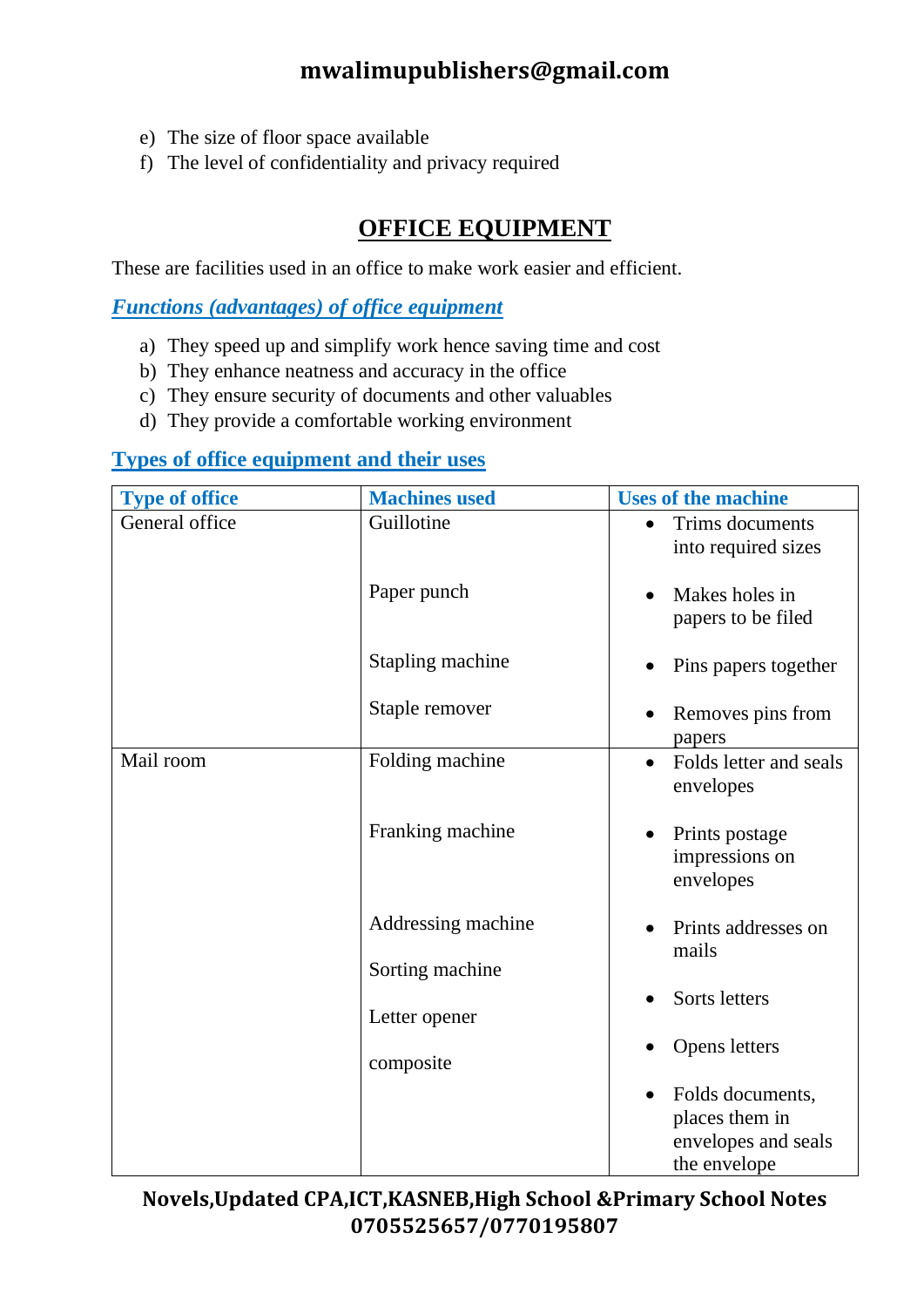| Typing room   | Typewriter                                              | Used for typing<br>$\bullet$                                                                          |
|---------------|---------------------------------------------------------|-------------------------------------------------------------------------------------------------------|
|               | Dictating machine<br>(Dictaphone)                       | Makes shorthand<br>dictations and<br>recording<br>information on tapes                                |
|               | Paper shredders                                         | Cuts unwanted<br>documents into tiny<br>pieces to avoid such<br>documents getting<br>into wrong hands |
|               | Duplicating machine                                     | Reproduces<br>documents from a<br>master copy                                                         |
| Communication | Telephone                                               | Used to send and<br>$\bullet$<br>receive messages                                                     |
|               | Tele-printer (telex machine)<br>Facsimile (fax machine) | Prints telexed<br>messages                                                                            |
|               |                                                         | Transmits printed<br>messages                                                                         |
| Duplicating   | Photocopier                                             |                                                                                                       |
|               | Printing machine                                        | Reproduces<br>documents                                                                               |
|               | Stencil duplicator                                      |                                                                                                       |
| Accounts      | Adding machine                                          | Adds and<br>$\bullet$<br>subtracts                                                                    |
|               | Cash register                                           | figure<br>Prepares cash                                                                               |
|               | Calculating machine                                     | receipts                                                                                              |
|               | (calculators)                                           | Does<br>calculations                                                                                  |
|               | Accounting machine                                      | Posts<br>information to                                                                               |
|               | Computer                                                | ledgers and<br>prepares<br>payrolls                                                                   |
|               |                                                         |                                                                                                       |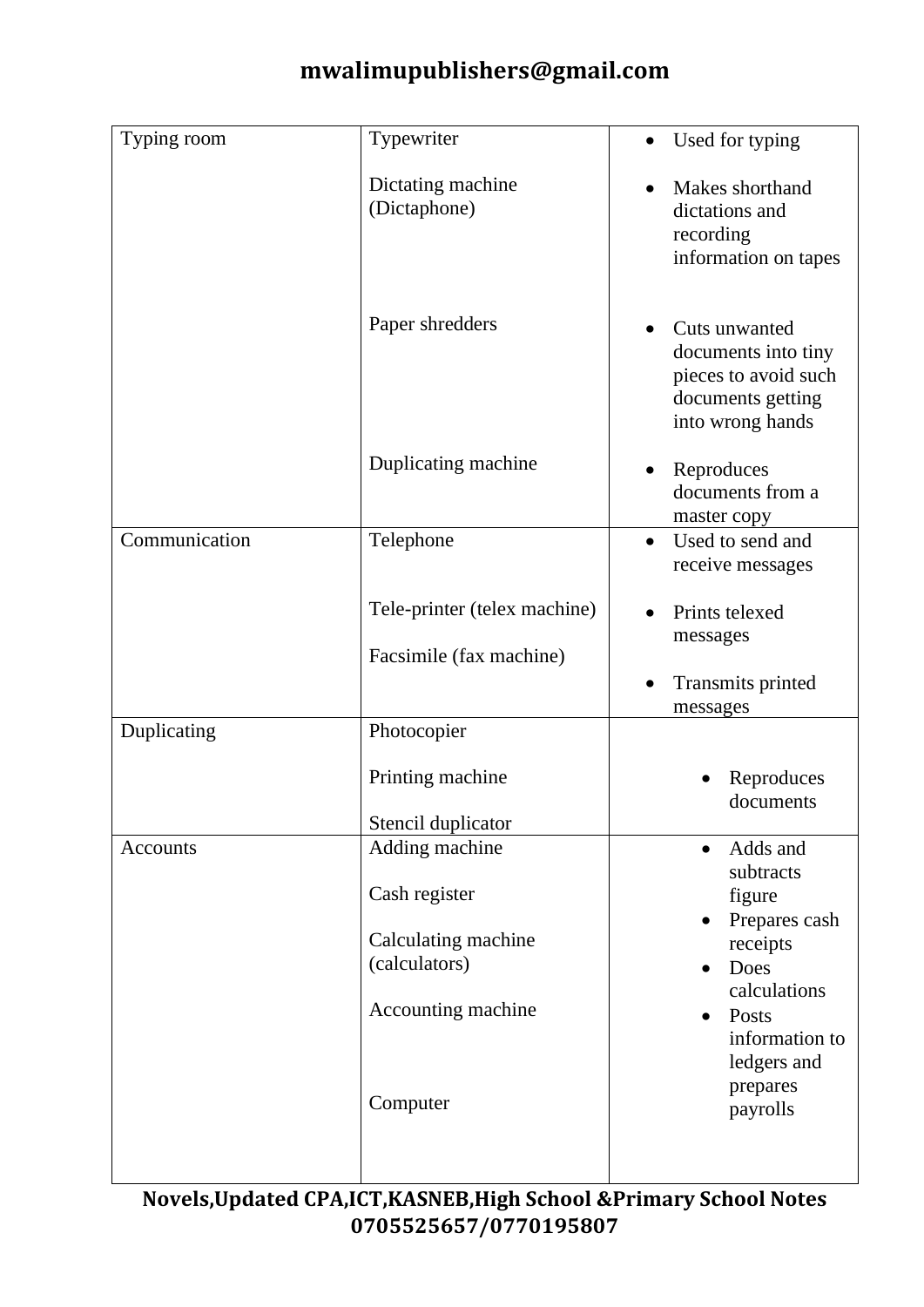| Money counting machine | • Record and                        |
|------------------------|-------------------------------------|
|                        | stores<br>information               |
|                        | $\bullet$ Counts coins<br>and notes |

#### **Other equipment**

- a) Chairs, desks, tables and stools
- b) Filing cabinet: used for storing documents safely
- c) Safe: this is a strong metal box or cupboard that is used to store valuables
- d) Trays: this is a flat piece of wood, metal or plastic that is used to keep incoming or outgoing documents temporarily.

#### **Factors to consider when choosing office equipment**

*a) Cost*

Refers to the initial, maintenance and running costs. An affordable equipment which is cheaper to maintain should be chosen

#### *b) Adaptability*

This is the ability of the equipment to cope with future changes and development. A highly adaptable equipment should be selected

# *c) Possibility of hiring rather than buying*

One has to consider the cost and convenience of buying an equipment as opposed to hiring. A cheaper option should therefore be chosen

#### *d) Durable*

This refers to the lifespan of the equipment. One should always go for a more durable equipment

#### *e) Effect on staff morale*

This refers to the attitude of staff towards the equipment. The equipment selected should not have a negative effect on the morale of office staff

#### *f) Availability of complementary resources*

Complementary resources are the accessories required in order to operate the equipment e.g. power. One has to consider whether the spare parts of the equipment will be readily available or not.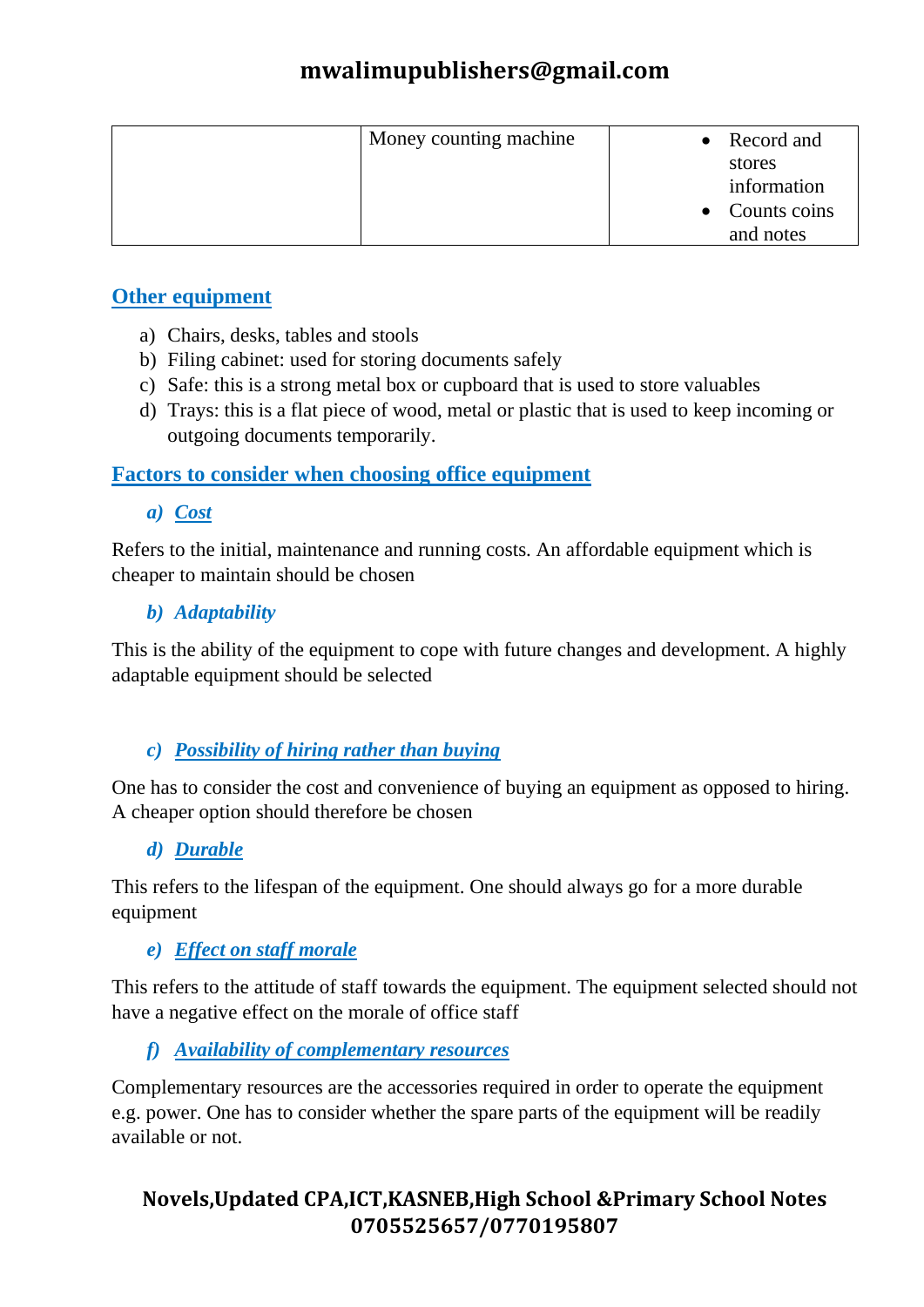#### *g) Availability of manpower*

Manpower refers to the personnel required to operate the equipment. One should choose an equipment which is easy to operate or an equipment which personnel to operate it are easily available

#### *h) Availability of room*

One has to consider whether space or room for keeping the equipment is available or not.

#### *i) Security of the equipment*

One has to consider whether the available resources are adequate to offer enough security for the equipment or not.

#### **Advantages of office machines**

- a) They are labour saving because they reduce the number of office staff
- b) They do work faster hence saving time
- c) They are accurate
- d) Their products are of high quality
- e) They help in reducing cases of fraud since they may be programmed to record transactions as they occur
- f) They may ensure uniformity since they may be programmed to produce uniform outputs
- g) They reduce monotony which is created by doing the same work repeatedly
- h) They reduce the cost of production

# **Disadvantages of office machines**

- a) Initial and maintenance cost may be high
- b) Breakdowns of machines may lead to stoppage of production
- c) They contribute to unemployment since they reduce the number of office staff required
- d) They may become outdated due to advancement in technology hence becoming useless
- e) Some machines trained personnel in order to be operated. Such trained personnel may not be available or they be expensive to acquire
- f) Some machines may require special stationery and other materials for them to operate. Such materials and stationery may be expensive to acquire.
- g) Carelessness of office staff may result in misuse of machines leading to losses

#### **Reasons (circumstances) for replacing an old office machine**

- a) Where there is need to improve the image of the business organisation
- b) Where the old machine is not capable of performing multiple functions
- c) The old machine has become out-dated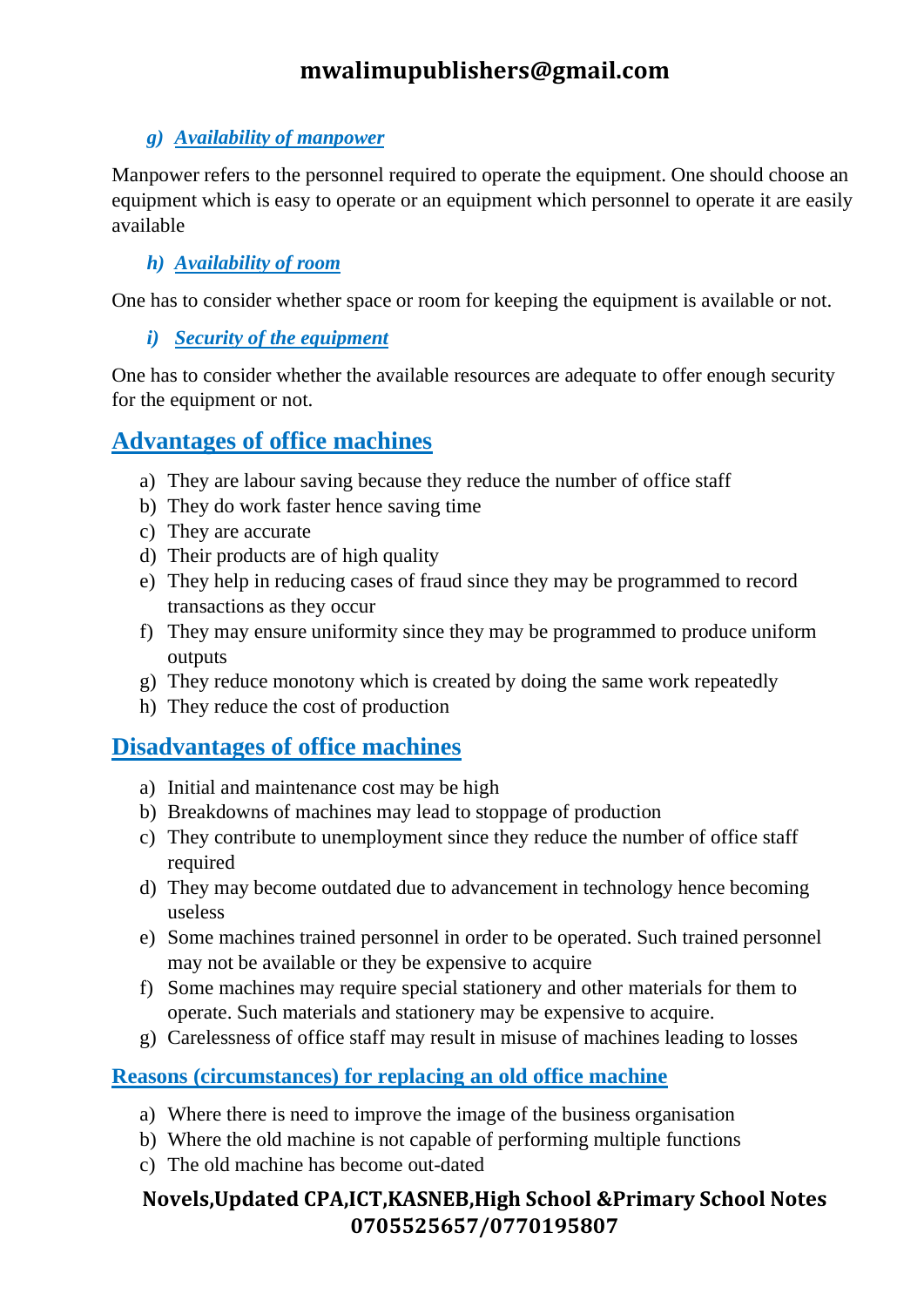d) Where a faster machine is required

# **OFFICE STAFF**

Office staff refers to a team of employees who work to achieve the goals of the organization.

Office staff can be classified into three:

- Managerial staff
- Junior staff
- Subordinate staff

# **1) Managerial staff**

These are officers who are responsible for:

- Formulating the organization's policies
- Implementing organization's policies
- Supervising the activities of the organization

Managerial staff forms the management team in an organization

Examples of managerial staff include the general manager, production manager, finance manager, company secretary etc.

#### **Qualities of an office manager**

- a) Must have clear and achievable objectives
- b) Should be tolerant, firm, polite and courteous
- c) Should be consistent in decision making
- d) Should be sociable
- e) Able to delegate duties
- f) Should be concerned with members' welfare
- g) Should be knowledgeable
- h) Should be appreciative
- i) Should be fair in judgement
- j) Should be a good communicator
- **2) Junior staff**

These are employees who carry out the activities of the organization as assigned to them by the management. They may be skilled or unskilled.

Examples of junior staff include accounts clerks, secretaries and sales persons.

#### **3) Subordinate staff**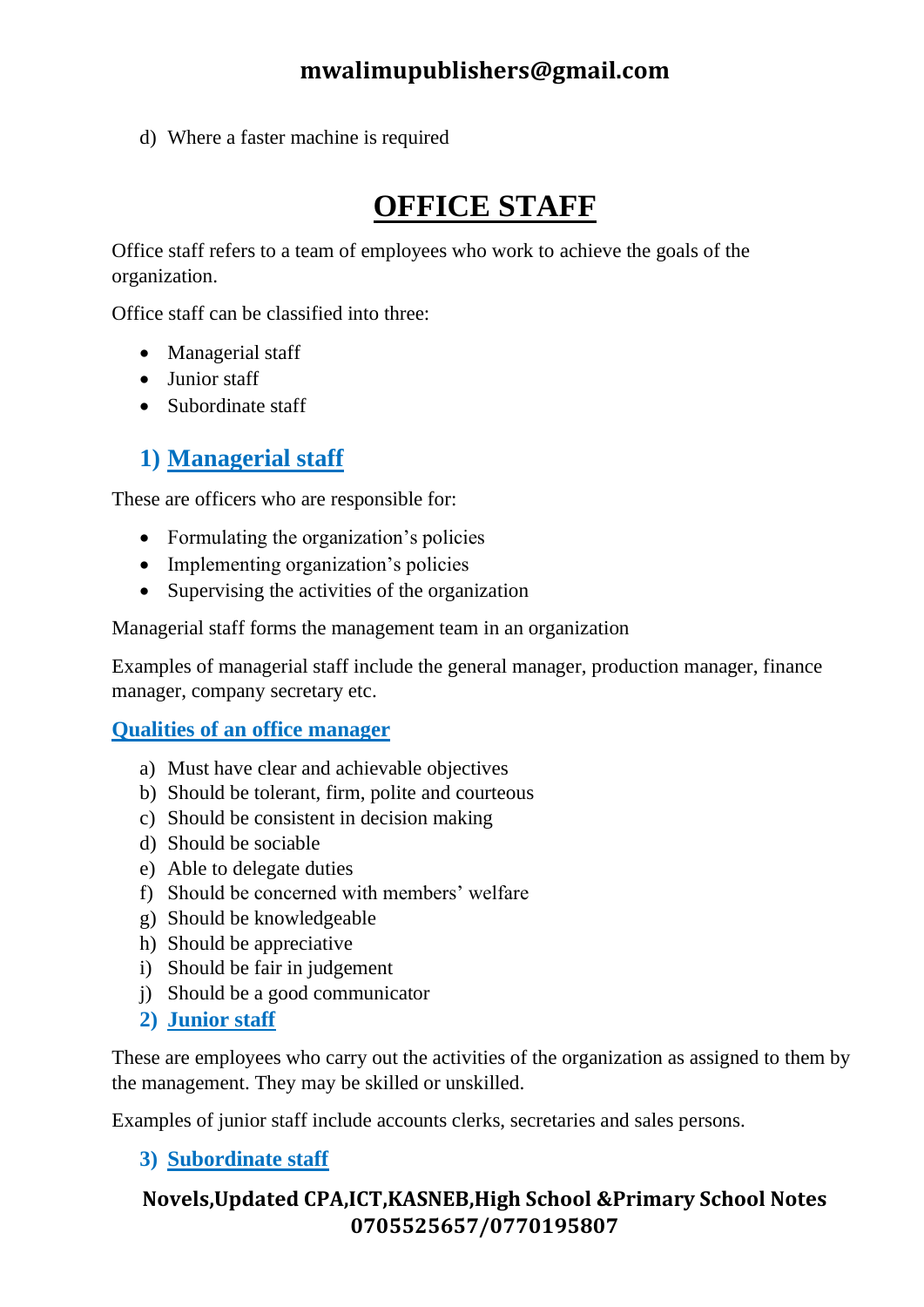These are unskilled employees who perform non-specified duties such as cleaning, serving tea, delivering messages etc.

# **DUTIES OF VARIOUS OFFICE STAFF**

#### *a) General manager*

This is a senior employee in the organization whose duties include:

- a) Controlling all the activities of the organisation
- b) Co-ordinating all the activities of the organization to ensure that all departments are working harmoniously towards common goals
- c) Being responsible for staffing
- d) Provision of resources required in the organization
- e) Advising the owners on matters relating to the organization
- f) Planning the work and time schedule in the organization
- *b) Company secretary*

This is a senior employee whose duties include:

- a) Being responsible for legal matters of a company hence he/she is the company's legal advisor
- b) Taking down minutes during general meetings
- *c) Departmental managers*

These are employees who are responsible for running and controlling the affairs of their individual departments. They include production manager, sales, manager, finance manager, personnel manager etc.

In particular, the duties of a finance manager (officer) include:

- a) Keeping books of account
- b) Collecting, banking and making payments on behalf of the organization
- c) Making financial returns to the general manager
- d) Preparing financial statements
- e) Preparing payrolls and budgets
- *d) Personal secretary*

This is a senior employee who is mostly attached to a more senior officer in an organization such as the general manager.

Duties of a personal secretary include:

- a) Filing information for the boss
- b) Attending meetings and taking minutes
- c) Supervising junior secretarial staff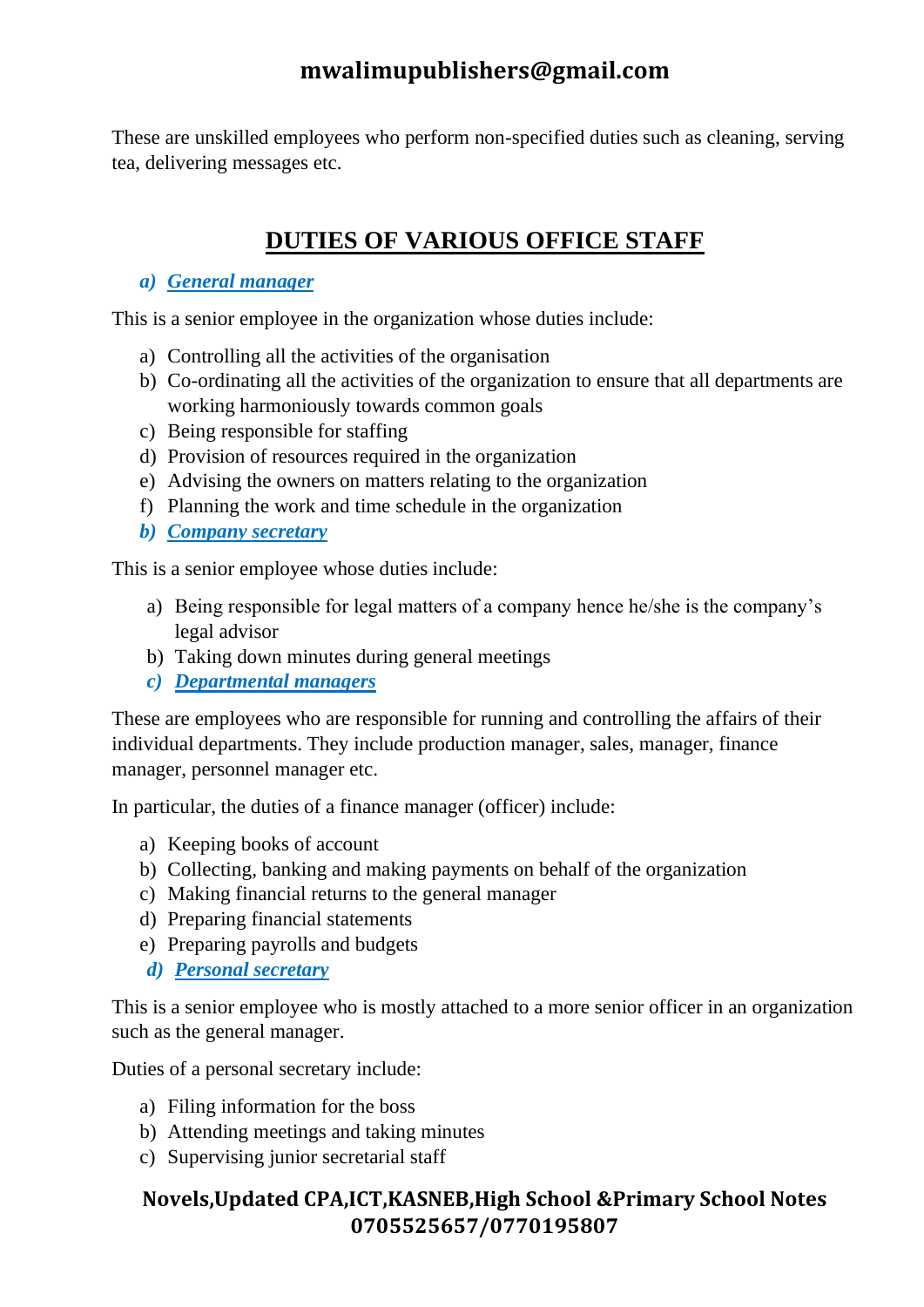- d) Receiving and making telephone calls for the boss
- e) Taking dictation from the boss
- f) Making travel arrangements and booking hotels for the boss
- g) Keeping the petty cashbook
- *e) Typist*

This is a junior employee who is usually in the typing room. Some of the duties of a typist include:

- a) Typing information from original documents
- b) Filing documents
- c) Reproduction of documents through photocopying or duplicating.
- *f) Clerk*

This is a junior employee who does routine jobs. Duties of a clerk include:

- a) Handling mails
- b) Duplicating documents
- c) Indexing and filing
- d) Helps in store-keeping or record keeping
- e) Ordering, receiving, storing and issuing of stationery
- f) Operating various office machines
- *g) Telephone operator*

This is a junior employee who runs a switchboard. A switchboard is an equipment on which telephone calls are received and directed to the relevant officers

#### *h) Office messenger*

This is a subordinate employee who performs unskilled office duties such as collection and delivery of mails

#### *i) Receptionist*

This is a junior officer in the organization whose duties include:

- a) Supervision of messengers
- b) Receiving sand directing visitors to their respective destinations within the organization
- c) Taking and passing of messages
- d) Making, renewing and cancelling appointments
- e) Keeping visitors' record book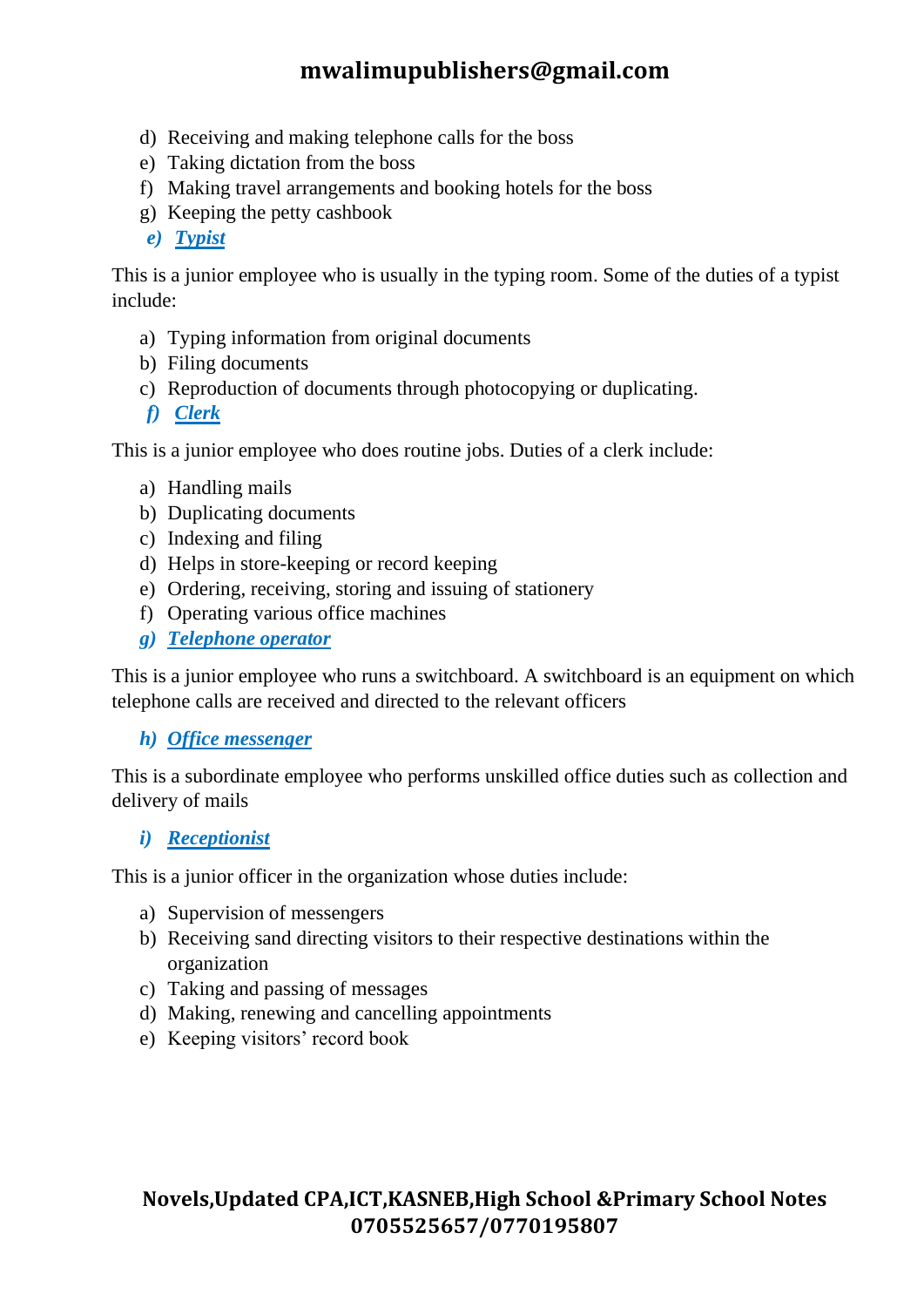# **ESSENTIAL QUALITIES OF OFFICE STAFF**

These are those qualities that a worker is expected to have for him/her to perform his/her duties more efficiently.

Qualities of office staff may be classified into three:

- a) Personal attributes
- b) Office etiquette
- c) Personal knowledge and skills
- *a) Personal attributes*

Refers to general appearance of a person. They include the following:

- a) Good physical appearance i.e. good dressing style, moderate hair cut styles, nonexcessive use of make-ups.
- b) Good hygiene
- c) Good posture i.e. appropriate walking, sitting and talking styles
- d) Good moral behaviour
- e) Good health and physical fitness

# **b) Office etiquette**

Refers to prescribed or the accepted code of behaviour in an office. They include:

- a) **Respect:** refers to showing regard to other people according to their rank in the organization, their age and social status
- b) **Punctuality:** the ability to keep time
- c) **Courtesy:** handling people politely, pleasantly and with consideration
- d) **Loyalty:** commitment to the employer
- e) **Honesty:** ability to tell the truth
- f) **Co-operation:** ability to work with others comfortably
- g) **Diplomacy:** the ability to convince others tactfully
- h) **Judgement:** ability to make a ruling after considering all possibilities
- i) **Accuracy:** performing duties with excellence, precision and correctness
- j) **Initiative:** ability to create and implement ideas

#### **Ways of improving office etiquette**

- a) Show courtesy to both friends and visitors
- b) Be organised at work at all times
- c) Be honesty and truthful in performing duties
- d) Co-operate with workers, visitors and management
- e) Be punctual
- f) Be loyal
- g) Be diplomatic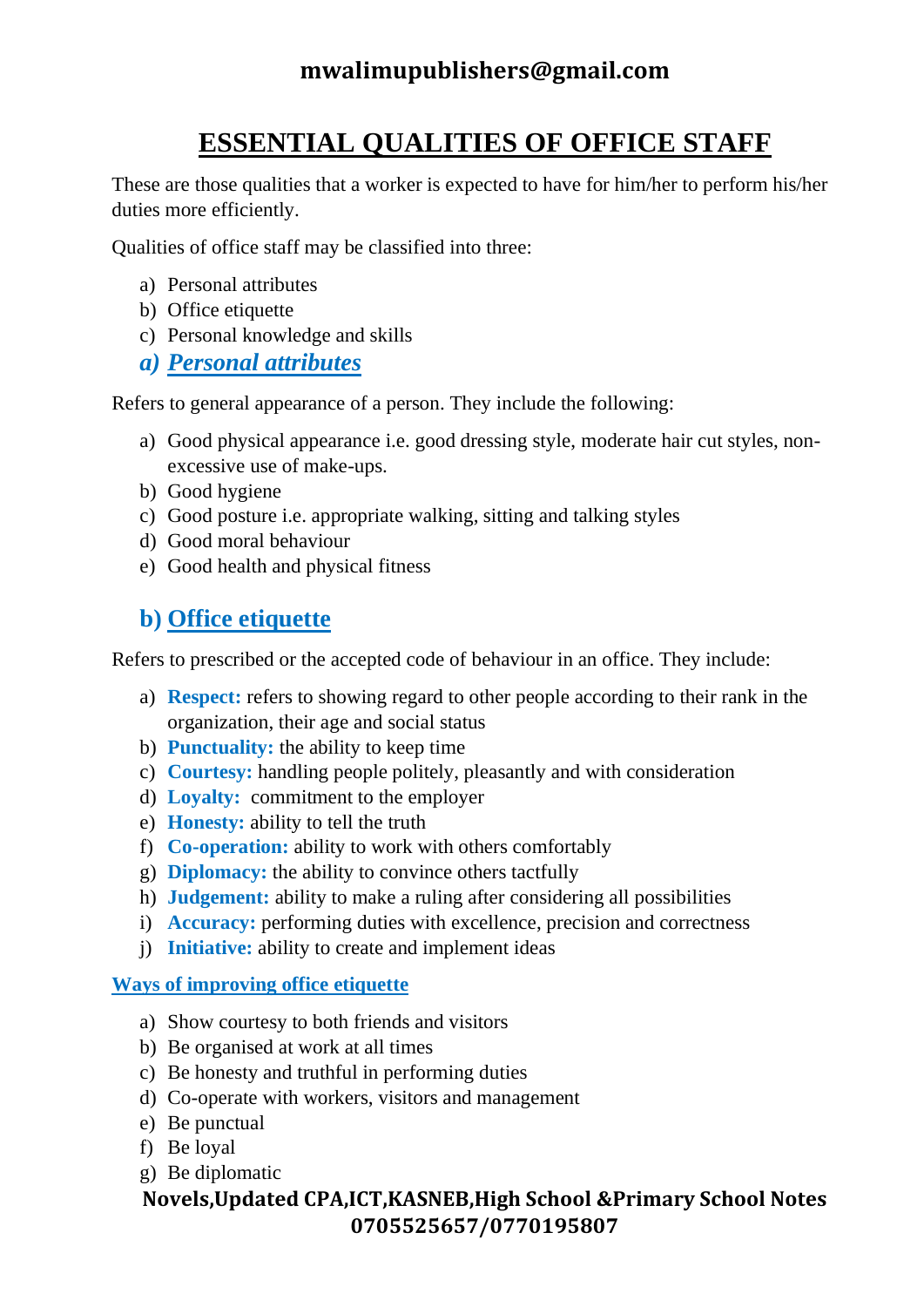- h) Be accurate
- i) Be initiative
- j) Be judgemental.
- *c) Personal knowledge and skills*
- a) **Knowledge:** refers to the relevant academic and professional qualification and experience that enables the worker to perform his/duties efficiently
- b) **Skills:** refers to capabilities which are usually acquired through training and practice that enables an employee to perform his/her duties more efficiently.

On knowledge and skills, office staff should have the following qualities

- a) Be literate
- b) Have attained the minimum academic qualifications
- c) Have professional training in a particular field
- d) Have relevant work experience
- e) Be skilled in the performance of duties

#### **Problems caused by workers with poor qualities in the office**

- a) Other workers may copy the bad habits
- b) The organisation may incur high costs due to absence of the worker
- c) Contributes to reduction in production
- d) Contributes to reduction in morals
- e) Creates indiscipline among workers

#### **COMPUTERS IN THE OFFICE**

A computer is an electronic device that is used for processing data, storing information and for communication purposes

#### **Uses of a computer**

- a) Data storage and stock control
- b) Processing accounting transactions, preparing ledgers and payrolls
- c) It is used for communication purposes
- d) It can store information relating to members of staff
- e) Electronic filing
- f) Word processing

#### **Advantages of using computers**

- a) It economises on space and material
- b) It is faster
- c) Its output is presentable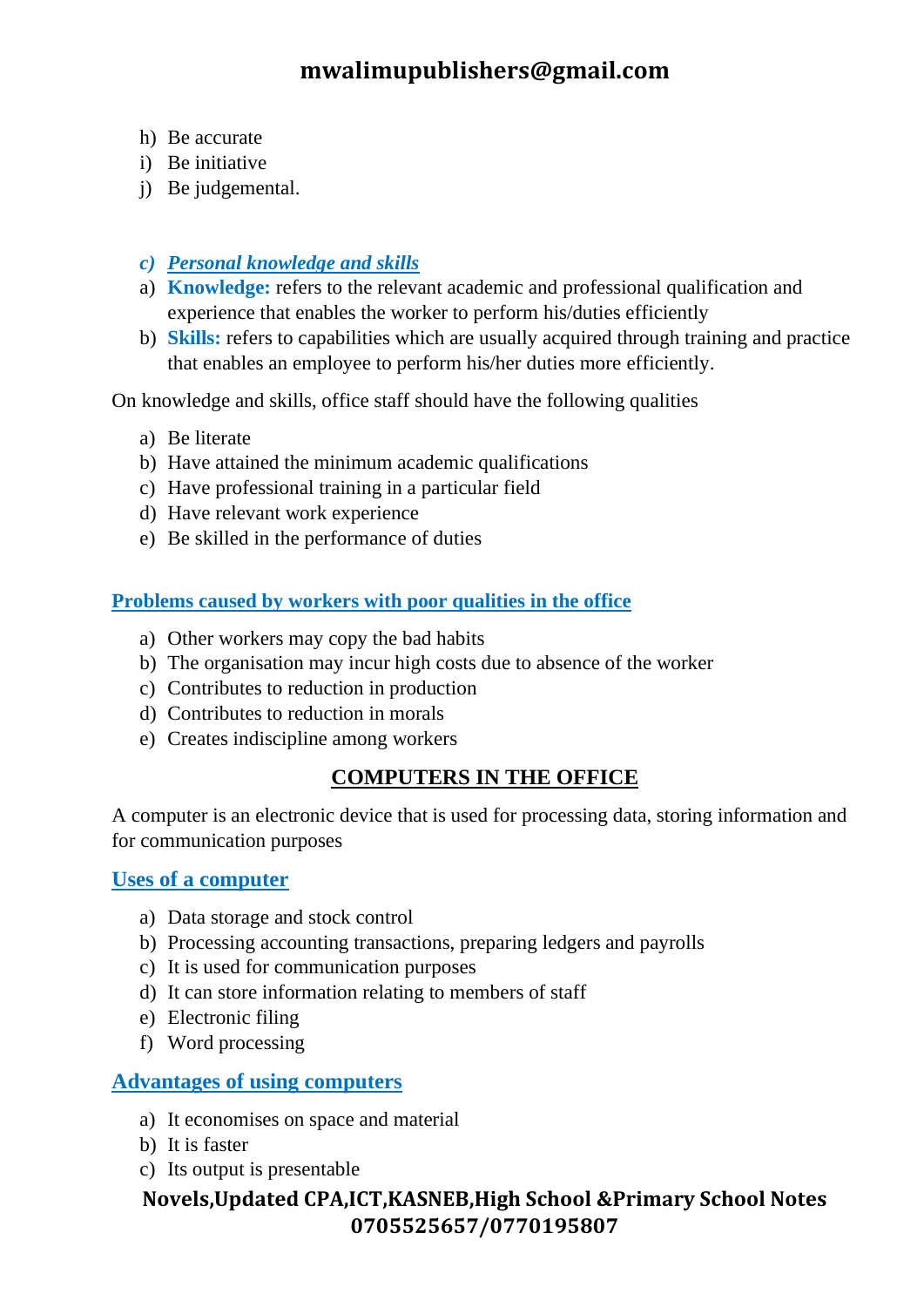- d) It can store a large volume of information
- e) It facilities communication i.e. through E-mail.
- f) It is accurate

#### **Disadvantages of computers**

- a) Contributes to unemployment since it replaces human labour
- b) Discourages innovation
- c) Creates monotony and boredom brought about by using the same machine always
- d) Requires a back-up storage system which is an extra cost
- e) Requires skilled manpower
- f) Confidential information stored in computers may be accessed by unauthorised persons
- g) Initial acquisition cost is high
- h) Requires electricity
- i) Can be attacked by computer viruses
- j) It is subject to a lot of technological changes

#### **Uses of computers in communication**

#### **a) Internet**

Internet refers to the interconnection of many computers in the world thereby facilitating the flow of information from one place to another. Information is sent in the form of E-mail (electronic mail)

#### **b) Intranet (innet)**

Refers to the inner connection of computers within a small geographical area e.g. within a school

#### **c) Extranet**

This the interconnection of computers to facilitate communication between the organization and selected persons.

Access to extranet requires the use of a password because it is not meant for use by everyone

#### **d) Website**

This is a virtue location in the internet where information can be posted for other parties to access e.g. olx.

#### **e) E-commerce**

Refers to carrying out trading through the internet e.g. through olx.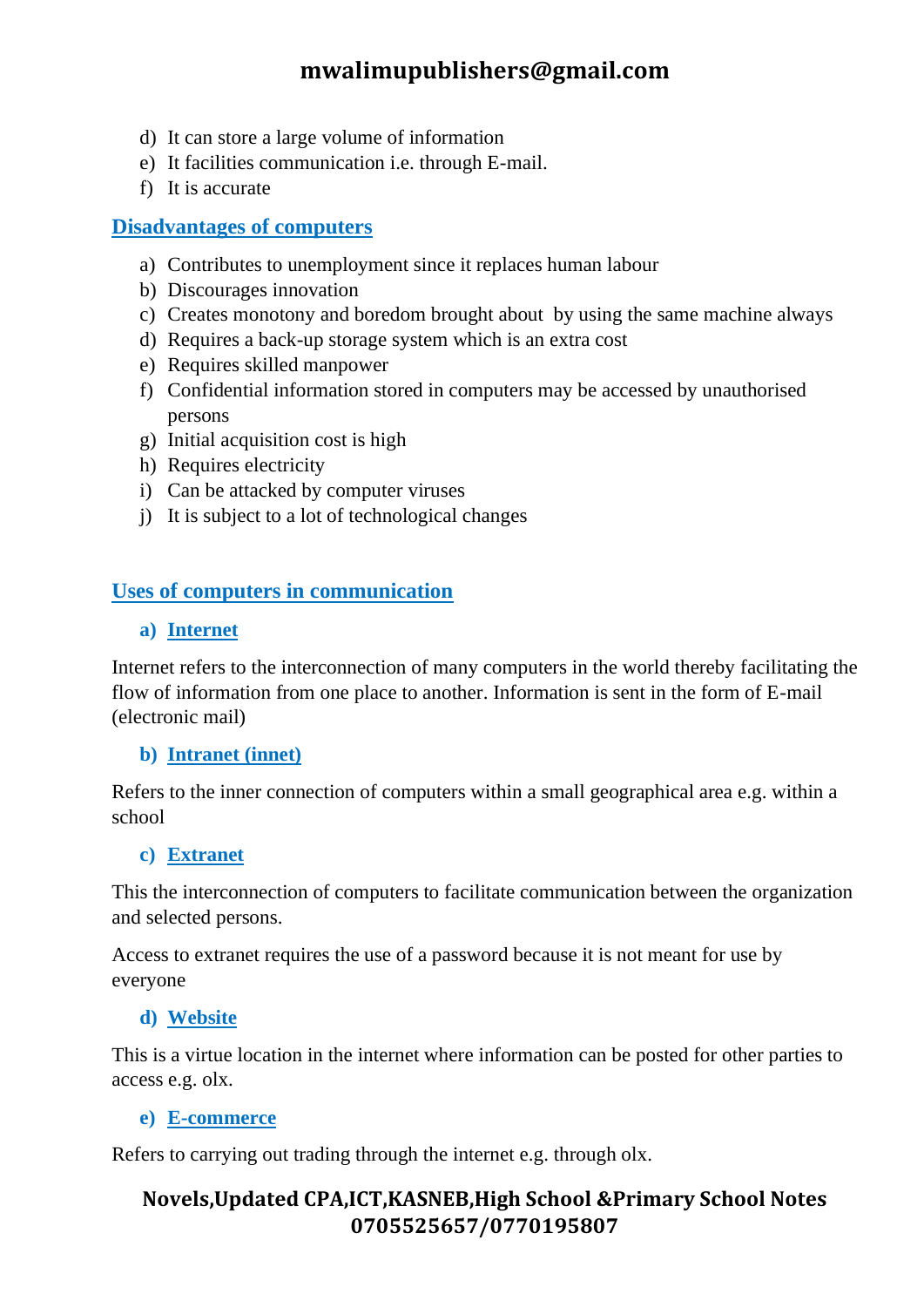It has the following advantages

- a) Facilitates access to a large market
- b) Creates a conducive environment for large and small business to conduct transactions without discrimination
- c) It is a faster way of doing business as it facilitates urgent transactions
- d) Reduces paperwork since dealings are done online
- e) Reduces the cost of sending, receiving and storing information
- f) Enables one to access important information that will enable him/her improve the running of his/her business

#### **g) Tele-conferencing**

Refers to holding a conference through the computer. It is used when participants are located in different areas

**Advantages of internet, intranet, website, extranet and e-commerce (advantages of using computers in communication)**

- a) They are fast
- b) Relatively cheaper
- c) Convenient since information is readily available
- d) Facilitates storage of information for future use

**Disadvantages of internet, intranet, website, extranet and e-commerce (disadvantages of using computers in communication)** 

- a) High initial cost
- b) Maintenance cost is high
- c) Requires trained personnel
- d) Computers suffer from occasional break-ups e.g. virus attacks
- e) Computers are prone to misuse
- f) Computers require electricity to operate

# **TRENDS IN OFFICE MANAGEMENT**

This refers to the current changes in office management. These trends are discussed below:

#### *a) Use of computers*

A computer is an electronic device which is used for processing data, storing information and for communication purposes

*b) Office arrangement*

Office layout is shifting from an enclosed office layout to open or landscape office layout in order to ensure workers are properly supervised.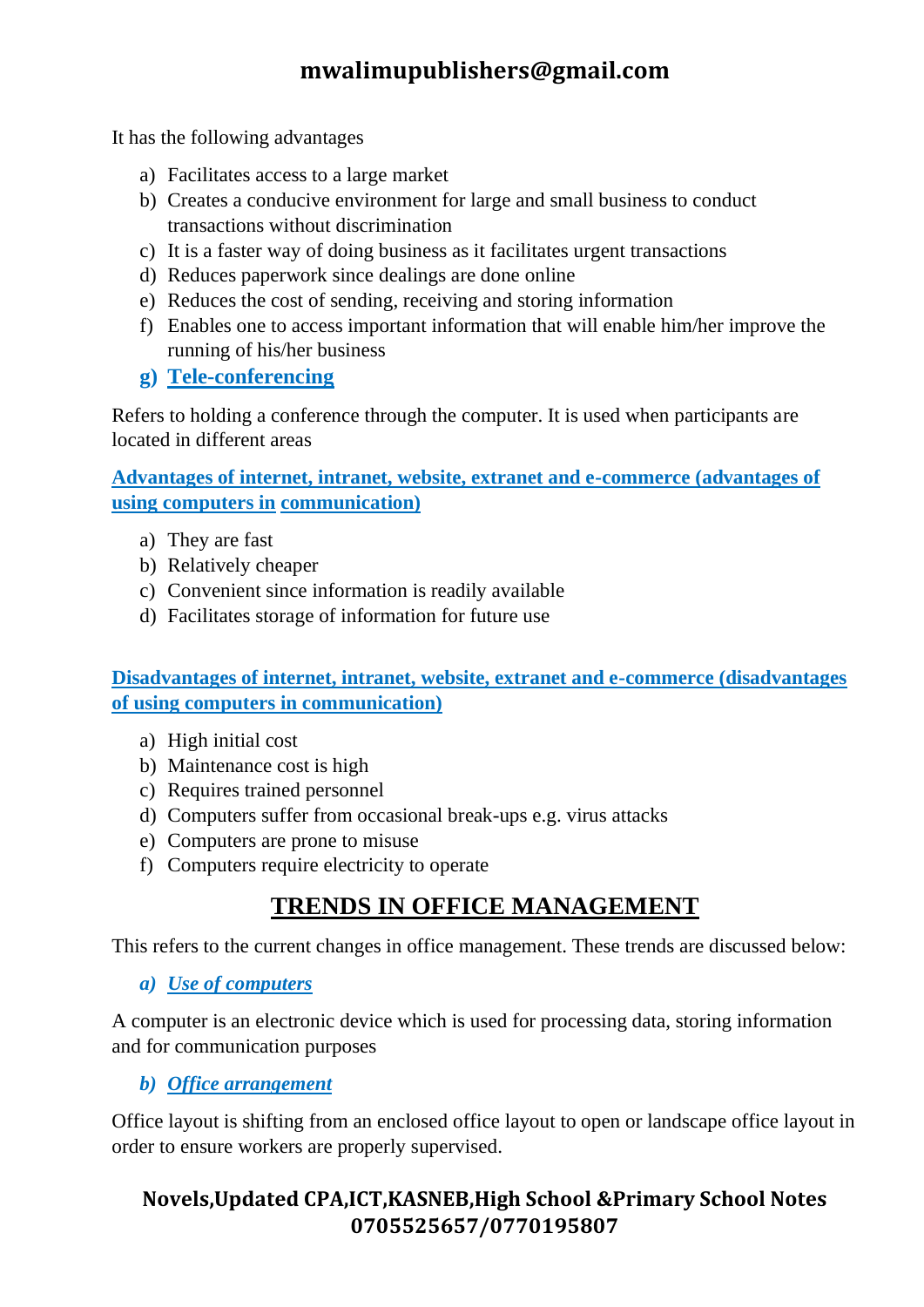#### *c) Introduction of public relations department*

The need for customers' satisfaction has seen the introduction of a customer care department in most organization. This department handles all the concerns of customers in order to ensure customers are satisfied

#### *d) Use of mobile (cell) phones*

Use of mobile phones for communication has replaced the use of landlines.

*e) Change in office location*

Most organizations are now locating their offices in sub-urban areas. This is in their efforts to avoid many problems associated with locating the office in urban areas. Such problems include heavy traffic jams, lacking of parking space, high running costs etc.

Offices located in sub-urban areas are accessible hence convenient for both the customers and the business owners.

#### *f) Change in procedure and routines*

Outdated procedures and routines that were used in traditional offices are now being replaced with modern procedures and routine. For example through the use of machines such as computers, managers are now able to handle tasks that were previously delegated to junior staff.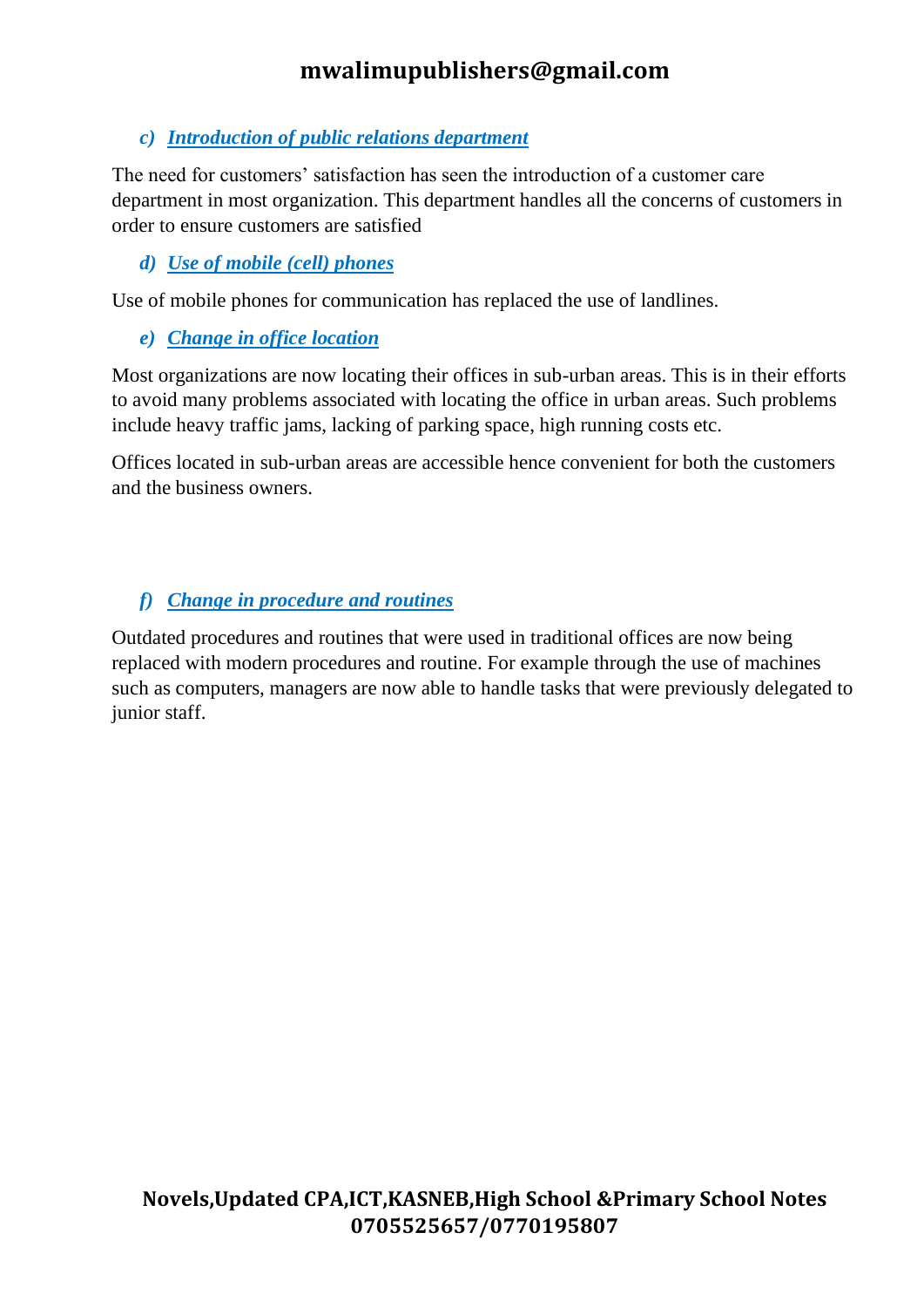# **TOPIC 7: HOME TRADE**

#### **CONTENTS**

- Introduction
- Importance of trade
- Classification of trade
- Forms of home trade
- Documents used in home trade
- Means of payment
- Terms of payment

# **INTRODUCTION**

Trade refers to buying and selling of goods and services with the aim of making profit.

Home trade (local trade) refers to trade that is carried out within the boundaries of a country.

# **IMPORTANCE OF TRADE**

- a) Helps people to acquire goods and services they don't produce.
- b) It avails a variety of goods and services to the people
- c) Enables producers dispose their surplus
- d) Creates employment
- e) Encourages specialization and division of labour
- f) Enhances good social relations and understanding among the parties involved in trade
- g) It is a source of revenue to the government through taxation
- h) Ensures steady supply of goods and services
- i) Provides a channel through which goods and services are distributed
- j) Promotes full exploitation and utilisation of economic resources.

# **CLASSIFICATION OF TRADE**

Trade can be classified into two:

- Home (local/domestic) trade
- Foreign (international) trade
- *a) Home trade*

This trade that is carried out within the geographical boundaries of a country.

*Classification of home trade*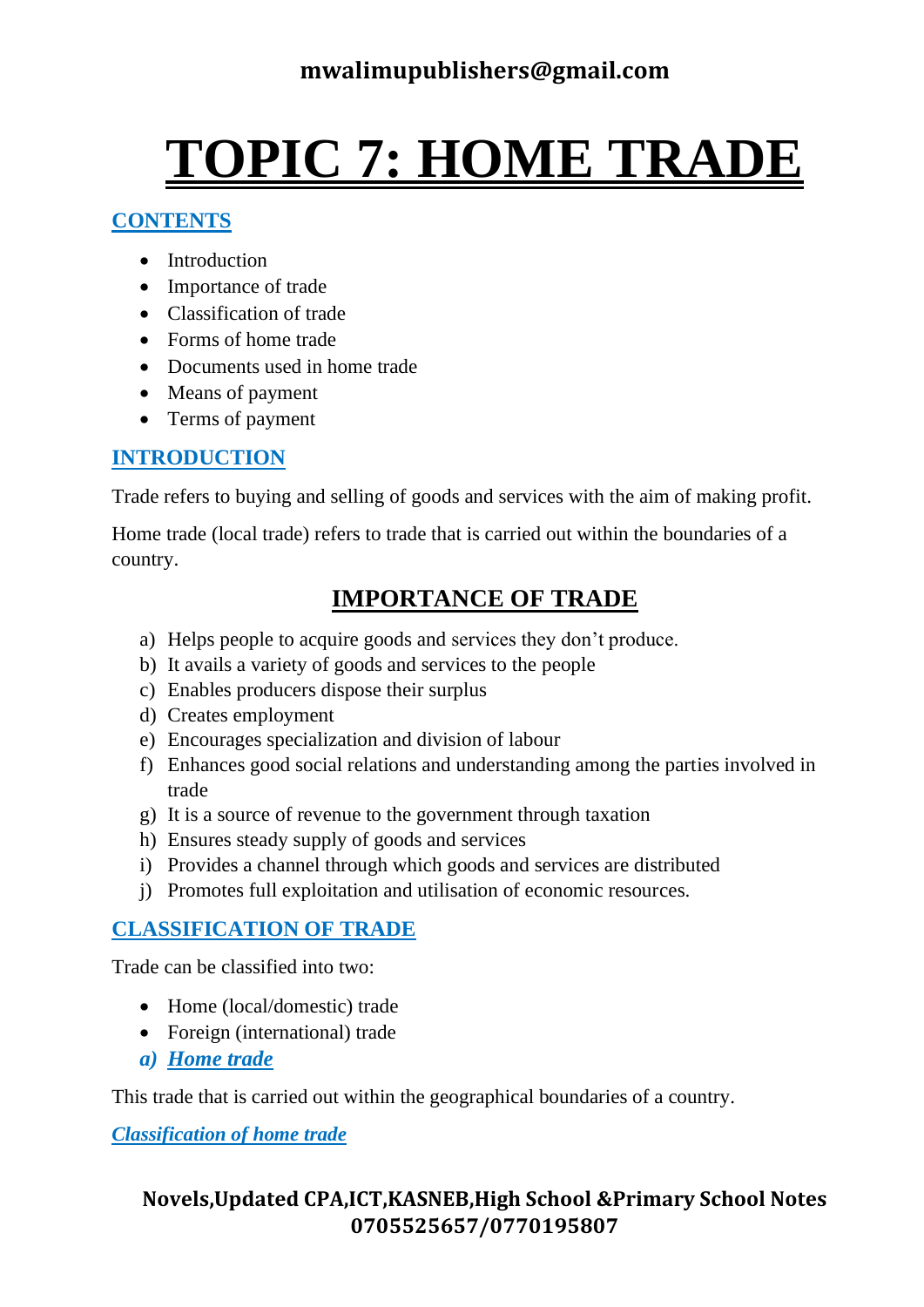**Retail trade:** this involves the buying of goods and selling them to the final consumer. It is carried out by retailers

**Whole sale trade:** this is trade which involves the selling of goods in large quantities to other traders for sale. It is carried out by a wholesaler.

*b) Foreign trade*

This is trade that is carried out between two or more countries.

#### **Classification of foreign trade**

**Bilateral trade:** this is trade which is carried out between two countries

**Multilateral trade:** this is trade which is carried out among many countries

**Import trade:** this is trade which involves the purchase of goods and services from other countries

**Export trade:** this is trade which involves the selling of goods and services to other countries

#### **(Illustration)**

# **FORMS OF HOME TRADE**

There are two form of home trade, namely,

- a) Retail trade
- b) Wholesale trade

Each of the above forms is discussed below

#### **1) RETAIL TRADE**

This is a form of home of home trade which involves the buying of goods and selling them to the final consumer.

The person who carries out retail trade is known as a retailer.

#### **TYPES OF RETAILERS**

Retailers can be classified into two, namely.

- a) Small scale retailers
- b) Large scale retailers
- **a) SMALL SCALE RETAILERS**

These are retailers who require small amount of capital to start and operate their businesses. They mostly operate small scale businesses.

They are found in all parts of the country hence forming the majority of retail traders.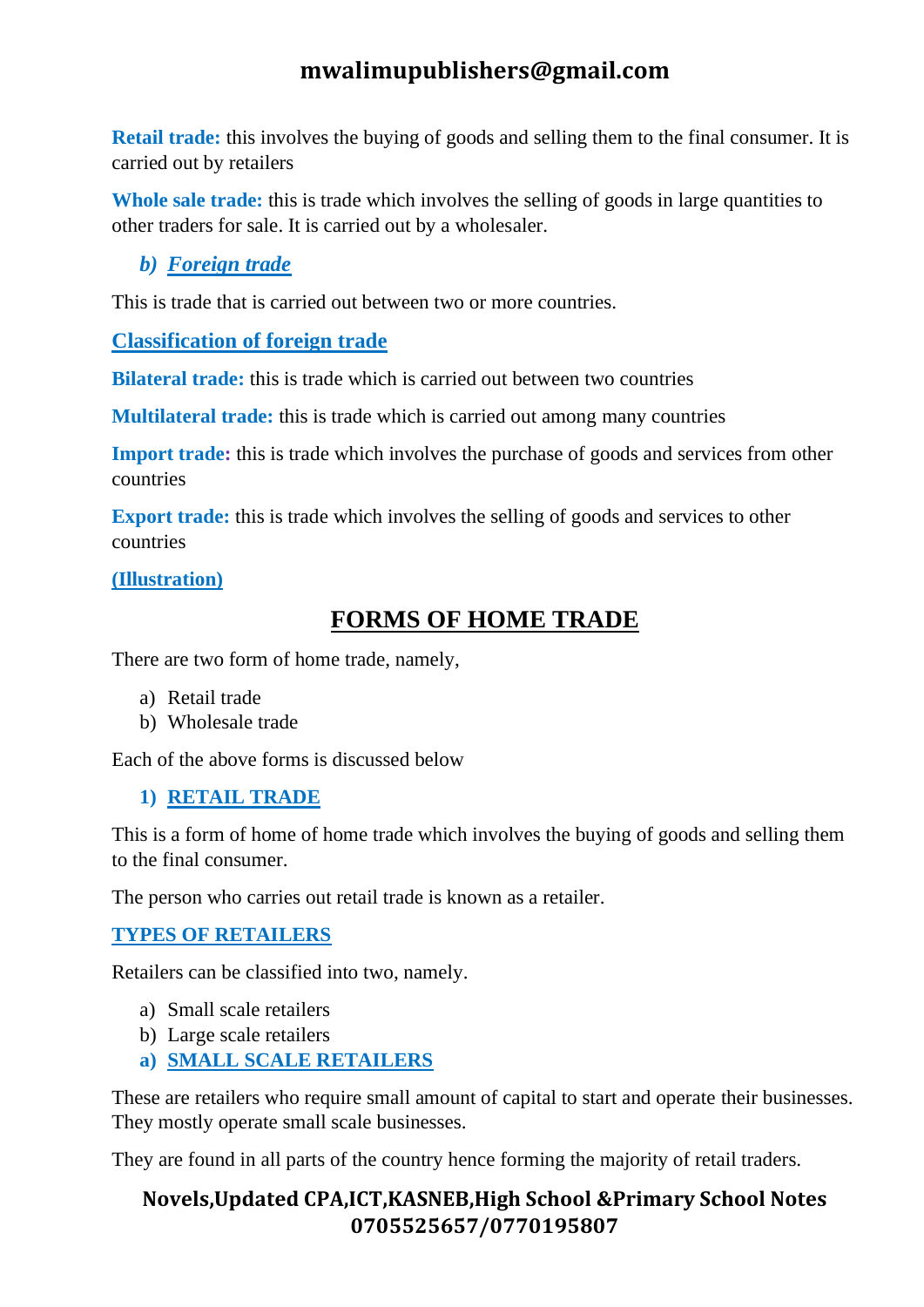They are mostly owned by one person.

They deal mostly in fast moving consumer goods such as foodstuffs, kerosene, detergents etc.

### *Classification of small scale retailers*

Small scale retailers can be classified into two:

- a) Small scale retailers without shops
- b) Small scale retailers with shops

### *Small scale retailers without shops*

These are those small retailers who don't operate from fixed premises. They include:

- Itinerant traders
- Roadside sellers
- Open air market traders
- Automatic vending machines
- *a) Itinerant traders*

These are traders who from one place to another to sell their goods. They usually move on foot, bicycles or using motor cycles.

They include hawkers and peddlers.

They mostly sell goods such as clothes, plates, vegetables, fruits etc.

They require a license from the respective local authority before the start operating

### **Characteristics of itinerant traders**

- a) They are found mainly in densely populated areas
- b) They move from one place to another to sell their goods
- c) They are very persuasive
- d) Their prices are not fixed

### **Advantages of itinerant traders**

- a) Flexible since they move from one place to another
- b) Requires little capital to start and operate the business
- c) Convenient since they deliver goods to customers
- d) They mostly sell in cash hence they do not suffer from bad debts
- e) They require few legal formalities to start

### **Disadvantages of itinerant traders**

- a) They are affected by bad weather conditions since they operate in open air markets
- b) Sometimes it is difficulty to transport goods to some places e.g. far away places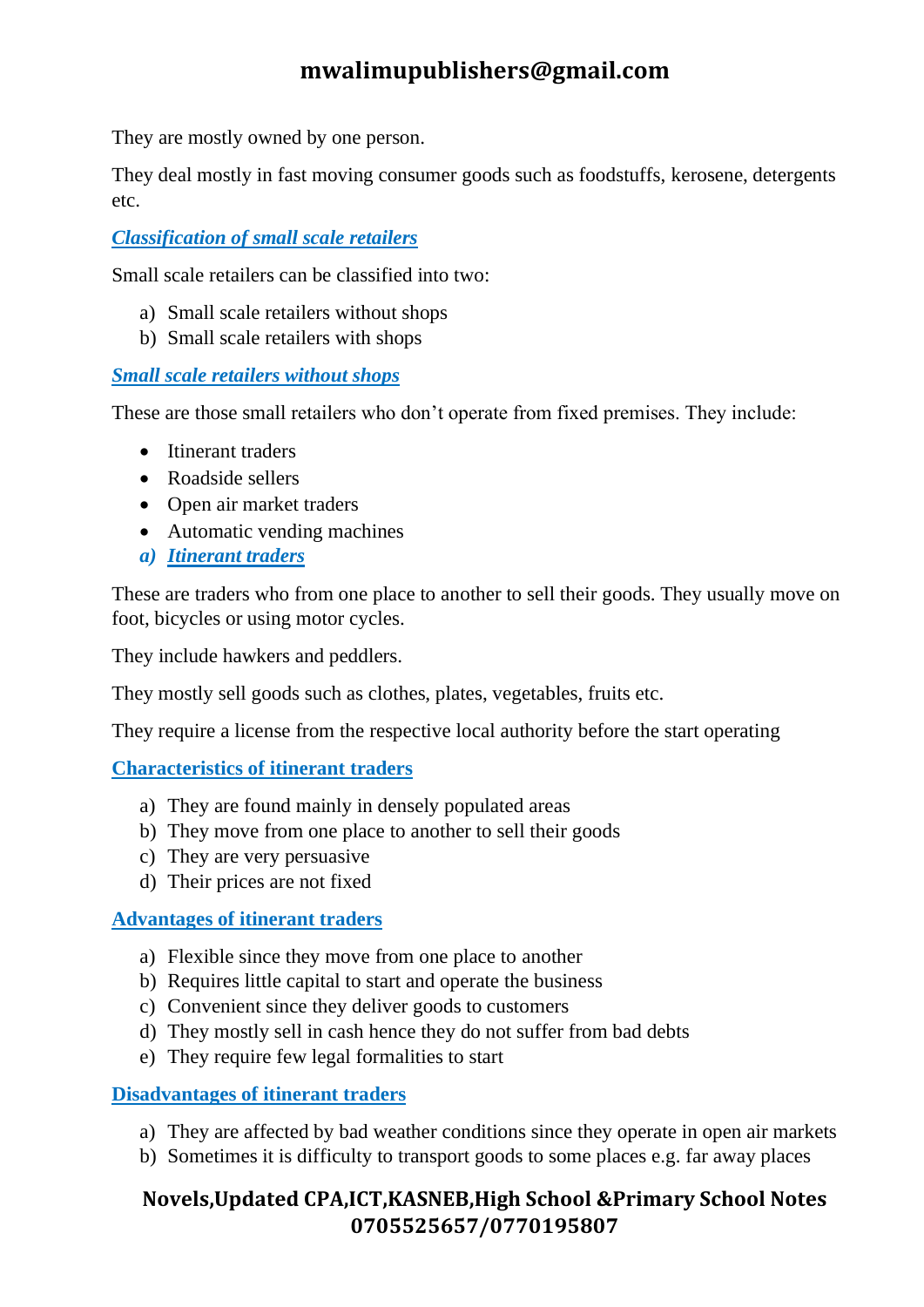c) They do not offer a guarantee in case goods are found to be defective

### **b) Roadside sellers**

These are traders who sell their goods at places where people pass by e.g. along busy streets.

They may place their goods on the ground, on trays, on mats or on empty sacks

They mostly sell fast moving goods such as sweets, roasted maize, scratch cards, fruits etc.

#### **c) Open air market traders**

Open air markets are places set aside by the government where people meet to buy and sell goods.

Traders pay a fee in order to be allowed to sell goods in these markets.

The market under the administration of the local authority (county government).

These markets are open on specific days of the week.

#### **d) Automatic vending machines**

These are coin operated machines. Coins are inserted into the machine depending on the price of the goods one wants to buy. The machine will the automatically release the required item.

They are mostly used to buy items like drinks and postage stamps.

#### *Advantages of automatic vending machines*

- a) They offer 24 hour services
- b) Does not need an attendant hence reducing labour costs
- c) Serves customers quickly
- d) Renders accurate services
- e) Saves on rent since they are located in an open place
- f) Saves on space

### *Disadvantages of automatic vending machines*

- a) They sell limited varieties of goods
- b) Customers may use fake money to buy from the machine
- c) Machines are expensive to install
- d) Breakdown of the machine inconveniences customers
- e) Not all coins are used to buy goods from the machine
- f) They do not offer personalized services
- g) Coins may be heavy to carry around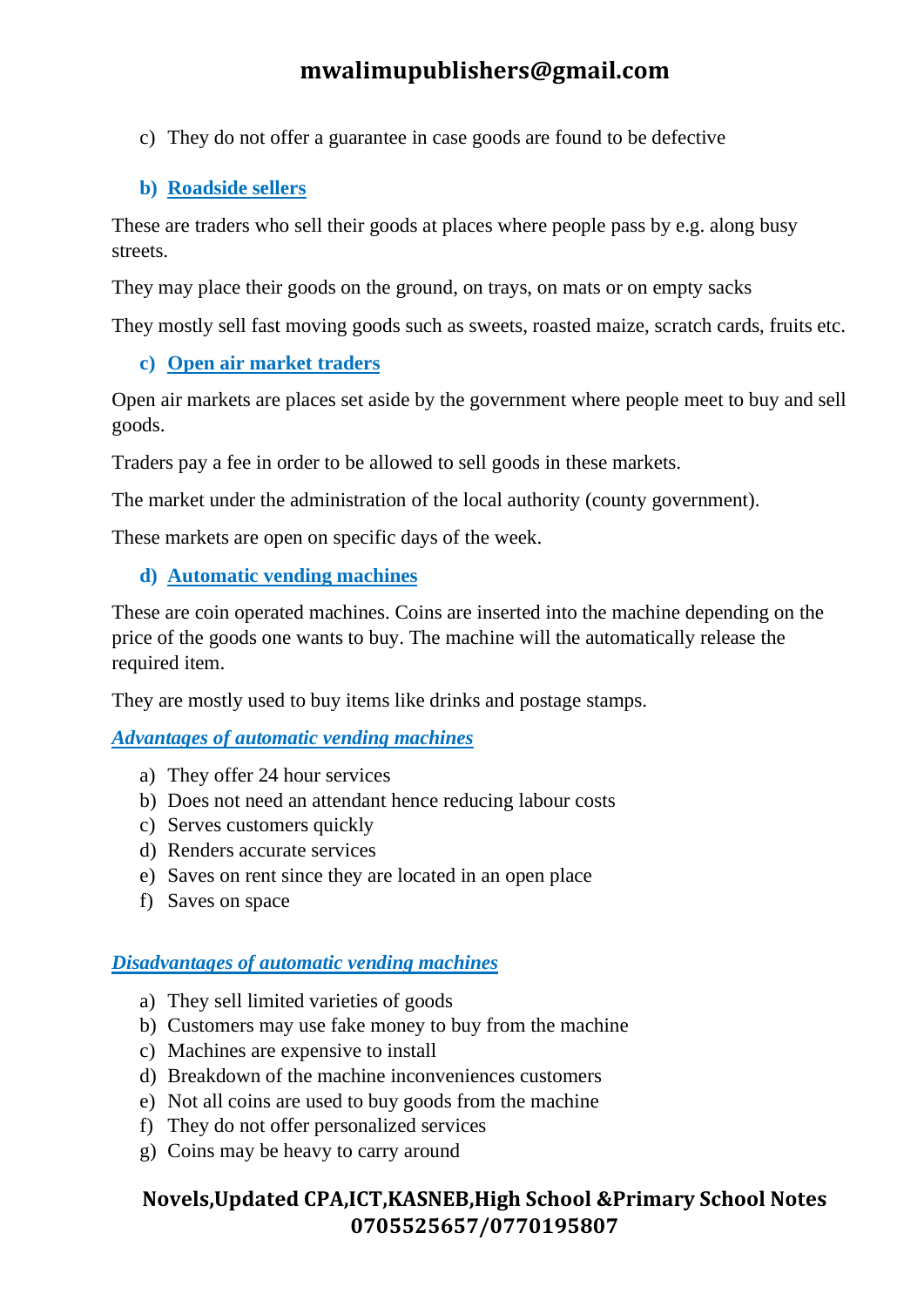#### *Small scale retailers with shops*

These are those small scale retailers that operate from fixed premises. They include:

- Single shops (unit shops)
- Tied shops
- Kiosks
- Market stalls
- Canteens
- Mobile shops
- *a) Single shops (unit shops)*

Single shops are fixed premises. A unit shop is usually operated by one person who may get assistance from his/her family or employ attendants

They are commonly known as dukas in Swahili

They mostly operate in one line of commodity e.g. clothes, groceries, books etc.

*b) Tied shops*

These are retailers that sells the products of one particular manufacturer.

The shops are owned and controlled by the manufacturer. The manufacturer designs the outlook of the shop

Examples include Bata shops which sell shoes from Bata, petrol stations for Caltex, total, kobil etc.

#### *c) Kiosks*

These are small shops which sell fast moving goods such as newspapers, sweets and soft drinks.

They are mostly located in strategic places such the corner of a busy street, residential areas, road sides etc.

#### *d) Market stalls*

These are permanent stands found in market places.

They are open daily.

They are constructed and owned by the county governments but are leases and hired to traders

*e) Canteens*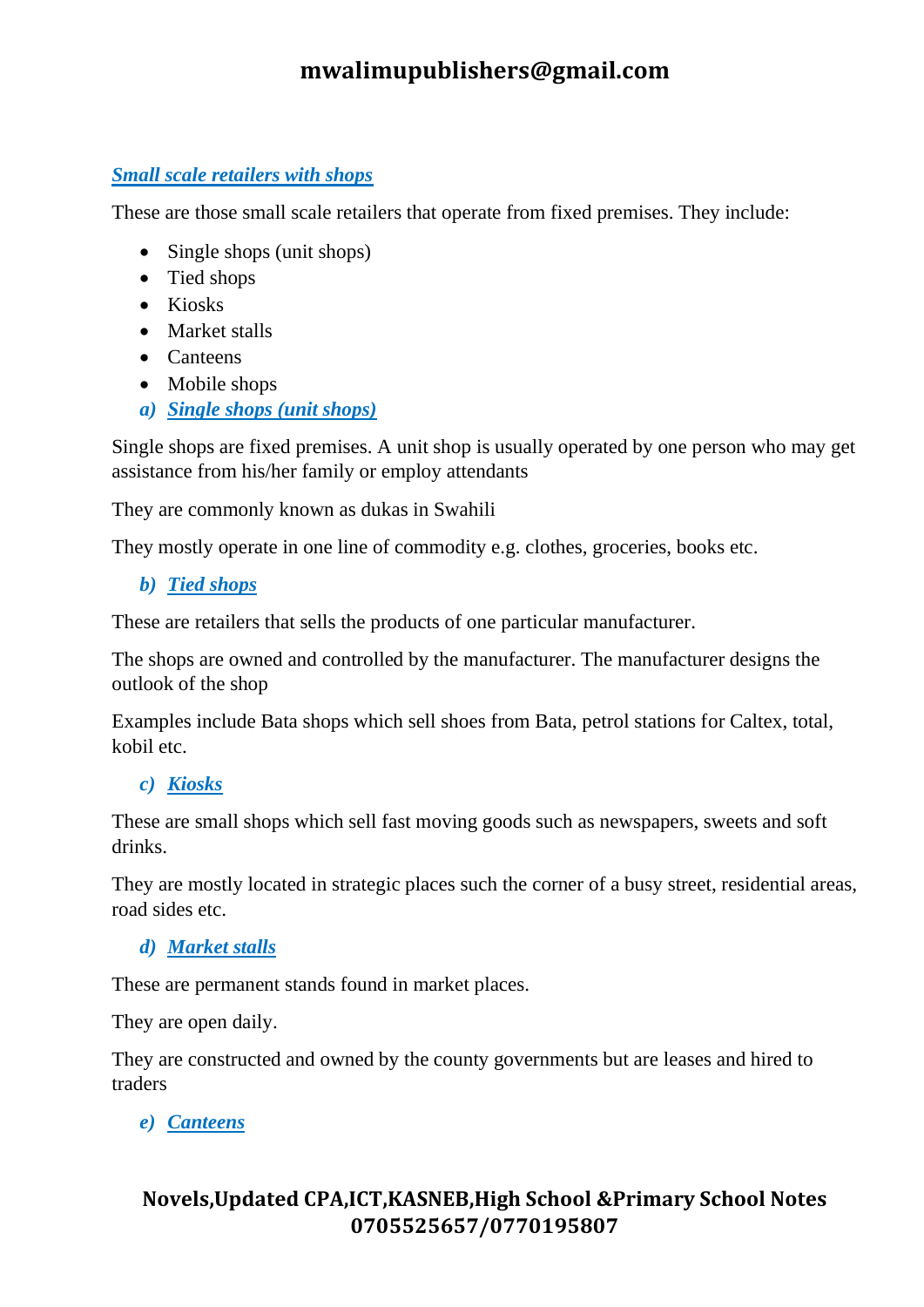These are retail shops that are found in institutions such as schools, colleges, police stations, hospitals etc.

They sell goods mostly to people within the institution though they also sell to outsiders.

They can be operated by the management of the institution or by individuals.

They deal in a variety of consumable goods such as tea, sodas, sugar, foodstuffs etc.

### *f) Mobile shops*

These are vehicles that are converted into shops from where customers can buy goods.

Mobile shops visit different places at different times

**Features of small scale retailers**

- a) They invest small amounts of capital in the business
- b) They are conveniently located to serve the needs of customers more efficiently
- c) They provide personal attention with customers
- d) They may provide credit facilities to their loyal customers
- e) They may operate for longer hours
- f) They are flexible
- g) Overhead costs are low

#### **Advantages of small scale retailers**

- a) Requires little amount of capital to start hence it is easy to raise the start-up capital
- b) Retailers may give credit facilities to their loyal customers
- c) Retailers have close contact with their customers hence they are able to attend to their complaints and concerns
- d) They are able to use cheap or free labour from family members
- e) Overhead costs and risks are low
- f) The business is simple to manage
- g) Few legal formalities are required when starting the business
- h) It is flexible hence the trader can change from one line of trade to another
- i) The owner can keep business secrets
- j) Decision making is faster since the owner does not need to consult anyone

### **Disadvantages of small scale retailers**

- a) The trader has limited access to wider sources of capital
- b) The trader may not afford to hire specialised staff
- c) The business may suffer from bad debts
- d) The trader does not enjoy economies of scale
- e) The sales volume is low due to the little amount of invested capital
- f) Lack of good managerial skills
- g) The business may face competition from bigger business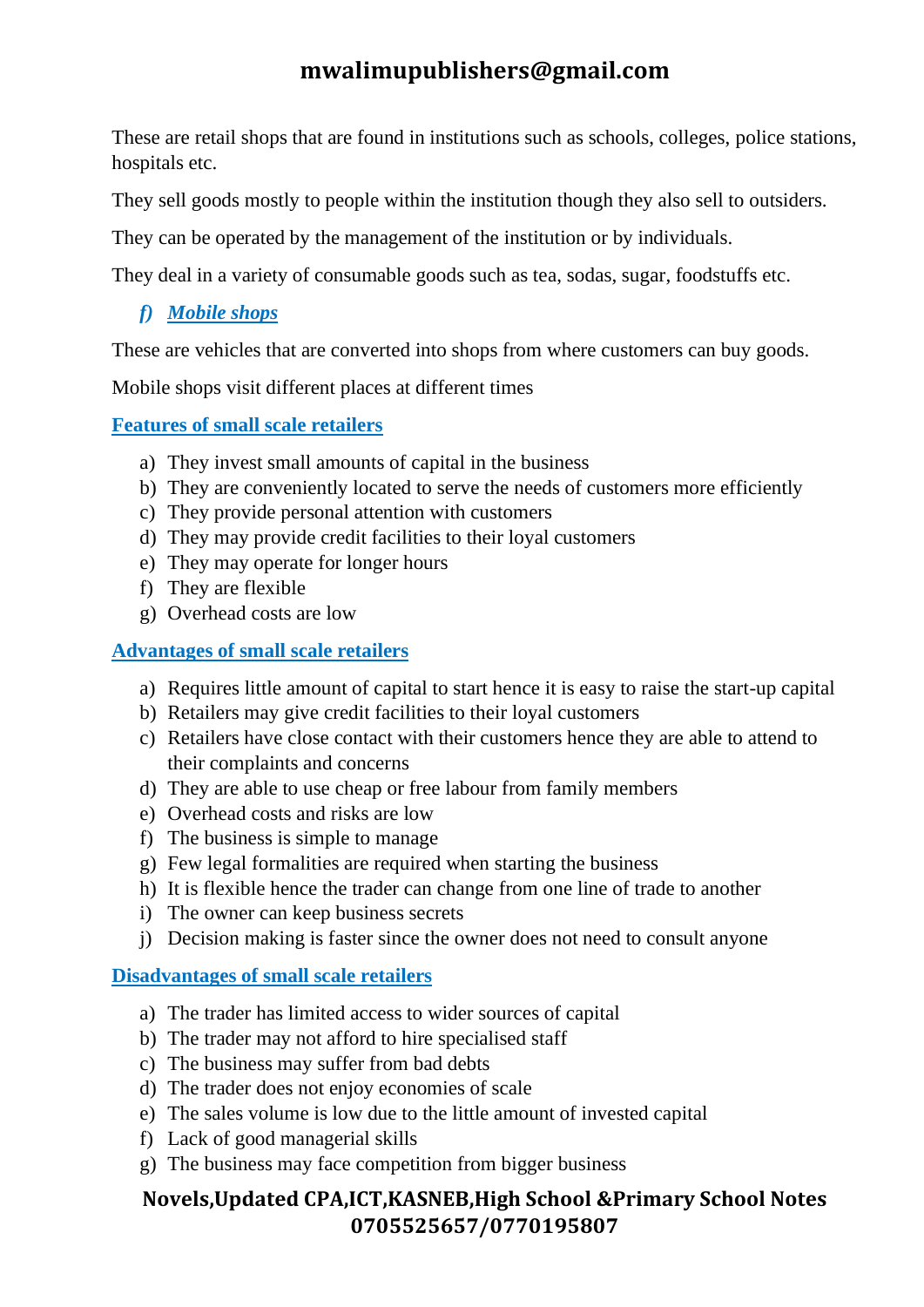### **Ways in which customers benefit by buying from small scale retailers**

- b) They can get free advice on use of the product
- c) There is personal attention hence they are able to voice their concerns directly to the trader
- d) They are assured of steady supply of goods
- e) They can be allowed credit facilities
- f) Goods are brought nearer to them
- g) They can enjoy personalized services from the trader

## **h) LARGE SCALE RETAILERS**

These are retail businesses which operate on large scale.

*Types of large scale retailers*

Large scale retailers include the following:

- Supermarkets
- Chain stores
- Departmental stores
- Hypermarkets
- Mail order stores
- **a) Supermarkets**

These are large self-service stores which mostly deal in house hold goods such as utensils, foodstuffs and clothes.

Goods are displayed on shelves. Each item has a price tag.

The walks around, selects and picks the items he/she wants to buy and pays for them at the cashier stationed near the exit.

### *Features of supermarkets*

- a) Requires a large amount of capital to start
- b) Stocks a variety of goods
- c) They offer self-service facilities
- d) Goods have price tags
- e) Prices of goods are fixed i.e. there is no bargaining
- f) They do not offer credit facilities
- g) They sell goods at comparatively lower prices
- h) Labels are displayed to help shoppers in finding the goods easily

*Advantages of supermarkets*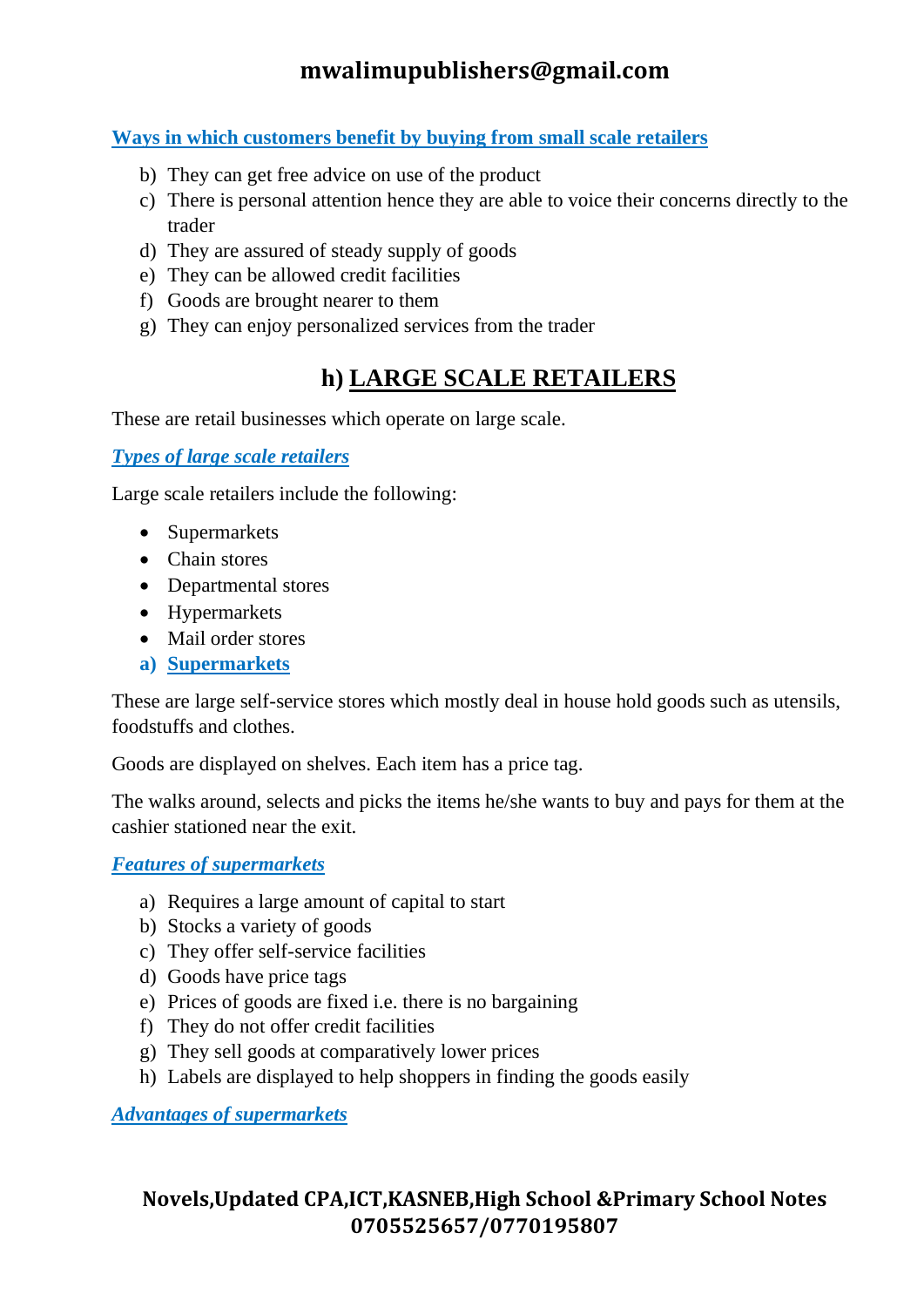- a) They stock a variety of goods , therefore the customer is able to find what he/she wants
- b) Their prices are comparatively cheaper
- c) Self-service system enables them serve many customers within a short time
- d) There is no risk of bad debts since all goods are sold on cash basis
- e) The price tags guides the customer
- f) Shop attendants can assist in packing goods on behalf of the customer
- g) Supermarkets employ fewer attendants hence reducing their labour costs
- h) Self-service may promote impulse buying to the benefit of the supermarket

### *Disadvantages of supermarkets*

- a) There is no personal attention given to customers
- b) They do not allow credit facilities
- c) They encourage impulse buying due to self-service. This makes customers buy goods which they do not need
- d) They are located mainly in urban areas
- e) They do not deliver goods to the customers' premises
- **b) Chain stores**

These are large-scale businesses with separate branches which are managed and organised centrally e.g. African retail traders.

Chain stores sell their goods at the same price irrespective of the location.

They have similar shop-front appearance and displays.

They sell identical goods in all their stores. They also have a central stores control system.

#### *Characteristics of chain stores*

- a) All purchases are centralised
- b) Prices are same for all their products in all their branches
- c) Sales are decentralised
- d) All branches deal in identical goods
- e) They are uniform in outward appearance and interior design
- f) They are managed and controlled by a central administration at the head office
- g) They sell their goods on cash basis

#### *Advantages of chain stores*

- a) They sell goods at comparatively lower prices. This is due to the fact that they buy goods in large quantities from the supplier hence are given trade discounts enabling them reduce their selling prices
- b) The cost of running a chain store is managed at the head office hence promoting sharing of costs among various branches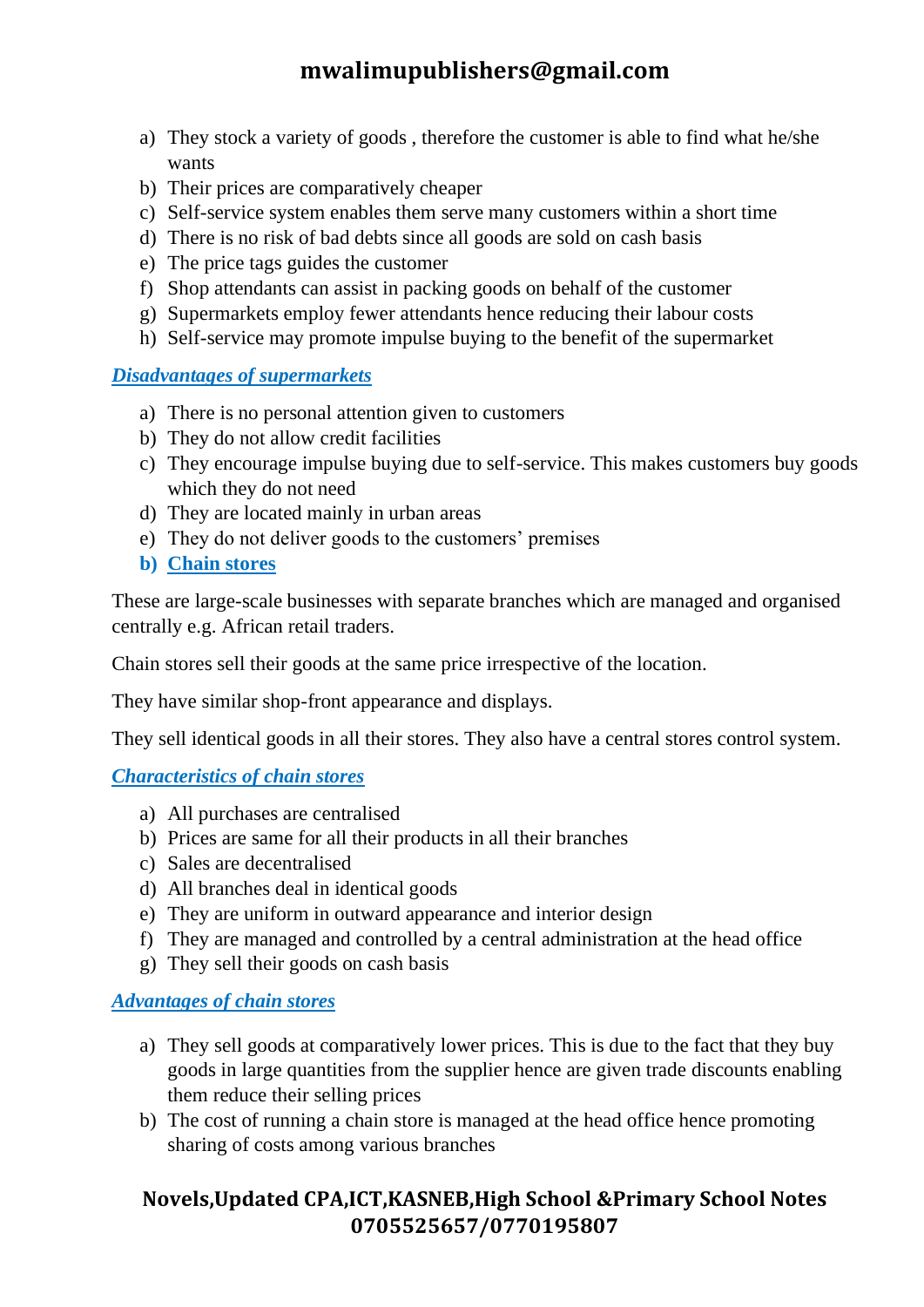- c) Slow moving goods in one branch can be moved to another branch where demand is higher
- d) Identical goods sold by chain store, similar shop-front colours and similar design publicises the business
- e) They serve a wider market since they are spread all over the country
- f) Goods are sold on cash basis hence avoiding bad debts

#### *Disadvantages of chain stores*

- a) They are highly inflexible i.e. they can adjust to rapid changes in market conditions
- b) They require large amount of capital to start
- c) Centralisation of management leads to slow decision making which may result into loss of an opportunity
- d) They do not stock a variety of goods since all branches stock identical goods
- e) Most of don't offer credit facilities
- f) Lack of personal touch with customers
- g) Lack of personal touch between the employer and the employees due to central management may reduce incentive for hard work among staff
- **c) Departmental stores**

A departmental store comprises many single shops under one roof and one management.

Each department deals in a different line of goods and is controlled by a departmental manager.

The departmental manager is responsible for buying in his/her own department though sometimes this may be centralised.

Control of general services such as transport, personnel and finance are centralised

They are mostly located in town centres.

#### *Features of chain stores*

- a) They offer a wide variety of goods at relatively lower prices
- b) They are usually located in towns
- c) Each department is managed by a departmental manager
- d) Each department deals in a different line of goods
- e) They consist of many shops under one roof and central management
- f) They have different independent shops, each forming a department
- g) Each shop is responsible for buying its own stock
- h) Goods are not transferable from one department to another
- i) They sell goods on cash basis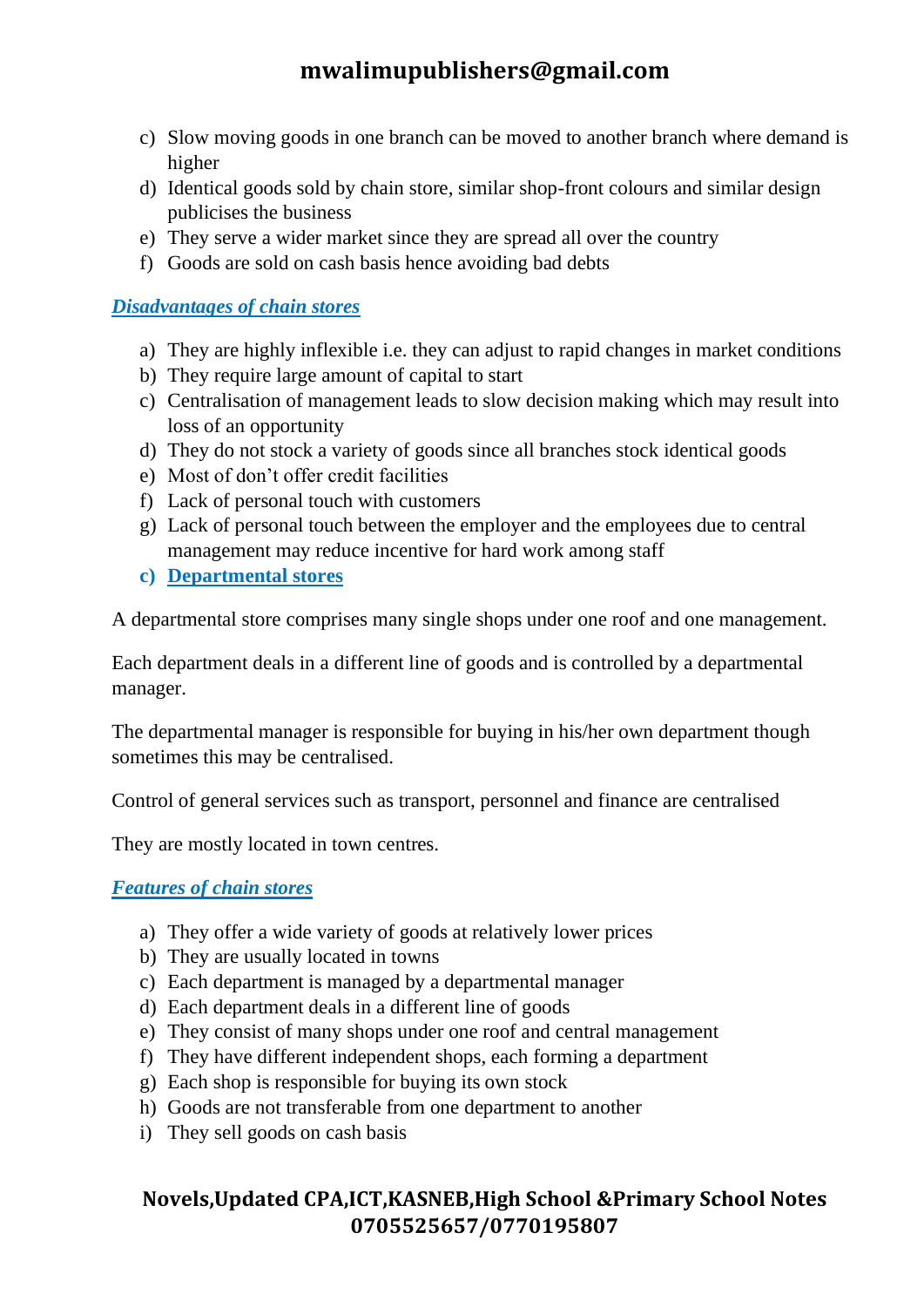#### *Advantages of departmental stores*

- a) Customers are able to buy all they need under one roof
- b) Their selling prices are relatively low
- c) The stores are able to employ specialised staff who provide quality services
- d) They generally open for long hours
- e) They offer adequate parking facilities to customers
- f) Decision making is easy and quick since each department is responsible for making its own decisions and implementing them

### *Disadvantages of departmental stores*

- a) They require a large amount of capital to start and operate
- b) A departmental store may run one department at a loss in order to attract customers
- c) They are mostly located in urban areas
- d) Lack of personal contact with customers
- e) Managerial problems arise due to their large size
- f) Credit facilities are not allowed

### **d) Hypermarkets**

A hypermarket is a large shopping centre in one building comprising a variety of businesses under different management.

Hypermarkets are mostly located in places far away from the city centre and are accessible with ample parking space.

Examples of hypermarkets in Kenya include the sarit centre, yaya centre, uchumi hyper and the Westgate shopping mall.

*Characteristics of hypermarkets*

- a) They have goods access to roads
- b) They have ample parking space
- c) They have many businesses under one roof
- d) They are attractive and convenient to shop in
- e) They are located in the outskirts of towns
- f) They offer a variety of goods and services

### *Disadvantages of hypermarkets*

- a) They provide a variety of goods and services to customers hence customers do all their shopping under one roof
- b) They offer easy and convenient parking to their customers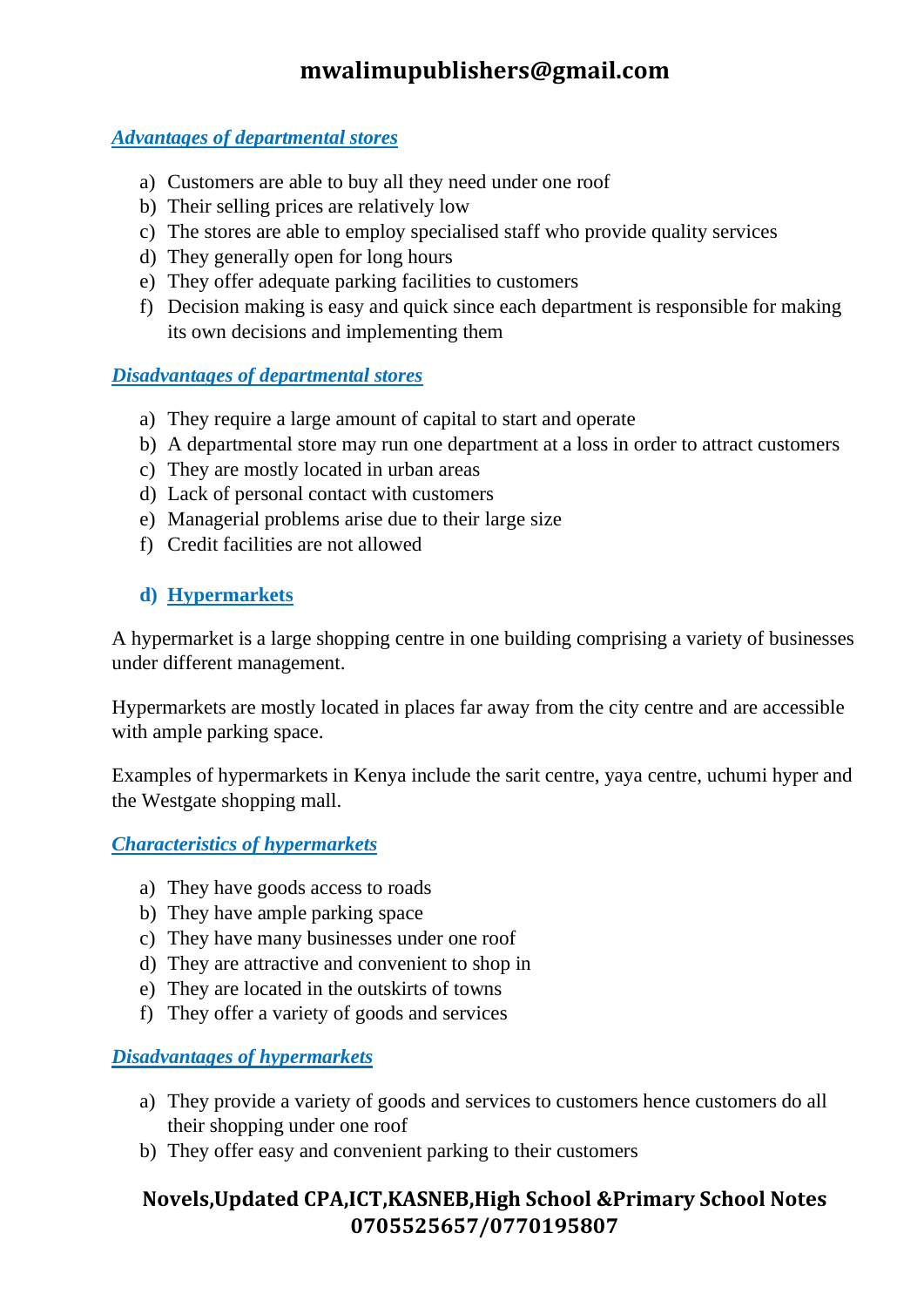- c) They are open for long hours
- d) Some shops in the hypermarket may offer credit facilities by accepting credit cards
- e) Hypermarkets save on space by having all businesses under one roof. This reduces rents and rates

#### *Disadvantages of hypermarkets*

- a) Since they are located away from the city, they serve a limited number of people especially those with cars
- b) They may require large space for their establishment
- c) Their prices are not controlled therefore some businesses may charge high prices
- d) They require a large amount of capital to start and operate

These are retail businesses where buying and selling of goods is done through the post office.

Mail order shops advertise their goods in catalogues which are sent to the post office. To make a purchase, the customer selects the goods from the catalogue and sends the order by mail. They may also advertise their goods through the print media, journals, radios etc.

The goods are dispatched mostly on the basis of cash with order or cash on delivery.

They mostly deal in less bulky, high value, durable and fragile goods.

### *Characteristics of mail order shops*

- a) They sell goods through the post office
- b) They advertise their goods through the print media, electronic media, journals and cinemas
- c) Transactions are carried out through the post office
- d) Customers do not visit the selling premises
- e) Goods are dispatched on the basis of cash with order or cash on delivery basis.
- f) They may have large warehouses
- g) They mostly sell on cash basis
- h) There is no contact between the buyer and the seller

#### *Advantages of mail order shops*

- a) They are able to reach customers who are far away
- b) They do not require the services of sales personnel
- c) They may not require transport facilities
- d) It is possible to control the distribution of goods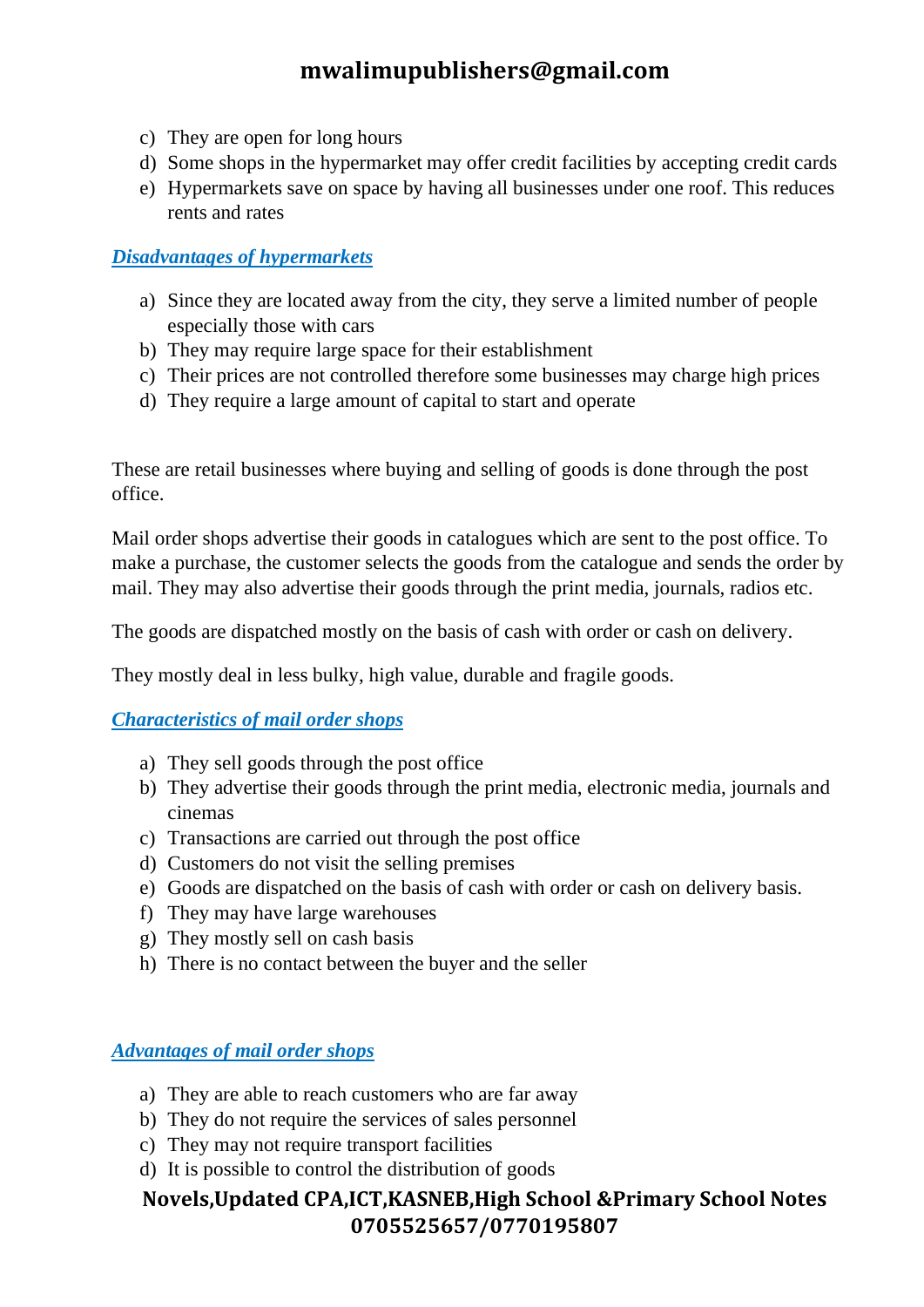- e) There is no need for shops and show rooms
- f) They sell at relatively lower prices since their operation costs are lower
- g) They eliminate the need to make trips from one shop to another in search of goods
- h)

### *Disadvantages of mail order shops*

- a) High cost of advertising increases the price of the goods
- b) Inspection of the goods by the customer is not possible
- c) Limited variety of goods are sold
- d) Personal contact between the seller and the buyer is not possible
- e) This method of selling is only suitable for those who can read and write
- f) Problems arising in the post office may affect the business e.g. strikes
- g) Where goods are paid in instalments, the risk of losses due to bad debts is high
- h) It is not possible to operate the business in places where post office services are not available
- i) Advertisements in the catalogue may be misleading
- j) Most mail order shops do not allow credit
- k) It may lead to impulse buying

### **Functions of retailers**

Functions of retailers can be discussed by considering the services they render to consumers, wholesalers and producers

### **Services provided by retailers to consumers**

*a) They offer credit facilities*

Since retailers have personal contacts with their customers, they are able to give credit to the customers they trust

### *b) They offer after-sales services*

These are services to buyers by the seller after they have bought the goods in order to retain them. These services may include transport, installation, repair etc.

*c) They provide a variety of goods to consumers*

Retailers can buy and stock goods from different manufacturers and wholesalers which they later sell to consumers

### *d) They offer advisory services*

Retailers advise consumers on matters relating to choice and use of products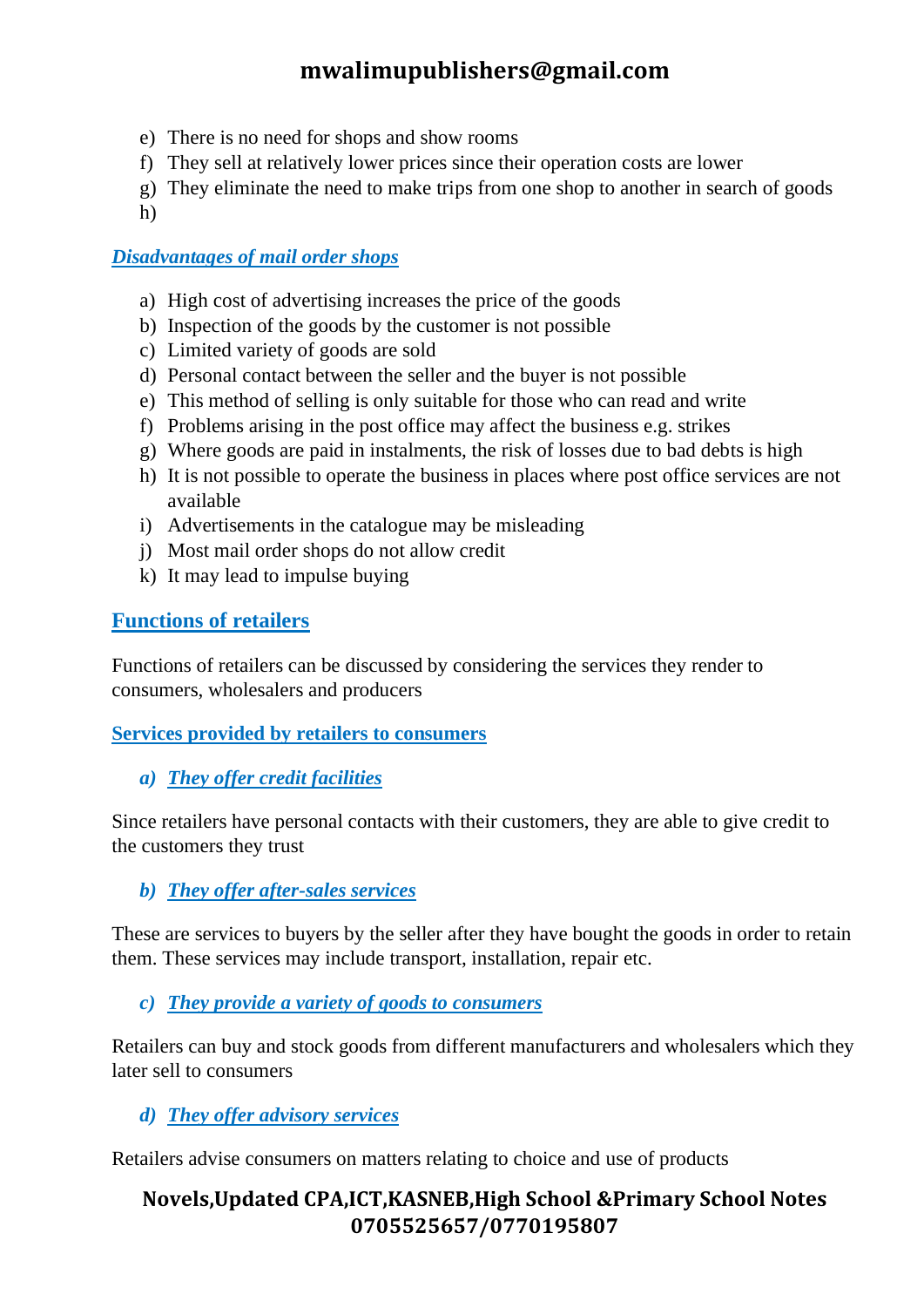### *e) They avail goods to consumers*

Retailers make goods available to consumers at the right time and place

### *f) They break the bulk*

Retailers buy goods from wholesalers and manufacturers in large quantities and later sell them to consumers in relatively smaller quantities

#### **Services provided by retailers to producers**

- a) They market goods by displaying them in their shops for all customers to see
- b) They link producers to consumers by ensuring that producer's products do reach the consumer
- c) They provide information to producers on consumer demand in the market
- d) They break the bulky on behalf of producers
- e) They provide finances to producers by buying goods from them

#### **Services provided by retailers to wholesalers**

- a) They provide information on market demand to wholesalers
- b) They distribute goods on behalf of the wholesalers
- c) They transport the goods on behalf of the wholesaler
- d) They store goods on behalf of the wholesaler
- e) They break the bulk on behalf of the wholesaler
- f) They provide finances to wholesalers by buying goods from them
- g) They market the goods on behalf of the wholesaler

### **Qualities of a good retailer**

- a) Should be customer friendly
- b) Be a good buyer so as to buy from the right supplier
- c) Able to forecast future demand changes and market trends
- d) Be a good manager
- e) Honesty is his/her business dealings
- f) Good record keeping skills
- g) Good personal habits and hygiene

## **2) WHOLE SALE TRADE**

Wholesale trade is the buying of goods in large quantities for the purpose of reselling in smaller quantities to other traders.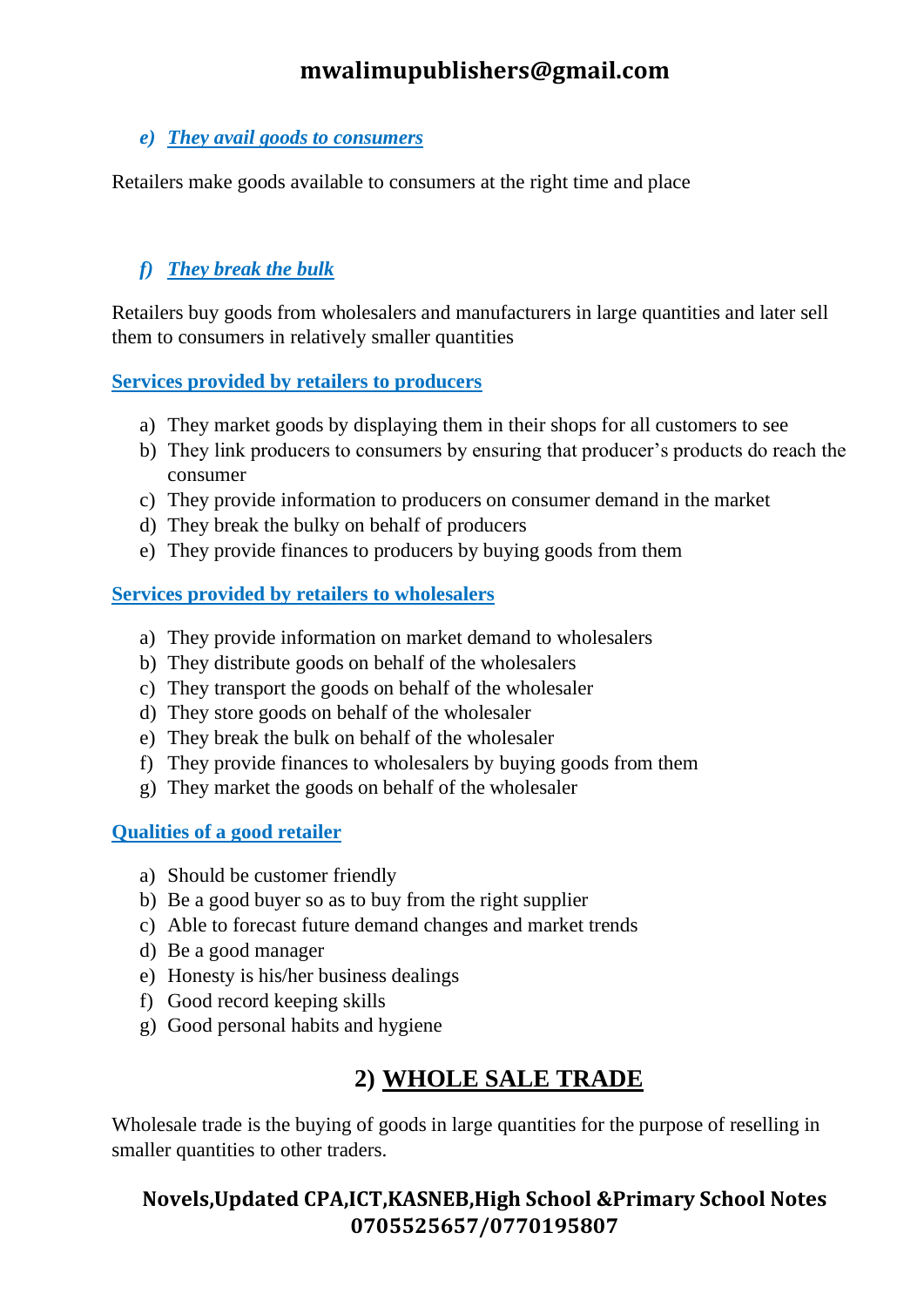Wholesale trade is done by a wholesaler. A wholesaler is a trader who buys goods in bulk from producers and sells them to other traders, normally retailers.

*Classification of retailers*

Retailers can be classified in the following ways

- a) According to the range of products they handle
- b) According to the geographical area in which they operate
- c) According to the method of operation

### *a) According to the range of products they handle*

When classified according to the range of products they handle, wholesalers can be categorised into:

- General merchandise wholesalers
- General line wholesalers
- Specialised wholesalers
- *a) General merchandise wholesalers*

The word merchandise means goods. These are wholesalers who deal in a wide variety (types) of goods. E.g. a wholesaler who sales hardware, foodstuffs, clothing, chemicals etc.

*b) General line wholesalers*

These are wholesalers who deal in a wide range of products but within one line e.g. a wholesaler who sells all types of hardware such as iron sheets, nails, cement etc.

### *c) Specialized wholesalers*

These are wholesalers who deal in particular goods from a given line of product. E.g. a wholesaler who specializes in the distribution of iron sheets only from the line of hardware.

### **b) According to the geographical area in which they operate**

When classified according to the geographical area in which they operate, wholesalers can be categorized into:

- Nationwide wholesalers
- Regional wholesalers
- *a) Nationwide wholesalers*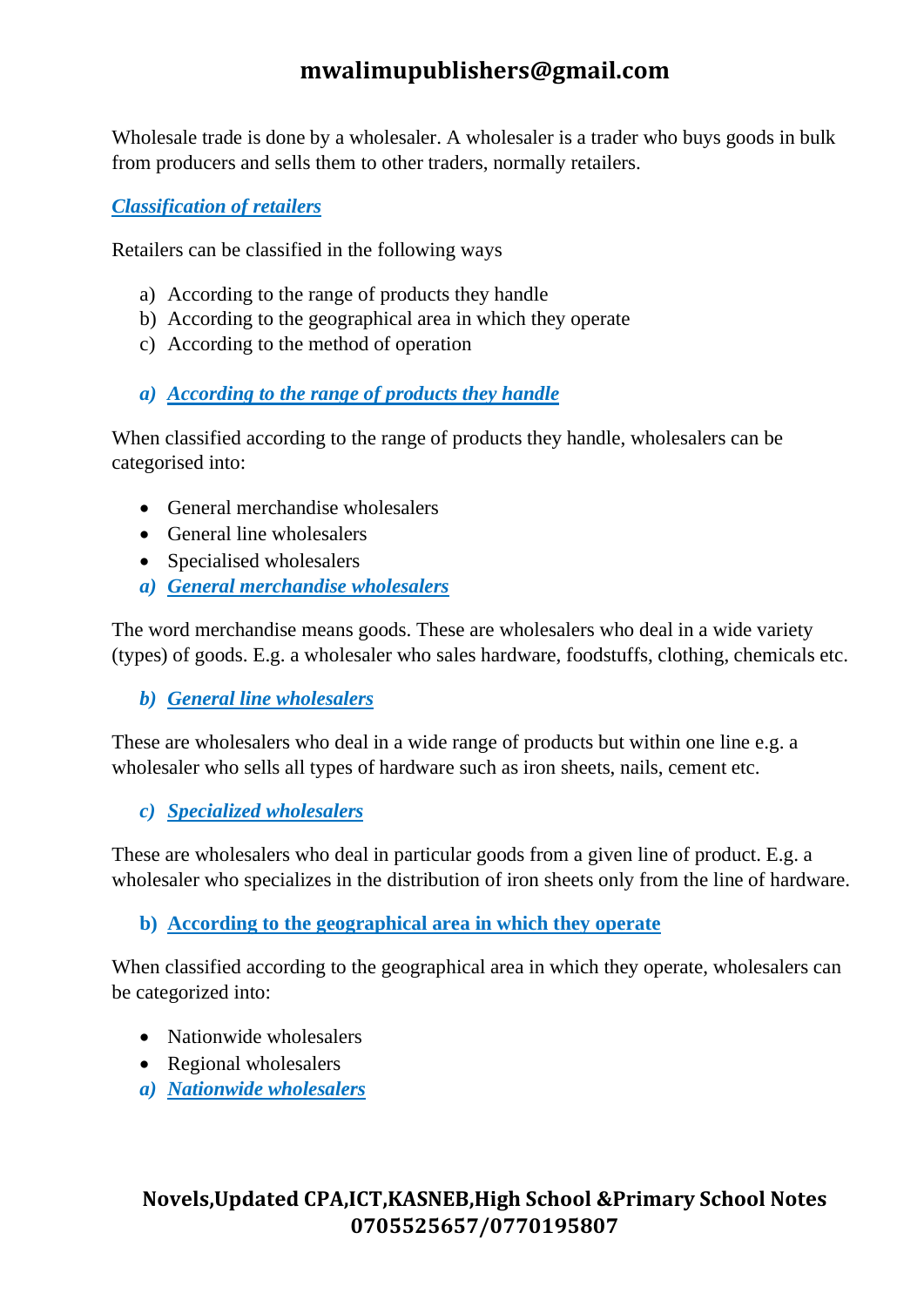These are those wholesalers who distribute their products all over the country. They establish warehouses or depots in different parts of the country from where they distribute their products

### *b) Regional wholesalers*

These are those wholesalers who sell their products to certain parts of the country only e.g. soda and bread distributors

### *c) According to their method of operation*

When classified according to the method of operation, wholesalers can be categorised into:

- Cash and carry wholesalers
- Mobile wholesalers
- Rack jobbers
- Drop shippers
- Truck wholesalers (distributors)
- *a) Cash and carry wholesalers*

These are those wholesalers who operate on a self-service basis like a supermarket. Traders come, pick their goods and pay in cash

### *b) Mobile wholesalers*

These are wholesalers who use vehicles to go round as they sell their goods to traders e.g. distributors of bread.

### *c) Rack jobbers*

A jobber is a person who buys goods from a producer or from another country for reselling.

Rack jobbers are wholesalers who specialise in selling particular products to other specialised wholesalers e.g. a wholesaler who buys horticultural products from farmers and sells them to other wholesalers

Rack jobbers usually stock their goods in shelves or racks from which customers select the goods to buy

Rack jobbers may allow their customers to pay for their goods after selling them.

### *d) Drop shippers*

These are those wholesalers who do not have stores of their own.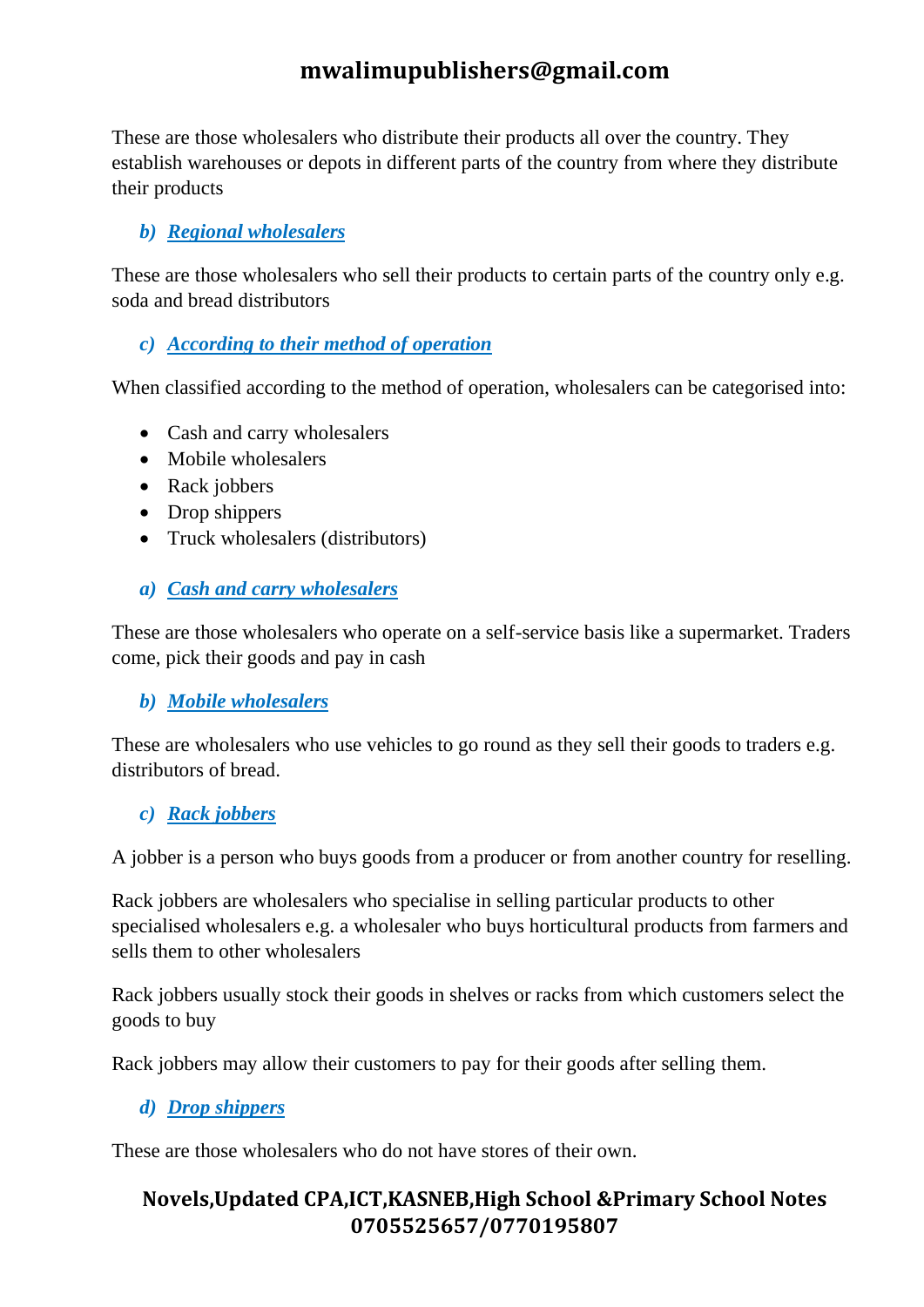### *e) Truck wholesalers (distributors)*

These are those wholesalers who combine buying, selling and delivery in one operation

### **Functions of wholesalers**

The functions of wholesalers can be discussed by considering the services they render to producers, retailers and consumers

#### **Services provided by wholesalers to consumers**

- a) They ensure steady supply of goods to consumers through retailers
- b) They stabilise market prices by ensuring a steady supply of goods in the market
- c) They make it possible for producers to enjoy a variety of goods
- d) They break the bulky thereby enabling the consumer through the retailer to get the goods in relatively smaller and convenient quantities
- e) Through the retailer, they give information to consumers on new products available or on changes in products
- f) They transmit consumers' complaints to producers

#### **Services provided by wholesalers to retailers**

- a) They provide a variety of goods to retailers
- b) They avail goods at places convenient to retailers
- c) They break the break for the benefit of retailers
- d) They may offer transport services to retailers
- e) They may offer credit services to retailers
- f) They sort, grade, blend, pack and brand goods thereby relieving the retailer the bother of having to do so.
- g) They store the goods on behalf of retailers
- h) They advise retailers on business matters such as new products, retail prices of products etc.
- i) They link retailers and producers thereby passing information from retailers to producers and vice versa.

### **Services provided by wholesalers to producers**

- a) They distribute goods on behalf of the producer
- b) They relieve the producer of the risks involved in selling the products. Such risks may include a fall in market price, theft of the goods, and damage to the goods etc.
- c) They store goods on behalf of the producer
- d) They carry out market research on behalf of the producer and pass the information obtained to the producer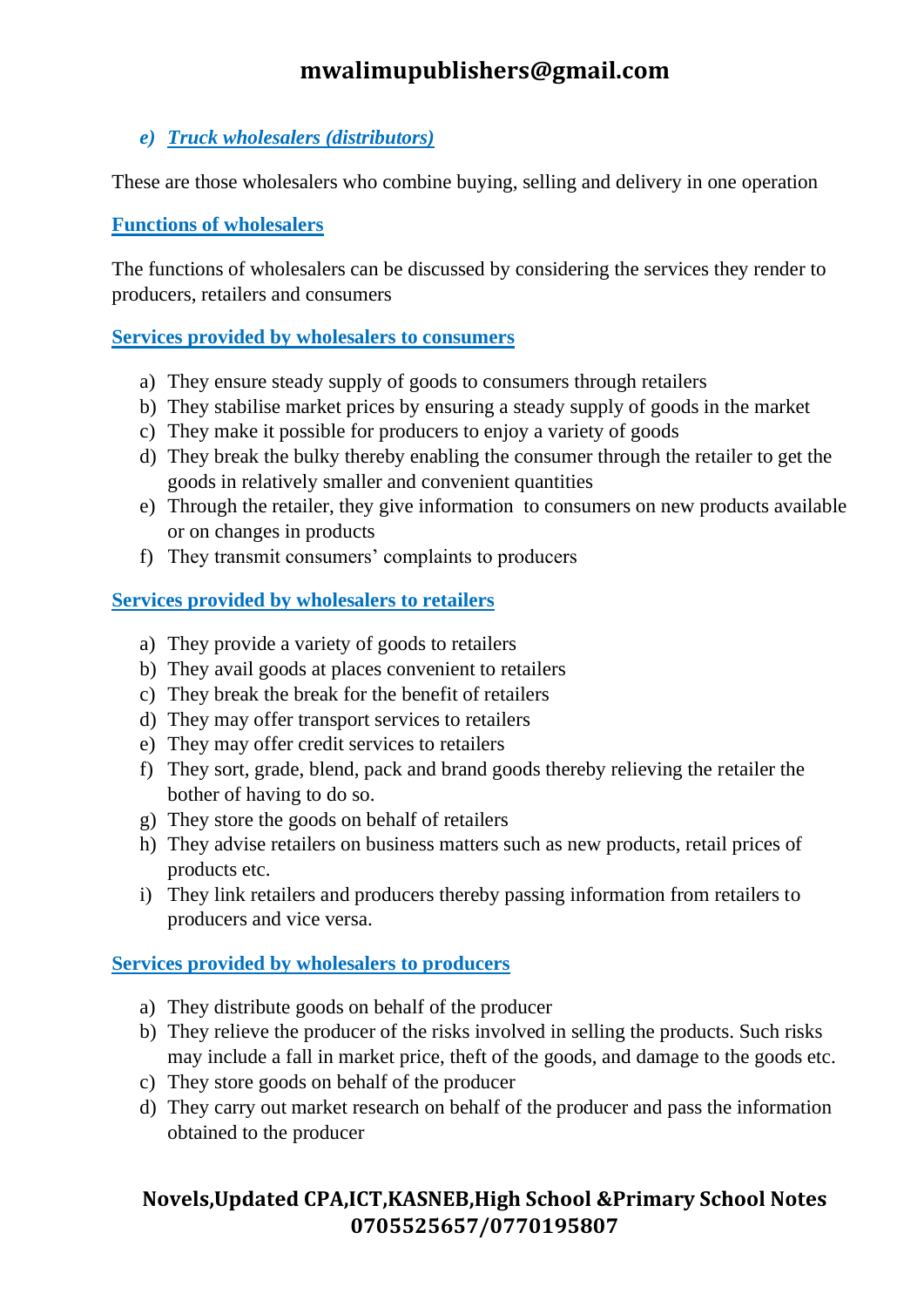- e) They transport, break the bulk, sort, grade, pack. Blend and brand goods on behalf of the producer
- f) They market the products on behalf of the producer
- g) They provide finance to producers by buying goods from them

**Circumstances when the wholesaler can be eliminated in the chain of distribution**

- a) Where retailers operate in large scale
- b) Where the producer decides to distribute goods directly to the retailers
- c) Where the number of retailers to be served are few and can be reached easily by the producer
- d) Where the goods being distributed are perishable in nature

# **DOCUMENTS USED IN HOMETRADE**

These are documents which are used to show that trade has taken place. These documents are discussed below

### *a) Letter of inquiry*

This is a document that is sent by the buyer to the seller to inquire about the availability of goods, their prices and methods of supplying the goods.

It enables the buyer to determine the goods available and the most suitable price.

The letter of inquiry can be general or specific. A specific letter of inquiry inquires about a particular whereas a general letter of inquiry seeks information about all goods stocked by the seller

### *b) Catalogue*

This is a booklet which briefly describes the goods stocked by the seller.

It responds to the general letter of inquiry.

It contains the following:

- After-sale services offered by the seller
- Packaging and posting expenses to be incurred
- Delivery services to be used
- Terms of sale
- *c) Quotation*

This is a document that is sent by the seller to the buyer in response to a specific letter of inquiry.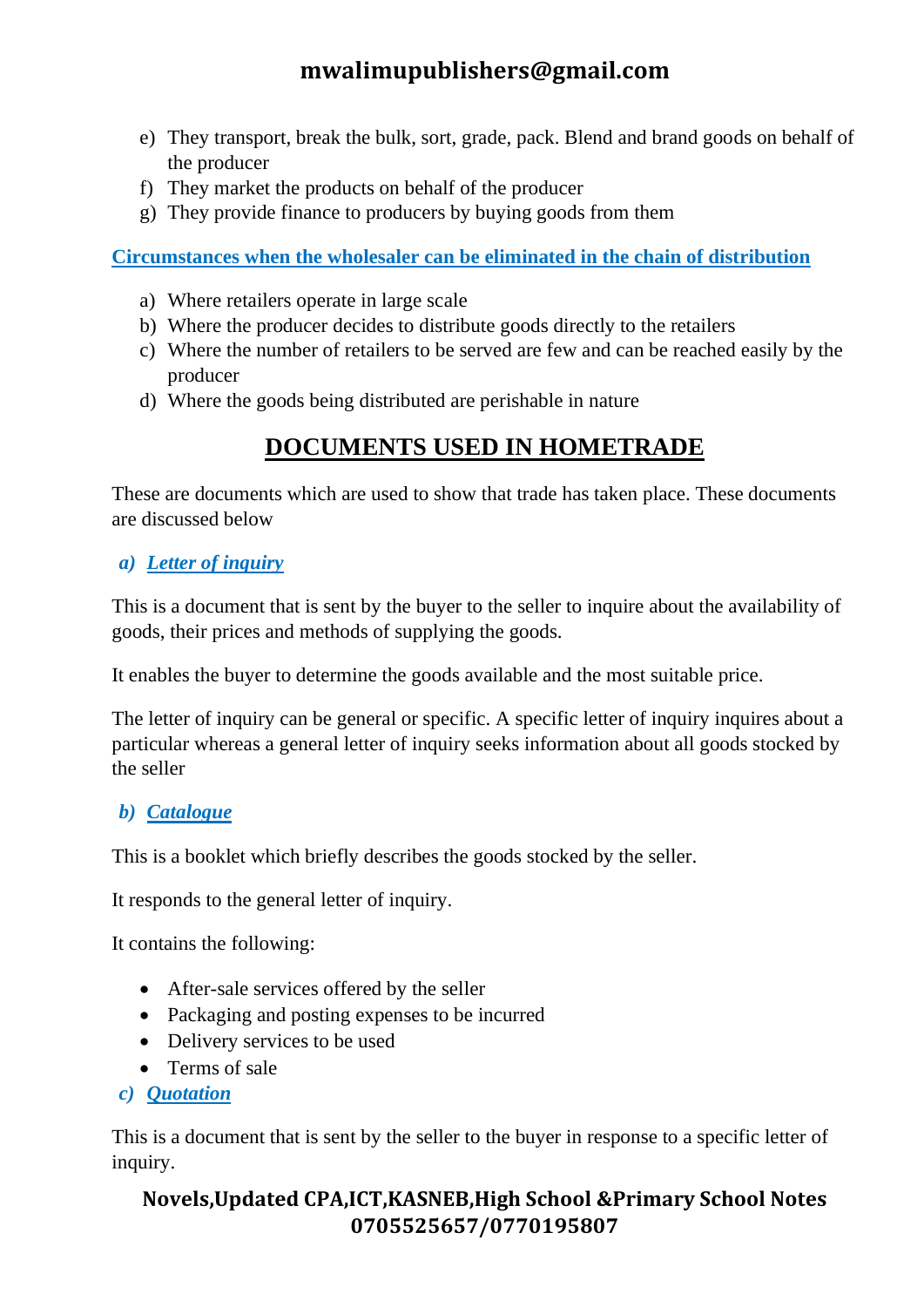It shows the terms of sale, prices of the goods and a brief description of the goods to be supplied.

It contains the following:

- Prices of goods or services
- Terms of sale
- Any discount offered
- Any warrant given
- Time of delivery
- Any other special instructions
- *d) Pricelist*

This is a list of items sold by the trader together with their prices.

### *e) Order*

This is a document sent by the buyer to the seller requesting the seller to supply the goods or services whose details are given in the order.

It gives a list of goods or services required, date when they are to be delivered and how they are to be transported.

An order that is used in home trade is known as the local purchase order.

Its contents include:

- Names and addresses of the buyer and the seller
- The number of the order
- Quantities to be supplied and the amounts to be paid
- A brief description of the goods ordered
- Price per item
- Special instruction on matters relating to packaging and delivery
- *f) Acknowledgement note*

This is a document which is sent by the seller to the prospective buyer to inform him/her that the order has been received and is being acted upon.

### *g) Packaging note*

This is a document which is prepared by the seller to the buyer where goods are being transported by an independent transporter.

It gives details of the goods contained in the package or container.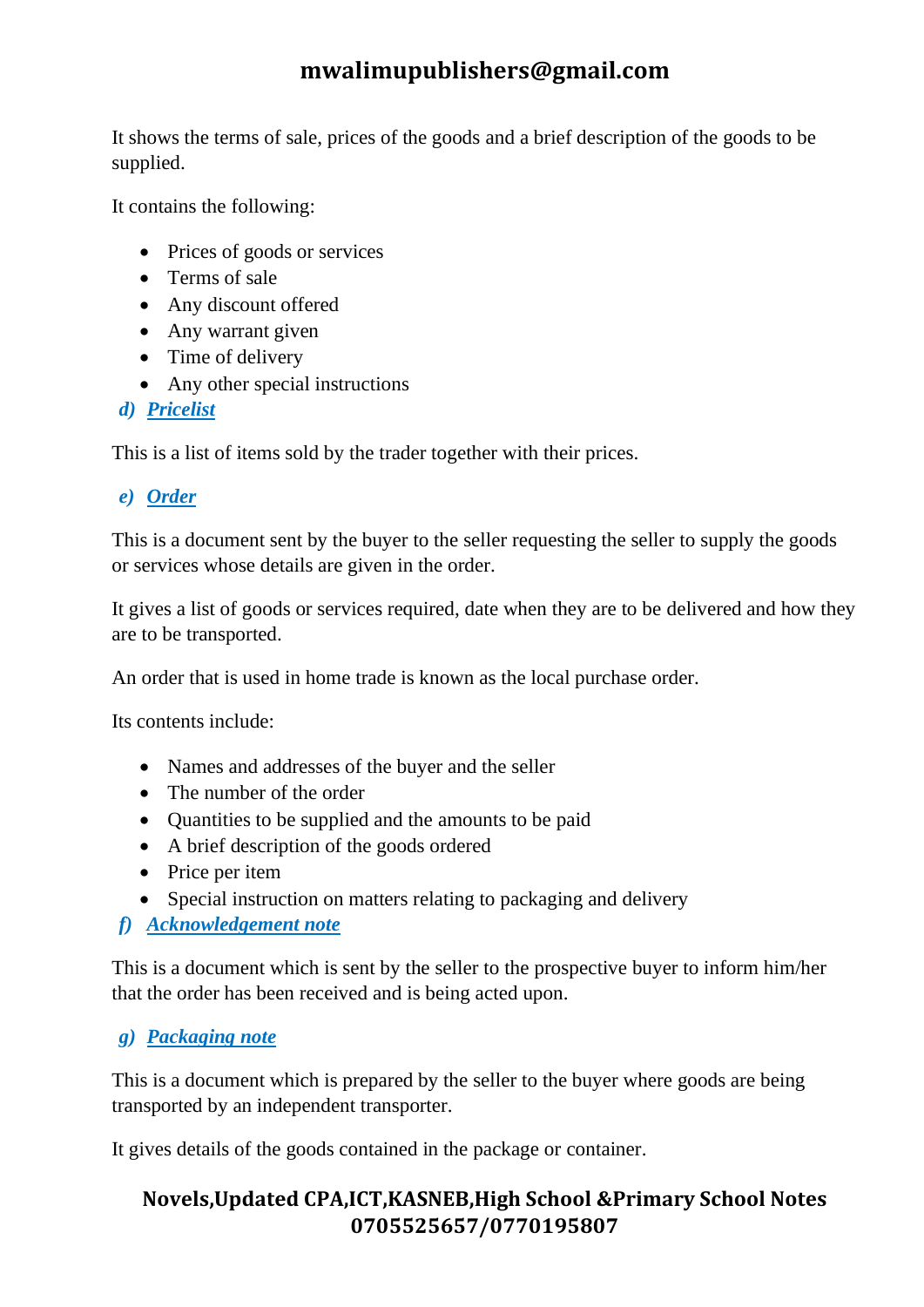A copy of the packing note is packed with the goods to enable the buyer make a spot check when the goods arrive.

It contains the following:

- Quantities of goods packed
- A brief description of the goods
- The means of delivery

**NOTE:** a packing note does not contain prices of goods. This is to ensure that those people transporting the goods don't get to know the value of the goods. This is done to avoid theft.

### *h) Advice note*

This is a document which is sent by the seller to the buyer after the goods have been dispatched to inform him/her that the goods have been dispatched.

It is usually sent through the fastest means available so as to reach the buyer before the goods arrive.

An advice note therefore serves the following purposes:

- It informs the buyer that goods are on the way so that in case of any delay in delivery, the buyer can make inquiries
- It alerts the buyer so that the necessary arrangements can be made for payment when goods arrive

It contains the following:

- The means of delivery
- A description of the goods
- The quantity dispatched

**NOTE:** an advice note can serve the purpose of the acknowledgement note.

### **i) Delivery note**

This is a document which shows that the goods have been delivered by the seller.

The delivery note is sent together with the goods. It is prepared in triplicate. A copy is retained by the seller and the other two copies are sent with the goods to the buyer.

After counterchecking the delivery note with the goods, and the buyer is satisfied, he/she signs both copies of the delivery note, keeps the original and returns a copy to the seller.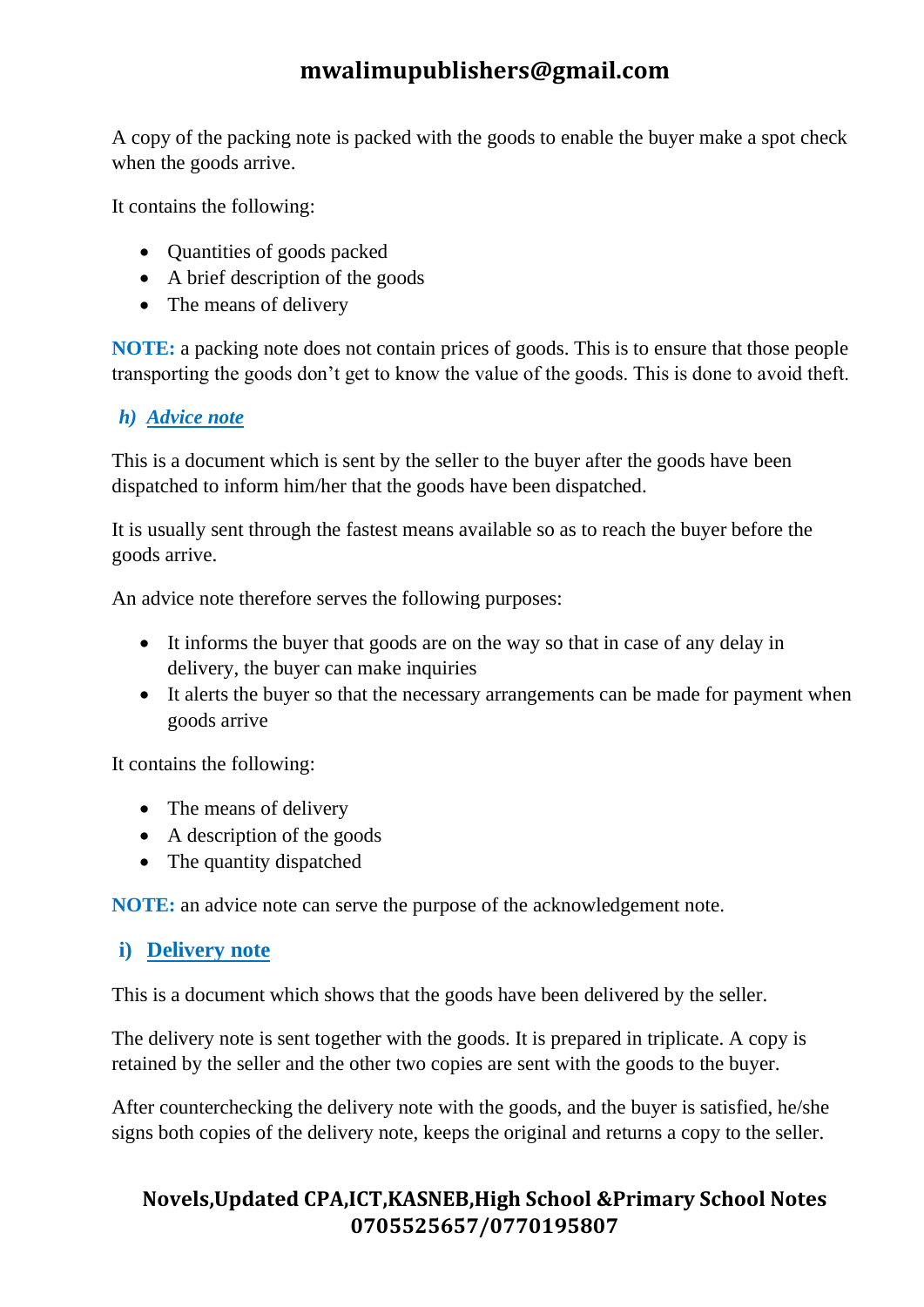It contains the following:

- The names and addresses of the seller and the buyer
- Date of delivery
- Delivery note number
- Quantities and descriptions of the goods
- Space for the buyer to sign and comment on the condition of the goods delivered
- Order number

**NOTE:** the delivery note like a packing note does not contain the prices of the goods as a precautionary measure

### **j) Consignment note**

To consign means to send. The seller is the consignor and the buyer is the consignee. A consignment note is a document that is prepared by the transporter when the goods are received from the seller for transportation.

A consignment note is sent when the seller does not use his/her own means of transport hence hires a transporting company to carry the goods.

A consignment note is prepared by the transporting company and issued to the seller who completes and signs it. The seller returns the consignment note to the transporter who takes it together with the goods to the buyer. On receipt of the goods, the buyer signs the consignment note as evidence that the goods were actually transported.

It contains the following

- Details of the goods to be transported
- Names and addresses of the seller and the buyer
- Terms of carriage and conditions of transporting the goods

## **k) Invoice**

This is a sent document that is sent by the seller to the buyer to demand payment for goods delivered.

There are two types of invoices:

- Cash invoice
- Credit invoice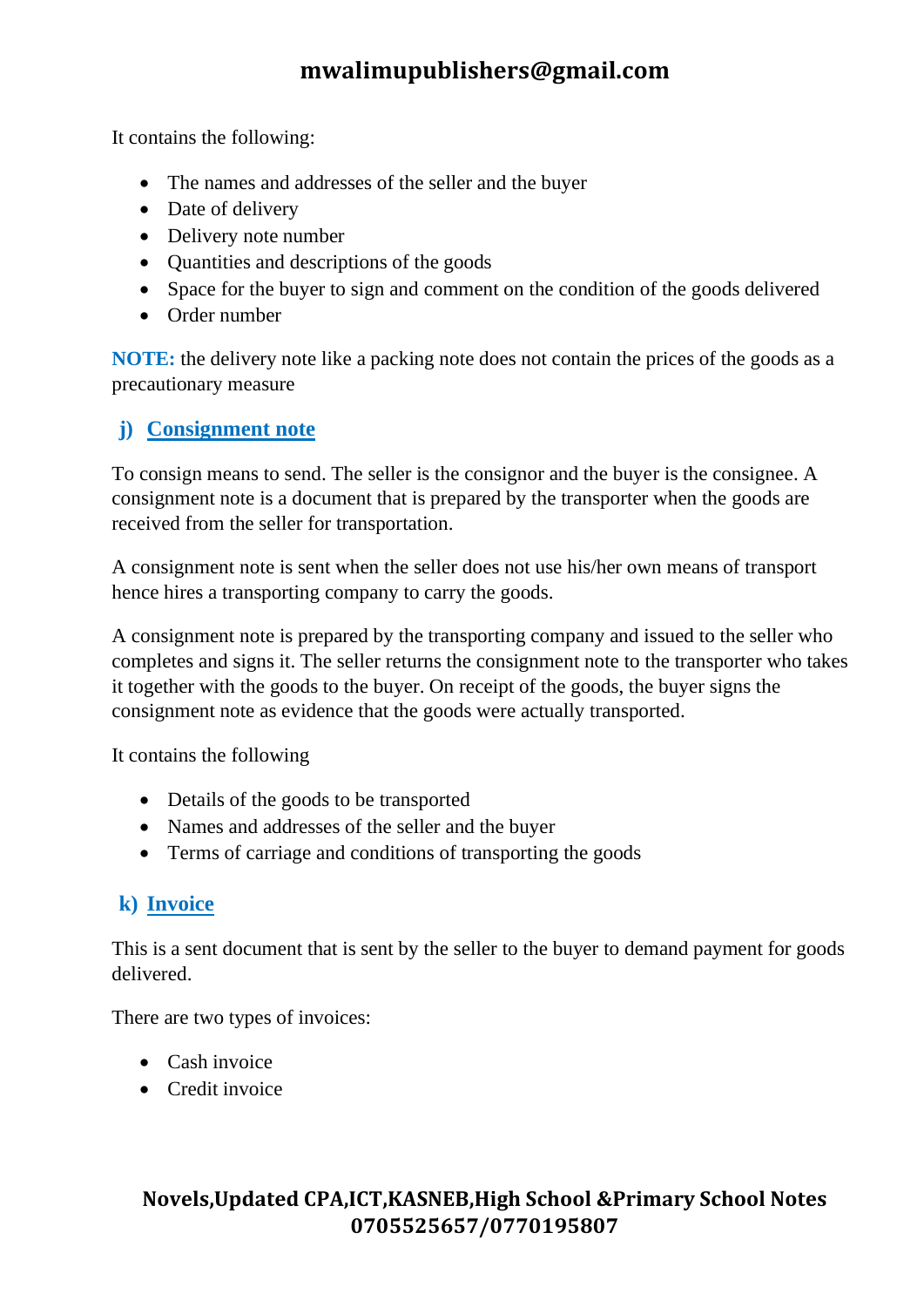A cash invoice is sent when payment is expected immediately after delivery thus acting as a cash sale receipt. A credit invoice on the other hand is issued when the buyer is allowed to pay at a later date.

The invoice serves the following purposes:

- a) It shows the details of goods sold i.e. their quantity, prices and terms of sale
- b) It demands payment from the buyer
- c) It is used as a source document in recording transactions in the books of account
- d) Shows details of goods sold
- e) Shows amount of discount
- f) Shows the level of indebtness by the buyer

The letters E & O.E (errors and omissions excepted) are printed at the bottom of the invoice. These letters means that the seller has the right to correct any errors and omissions made in the invoice.

## **l) A bill**

This is a document which is sent by the seller to the buyer to demand payment for services rendered by the seller.

It is used by businesses which provide services

### *m) Pro-forma invoice*

This is a document which is sent by the seller to the buyer before goods are delivered. It shows how the invoice will look like in case the buyer buys the goods.

It serves the following purposes

- a) It is a polite way of asking for payment before the goods are delivered
- b) It is sent when the buyer does not want to give credit
- c) It is used by importers to get customs clearance before goods are delivered
- d) It is issued to the agent who sells goods on behalf of the seller
- e) It shows the amount the buyer will pay in case the order is accepted
- f) It can serve as a quotation

**NOTE:** a pro-forma invoice can be used in both home and international trade.

### **n) Goods received note**

This is a document which is sent by the buyer to the seller to inform him/her that goods have been received.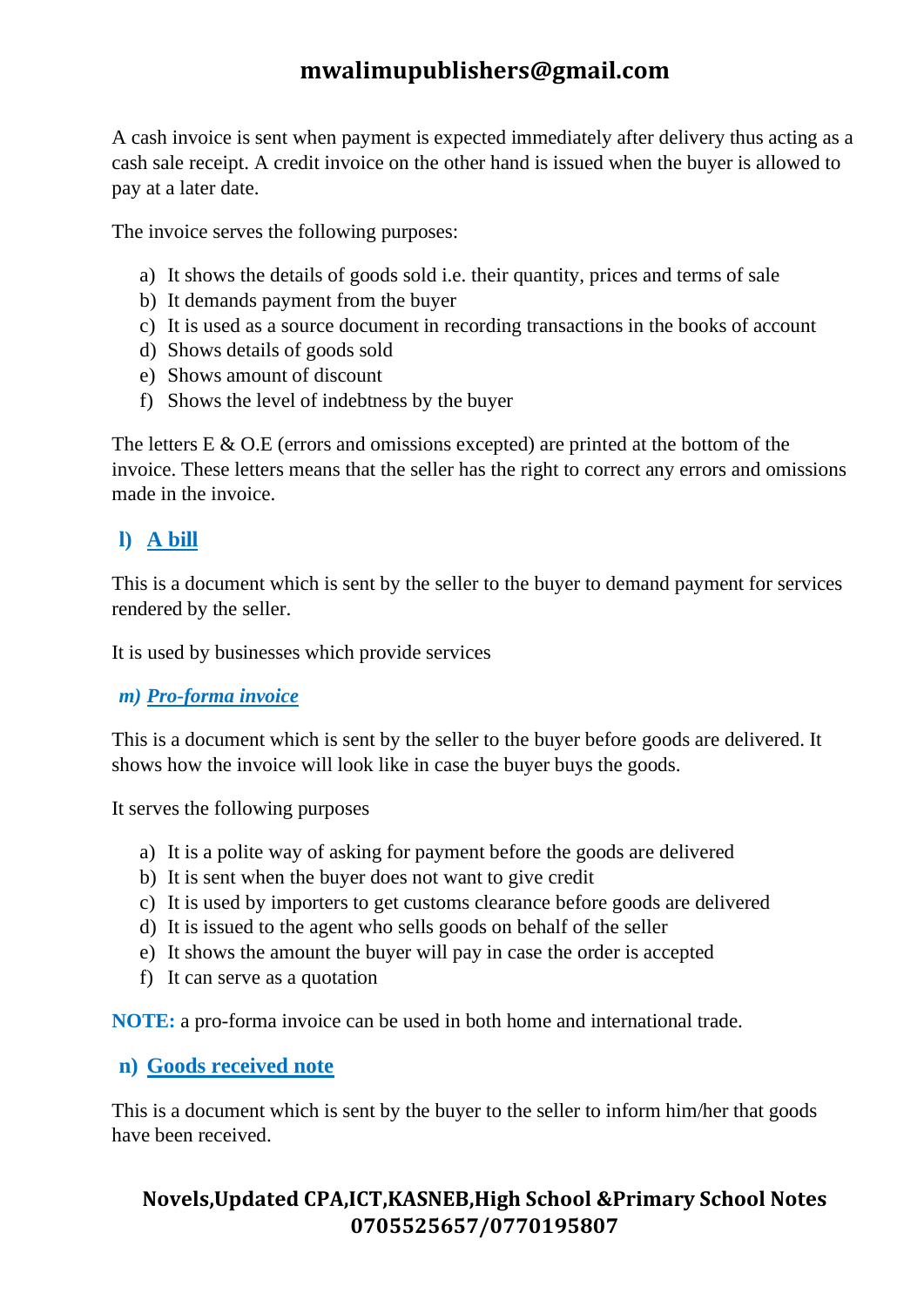It is prepared in duplicate. The copy is retained by the buyer while the original is sent to the seller.

It contains the following:

- Date when the document was prepared
- Names and addresses of the buyer and the seller
- The corresponding purchase order
- Details of the goods received
- Date when the goods were received

### *p) Goods returned note*

This is a document which is sent by the buyer to the seller to show details of the goods returned by the buyer.

Goods can be returned by the buyer to the seller due to the following reasons

- a) If they are damaged on the way
- b) They are of the wrong type
- c) They are excess
- d) They are of the wrong quality

Where goods are returned due to damage, the note may be referred to as the damaged goods note.

Once the seller receives the returned goods together with the goods returned note, he/she sends a document known as a credit note to the buyer.

### *q) Credit note*

This a document which is sent by the seller to the buyer to inform him/her that amount of money to be paid by him/her has been reduced. It is therefore sent to correct undercharges.

This amount can be reduced due to the following reasons:

- a) When goods are returned by the buyer
- b) When the buyer is overcharged by the seller
- c) When empty containers and parking cases whose values were included in the invoices are returned by the buyer
- d) Allowing more discount the buyer
- e) Inclusion of items in the invoice that were not ordered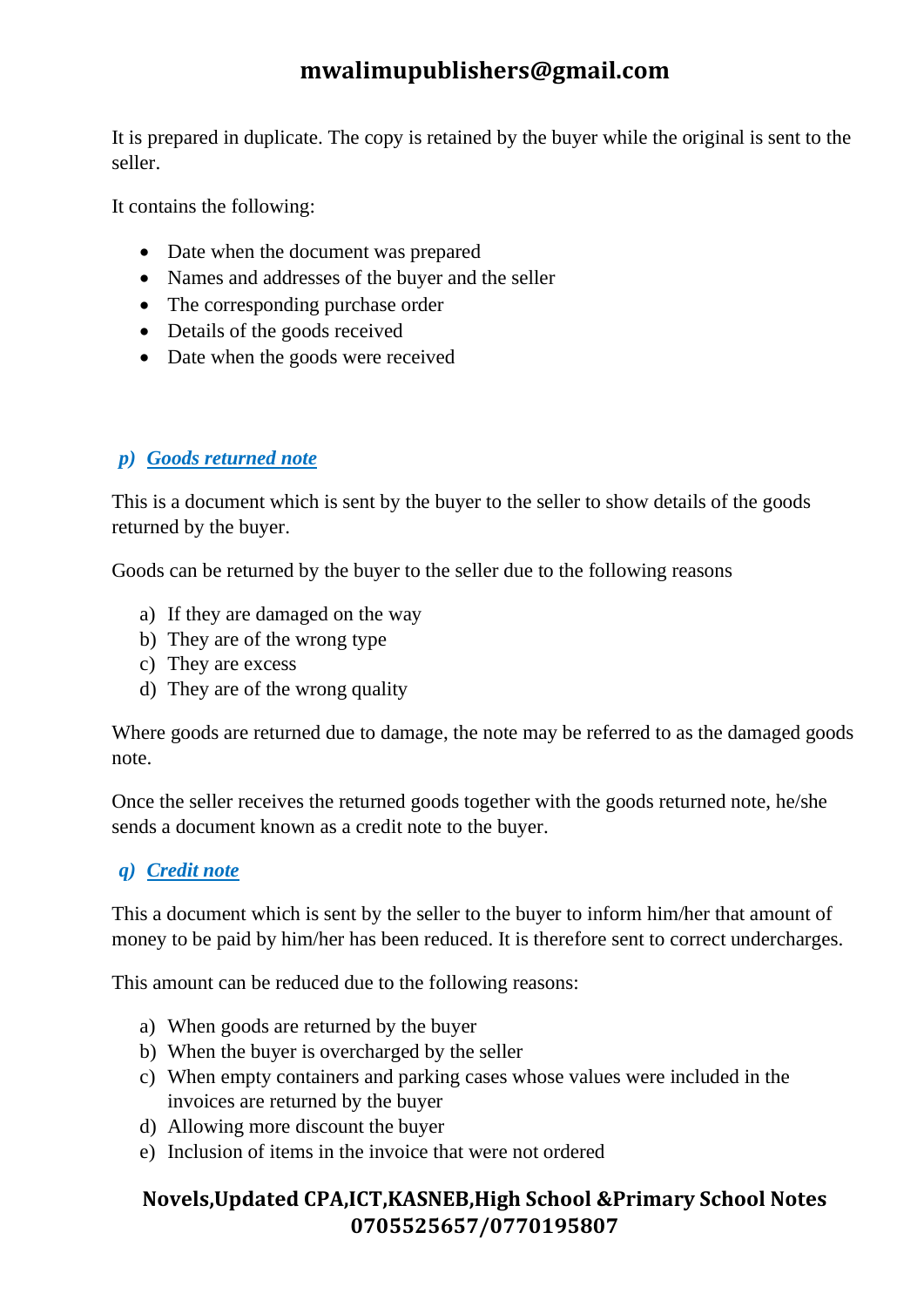The credit note is usually printed in red to distinguish it from other documents

### *r) Debit note*

This is a document that is sent by the seller to the buyer to inform him/her that the amount to be paid by him/her has been increased.

It acts as an additional invoice.

It is sent to correct undercharges which may arise from:

- a) Mistakes in calculation
- b) Price undercharges on items
- c) Omission of some items from the invoice
- d) Disallowing discount
- e) Failure by the customer to return empty boxes
- *s) Statement of account*

This is a document that is sent by the seller to the buyer to show a summary of all the transactions between the seller and the buyer over a given period of time and the amounts owing to the seller.

Its contents include:

- Names and addresses of the buyer and the seller
- The buyer's account number
- Date column for recording transaction dates
- Particulars column for recording the type of transaction
- Amount of column for recording the amount of money in each transaction
- Terms of credit
- Number of invoices sent
- Number of receipts issued
- Number of credit notes issued
- Number of debit notes issued
- Amount from the previous period
- Outstanding balance carried forward
- *t) Receipt*

This is a document that is issued by the seller to the buyer to act as evidence that payment has been made.

It contains the following

• Date when payment was made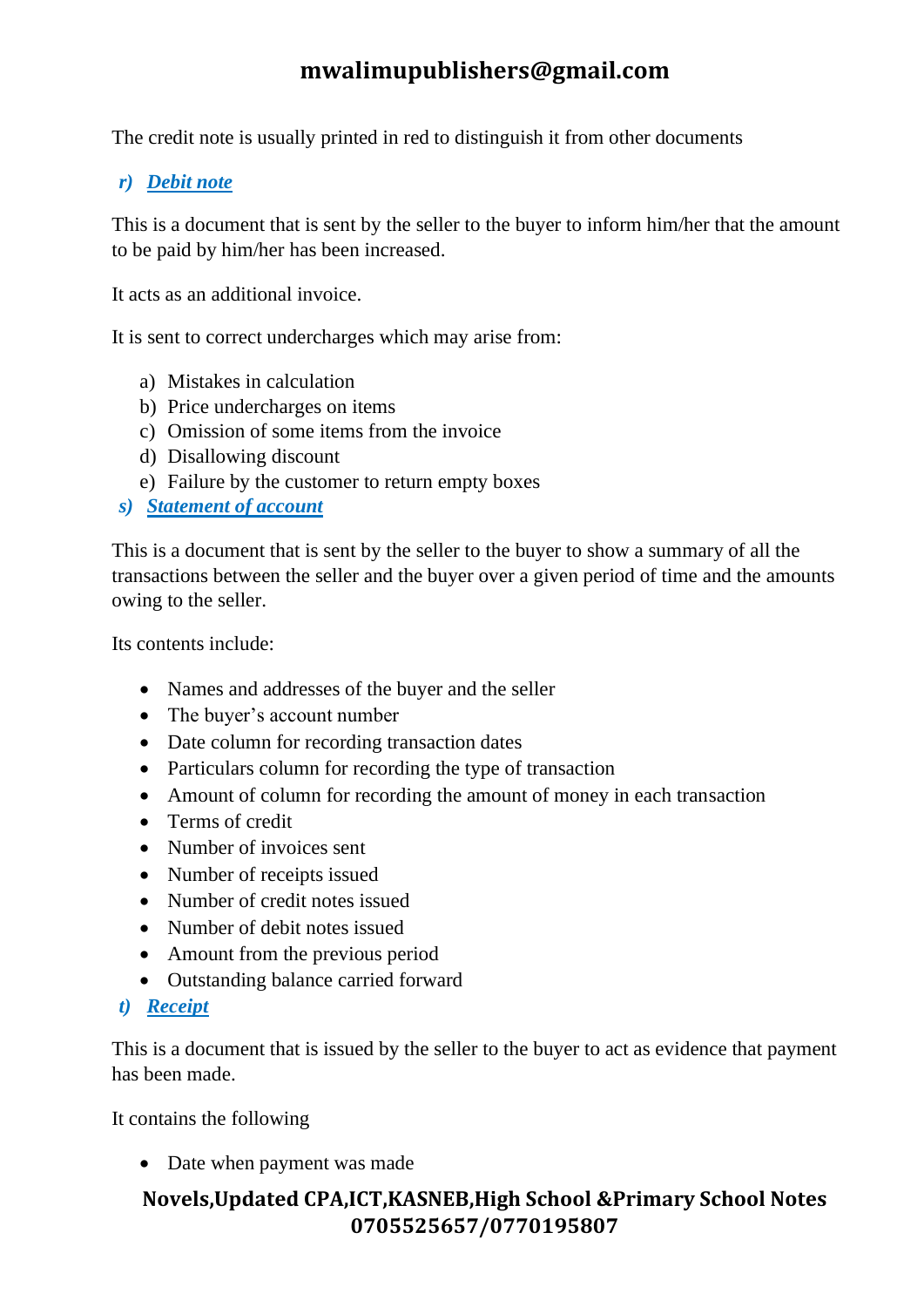- Name of the person making payment
- Amount paid both in words and figure
- The means of payment
- Name of the person to whom payment is made
- Receipt number
- The signature of the person issuing the receipt

### *u) IOU*

An IOU (I Owe You) is an acknowledgement of a debt. It is written by the debtor (buyer) as an acknowledgement he/she owes the creditor (seller)

It acts as an evidence that a debt exists

It however does not indicate the date when the debtor will clear the debt.

# **MEANS OF PAYMENT**

These are the methods used in paying for goods and services. The common means of payment include:

- a) Cash payment
- b) Cheque
- c) Bill of exchange
- d) Promissory note
- e) Money order
- f) Postal order
- g) Postage stamps
- h) Premium bonds
- i) Banker's cheque (bank draft)
- j) Credit cards

# **a) CASH PAYMENT**

This is where payment for goods and services is made using notes and coins. These coins and notes are referred to as legal tenders.

Legal tender means they are supposed to be accepted by people for settling debts.

#### *Advantages of cash payment*

- a) It is the only means of payment with legal tender i.e. the only legal means of settling debts
- b) It is convenient for the settlement of small debts
- c) It can be used by people with or without bank accounts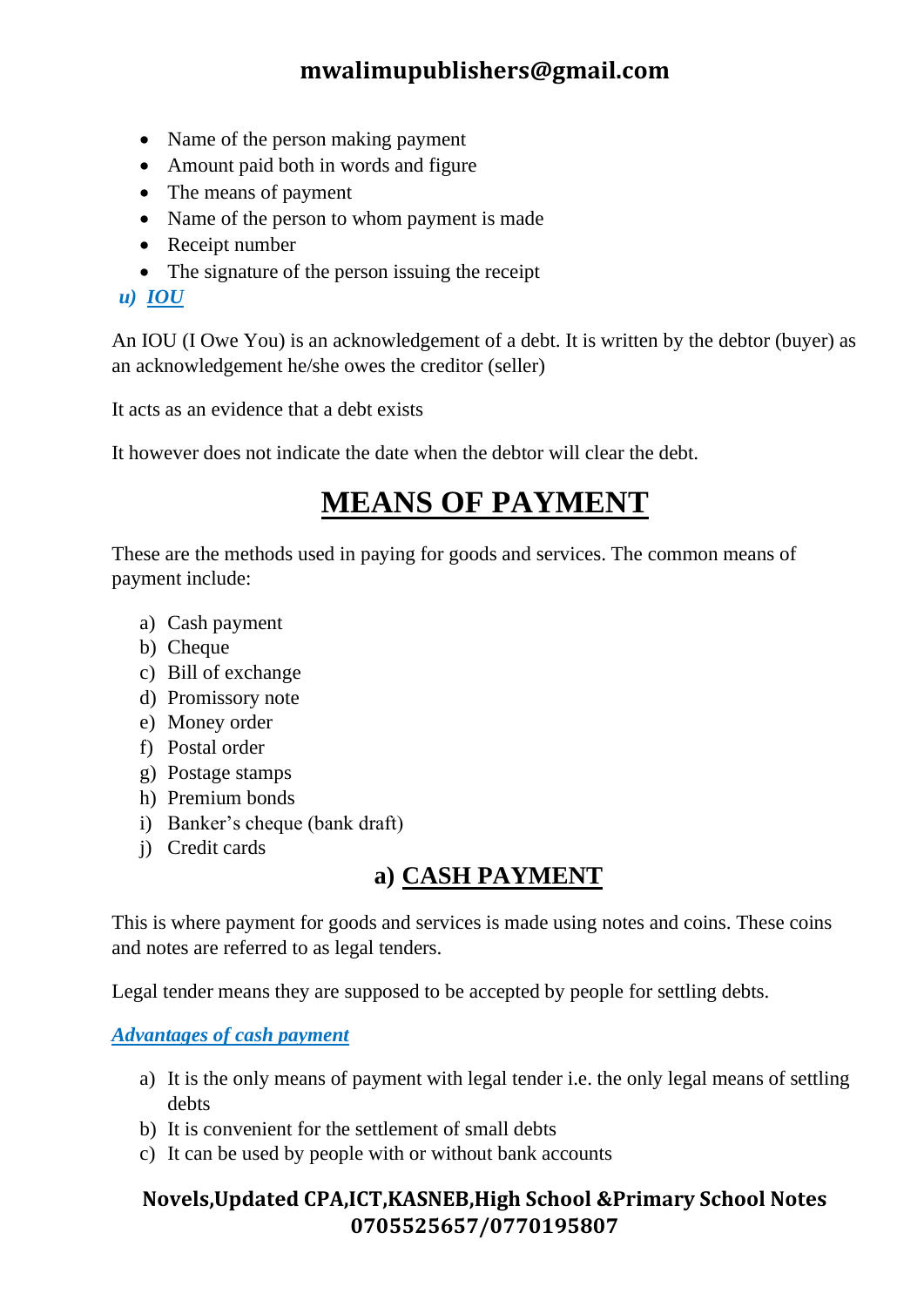d) It gets rid of bad debts

#### *Disadvantages of cash payment*

- a) it is cumbersome to carry large sums of money
- b) Cash can be lost or stolen easily since it is readily usable
- c) Payment in cash lacks evidence when a receipt is not issued
- d) If counting machines are not used, counting large sums of money can be cumbersome and time consuming

#### *Circumstances under which cash payment is appropriate*

- a) When the amounts involved is small
- b) Where the payee (the person to be paid) does not accept other means of payment
- c) Where cash is the only means of payment available
- d) Where the payee requires cash immediately
- e) Where there is need to avoid expenses associated with the other means of payment

## **b) CHEQUE**

A cheque is a written order by the account holder to his bank to pay on demand a specified amount of money to the named person or to the bearer.

#### *Parties to a cheque*

#### *a) Drawer*

This is the person who writes the cheque. The drawer must have an account holder with the bank (drawee)

#### *b) The payee*

This is the person to be paid.

*c) The drawee*

This is the bank from where payment will be made.

#### **Types of cheques**

There are two types of cheques:

- a) Open cheque
- b) Crossed cheque
- *a) Open cheque*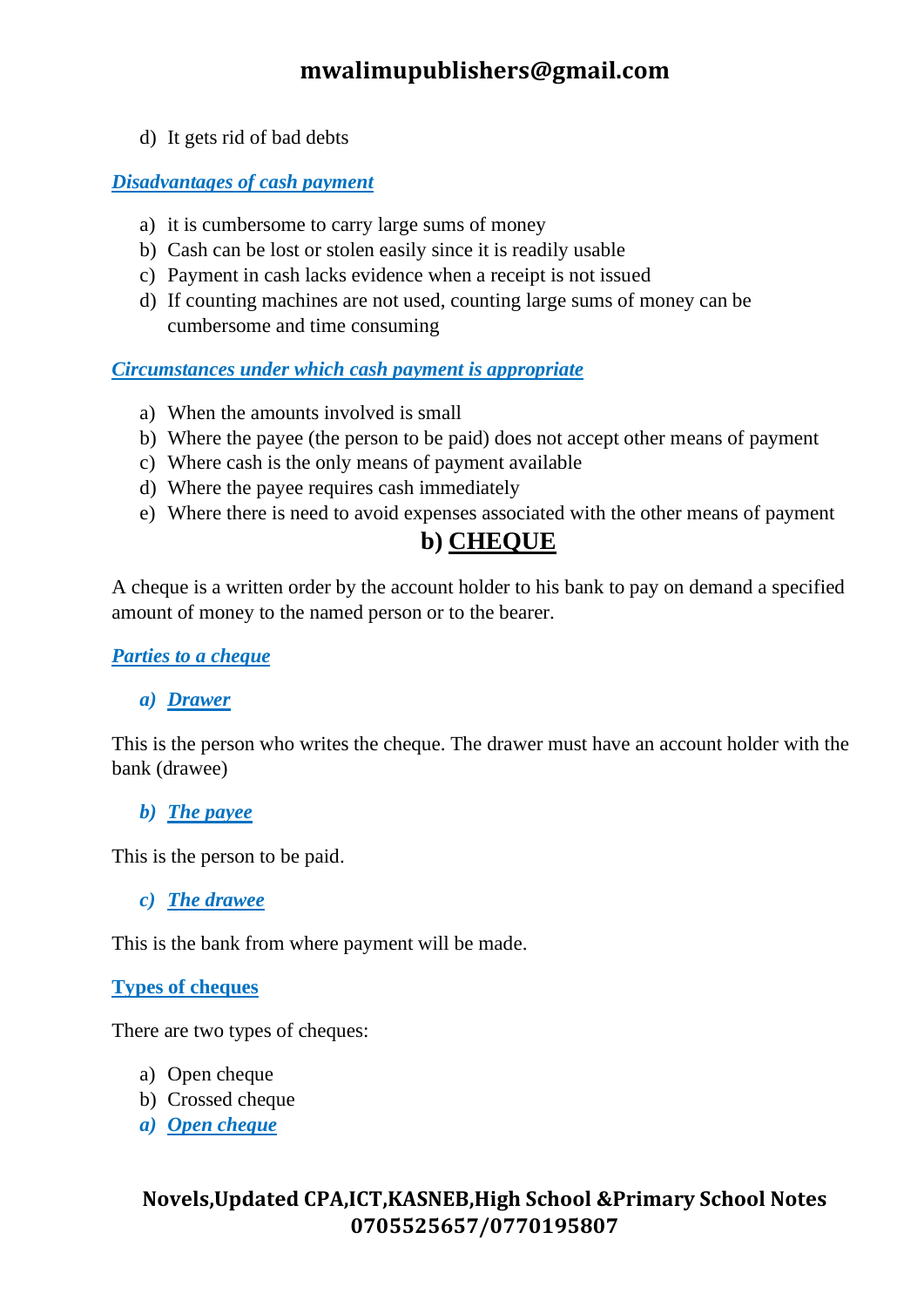This is a cheque that can be cashed over the counter i.e. the payee can receive cash when/she presents the cheque to the drawee (bank).

### *b) A crossed cheque*

This is a cheque which must be deposited in payee's bank account i.e. when the payee takes the cheque to the bank, the bank increases the money in his/her account.

A cheque is crossed by drawing two parallel lines on its face.

The crossing can be general or special. A general crossing contains only the parallel lines. A special crossing on the other hand has additional instructions included in the crossing e.g. "account payee only" or "not negotiable" which means that the cheque can only be deposited in the payee's account and nobody else.

### **Dishonoured cheque**

A cheque is dishonoured when the bank refuses to pay. It is also known as a bounced cheque.

### **Reasons for dishonouring a cheque**

- a) When the funds in the drawer's account are insufficient
- b) When the signature of the account holder is different from the specimen signature provided to the bank when the account was opened
- c) When the cheque is post-dated i.e. presented for payment earlier than the date indicated on its face
- d) When the cheque is stale i.e. presented six months from the date of issue
- e) If the drawer has closed his/her account with the bank
- f) If the bank learn about death, insanity or bankruptcy of the drawer
- g) When the cheque has been altered and the drawer has not signed against the alterations
- h) If the cheque is defaced i.e. torn, or dirty
- i) When the amount in words differs from the amount in figures
- j) When the drawer instructs the bank not to pay a particular cheque

### **Advantages of using a cheque as a means of payment**

- a) They are more secure than cash because they can be traced to the person who cashed them in case it is lost or stolen.
- b) It is light hence convenient to carry
- c) Payment can be made without the need to travel
- d) It provides evidence that payment has been made hence acting as a record for future reference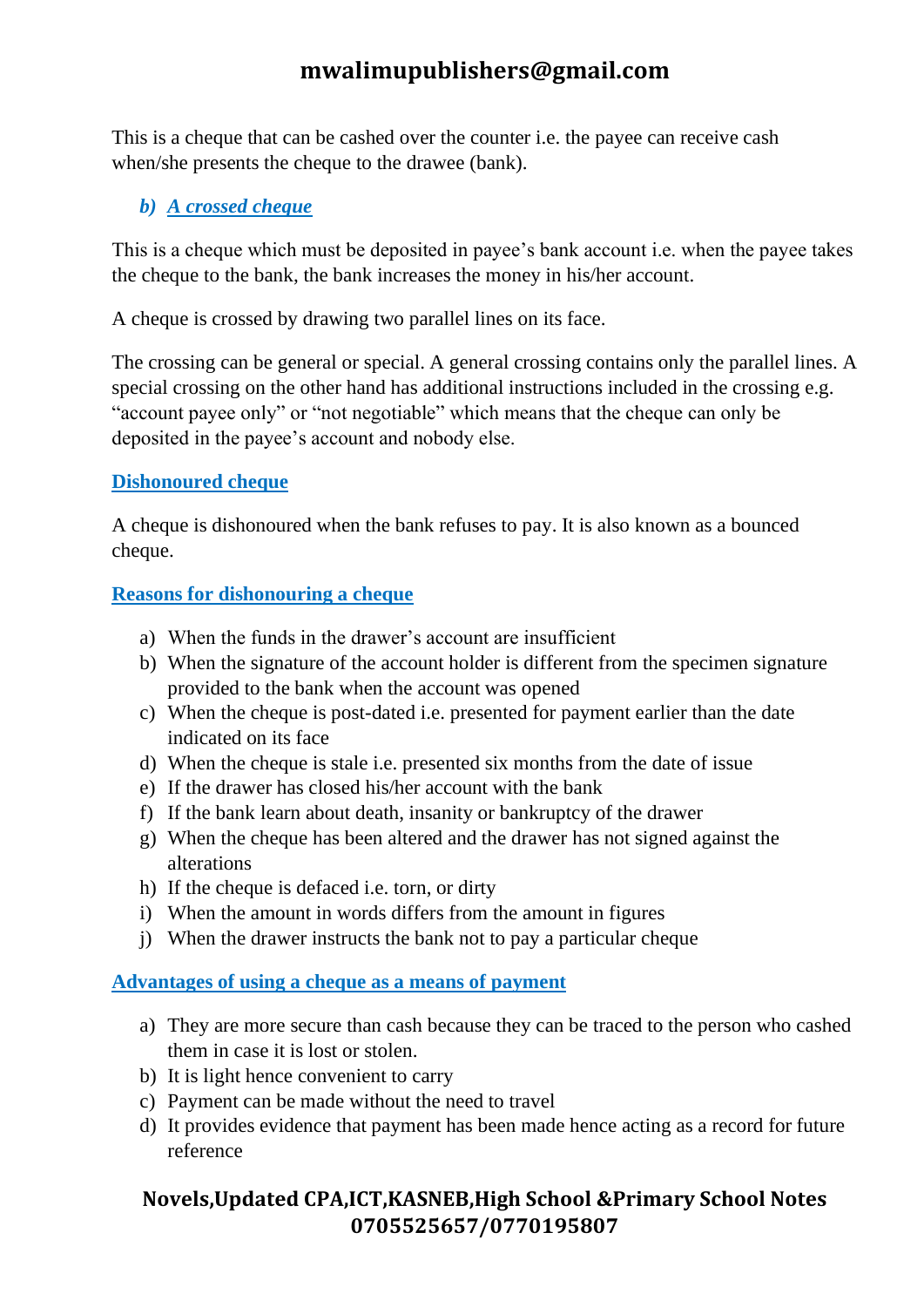- e) They can be used to pay a third party (someone other than the named payee)
- f) It facilitates payment of large sums of money

#### **Disadvantages of using a cheque to make payment**

- a) It may be dishonoured
- b) It requires the payee to go to the bank
- c) The drawer pays some bank charges
- d) It can only be issued by an account holder
- e) Cheques are not readily available by everyone due to fear of being dishonoured
- f) Payment by a cheque depends on the availability of funds in the drawer's account

#### **Circumstances under which the cheque may be preferred as a means of payment**

- a) When the amount of money involved is large
- b) When the policy of the business demands that payments be made by cheques
- c) When the cheque is the only means of payment available
- d) Where there is need to avoid expenses associated with other means of payment

## **c) BILL OF EXCHANGE**

This is an unconditional order, made in writing, addressed by one person to another, requiring the person to whom it is addressed to pay on demand, or at a stated future date, the sum of money indicated on the bill to a named person or to the bearer.

#### *Parties to a bill of exchange*

- a) The drawer: this is the person who writes the bill of exchange
- b) The drawee: the person to whom the bill is addressed
- c) The payee: the person to be paid the amount of money stated

#### *Essentials of a valid bill of exchange*

- a) It should be issued unconditionally i.e. it is issued without conditions
- b) It must be in writing
- c) The amount of money to be paid must be clearly stated
- d) The payee must be named i.e. he can be the drawer himself, someone else or the bearer.
- e) Date of payment must be stated or can be determined
- f) It must bear the signature of the drawer (the person who writes the bill)
- g) It must be accepted by the drawee
- h) It must bear the appropriate revenue stamp
- i) It must be accepted unconditionally

### *Procedure of preparing a bill*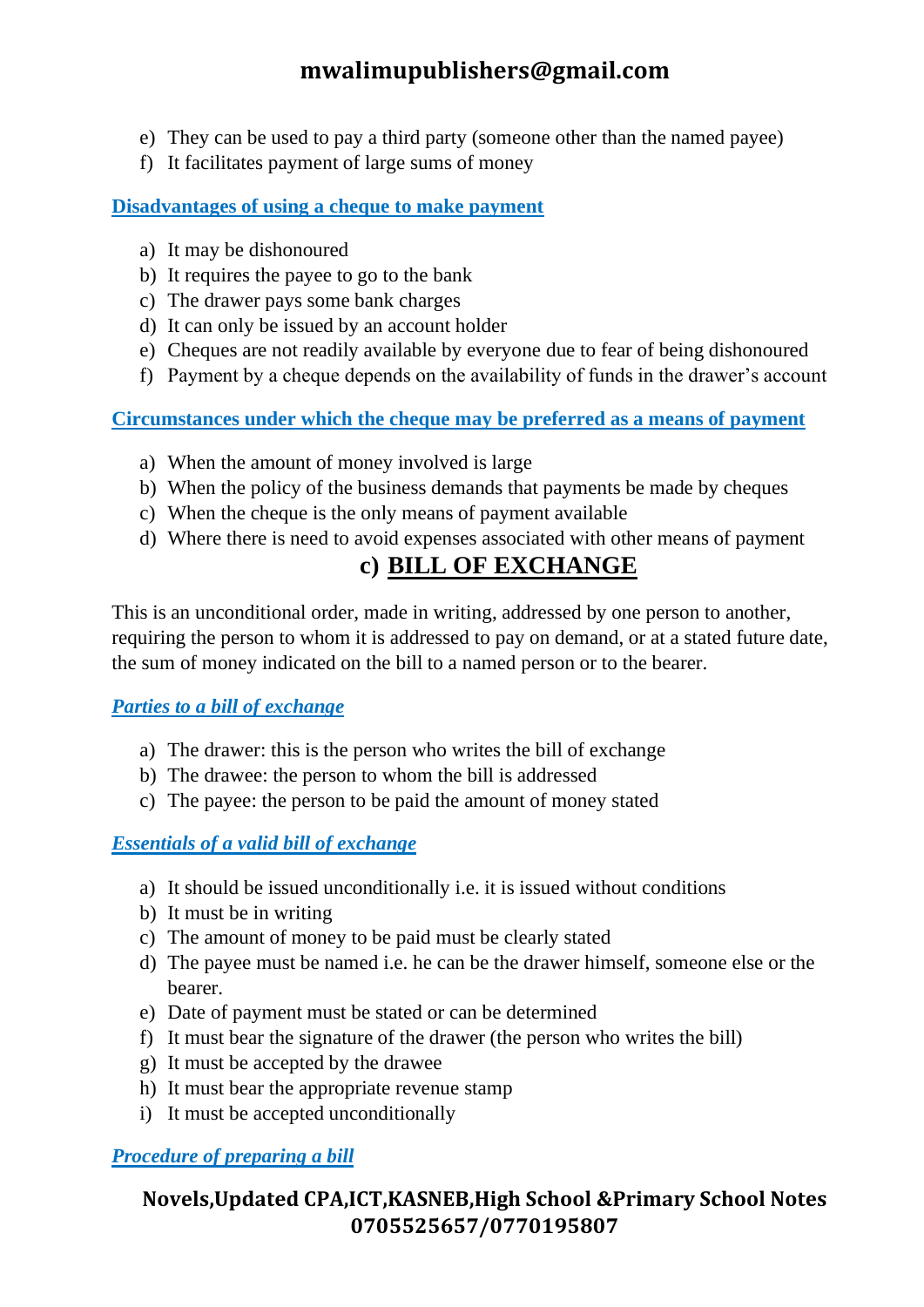The procedure of preparing a bill of exchange involves three key stages

- a) The creditor (drawer) prepares the draft and sends it to the debtor (drawee)
- b) The debtor upon receiving the draft and accepting the conditions laid therein, signs on it and writes the word "accepted". The signature makes the draft a bill of exchange. He/she then sends it back to the creditor.
- c) Upon receiving the bill, the creditor may:
	- Keep it until maturity after which he/she will present it to the debtor for payment
	- Discount it with the bank i.e. present it to the bank for payment before maturity upon payment of a discounting fee.
	- Negotiate it i.e. use it to pay someone else.

## *Features of a bill of exchange*

- a) a bill of exchange is negotiable
- b) it is drawn by a creditor and sent to a debtor
- c) a bill of exchange can be discounted before maturity
- d) the span of a bill of exchange is 90 days
- e) a bill of exchange must be accepted by the debtor to be valid

### *Circumstances under which a bill of exchange is appropriate*

- a) Where the creditor wants to be assured that payment will be made
- b) Where the creditor wants money while the debtor is not able to raise it before the end of the credit period
- c) Where the creditor wants to use the debt to clear another debt

### *Advantages of a bill of exchange*

- a) The holder may pass the rights of the bill to another person
- b) Payment date is determined in advance
- c) Acceptance of the bill makes it legally binding
- d) The payee may receive money before maturity by discounting the bill

### *Disadvantages of the bill of exchange*

- a) It may be dishonoured on maturity
- b) Sometimes banks may be reluctant to cash bills of exchange from debtors of doubtful financial backgrounds
- c) It may be an expensive means of payment especially when discount charges are paid d)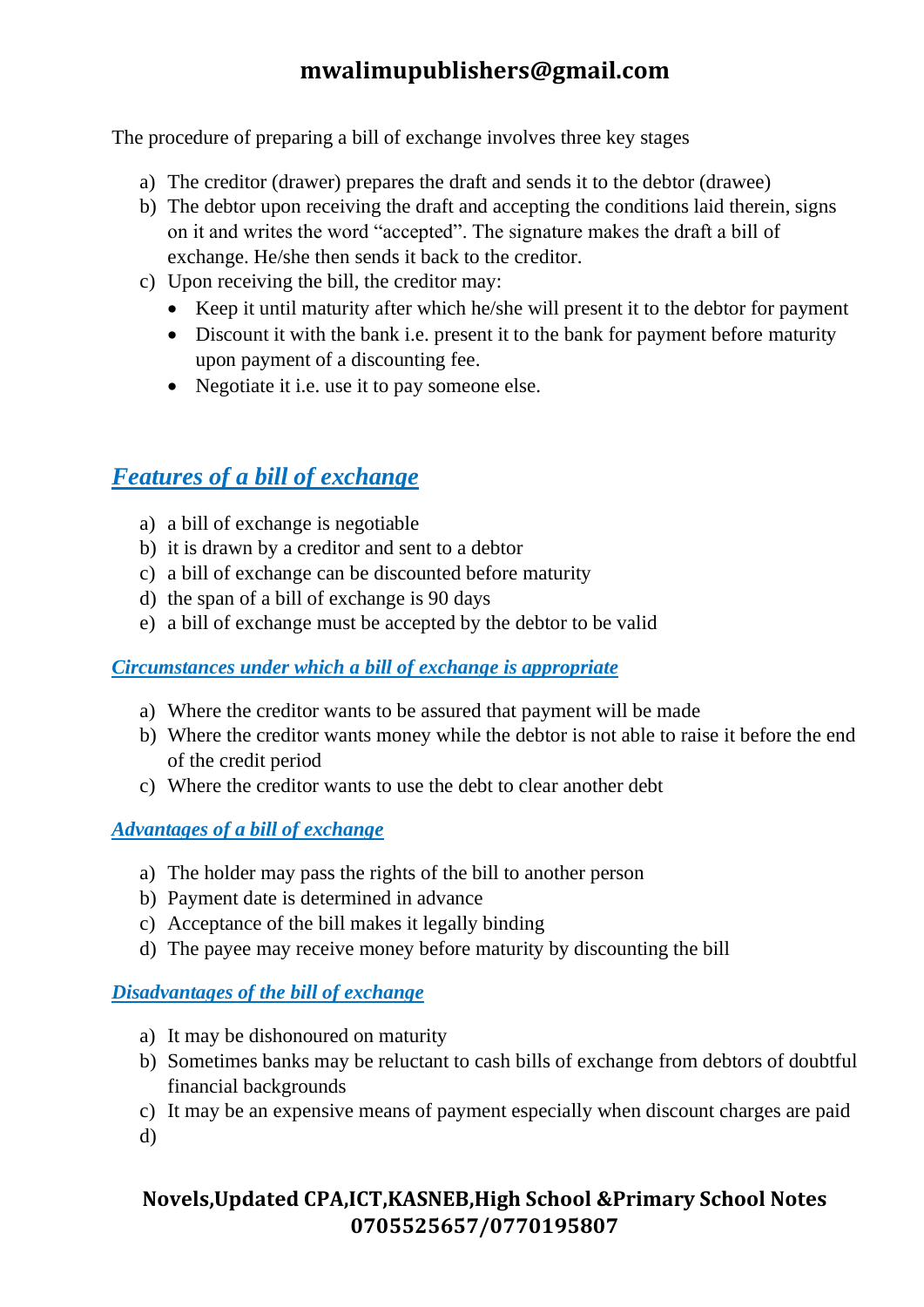## **PROMISSORY NOTE**

This is a document whereby one person promises to pay another person a specified sum of money at a certain stated date.

It resembles a bill of exchange in the following ways:

- a) Both act as evidence of the acknowledge of a debt
- b) Both may be discounted before maturity
- c) Both are legally binding

Unlike a bill of exchange, the promissory note is drawn and signed by the debtor.

# **d)MONEY ORDER**

This is a document which is sold by the post office for the purpose of remitting money. To use this service, a customer fills a money order requisition form stating:

- The name and address of the payee
- The post office where money will be paid
- The amount of money to be remitted
- Whether the money will be paid through the bank or in cash
- Name and address of the sender
- Whether the money order is ordinary or telegraphic
- Whether the sender wishes to be informed if the money has been paid

A commission is charged by the post office for using this service.

For telegraphic money order, the post office sends a telegram to the payee inviting him/her to go to the post office so as to claim the money.

In order to be paid, the payee has to:

- Identify him/herself e.g. by producing his/her identification documents
- Identify the person who sent the money

The sender is left with a counterfoil which may be used as evidence that money was sent. The counterfoil can also be used to reclaim the money if it does not reach the intended payee.

There is a limit on the maximum amount of money that can be sent in one money order.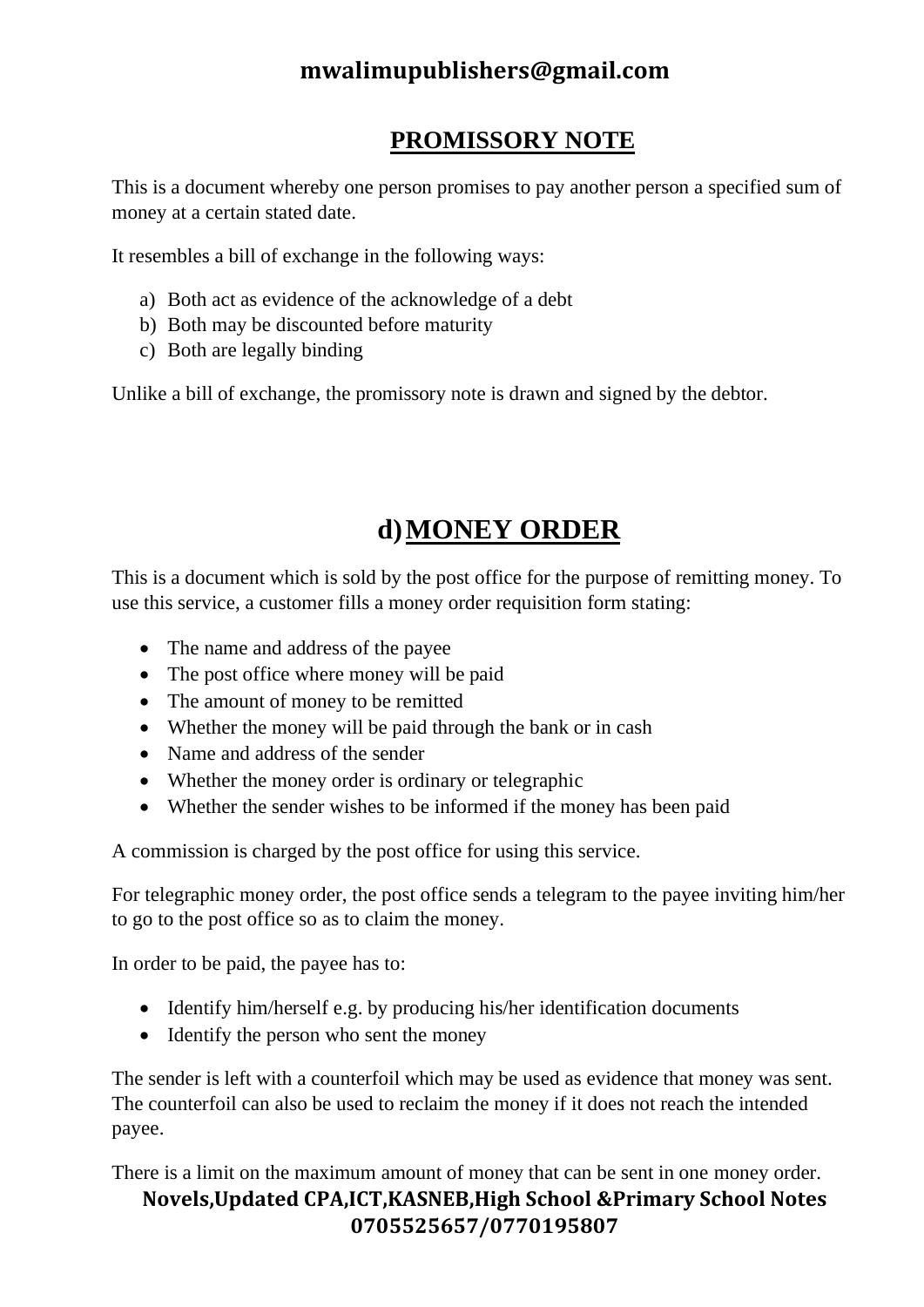Money orders can be crossed or open. Crossed money orders are paid through a bank account whereas open money orders are paid through at post office

*Circumstances under which money orders are preferable*

- a) When it is the only means of payment available
- b) When other means of payment are not accepted
- c) When there is need to avoid inconveniences and risks associated with using other means of payment

### *Advantages of money orders*

- a) They guarantee payment hence they are readily accepted in payment for goods and services
- b) They can be crossed to make them more safer
- c) They are cheaper
- d) The sender can claim the money sent in case it is lost before reaching the payee

### *Disadvantages of money orders*

- a) There is a limit on the maximum amount of money that can be sent in a single money order
- b) They are not negotiable i.e. they cannot be transferred to somebody else
- c) A crossed money order must be paid through a bank account hence inconveniencing the payee who doesn't have a bank account
- d) Open money orders are unsafe

### **e) POSTAL ORDER**

Postal orders are documents which are sold by the post office in fixed denominations such as Ksh 50, Ksh100 and Ksh 500 and are used to remit or make payments for small amounts. The sender buys postal orders whose value is equal to the amount of money to be sent.

A commission is charged by the post office for using this service.

The sender remains with a counterfoil which acts as evidence of the remittance and can be used to claim the money in case it is does not reach the payee.

The sender writes the name of the payee on the postal order as a safety measure otherwise payment will be made to the bearer. The payee can be paid at any post office with postal order services

### *Circumstances under which postal orders are appropriate*

a) Where the amount to be sent is small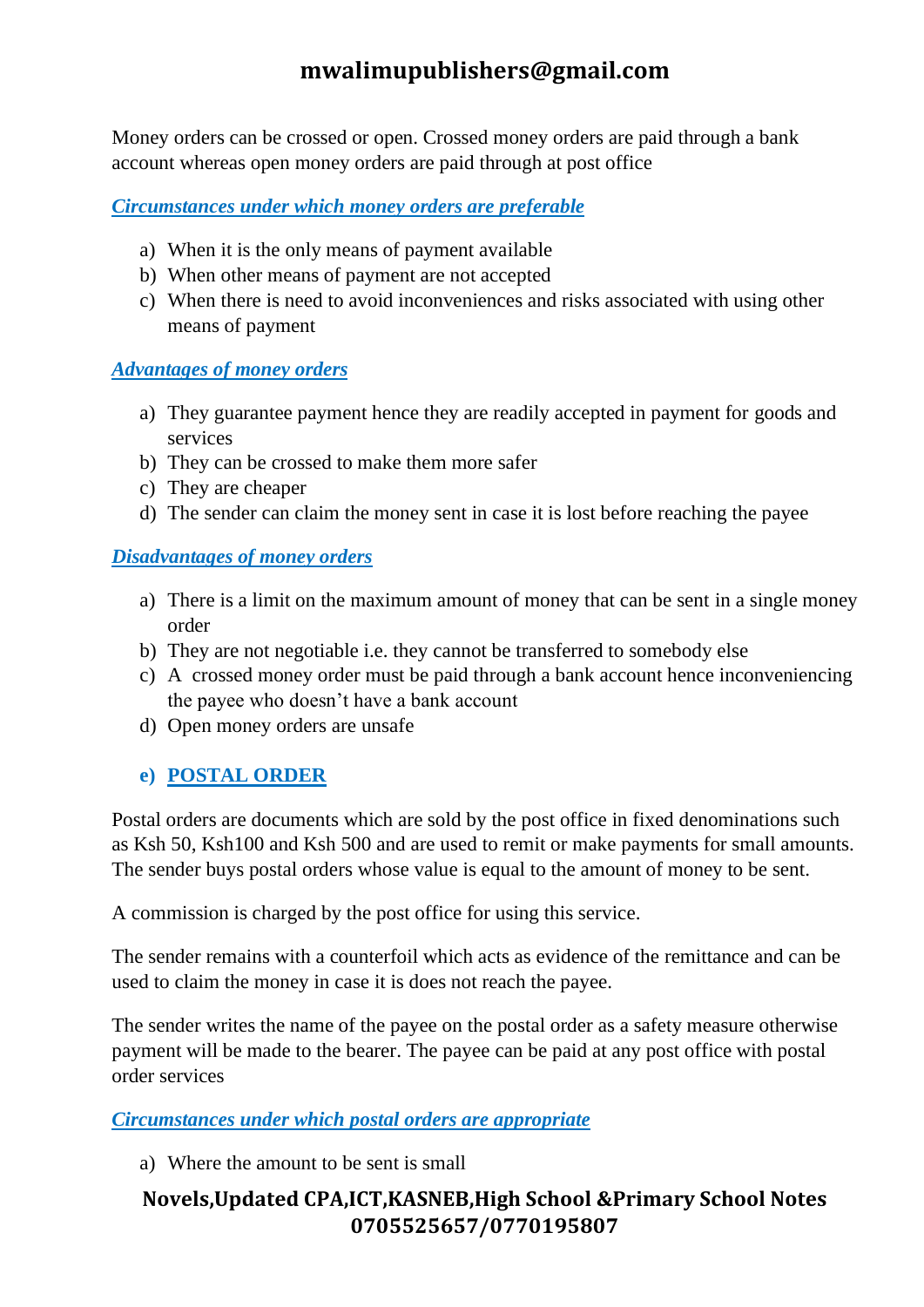- b) Where it is the only means of payment available
- c) Where there is need to avoid inconveniences and risks associated with other means of payment

### *Differences between postal orders and money orders*

| <b>Postal orders</b>                                             | <b>Money orders</b>                                                    |
|------------------------------------------------------------------|------------------------------------------------------------------------|
| They can be cashed at any post office                            | They are cashed at a specific post office.                             |
| They are in fixed denominations                                  | Denominations vary depending on the<br>needs of the remitter           |
| Does not require any application form<br>when making remittances | Requires the filling of an application form<br>when making remittances |
| They can be cashed by the bearer                                 | They are only cashed by the payee                                      |

### **f) POSTAGE STAMPS**

This is means of payment that is used to make payments for small amounts of money. The person to whom stamps are sent can use them to send mail or pay somebody else.

### **g) PREMIUMS BONDS**

This is a means of payment which is offered by the post office. They are issued in denominations of Ksh 10 and Ksh 20.

Once someone buys premium bonds, he/she has to wait for a given period of time for them to mature after which he/she can cash them or use them to pay debts. Premium bonds can also be entered in a draw to win money.

**NOTE:** postage stamps and premium bonds are suitable for making payments involving small amounts of money.

### **h) BANKER'S CHEQUE (bank draft)**

This a cheque which is drawn by the bank on itself. To use this means of payment:

- One has to fill an application obtained from the bank
- The filled application form together with the money to be transferred is handed over to the bank
- On receiving the filled application form and the money, the bank prepares a banker's cheque and gives it to the applicant
- The applicant can then sent the banker's cheque to the payee as a means of payment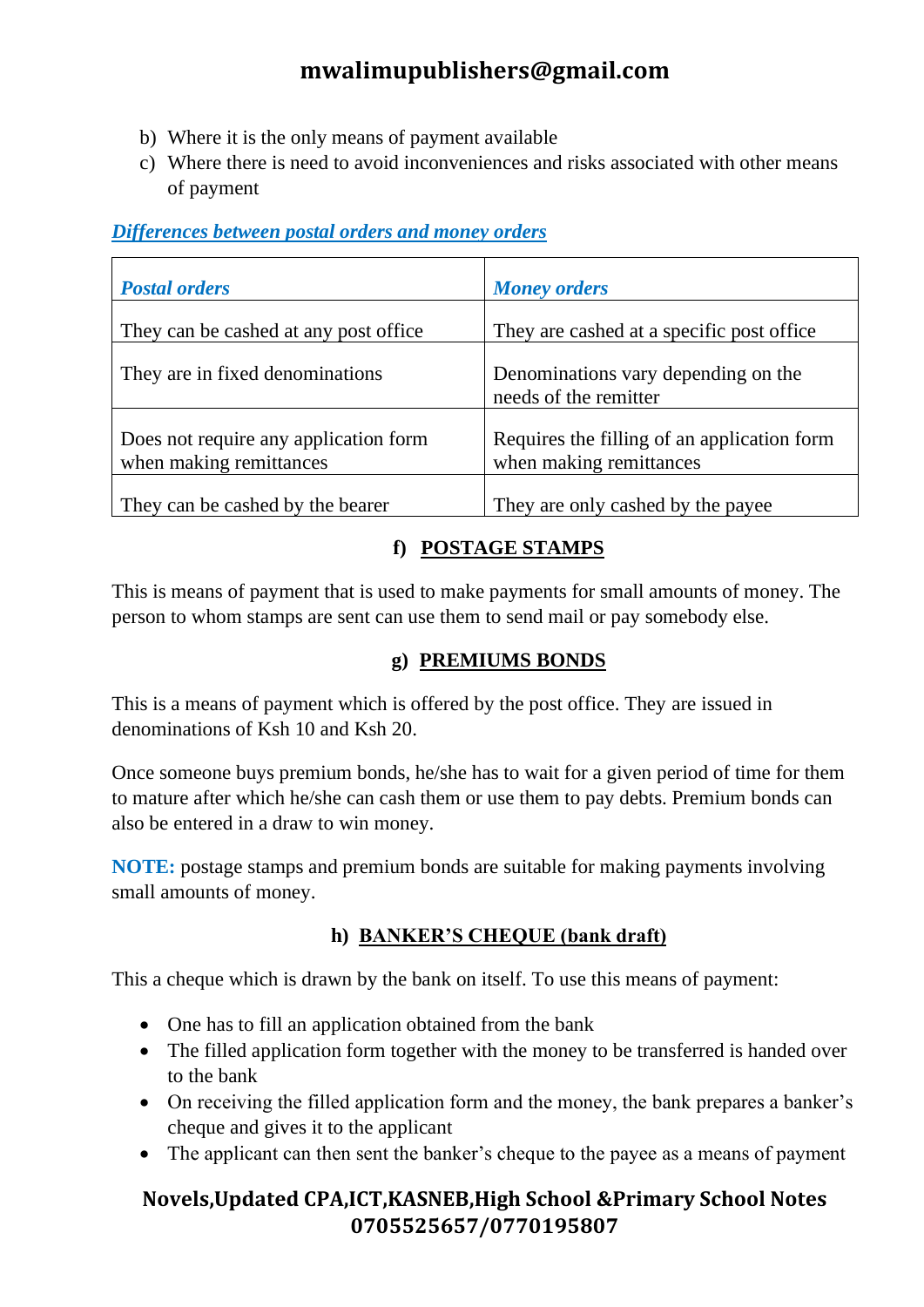A commission is normally charged by the bank for using this service.

Banker's cheques are readily acceptable as a means of payment since they guarantee payment.

They are mostly used to pay school fees.

*Circumstances when banker's cheques are appropriate*

- a) Where the amount involved is large
- b) Where the payee wants to be guaranteed payment

# **i) CREDIT CARDS**

These are cards which are issued by some major banks and other credit card companies to enable the holder of the card to buy goods or services from business organisations which accept the cards without paying for them on the spot. The value of the goods and services bought is deducted directly from the holder's bank account.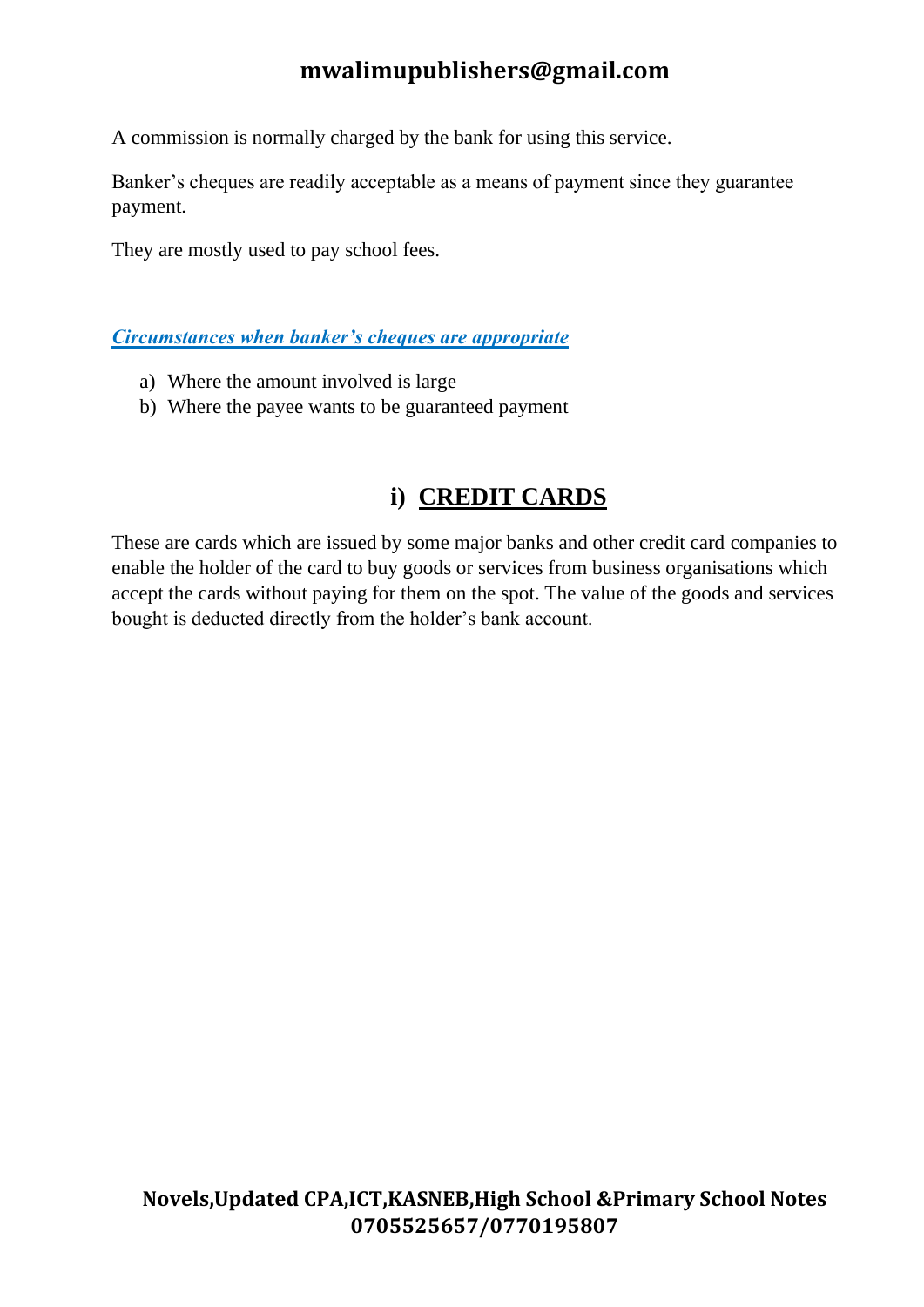# **TERMS OF PAYMENT**

These are terms used by the seller to indicate how payment is to be made, when it is to be made and what the quoted price contains.

### *Types of terms of payment*

Terms of payment can be categorised into two:

- a) Cash
- b) Deferred payment

## **1) CASH**

Refers to where payment is made immediately on or before delivery. It is also referred to as spot cash or a cash transaction.

Terms used under cash transaction

*a) Cash on delivery (COD)*

This is where payment is made when goods or services are delivered and received

*b) Cash with order (CWO)*

This is where payment is made at the time of making the order.

*Advantages of cash transactions (COD&CWO)*

- a) It reduces the risk of bad debts
- b) Ensures the continued availability of working capital
- c) Reduces the number of records to be kept by the business hence resulting in fewer employees
- d) No time is wasted to follow customers to pay

*Circumstances under which cash transactions (COD&CWO) are appropriate*

- a) When the buyer is new to the seller
- b) Where the buyer's credit worthiness is in doubt
- c) Where the seller is operating a business that does not allow credit e.g. a supermarket and a mail order shop.
- d) Where the policy of the business requires all transactions to be in cash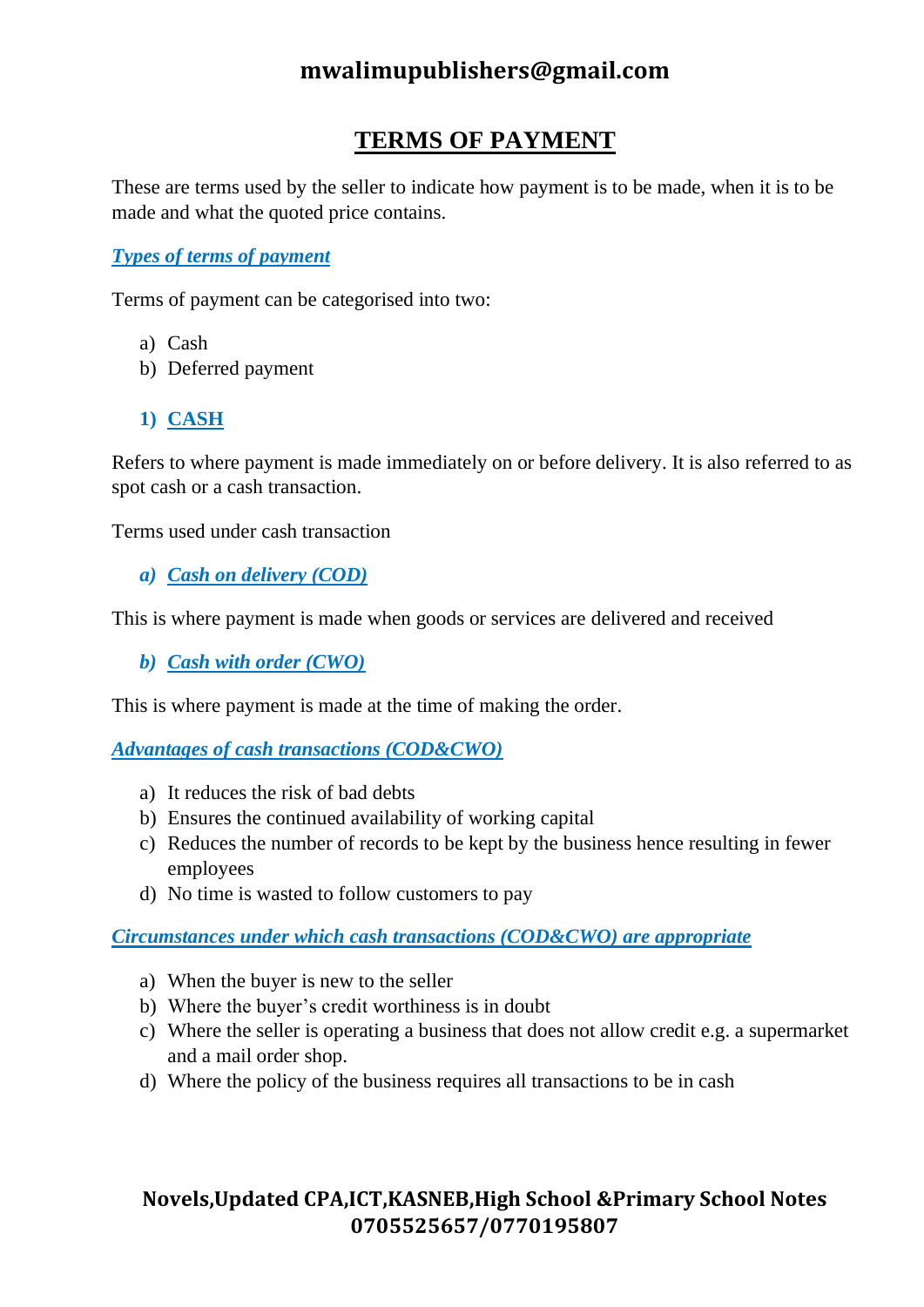# **2) DEFERRED PAYMENTS**

This is where payment for the goods is made at a future date either on instalments or as a lumpsum.

### *Types of deferred payment*

Deferred payment may take three forms;

- Open trade credit (credit purchase)
- Hire purchase
- Instalment buying
- **a) Open trade credit (credit purchase)**

This is where the buyer pays for the goods delivered at a future date or within a given period of time. The buyer may pay for the goods in agreed instalments.

Under open credit, ownership of the goods passes to the buyer immediately after entering the contract with the seller.

No interest is charged on open trade credit, the seller may however allow the buyer a cash discount in order to encourage him/her pay quickly

### *Factors to consider when giving credit*

- a) Credit worthiness of the buyer i.e. ability and willingness of the buyer to pay
- b) The repayment period
- c) Amount of goods to be sold on credit
- d) Availability of the required goods in the right quantities
- e) Honesty and reliability of the buyer
- f) The number of times the buyer buys from the seller
- g) The objectives or intentions of the seller
- h) Prevailing economic conditions
- i) Credit period
- j) Accessibility of the customer
- k) Type of security provided

### *Ways of ensuring that the buyer will pay*

- a) Ascertaining the credit worthiness of the buyer
- b) Asking the buyer to commit him/herself in writing e.g. by signing a bill of exchange
- c) Requiring the buyer to have a guarantor
- d) Requiring the buyer to pledge his/her property ass security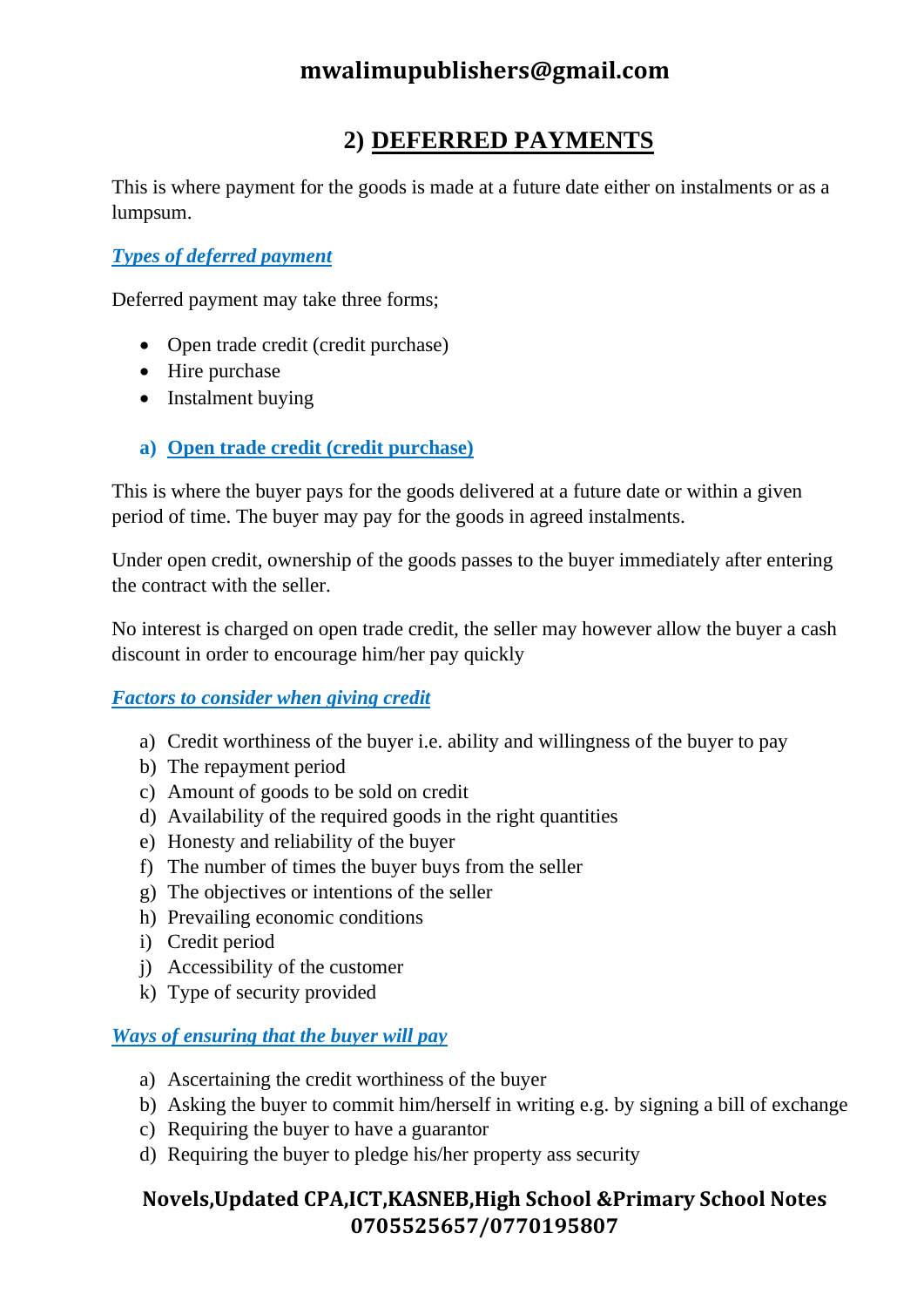### *Factors influencing the credit period*

- a) The relationship between the seller and the seller
- b) The types of goods sold
- c) The value of goods sold
- d) Financial ability of the seller i.e. if the seller is financially stable, a longer period may be allowed

## **Forms of open trade credit**

**a) Simple credit (prompt cash)**

This is credit that is extended to the buyer for a very short time i.e. not more than a week.

#### **b) Monthly credit**

This credit that is extended to the buyer for one payment i.e. the buyer pays for the goods after one month.

The buyer can however continue to take more goods from the seller in the course of the month.

This credit is usually extended to salaried people.

### **c) Budget accounts**

This is a form of credit which is usually extended by large scale retailers to their regular customers.

The retailer opens and keeps an account of his/her regular customers in his/her books of account in which all transactions between them are recorded.

The customer is required to pay a deposit to the retailer followed by regular payments after which he/she will be allowed credit up to a given maximum.

The retailer may also offer after sale services to the customer at a fee.

### **d) Trade credit**

This a type of credit which is given by a trader to another trader who buys goods for purposes of reselling.

### **e) Credit cards**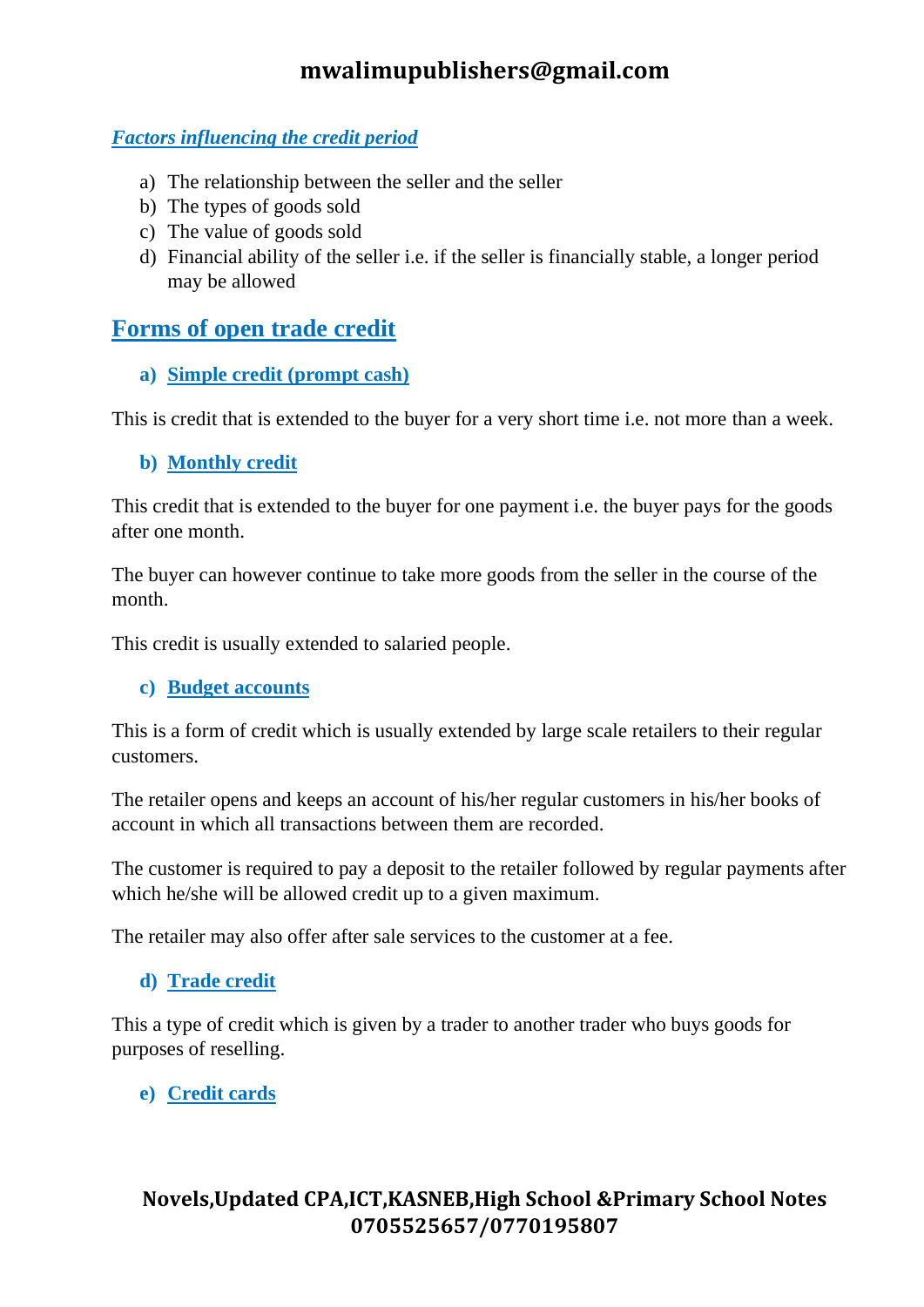This is a card which enables the holder to obtain goods and services on credit from specific sellers. The holder may also use the card to obtain money from specified banks and other financial institutions.

After buying the goods, the holder of the card fills a specified form which is provided by the seller. The seller will use the dully filled form to claim payment from the holder's bank.

#### *Advantages of credit cards*

- a) They are smaller hence convenient to carry around
- b) Enables the holder get the goods he/she requires immediately without paying for them
- c) Enables the holder to obtain money from specific banks
- d) They increase the credit rating of the holders
- e) It is safe to carry compared to carrying cash
- f) Some credit cards may be accepted internationally

### *Disadvantages of credit cards*

- a) It is not easy to acquire the card since the holder is required to have a good credit record
- b) The card holder is charged interest by the card company
- c) It is prone to abuse through fraud
- d) Interest is charged to the card holder in case there is delay in payment
- e) The card is issued only to people who are above 18 years
- f) The may encourage impulse buying
- g) They are mostly used in urban areas only
- h) They are accepted by very few businesses
- i) Long procedures are involved when getting the card
- j) They are only afforded by high income earners

### *Characteristics of open credit (credit purchase)*

- a) Ownership of the goods passes to the seller immediately the contract is entered into to
- b) The buyer takes possession of the goods immediately
- c) Payment for the goods is not made immediately
- d) The buyer has the right to transfer ownership of the goods to another or resell them before payment is made

*Advantages of open credit to the buyer*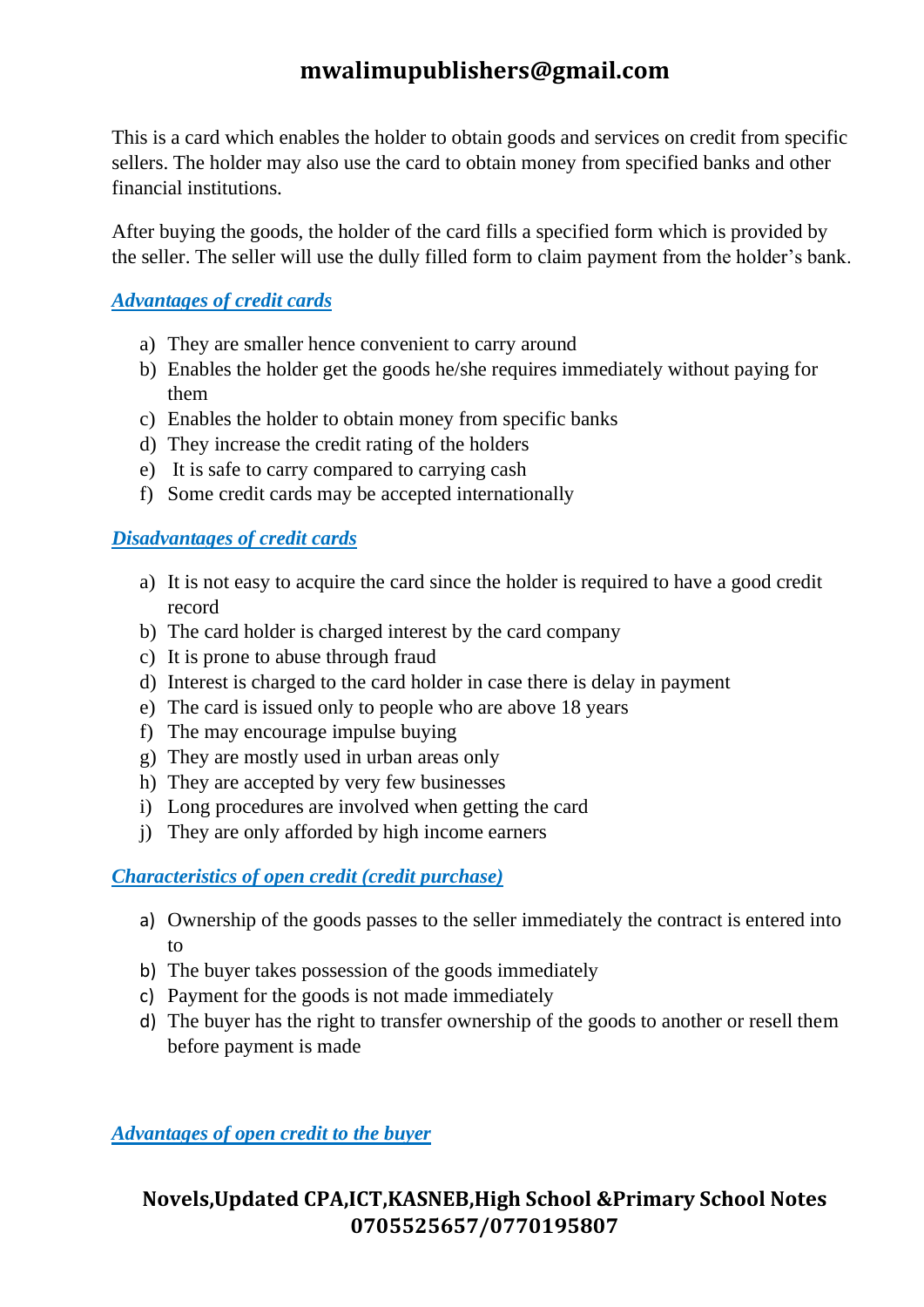- a) The buyer is able to obtain the goods or services before making payment
- b) The credit period allowed gives the buyer time to raise the required money
- c) The buyer can resell the goods during the credit period to raise the required money
- d) The goods cannot be repossessed by the seller in case the buyer fails to pay for them

### *Disadvantages of open credit to the buyer*

- a) It may encourage impulse buying
- b) The buyer may be sued by the seller in case he/she fails to pay for the goods

### *Advantages of open credit to the seller*

- a) It leads to increased sales
- b) Perishable goods can be sold faster
- c) The seller can attract and retain more customers
- d) Goods sold on credit are usually sold at higher prices than the cash price hence generating more profits

### *Disadvantages of open credit to the seller*

- a) The goods cannot be repossessed in case the buyer fails to make payment
- b) Suing the buyer to recover the debt may be an additional expense to the seller
- c) There is a risk of bad debts
- d) The seller needs a high amount of working capital to able to sell on credit
- e) The seller must keep buyers' records which is time consuming and costly

## **b) Hire purchase**

To hire means to use someone else's property for a payment. Hire purchase therefore is a method of hiring property with an option to buy.

Under hire purchase, the buyer pays a deposit and takes possession of the property. The remaining balance is paid in equal monthly instalments. Ownership passes to the buyer after the last instalment has been paid.

The buyer cannot transfer or resell the property before paying all the instalments

On payment of the last premium, the seller issues a certificate of completion to the buyer to as proof of transfer of ownership.

If the buyer fails to complete payment of all instalments, the seller can repossesses the property.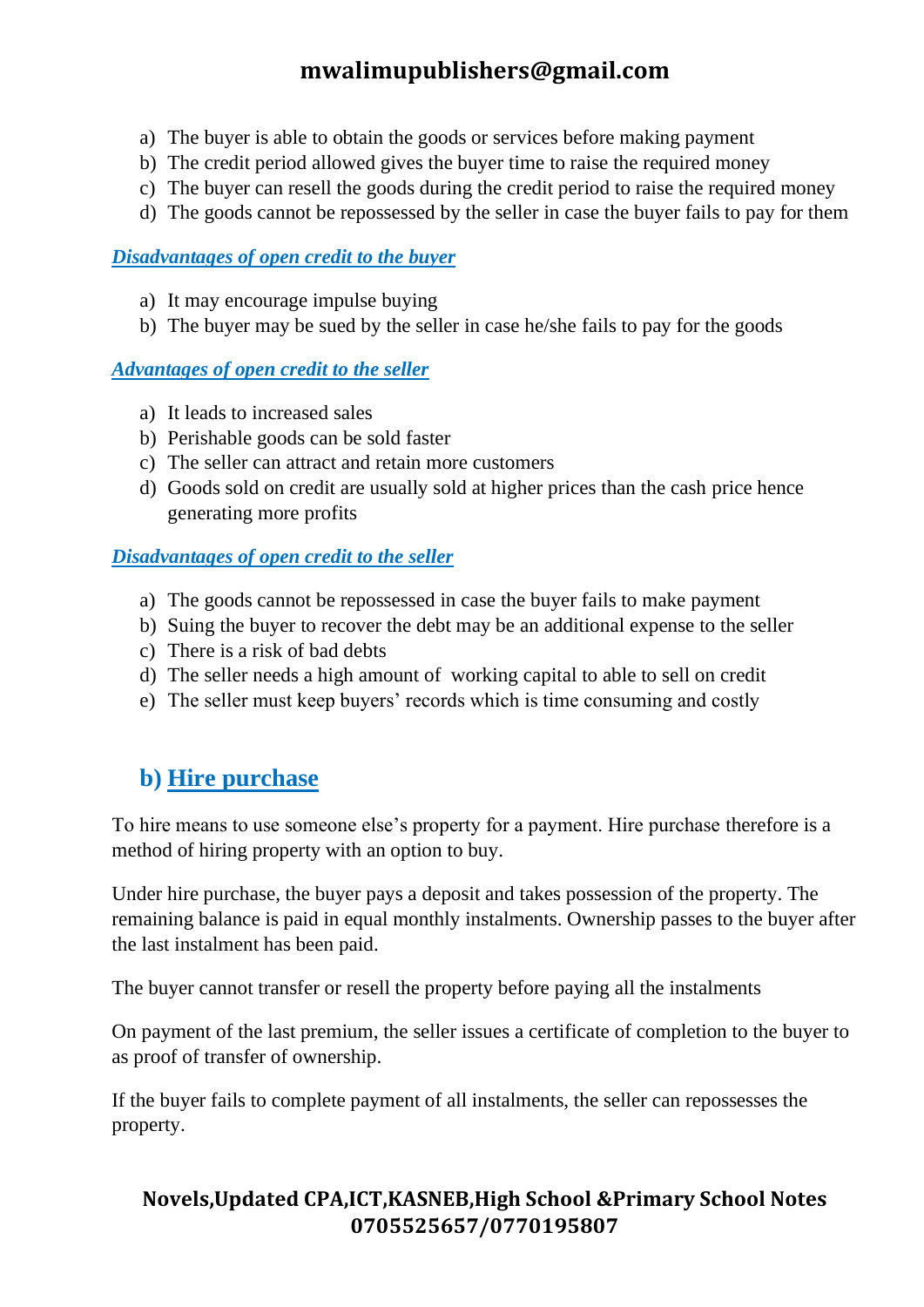Goods sold on hire purchase are mostly durable and expensive goods like radios, television sets, vehicles, refrigerators etc.

Hire purchase price is usually higher than the cash price.

The law requires that both cash and hire purchase prices are to be displayed on goods to enable the customer make an informed decision on the appropriate method to use.

#### *Advantages of hire purchase to the buyer*

- a) The buyer possesses the goods immediately he/she pays the deposit
- b) The amount of money to be paid in each instalment is calculated and determined in advance hence the buyer is able to budget
- c) Enables the buyer to buy expensive goods

#### *Disadvantages of hire purchase to the buyer*

- a) The seller retains ownership until all the instalments have been cleared
- b) It may need to impulse and unplanned buying
- c) The buyer pays more under hire purchase compared to cash
- d) Limited variety of goods can be bought under hire purchase

#### *Advantages of hire purchase to the seller*

- a) It increases the volume of sales
- b) Hire purchase price is higher than cash price hence it earns more profit
- c) Goods belong to the seller until the buyer clears all the instalments
- d) It attracts an retains customers
- e) The seller can repossess the goods and resell them in case the buyer fails to clear all the instalments

#### *Disadvantages of hire purchase to the seller*

- a) Hire purchase requires high amount of working capital to be operated efficiently
- b) Goods repossessed by the seller from the buyer can only be sold at a lower price as second hand
- c) The risk of loss is high e.g. bad debts
- d) Expenses incurred when operating hire purchase business are normally high e.g. for repairing damaged goods

#### *Characteristics of hire purchase*

- a) Goods belong to the seller until the last instalment is paid
- b) The buyer cannot resell the goods or transfer them to another person before paying all the instalments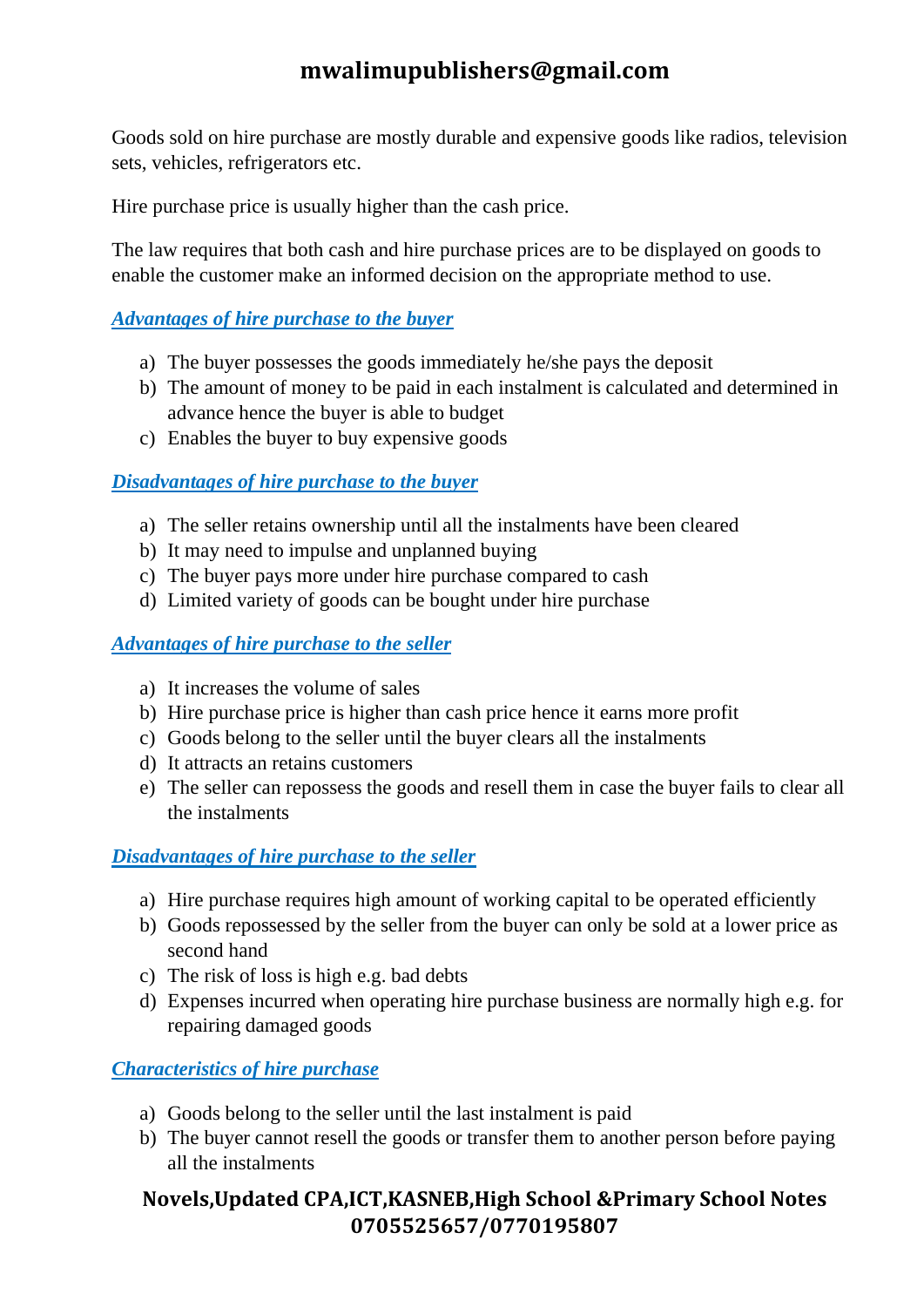- c) Hire purchase price is usually higher than cash or credit price
- d) The seller can repossess the goods if the buyer defaults in paying the instalments as agreed

### *Differences between hire purchase and open trade credit*

| Hire purchase                                                                              | Open trade credit (credit purchase)                                                                       |
|--------------------------------------------------------------------------------------------|-----------------------------------------------------------------------------------------------------------|
| Ownership is retained by the seller until the                                              | Ownership passes to the buyer immediately                                                                 |
| last instalment is paid                                                                    | he/she enters into contract with the seller                                                               |
| The buyer cannot resell or transfer the                                                    | The buyer can resell or transfer ownership                                                                |
| goods before clearing all the instalments                                                  | of the goods to another person                                                                            |
| Hire purchase price is usually higher than                                                 | Credit price is usually lower than hire                                                                   |
| credit price                                                                               | purchase price                                                                                            |
| The seller can repossess the goods in case<br>the buyer defaults in paying the instalments | The seller cannot repossess the goods if the<br>buyer defaults in payment but he/she can<br>sue the buyer |

### *c) Instalment buying*

Instalment buying is similar to hire purchase except that possession and ownership of the commodity passes to the buyer immediately the deposit is paid.

The seller cannot repossess the commodity in case the buyer defaults in making payment. The seller can however take legal action against the buyer to reclaim the amount due from the buyer.

Instalment buying unlike hire purchase can be used for non-durable goods.

**Circumstances under which deferred payments may be appropriate**

- a) When the credit worthiness of the buyer is unquestionable
- b) When the seller wants to attract and retain customers
- c) When the seller wants to increase his/her sales
- d) When market competition is high and the buyer wants to use deferred payment as a tool to counter market competition
- e) When the seller wants to expose off slow moving stock

### **Novels,Updated CPA,ICT,KASNEB,High School &Primary School Notes 0705525657/0770195807**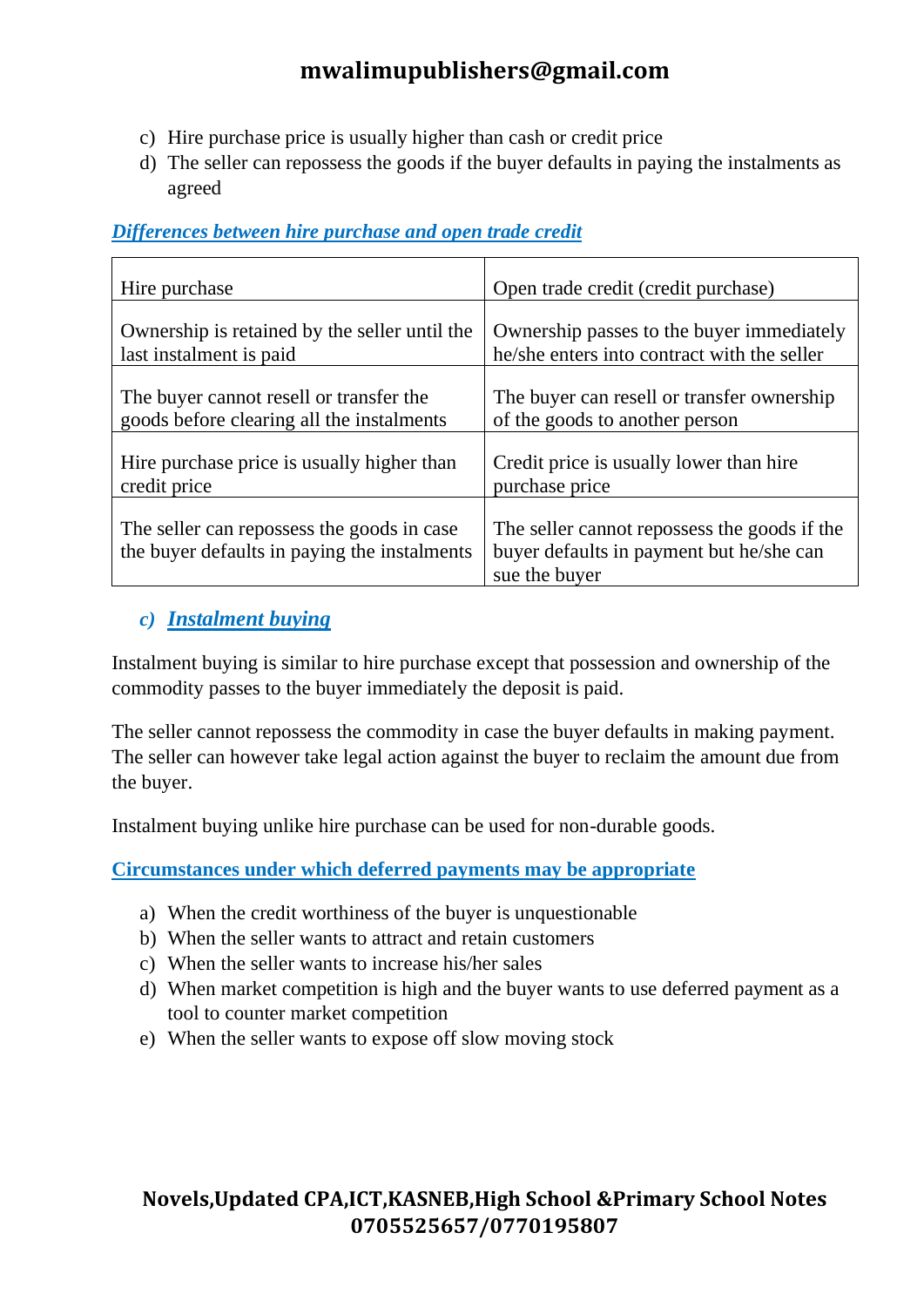# **DISCOUNTS**

A discount is an allowance by the seller to the buyer which enables the buyer to pay less than the marked price.

There are three types of discounts:

- a) Quantity discount
- b) Trade discount
- c) Cash discount
- *a) Quantity discount*

This is a discount which is allowed to the buyer to encourage him/her buy more goods. The amount of discount increases with the quantity of goods bought

### *b) Trade discount*

This is a discount which is allowed by a trader to another trader who is buying goods for resell

#### *c) Cash discount*

This is a discount which is allowed to customers who buy on credit to encourage them to pay their debts promptly.

It is usually calculated as a percentage of the marked price after trade discount has been deducted.

### **(Illustrate)**

## **MONEY REMITTANCE SERVICES**

These are methods used to send money from one person to another through the bank

They include:

- a) Telegraphic transfer
- b) Standing order (bank order)

### *a) Telegraphic transfer*

### **Novels,Updated CPA,ICT,KASNEB,High School &Primary School Notes 0705525657/0770195807**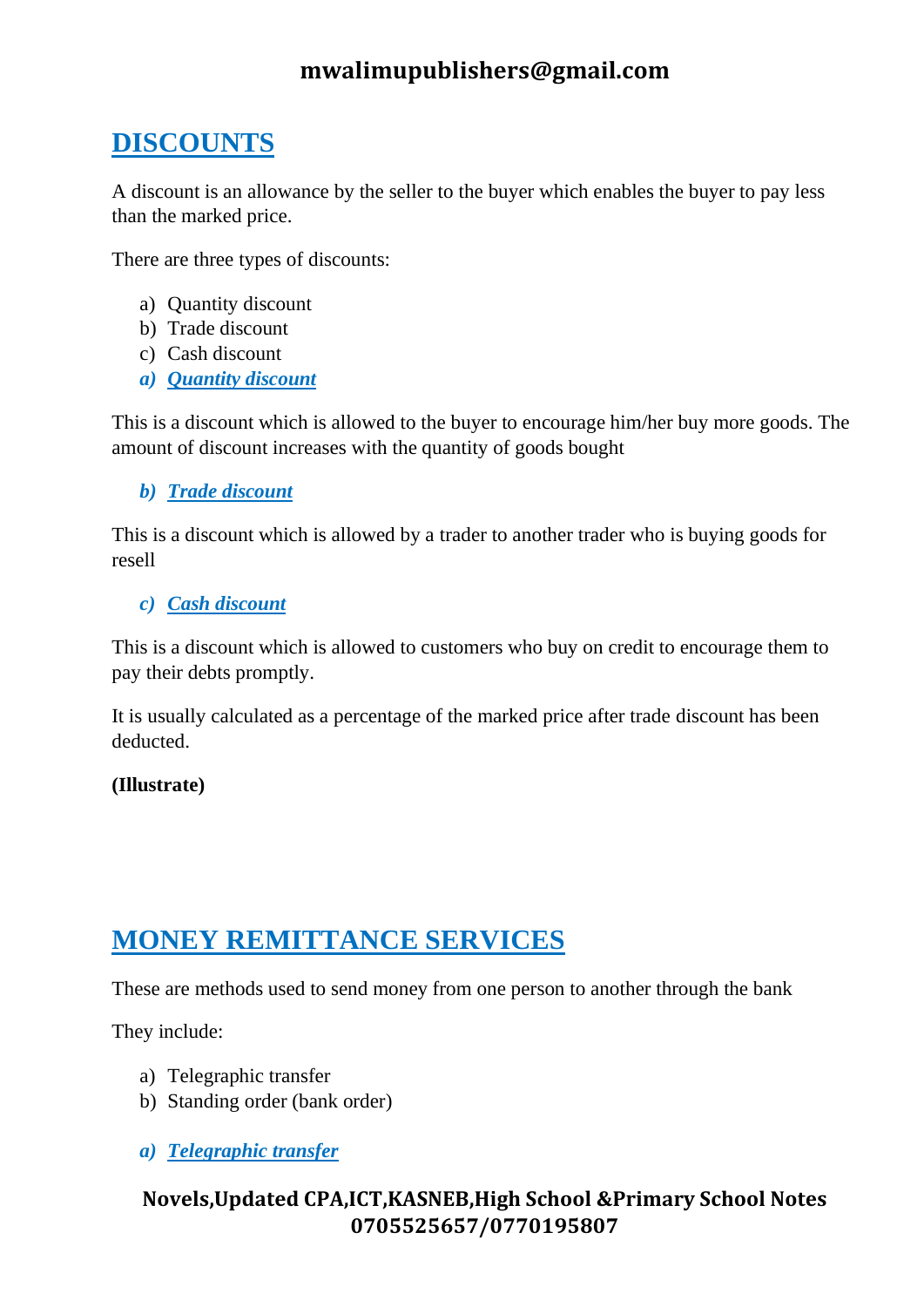This is a method of remitting money which is provided by the bank. The person wishing to send the money will fill an application form and provide the following information:

- The sender's name
- The payee's name
- The amount of money to be sent
- The bank where money will be paid

The payee identifies him/herself before payment is made.

The sender pays a commission to the bank for using this service.

### *b) Standing order*

A standing order is an instruction to the bank by the account holder to pay the person named a specified amount of money according to the order.

A standing order may remain in force for a given period of time e.g. a year. A fee is charged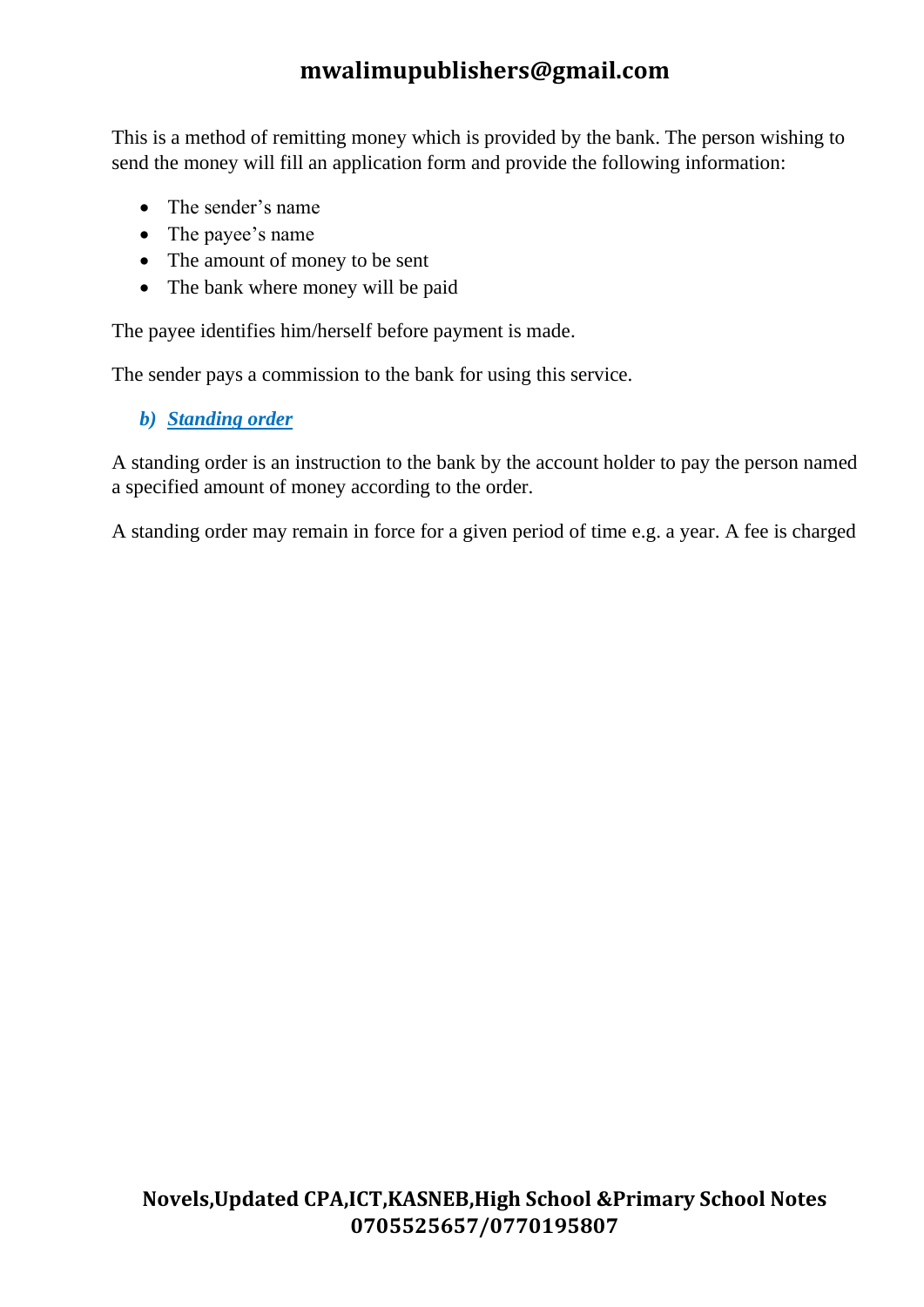### **\*LATEST HIGH SCHOOL NOTES\***

**\*0705525657\* (Mr Isaboke)**

**Maths form 1-4**

**English form 1-4** 

**kiswahili form 1-4**

Chemistry form 1--4

**Biology form 1-4**

**Physics form 1--4**

**Agriculture form 1--4**

**Business form 1--4**

**Cre form 1--4**

**History form 1--4**

**Computer form 1--4**

**Geography form 1--4** 

**Homescience f1--4**

**I.R.E studies f1-4**

**French notes**

**Setbooks guides**

**Novels,Updated CPA,ICT,KASNEB,High School &Primary School Notes 0705525657/0770195807**